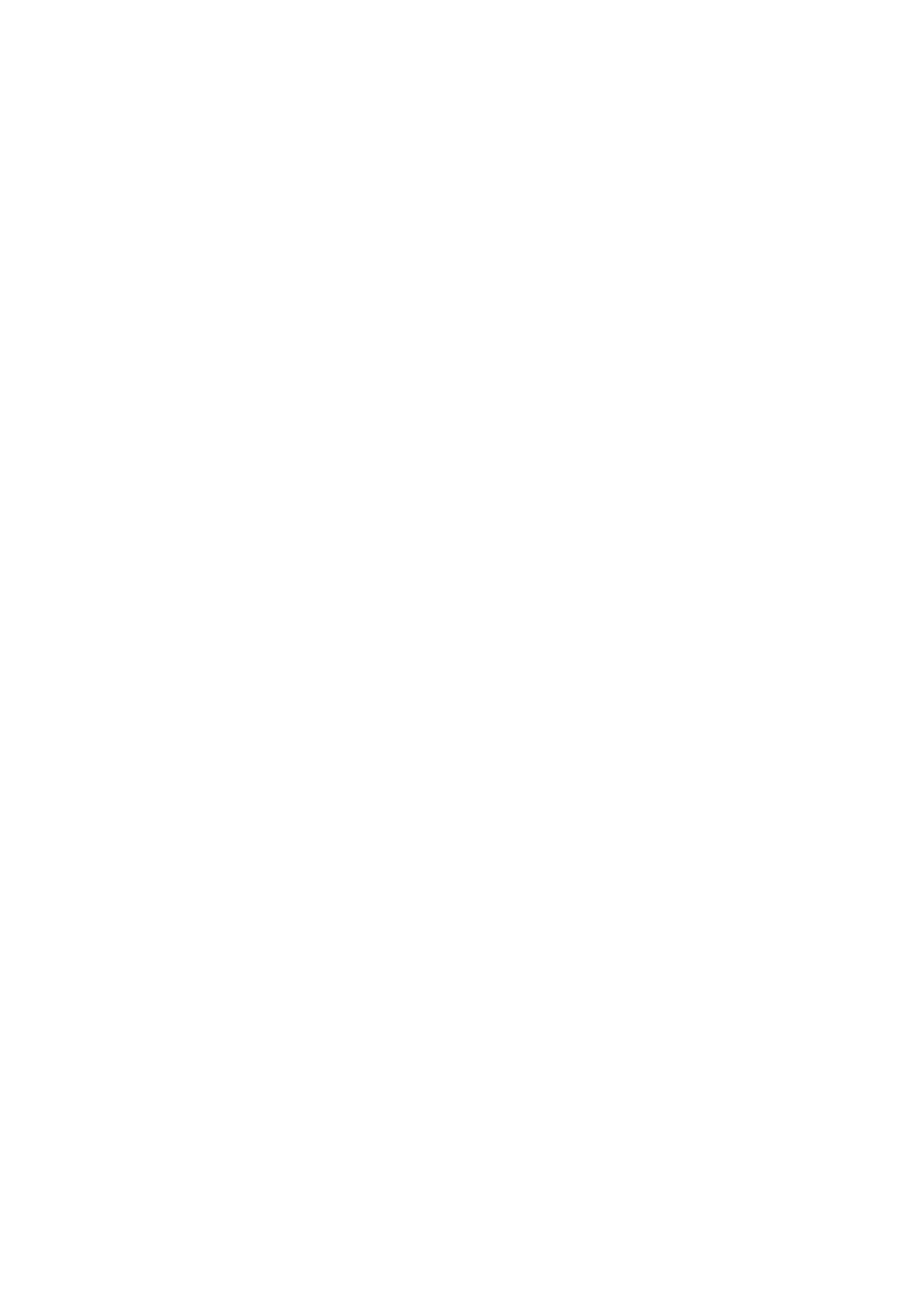Title: Leading Edge Triangulation of Bayesian Networks Theme: Modelling Project period: Dat3, fall semester 2010 Project group: d306a Group members:

Jonas Finnemann Jensen

#### Abstract:

Lars Kærlund Østergaard

Filipe Emanuel dos Santos Albuquerque Barroso

Jeppe Thaarup

Rasmus Emma Hassig Schøn

Supervisor: Ricardo Gomes Lage Special thanks to: Thorsten Jørgen Ottosen, for assistance and inspiration.

In this report we propose two improvements to reduce the search space for state-of-the-art optimal triangulation algorithms, with respect to the total table size criterion. The improvements, we propose, exploit properties of triangulated graphs and can be applied to any triangulation algorithm, searching in the space of all elimination orders. This report also covers the basis for inference in Bayesian networks and introduces the problem of triangulation. We examine heuristics, minimal and optimal methods for solving this problem. Finally, we compare the methods discussed and show that it is possible to achieve considerable improvements in the efficiency of optimal methods.

Copies: 9 Number of pages: [69](#page-79-0) Appendices: 3 Completion date: 17th of December, 2010

Licensed under Creative Commons Attribution-NonCommercial-NoDerivs License.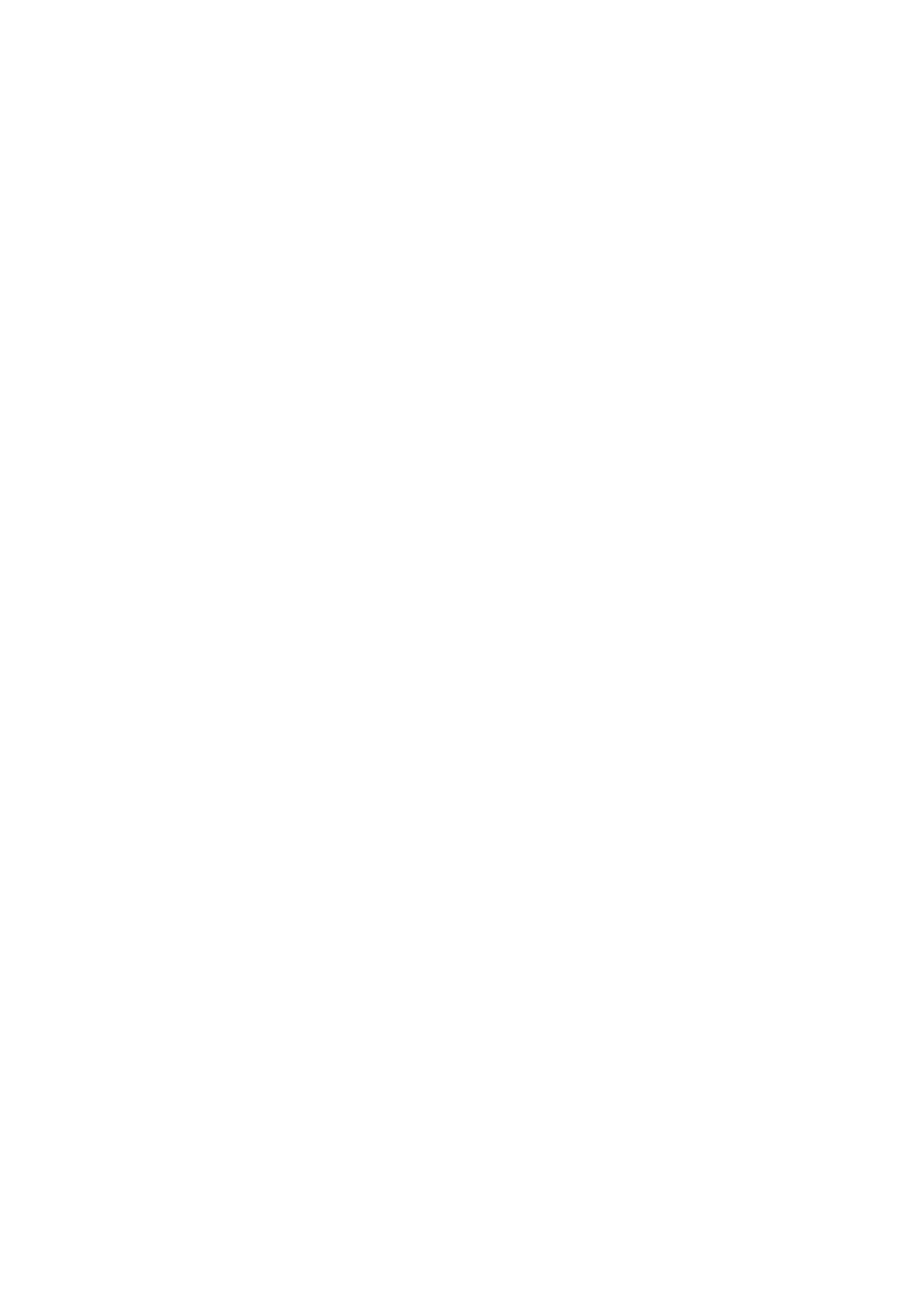## Preface

For readers with a basic understanding for Bayesian networks and how this relates to the problems of triangulation, chapters 6-9 will probably be most interesting, as this is where our contributions and work is presented. An efficient C++ implementation of the algorithms presented in this report should accompany this report on a CD, and is also available for download at http://jopsen.dk/blog/2010/12/triangulation-project/ along with a digital version of this report.

Figures and tables are enumerated in the same fashion after what number the given figure or table is in the current chapter. e.g x.y where x is the chapter and y is the number of the figure in the chapter, so the third figure in chapter 2 would have the number 2.3.

Definitions, theorems, corollary are enumerated after what number they are in the report as a whole, e.g. definition 20 will also be the 20th definition in the report and corollary 2 will be the 2nd corollary in the report.

Algorithms, or pseudo code, are enumerated like definitions. These are written in their own environment with a headline of what algorithm it is what it is called and then the pseudo code is written on enumerated lines.

All references to the bibliography, citation, are written in parentheses; internal references in the report are just by number with no parentheses.

The following gives an overview of the chapters in this report.

Chapter 1 contains the project description and problem statement.

Chapter 2 contains basic theory of Bayesian networks along with the definition and idea of triangulation.

Chapter 3 contains a presentation of minimal methods and their pseudo-code implementation.

Chapter 4 contains a presentation of greedy heuristic methods and their pseudo-code implementation.

Chapter 5 contains a presentation of the basic optimal methods and their pseudo-code implementation.

- Chapter 6 introduces an optimization technique for optimal methods by reducing expansions using pivot cliques.
- Chapter 7 introduces an optimization technique for optimal methods by predicting coaliscing by using transposition of perfect elemination orders.
- Chapter 8 introduces an optimization technique for optimal methods by maximal prime subgraph decomposition.
- Chapter 9 introduces an optimization technique for optimal methods by reducing expansions using graph symmetry.

Chapter 10 contains a comparison of the methods and their different optimizations.

Chapter 11 contains a discussion of the previous chapters, along with future work.

Chapter 12 contains the conclusion of the problem statement.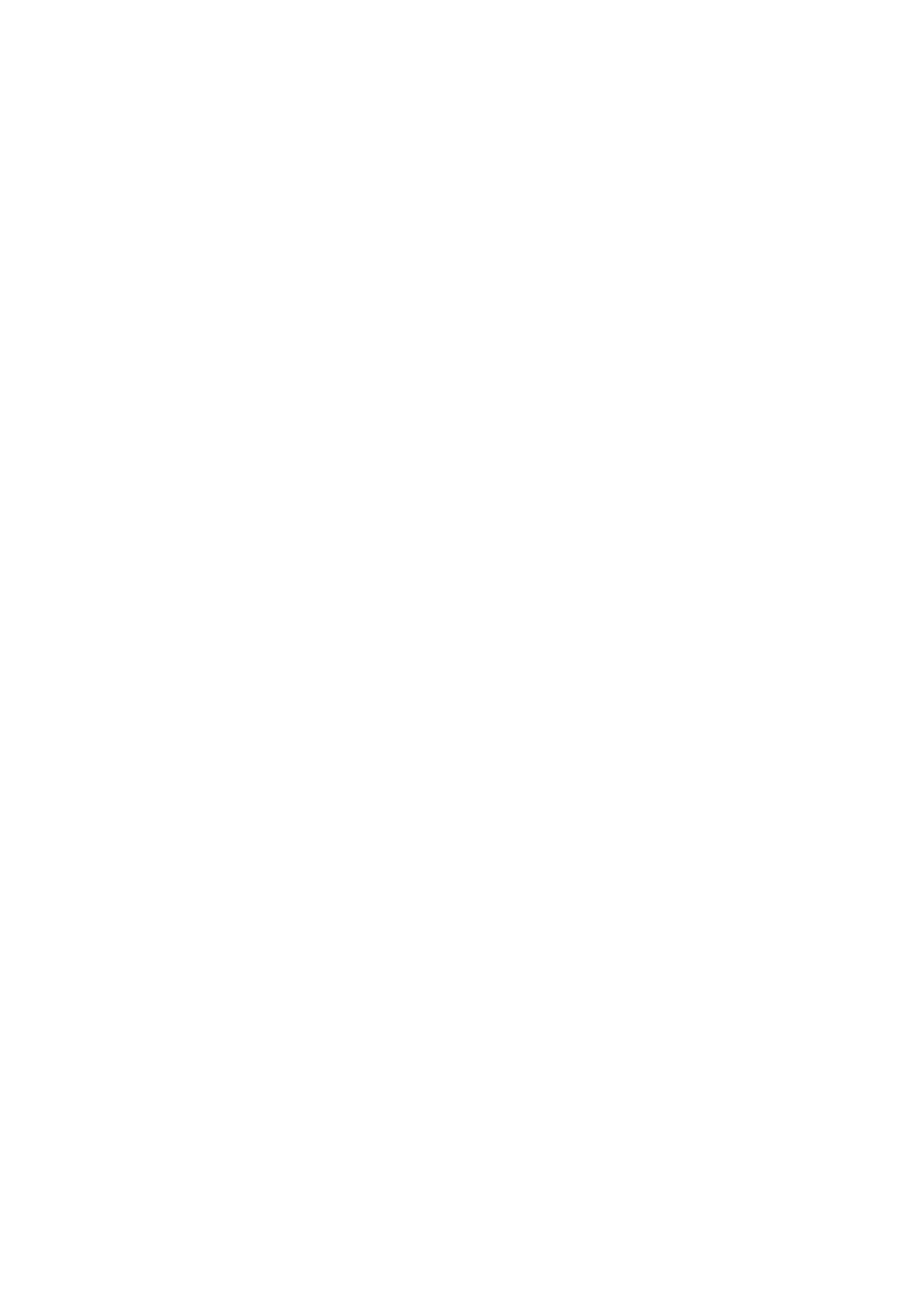## **Contents**

<span id="page-6-1"></span><span id="page-6-0"></span>

|   | <b>Contents</b><br>$\mathbf{i}$ |                                                                                                                                                                                                                                                                                     |                                                                                                                                  |  |  |
|---|---------------------------------|-------------------------------------------------------------------------------------------------------------------------------------------------------------------------------------------------------------------------------------------------------------------------------------|----------------------------------------------------------------------------------------------------------------------------------|--|--|
|   | <b>Figures</b><br>iii           |                                                                                                                                                                                                                                                                                     |                                                                                                                                  |  |  |
| 1 |                                 | <b>Introduction</b>                                                                                                                                                                                                                                                                 | 1                                                                                                                                |  |  |
| 2 | 2.1<br>2.2<br>2.3               | <b>Bayesian Networks and the Problem of Triangulation</b><br>2.2.1<br>2.2.2<br>2.2.3<br>2.2.4<br>Triangulation<br>2.3.1<br>2.3.2                                                                                                                                                    | $\boldsymbol{2}$<br>$\overline{2}$<br>$\overline{4}$<br>$\overline{4}$<br>5<br>6<br>$\overline{7}$<br>$\overline{7}$<br>10<br>10 |  |  |
| 3 | 3.1<br>3.2<br>3.3               | <b>Minimal Methods</b>                                                                                                                                                                                                                                                              | 12<br>12<br>13<br>16                                                                                                             |  |  |
| 4 | 4.1                             | <b>Greedy Heuristic Methods</b><br>4.1.1<br>4.1.2<br>4.1.3                                                                                                                                                                                                                          | 18<br>18<br>19<br>19<br>20                                                                                                       |  |  |
| 5 | 5.1<br>5.2<br>5.3<br>5.4        | <b>Searching for Optimal Solutions</b><br>5.2.1<br>Finding New Maximal Cliques After Adding/Removing Edges<br>5.2.2<br>5.2.3<br>Depth-First Search                                                                                                                                  | 21<br>21<br>22<br>22<br>23<br>25<br>25                                                                                           |  |  |
| 6 | 6.1<br>6.2<br>6.3               | <b>Reducing Expansions with Pivot Cliques</b><br>The Pivot Clique Selection Algorithm $\ldots \ldots \ldots \ldots \ldots \ldots \ldots \ldots \ldots \ldots$<br>Evaluation of the pivot strategies $\dots \dots \dots \dots \dots \dots \dots \dots \dots \dots \dots \dots \dots$ | 29<br>30<br>31<br>33                                                                                                             |  |  |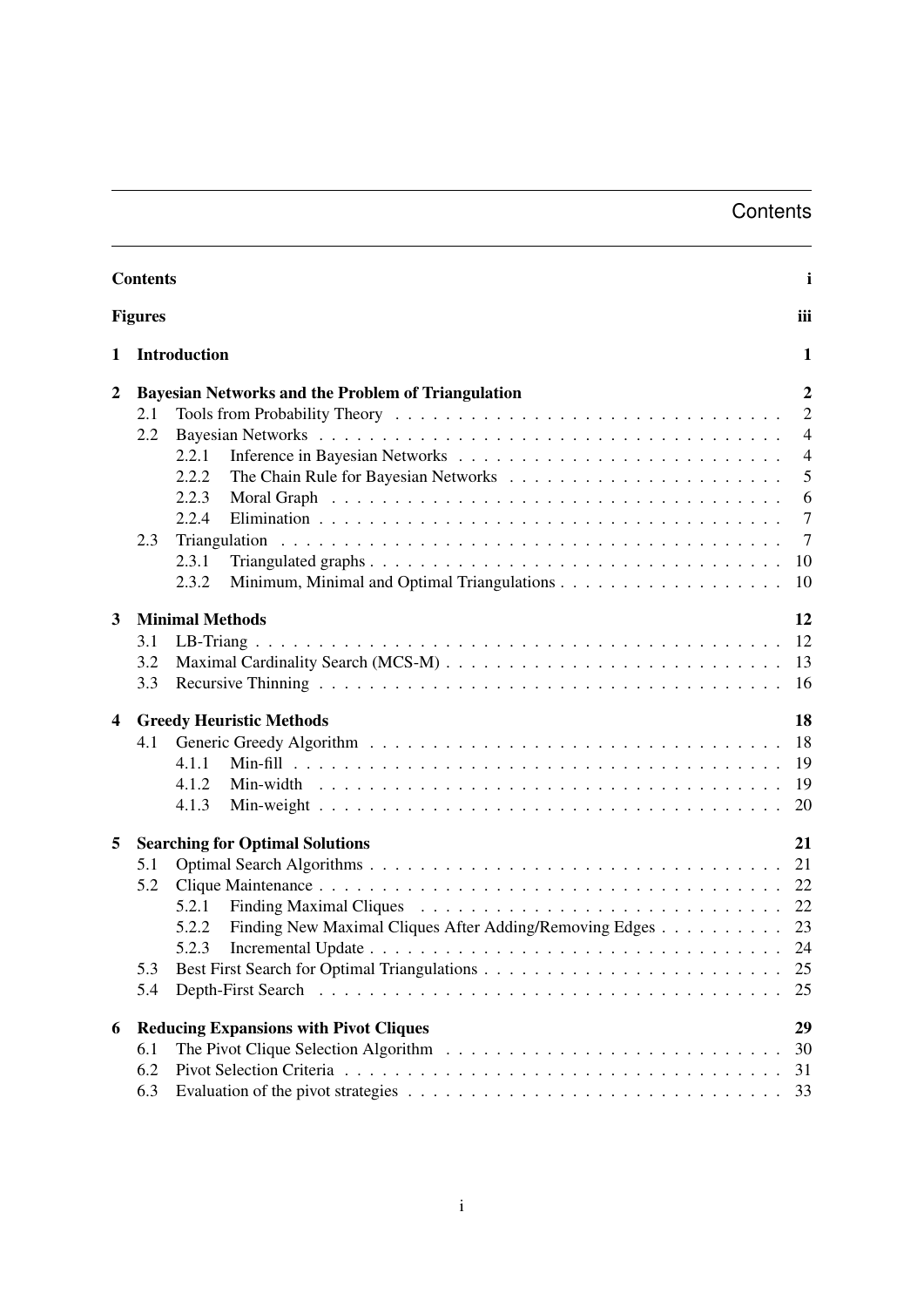## CONTENTS Page ii of [69.](#page-79-0)

| 7           | <b>Coalescence Prediction using Transposition of PEOs</b>                | 36 |
|-------------|--------------------------------------------------------------------------|----|
|             | 7.1                                                                      | 36 |
|             | 7.2                                                                      | 37 |
|             | 7.3                                                                      | 38 |
|             | 7.4                                                                      | 40 |
| 8           | <b>Maximal Prime Subgraph Decomposition</b>                              | 41 |
|             | 8.1                                                                      | 41 |
|             | 8.2                                                                      | 44 |
|             | Best First Search with Maximal Prime Subgraph Decomposition<br>8.3       | 44 |
| 9           | <b>Reducing Expansion Using Graph Symmetry</b>                           | 47 |
|             | 9.1                                                                      | 47 |
|             | 9.2                                                                      | 48 |
|             | 9.3                                                                      | 48 |
|             | <b>10 Comparison of Triangulation Methods</b>                            | 51 |
|             |                                                                          | 51 |
|             |                                                                          | 52 |
|             |                                                                          | 52 |
|             | 11 Discussion                                                            | 56 |
|             |                                                                          | 57 |
|             | 12 Conclusion                                                            | 58 |
|             | A Best First Search with Decomposition, Coalescence Prediction and Pivot | 59 |
| B           | <b>Comparison of Pivot Selection Strategies</b>                          | 60 |
| $\mathbf C$ | Implementation                                                           | 67 |
|             |                                                                          | 67 |
|             | <b>Bibliography</b>                                                      | 68 |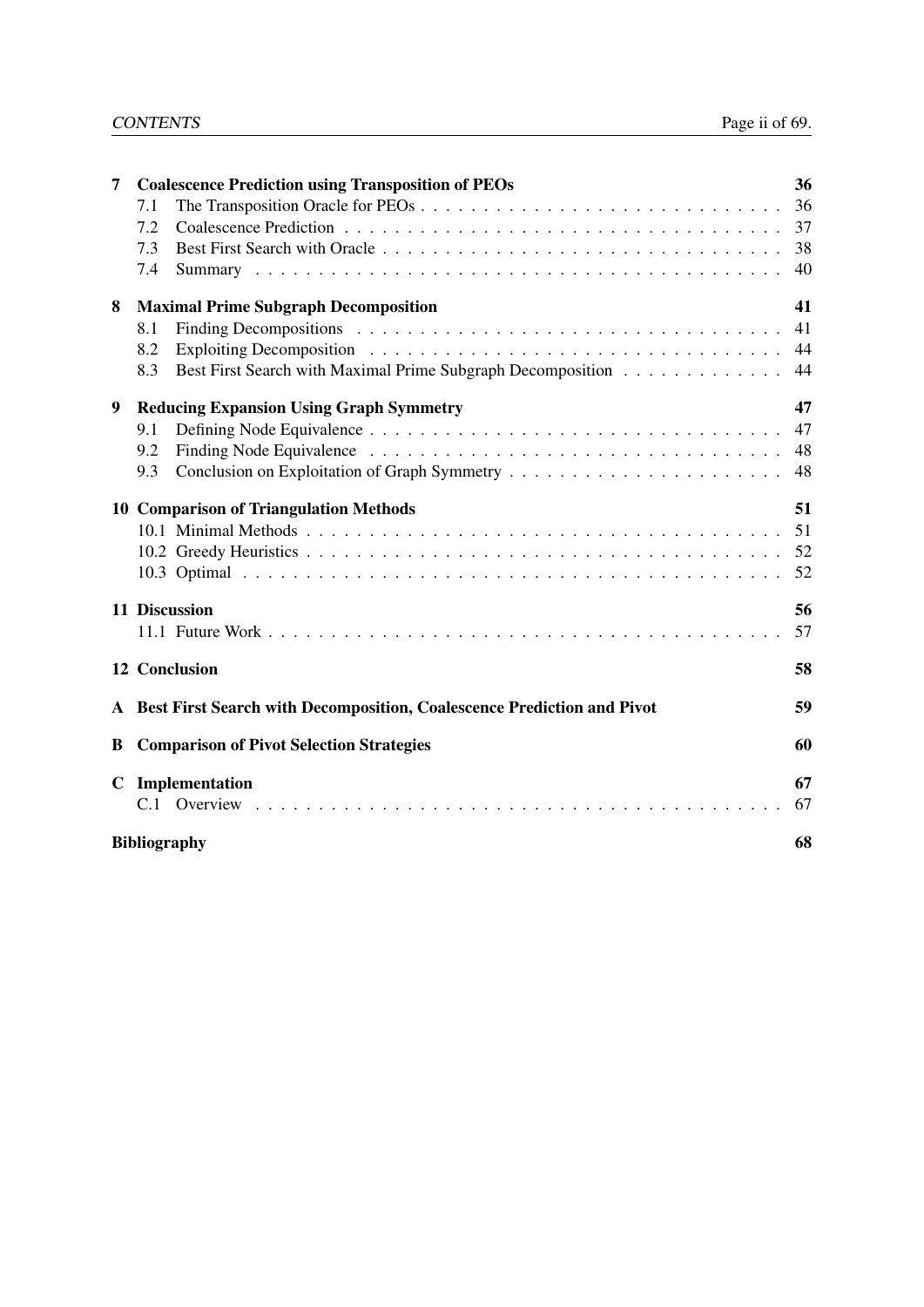## List of Figures

| $\mathbf{1}$<br>$\overline{2}$         | The diagonal is a fill edge. $\ldots \ldots \ldots \ldots \ldots \ldots \ldots \ldots \ldots \ldots \ldots \ldots$ iv                                                                                                                                                                                                                                                                                                                                                      | iv                                                      |
|----------------------------------------|----------------------------------------------------------------------------------------------------------------------------------------------------------------------------------------------------------------------------------------------------------------------------------------------------------------------------------------------------------------------------------------------------------------------------------------------------------------------------|---------------------------------------------------------|
| 2.1<br>2.2<br>2.3<br>2.4<br>2.5<br>2.6 | A non-minimal triangulation produced by the elimination ordering $C, B, D, A$                                                                                                                                                                                                                                                                                                                                                                                              | $\overline{4}$<br>5<br>6<br>$\boldsymbol{7}$<br>9<br>10 |
| 3.1<br>3.2                             | A minimal triangulation produced by the LB-Triang algorithm, where $\alpha = \{A, B, C, D, E\}$<br>The MCS-M algorithm run on the example graph. Numbers in parentheses denote $w(u)$ .<br>Dark grey represents a numbered node, with corresponding number written below, and<br>light grey points out that the weight for a given node is incremented. This example<br>produces the minimal eliminaton ordering $\alpha = (E, D, C, B, A)$ . (pg. 292 Berry et al., 2004, | 13                                                      |
| 3.3<br>3.4                             | A minimal triangulation produced by the elimination order starting with $B \dots \dots$<br>A non-minimal triangulation produced by the elimination order C,B,D,A                                                                                                                                                                                                                                                                                                           | 15<br>16<br>17                                          |
| 5.1                                    | The search tree for all elimination orders of a graph with 3 nodes. $\dots \dots \dots \dots$                                                                                                                                                                                                                                                                                                                                                                              | 21                                                      |
| 6.1                                    | Selecting the clique with the largest intersection. $\ldots \ldots \ldots \ldots \ldots \ldots \ldots$                                                                                                                                                                                                                                                                                                                                                                     | 31                                                      |
| 7.1                                    |                                                                                                                                                                                                                                                                                                                                                                                                                                                                            | 38                                                      |
| 8.1                                    |                                                                                                                                                                                                                                                                                                                                                                                                                                                                            | 43                                                      |
| 9.1                                    |                                                                                                                                                                                                                                                                                                                                                                                                                                                                            | 47                                                      |
| 10.1                                   | Graphs showing the greedy heuristic algorithms and their tts on graphs with 20 nodes<br>(top) and 30 nodes (bottom), including the optimal solution ( $bfs/dfs$ ) for comparison. $\ldots$                                                                                                                                                                                                                                                                                 | 54                                                      |
| C.1                                    |                                                                                                                                                                                                                                                                                                                                                                                                                                                                            | 67                                                      |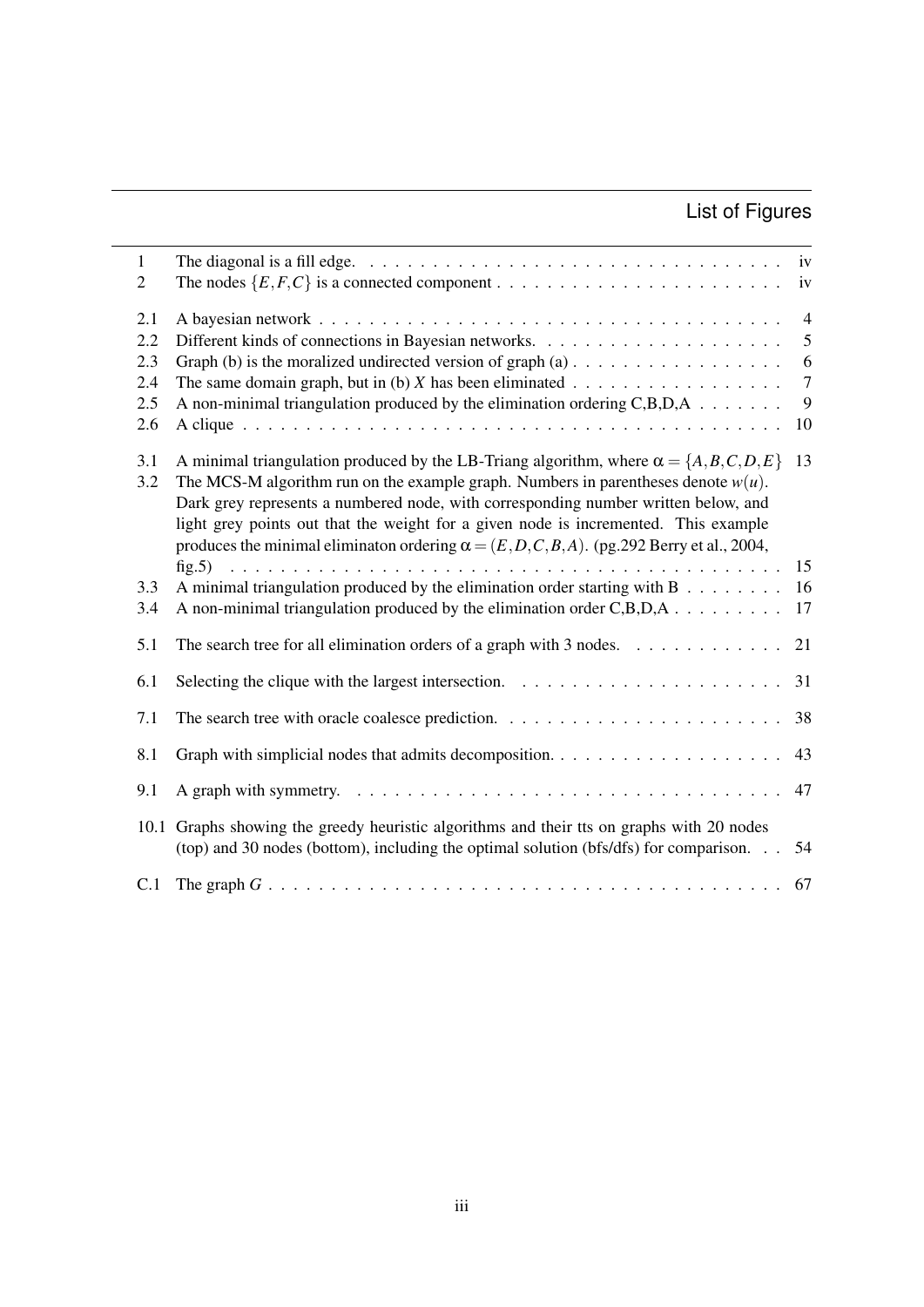#### Graph:

Let  $G = (V, E)$  be an undirected graph, consisting of a set of nodes *V* and a set of edges *E*. The nodes of a graph are given by  $\mathcal{V}(G)$  and the edges of a graph are defined by  $\mathcal{E}(G)$ .

#### Fill edges:

Fill edges are the edges added during a triangulation process. In the triangulation  $G' = (V, E \cup T)$ , the fill edges *T* are added to the set of edges. In figures, fill edges are illustrated as dashed lines, e.g. in figure [1](#page-9-0) the diagonal is a fill edge.



<span id="page-9-0"></span>Figure 1: The diagonal is a fill edge.

#### Neighbours:

*nb*(*x*, *G*) denotes the set of neighbours of a given node  $x \in V(G)$ . Likewise, *nb*(*S*, *G*) denotes the set of neighbours of the set  $S \subseteq V(G)$ .

#### Family:

*f*a(*x*,*G*) yields the family of node *x* ∈  $\mathcal{V}(G)$ , which is *nb*(*x*,*G*)∪*x*. Similarly, *fa*(*S*,*G*) contains the family of all nodes in this set *S*, where  $S \subseteq V(G)$ . More precisely, the family of a set of nodes is  $\bigcup_{s_i \in S} nb(s_i, G) \cup s_i$ .

#### Subgraph:

For a set of nodes  $W \subseteq V(G)$ , the subgraph induced by *W* is  $G[W] = (W, \mathcal{E}(W))$ , where  $\mathcal{E}(W) =$  $(W \times W) \cap E(G)$ .

#### Connected component:

A subgraph in which nodes are connected.



<span id="page-9-1"></span>Figure 2: The nodes  $\{E, F, C\}$  is a connected component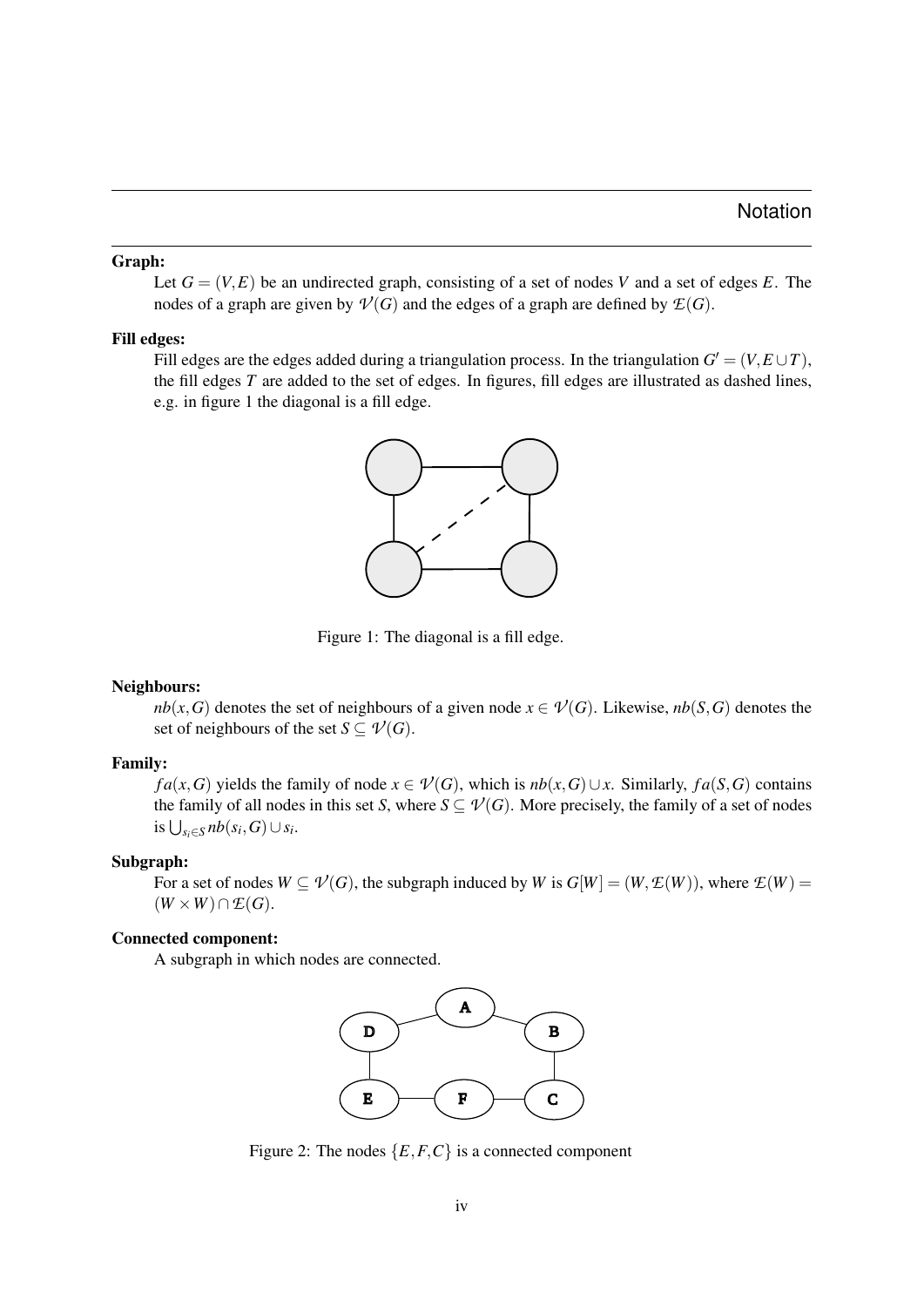#### Clique:

A clique *C* is a set of nodes, s.t.  $C \subseteq \mathcal{V}(G)$  and there is an edge between each distinct pair of nodes from *C*, i.e.  $G[C]$  is a complete subgraph. All maximal cliques of *G* are denoted by  $C(G)$ .

#### Minimal seperator:

Given a graph  $G = (V, E)$ , a subset  $S \subset V(G)$  is a *seperator* of the graph if and only if  $V(G) \setminus S$ is not connected. *S* is an  $(a,b)$ -seperator if and only if  $\exists (a,b) \in G$  where the nodes *a* and *b* is in different connected components of  $\mathcal{V}(G) \setminus S$ . If there is no proper subset of *S* that is also an  $(a,b)$ -seperator then *S* is a minimal  $(a,b)$ -seperator.[\(Berry et al.,](#page-79-2) [2010\)](#page-79-2)

#### Density:

.

The density of a graph  $G = (V, E)$  is defined as

$$
D = \frac{2|\mathcal{L}(G)|}{|\mathcal{V}(G)| \cdot (|\mathcal{V}(G)| - 1)}
$$
(1)

**Probability of a variable** For each variable, *X*, there is a associated probability,  $P(X = x)$ , where  $P \in$ [0; 1], denoting the probability that *X* will be in a certain state, *x*. This will be denoted as  $P(X)$ .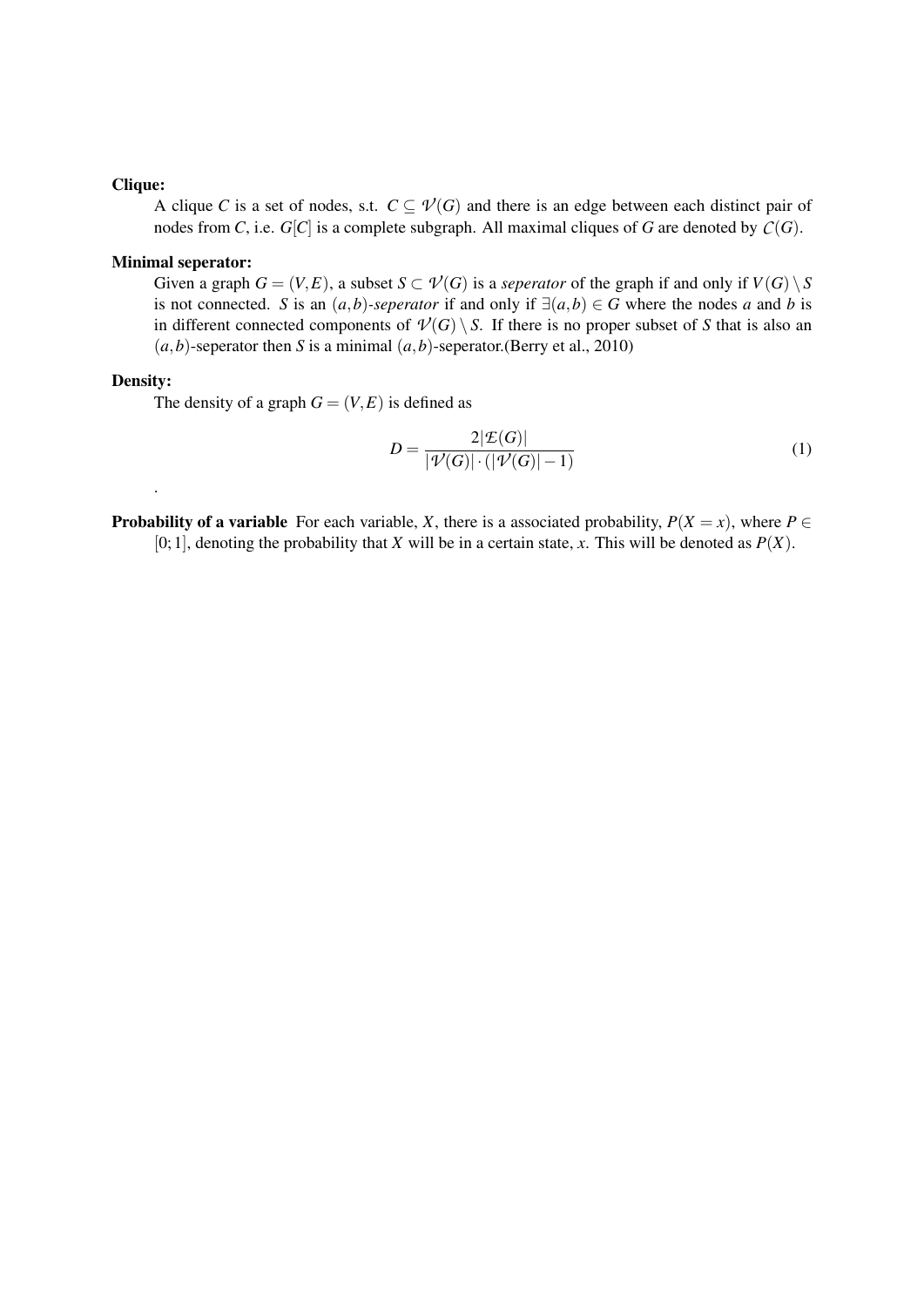## CHAPTER 1

## Introduction

<span id="page-11-0"></span>Reasoning under uncertainty is a task which applies to many domains, such machine intelligence, medicine, manufacturing, finance and agriculture. Typically, one may be interested in determining the respective probabilities of number of outcome for a given event. The probabilities of these outcomes typically interact with other events, as well as the introduction of evidence. Bayesian networks can be used as tools to model this kind of relationship. With a Bayesian network it is possible to find the conditional probability of any event occurring. This property enables inference in Bayesian networks.

In practice, inference in Bayesian networks can be accomplished by computing a joint probability table, from which the probable states of all variables, given some evidence can be calculated. Unfortunately, the size of the joint probability table grows exponentially with the number of variables in the network. Thus, inference in Bayesian networks quickly becomes intractable.

Nevertheless, it is possible to find an elimination order of the variables in a Bayesian network that exploits the independence between variables, to reduce the resulting total table size needed during inference. A method called triangulation can be used to find good elimination orders. Triangulation is closely related to elimination orders, since a graph has a perfect elimination order if and only if it is triangulated.

There are many ways to triangulate a graph, but we are interested only in the one that gives the smallest joint probability table. However, it is NP-hard to find an optimal elimination order, so it is important to investigate the accuracy and efficiency of heuristic methods to triangulate a graph.

#### Problem Statement

In this project, we will investigate heuristic methods for triangulating Bayesian networks. In addition, we will examine exact methods for finding optimal solutions, so that we may compare heuristic algorithms to these. Furthermore, we will attempt to improve the efficiency of optimal search methods.

This will be done on the basis of the following hypothesis:

It is possible to improve the efficiency of optimal search algorithms for triangulation of Bayesian networks.

Specifically we wish to investigate the following in this project:

- How heuristic methods for triangulation compare to each other in terms of deviation from the optimal solution.
- How can optimal solutions be found more efficiently?

Through this investigation we will acquire knowledge about the problem of triangulation in order to find improvements and optimizations for optimal triangulation of Bayesian networks.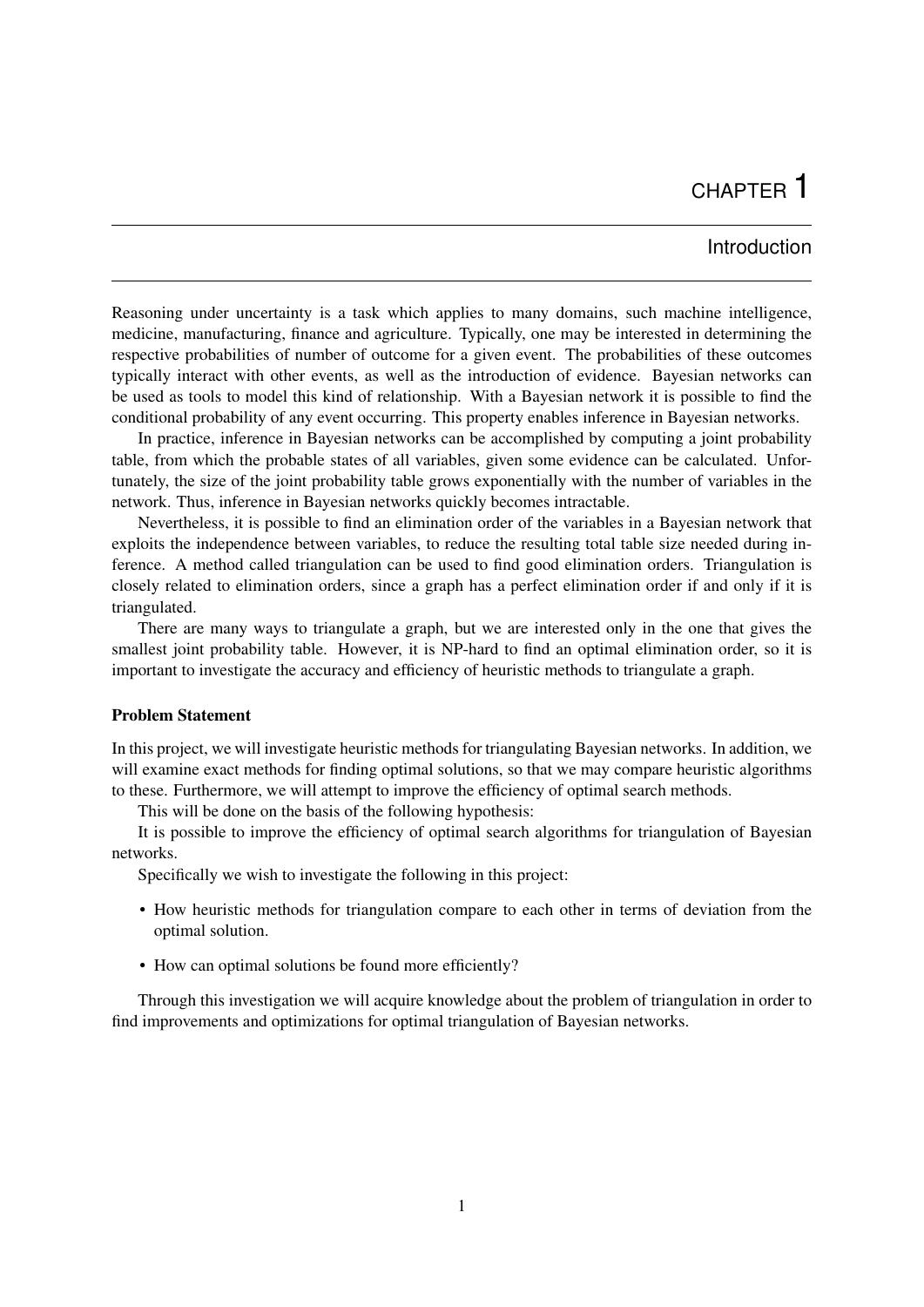## Bayesian Networks and the Problem of Triangulation

<span id="page-12-0"></span>A Bayesian network is used as a probabilistic graphical model for simulating reasoning about problems of uncertainty. For instance, it can be used to evaluate the risks associated with some decision or comparing the odds of a number of wagers. Bayesian networks are a tool for performing inference or belief updating, which would otherwise be impractical or unfeasible to do manually.

Inference in Bayesian networks is the process of using evidence about events to determine the certainty of other events occurring. In practice Bayesian networks can be applied in various domains, where decisions are based on a set of variables and where probabilities are needed to asses some realworld problem; e.g. diagnosing an illness based on a number of possible symptoms, making a decision whether or not to test for the presence of oil before drilling, deciding to test milk or produce for contamination and creating artificial intelligence in computer games, etc. The rest of this chapter will contain a brief introduction to the definitions, tools and methods forming the basis for Bayesian networks and triangulation.

Section [2.1](#page-12-1) covers background material from probability theory, which forms the grounding for Bayesian networks.

Section [2.2](#page-14-0) has a brief introduction to Bayesian networks and the components that make up a Bayesian network, including definitions and methods for how evidence may be propagated in such a model. Moreover section [2.2.1](#page-14-1) deals with inference and its use in Bayesian networks and section [2.2.4](#page-17-0) presents variable elimination.

Finally, section [2.3,](#page-17-1) is about triangulation. Specifically, the process and purpose of triangulation with regard to inference in Bayesian networks.

[Jensen and Nielsen](#page-79-3) [\(2007\)](#page-79-3) provides a more thorough exposition on Bayesian Networks and how to perform reasoning with them.

## <span id="page-12-1"></span>2.1 Tools from Probability Theory

A Bayesian network exploits formulas and definitions found in probability theory. Therefore the following section introduces notation and definitions from this area.

The *sample space* of a given process, for which the outcome is uncertain, is the set of all possible *outcomes* of the process if and only if the outcomes are mutually exclusive. A subset of some sample space is called an *event*. In other words an event may contain different outcomes, e.g for a lottery with numbers ranging from 1-90, the sample space, *s*, consists of all outcomes, which in this case is the set of numbers  $s = \{1, 2, 3, \ldots 88, 89, 90\}$ . An outcome, *o*, may be any one number, e.g.  $o = 12$  and an event, *e*, could, for instance, be all numbers in the sample space greater than 88, namely  $e = \{89, 90\}$ . So, the set *e* is a subset of *s*,  $e \subset s$ .

The *domain* of a variable *X* is the set of possible states:  $dom(X) = \{x_1, \ldots, x_n\}$ . We consider a set of variables  $\{A_1, \ldots, A_n\}$  over a *sample space S*.

To ensure consistent reasoning, for each variable *A*, it is required that the set of possible states *dom*(*A*) are mutually exhaustive and mutually exclusive, i.e. there is no outcome which is not in the sample space,  $a \notin S$ , and there is no outcome that implies  $x = y$  and  $x = z$  for all  $y \neq z$ , respectively.

The *joint* probability table  $P(A, B)$  holds the probabilities for all events in *A* given some event in *B*. It follows that the size of such a probability table is  $|A| \cdot |B|$ , thus when the number of variables in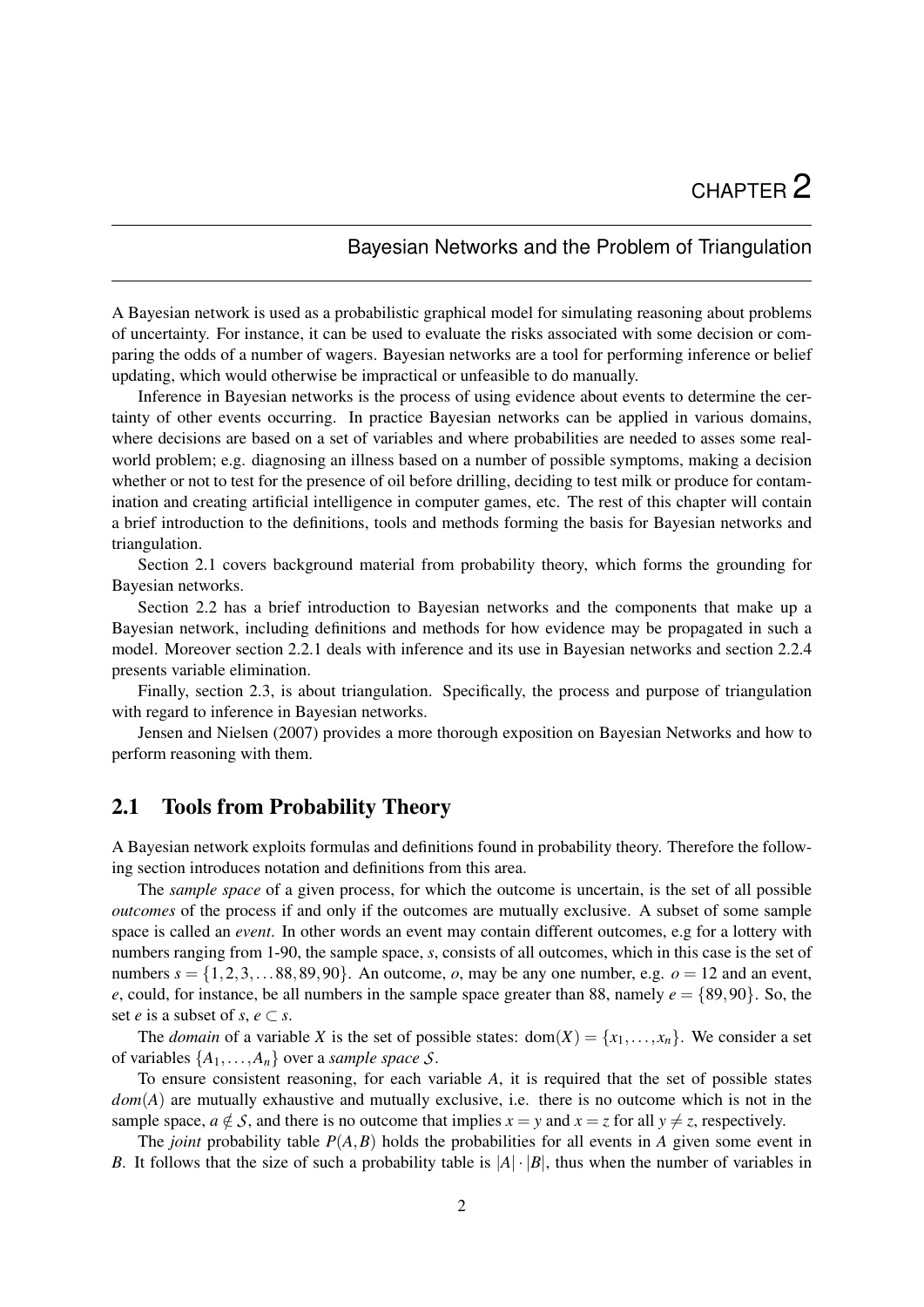a joint probability table grows, the size of the probability table grows exponentially. The *conditional* probability table  $P(A|B)$  is the probabilities for all events in *A* given the occurance of some event in *B*.

In the following two probability tables, the probability of having a disease *A* given some symptom *B* is used as an example. The table [2.1](#page-13-0) lists the probability of having the disease *A* with or without the presense of symptom *B*.

Table 2.1: Conditional Probability Table, *P*(*A*|*B*)

<span id="page-13-0"></span>

|             | $b_{true}$ | $b_{false}$ |
|-------------|------------|-------------|
| $a_{true}$  | 0.4        | 0.9         |
| $a_{false}$ | 0.6        | 0.1         |

Table [2.2](#page-13-1) represents the probabilities of having disease *A* and symptom *B*. This table shows that the probability of having disease *A* and symptom *B*, which is 15%.

| Table 2.2: Joint Probability Table, $P(A, B)$ |  |  |
|-----------------------------------------------|--|--|
|-----------------------------------------------|--|--|

<span id="page-13-1"></span>

|             | $b_{true}$ | $b_{false}$ |
|-------------|------------|-------------|
| $a_{true}$  | 0.15       | 0.25        |
| $a_{false}$ | 0.45       | 0.15        |
|             |            |             |

*Marginalization* is the process of removing a variable from a joint probability table, e.g. to get the probability of symptom *B* from table [2.2](#page-13-1) regardless of whether or not you have disease *A*. To get *P*(*B*) variable *A* must be marginalized out of table [2.2.](#page-13-1) This may be expressed in the following formula  $P(B) = \sum_{A} P(A, B)$  resulting in the following  $P(B) = (0.15 + 0.45, 0.25 + 0.15) = (0.60, 0.40)$ . Using marginalization of a joint probability table the probability of any variable in the joint probability table can be found. In this case the probability of having symptom *B* is 60%.

#### Fundamental Rule

The fundamental rule is used to calculate the probability of observing two events, *a* and *b*, from the probability of *a* and *b* given *b*.

$$
P(a|b)P(b) = P(a \cap b)
$$
\n<sup>(2.1)</sup>

The fundamental rule can be reformulated in different ways, where one leads to the next rule, namely Bayes' rule [\(Jensen and Nielsen,](#page-79-3) [2007,](#page-79-3) pg.5). Note the fundamental rule can also be generalized and applied to probability tables of variables.

#### Bayes' Rule

Bayes rule relates the probability of *A* given *B* to the probability of *B* given *A*, granted that the probability of *B* is not 0. Bayes' rule has the following form [\(Jensen and Nielsen,](#page-79-3) [2007\)](#page-79-3).

$$
P(A|B) = \frac{P(A|B)P(A)}{P(B)}\tag{2.2}
$$

Here  $P(A)$  and  $P(B)$  is the prior probability of *A* and *B* respectively. The probability  $P(A)$  is prior in the sense that it does not take any information, about *B* or anything else, into account. Bayes' rule can be used to update probability tables and compute the probability of *A* given *B*, using statistics about the prior probabilities of *A* and *B*, and information about the occurrence of *B* given *A*.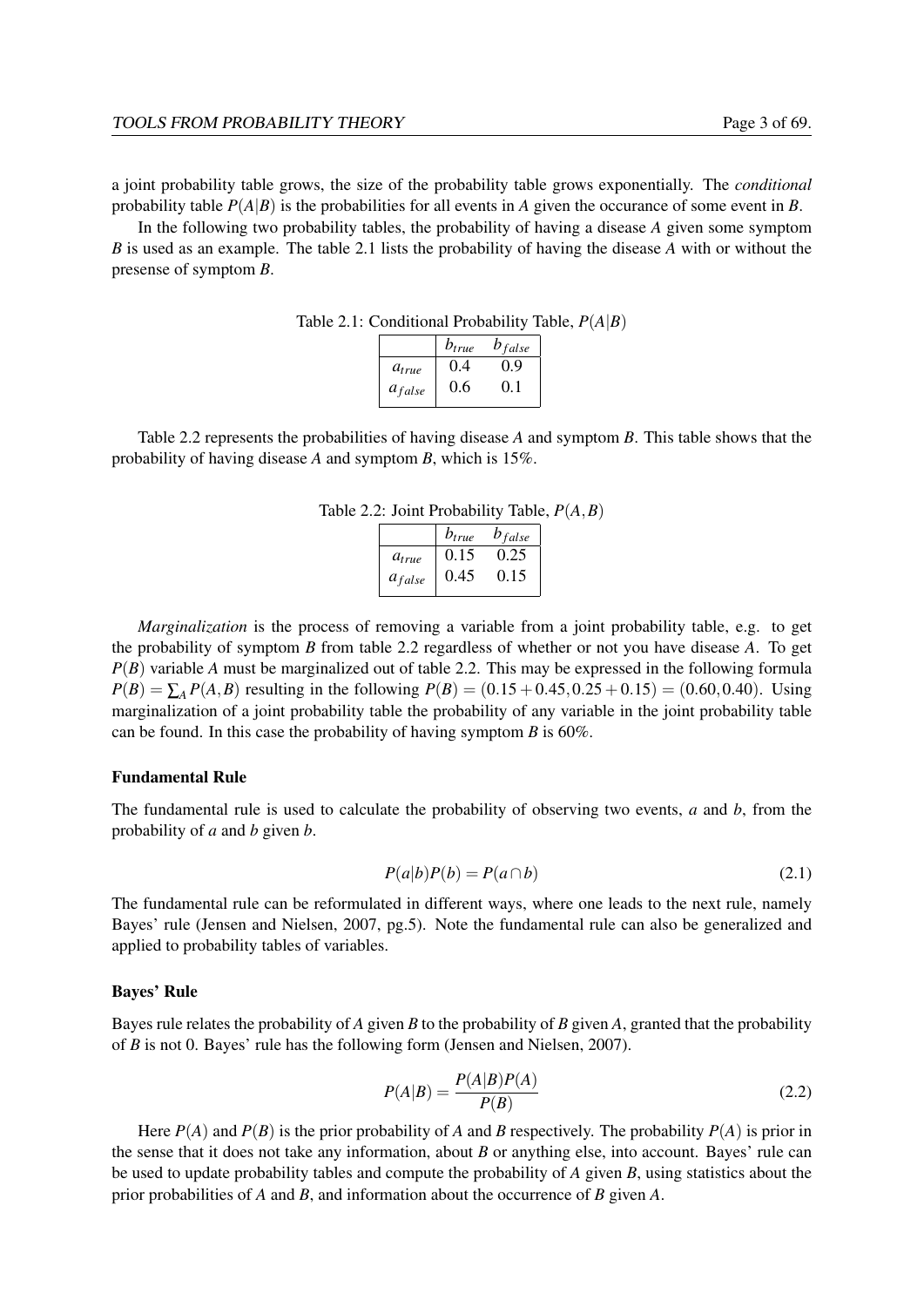#### The Chain Rule

The chain rule allows domains with uncertainty to be represented. This rule can be used to calculate the probability  $P(A_i)$  or  $P(A_i|e)$  of some variable,  $A_i$ , in the universe of variables  $\mathcal{U} = \{A_1, \ldots, A_n\}$ , given the joint probability table  $P(U) = P(A_1, \ldots, A_n)$ . The general chain rule for probability distributions is

$$
P(\mathcal{U}) = P(A_n | A_1, \cdots, A_{n-1}) P(A_{n-1} | A_1, \cdots, A_{n-2}) \cdots P(A_2 | A_1) P(A_1)
$$
(2.3)

## <span id="page-14-0"></span>2.2 Bayesian Networks

A Bayesian network is a type of causal network. It is a directed acyclic graph consisting of a set of vertices representing variables and a set of edges, which are the causal relationships between these events. The direction of the edges indicate causal impact between events. Variables represent sample spaces consisting of, in this case, a finite set of states and each variable is always in one of its states.

A Bayesian network is:

- a set of variables, each with a finite set of mutually exclusive states,
- a set of directed edges between variables, such that the variables and edges form a directed acyclic graph and
- a conditional probability table  $P(A|B_1,...,B_n)$  for each variable *A* with parents  $B_1,...,B_n$ .

An example of a Bayesian network can be seen in figure [2.1.](#page-14-2)



<span id="page-14-2"></span>Figure 2.1: A simple bayesian network

#### <span id="page-14-1"></span>2.2.1 Inference in Bayesian Networks

Inference is the process of belief updating given evidence in a Bayesian network. Evidence is introduced to a variable in a Bayesian network in order to *instantiate* the variable; such as setting a node to a given state, which in turn may have an impact on the probabilities of the other variables. When evidence is introduced it can cause a change in the probability tables of the network. These tables store the events and variables with their respective probabilities of being in a given state. Inference in Bayesian networks is generally NP-hard [\(Jensen and Nielsen,](#page-79-3) [2007,](#page-79-3) pg.45).

The table size is the product of the number of states of each variable. The total table size is just a measure for how much memory is required in order to store the probability table while performing inference.

There are rules for how evidence may be transmitted between variables in a Bayesian network. There are three different types of connections with their respective rules for evidence propagation, namely serial, diverging and converging connections. These rules are used to determine if two nodes are socalled *d-separated*. d-separation is explained in the following.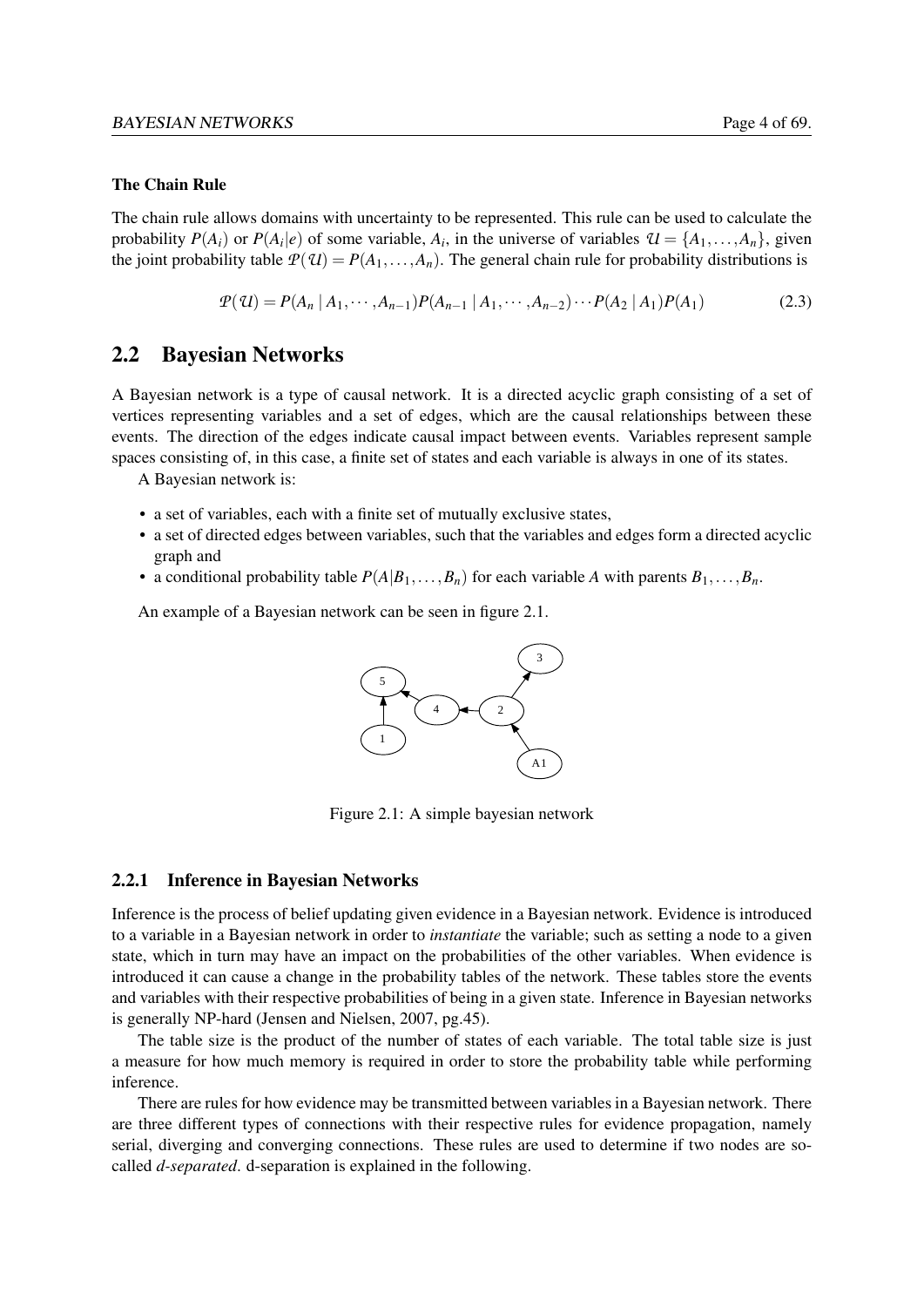#### d-Separation

d-Separation reflects the relationship between two nodes and is used to encode the dependencies and indepencies between variables in the network. When two nodes are d-separated from each other, it means that if either node receives evidence this cannot propagate to the other node. To determine if two nodes are d-separated the connections between them are examined; These are either serial, diverging and converging. The opposite of d-separated is d-connected.

**Definition 1** Let  $G = (V, E)$  be a directed graph, then two nodes  $A, B \in \mathcal{V}(G), A \neq B$  are d-separated if for all paths between *A* and *B* there exists an intermediate variable  $X \in \mathcal{V}(G)$  such that: *(i)* the connection is either serial or diverging with *X* having recieved evidence or *(ii)* the connection is converging, and neither *X* nor any of the descendants of *X* have received evidence.

In the following the three different kinds of connections are described.

#### Serial Connections

Two nodes have a serial connection if and only if there exists a sequence of directed edges connecting them. In figure [2.2](#page-15-1) *A* and *E* are in a serial connection, since there is an edge from *A* to *B* and from *B* to *E*, but *A* and *C* are not in a serial connection because the direction of the edges connecting them changes. In figure [2.2](#page-15-1) evidence can only be transmitted between *A* and *E* if *B* is not instantiated.

#### Diverging Connections

In figure [2.2](#page-15-1) *B* and *D* have a diverging connection. Evidence may be transmitted between *B* and *D* unless the intermediate variable *C* is instantiated.

#### Converging Connections

In figure [2.2](#page-15-1) *A* and *C* have a converging connection, evidence may be transmitted between *A* and *C* unless the intermediate variable *B* or any descendant of *B* is instantiated.



<span id="page-15-1"></span>Figure 2.2: Different kinds of connections in Bayesian networks.

#### <span id="page-15-0"></span>2.2.2 The Chain Rule for Bayesian Networks

The chain rule equation for Bayesian networks is slightly different from the general chain rule given earlier, yet it specifies the same operation. This is due to the fact that a Bayesian network specifies a unique joint probability distribution, which is given by all conditional probability tables present in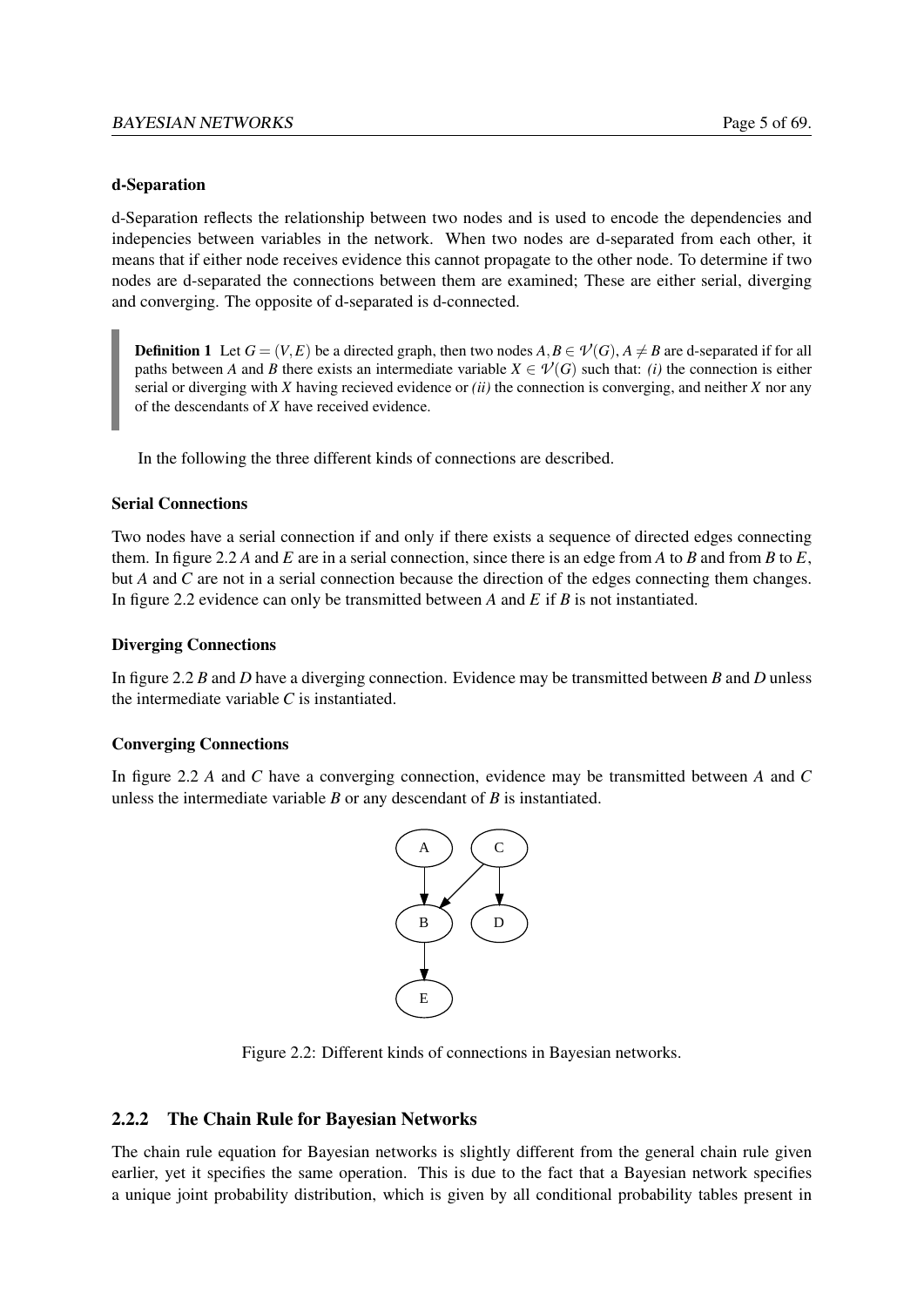the Bayesian network. In addition, the chain rule for Bayesian networks demonstrates that a Bayesian network provides a compact representation of a joint probability distribution.

<span id="page-16-2"></span>In equation [2.4](#page-16-2) the chain rule for Bayesian networks is presented.  $\mathcal{U} = \{A_1, \ldots, A_n\}$  denotes the universe of variables in a Bayesian network and *A* is some variable in *U*. *pa*(*A*) denotes the parents of the variable *A*.

$$
P(\mathcal{U}) = \prod_{A \in \mathcal{U}} P(A \mid \text{pa}(A)) \tag{2.4}
$$

<span id="page-16-3"></span>Equation [2.5](#page-16-3) shows the chain rule for when evidence is introduced into the Bayesian network.

$$
P(\mathcal{U} \mid \mathbf{e}) = \prod_{A \in \mathcal{U}} P(A \mid \text{pa}(A)) \prod_{i} \mathbf{e}_i
$$
 (2.5)

The chain rule for Bayesian networks enables us to calculate  $P(A)$  and  $P(A|e)$  for any  $A \in \mathcal{U}$ , given the joint probability table  $P(\mathcal{U}) = \{A_1, \ldots, A_n\}$ . The application of the chain rule is to marginalize variables in *U* until we are left with the variable we seek, including the variables where evidence has been introduced.

This enables us to calculate the probability of the remaining event. This is referred to as the process of variable elimination, which strongly depends on the order for which the variables are marginalized, namely the elimination order. Moreover,  $P(\mathcal{U})$  grows exponentially with the number of variables in the Bayesian network, which underlines the importance of choosing an elimination order which gives a small joint probability table.

#### <span id="page-16-0"></span>2.2.3 Moral Graph

A moral graph or domain graph for a Bayesian network, can be obtained by all connecting pairs of nodes that have a common child and removing the direction of all edges. Figure [2.3](#page-16-1) shows a Bayesian network and it is moral graph.



<span id="page-16-1"></span>Figure 2.3: Graph (b) is the moralized undirected version of graph (a)

The new links that are added between parents are called *moral links*. The moral graph is also called the *domain graph* for a Bayesian network and it is used for determining an elimination order. In the following section elimination is discussed.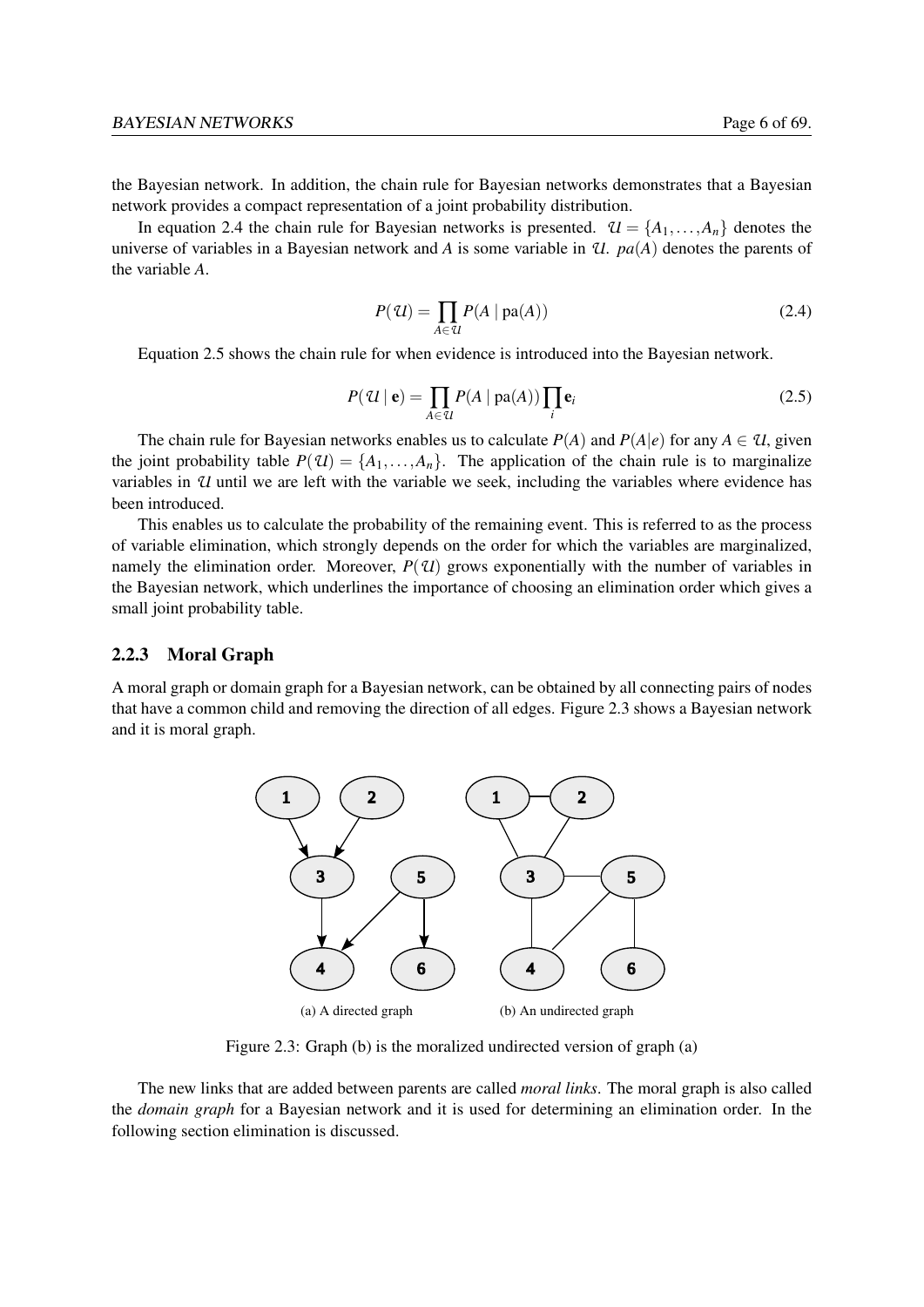#### <span id="page-17-0"></span>2.2.4 Elimination

An elimination order  $\sigma$  is a sequence (ordered tuple) of variables signifying the order in which they are marginalized out

$$
\sigma = (A_1, \dots, A_n), A_i \in \mathcal{U}
$$
\n<sup>(2.6)</sup>

where all variables  $A \in \mathcal{U}$  must appear exactly once and the target variable appears last. Note, for *n* distinct variables, there are  $(n-1)(n-2)...1 = (n-1)!$  different elimination orders ending with a given variable.

When calculating a potential within a Bayesian network we can use the chain rule. Instead of computing the joint probability table for all variables (which may not even be tractable, as it grows exponentially) we marginalize out variables during application of the chain rule until we are left with the desired variable. This is possible because marginalization is commutative, thus the order in which the variables in the graph are marginalized is irrelevant.

When variable *A* is eliminated we will be working with all the variables that are adjacent to *A* in the domain graph. This means that in the graph in which *A* has been eliminated, all neighbours of *A* are pairwise linked. If a poor elimination order is chosen the size of the intermediate joint probability table can grow intractably large.

<span id="page-17-3"></span>

<span id="page-17-2"></span>Figure 2.4: The same domain graph, but in (b) *X* has been eliminated

In figure [2.4b](#page-17-3) two new links have been added, these links are called *fill-ins*. In this example, when eliminating *X* a new that was not present from the start is introduced. In order to avoid new domains we seek to avoid fill-ins. The less fill-ins the better, as an elimination order with no fill-ins requires less space (as it does not introduce new domains) than an elimination order that adds fill-ins. An elimination order that does not introduce fill-ins is called a *perfect elimination order*. There can be more than one perfect elimination order for any given graph. Finding this elimination order is closely tied to triangulation which will be described in the following section.

### <span id="page-17-1"></span>2.3 Triangulation

An undirected graph is called a triangulated graph or chordal graph if it has a perfect elimination order. For a triangulated graph it holds that every cycle consisting of at least four nodes has a chord. The process of triangulating a graph may introduce fill-in edges, to ensure that cycles of length greater than 3 have a chord. If and only if this condition holds, the graph has a perfect elimination order.

The elimination order for the triangulation is used to create a junction tree, for the triangulated graph. It is important to state that any triangulated graph can yield an elimination order that ends with any variable and that if one variable has a perfect elimination order then all variables have one. So, triangulation and finding an elimination order are intrinsically the same.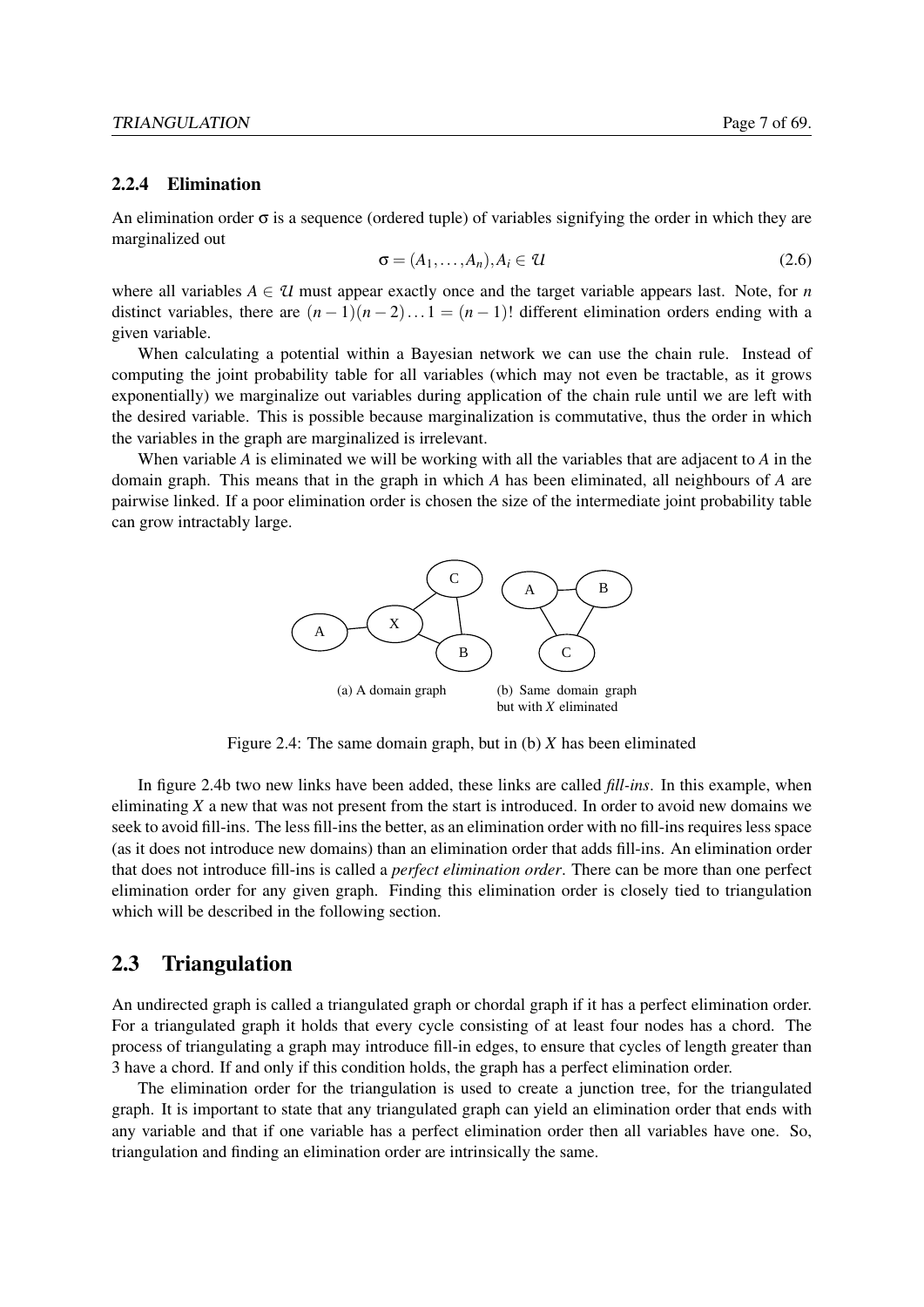#### Example of a triangulation

The figures  $2.5(a) - (f)$  $2.5(a) - (f)$  shows an example of how to triangulate a moral graph. The elimination order (*C*,*B*,*D*,*A*) is far from minimal, there are many viable orders in this graph, but for the sake of a better example, an order with multiple fill-ins is chosen. In figure [2.5e,](#page-19-1) eliminating the two remaining nodes is arbitrary and can be done without introducing new fill-ins. The triangulated graph  $G_T$  in figure [2.5f](#page-19-2) is created by adding the two fill-ins found in the elimination process of the moral graph.

Triangulation of the graph in the example of figure [2.5](#page-19-0) is not even necessary as it already has two perfect elimination orders, namely  $\{A, B, C, D\}$  and  $\{D, C, B, A\}$ , and is therefore already a triangulated graph.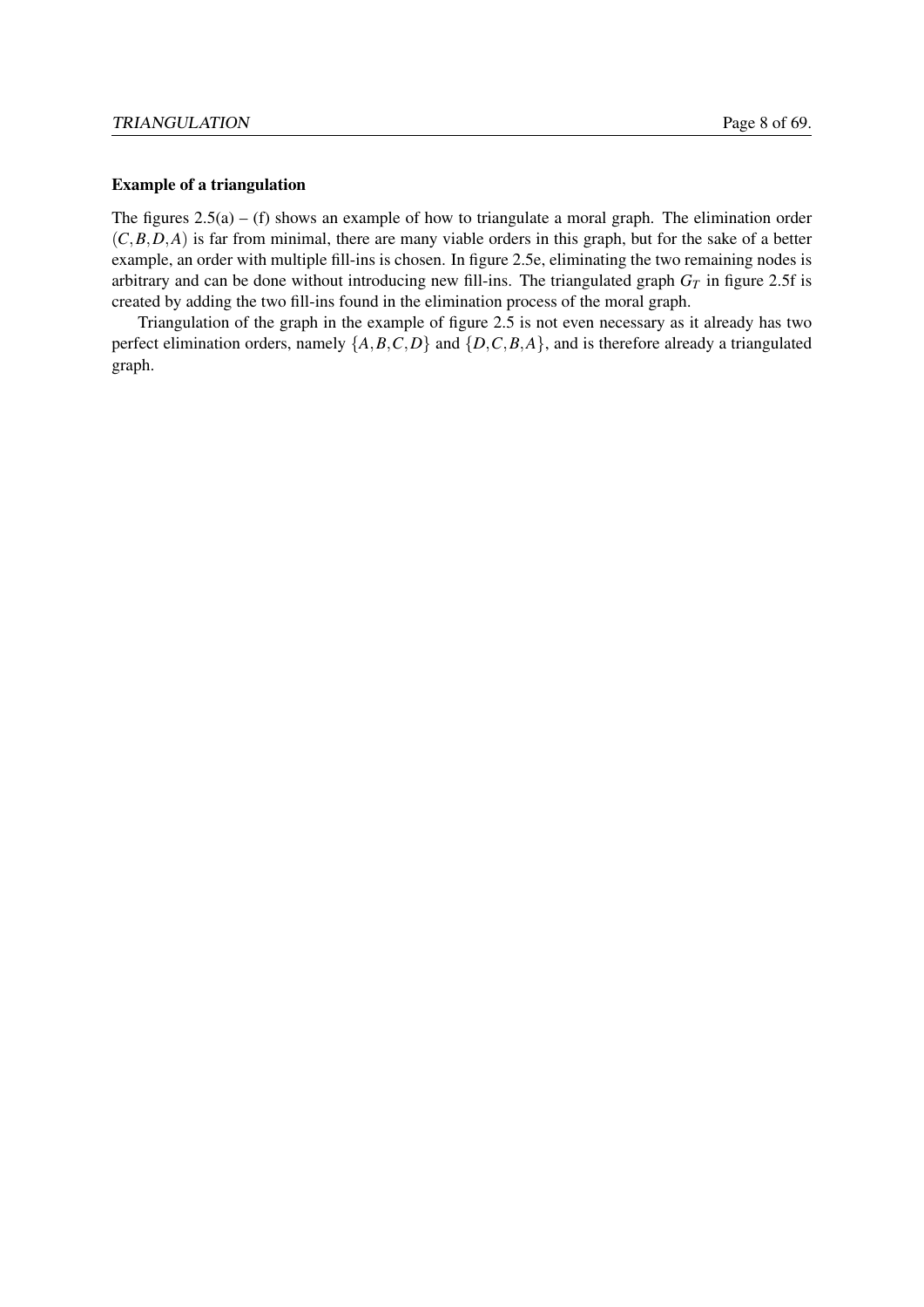

<span id="page-19-2"></span><span id="page-19-1"></span><span id="page-19-0"></span>Figure 2.5: A non-minimal triangulation produced by the elimination ordering C,B,D,A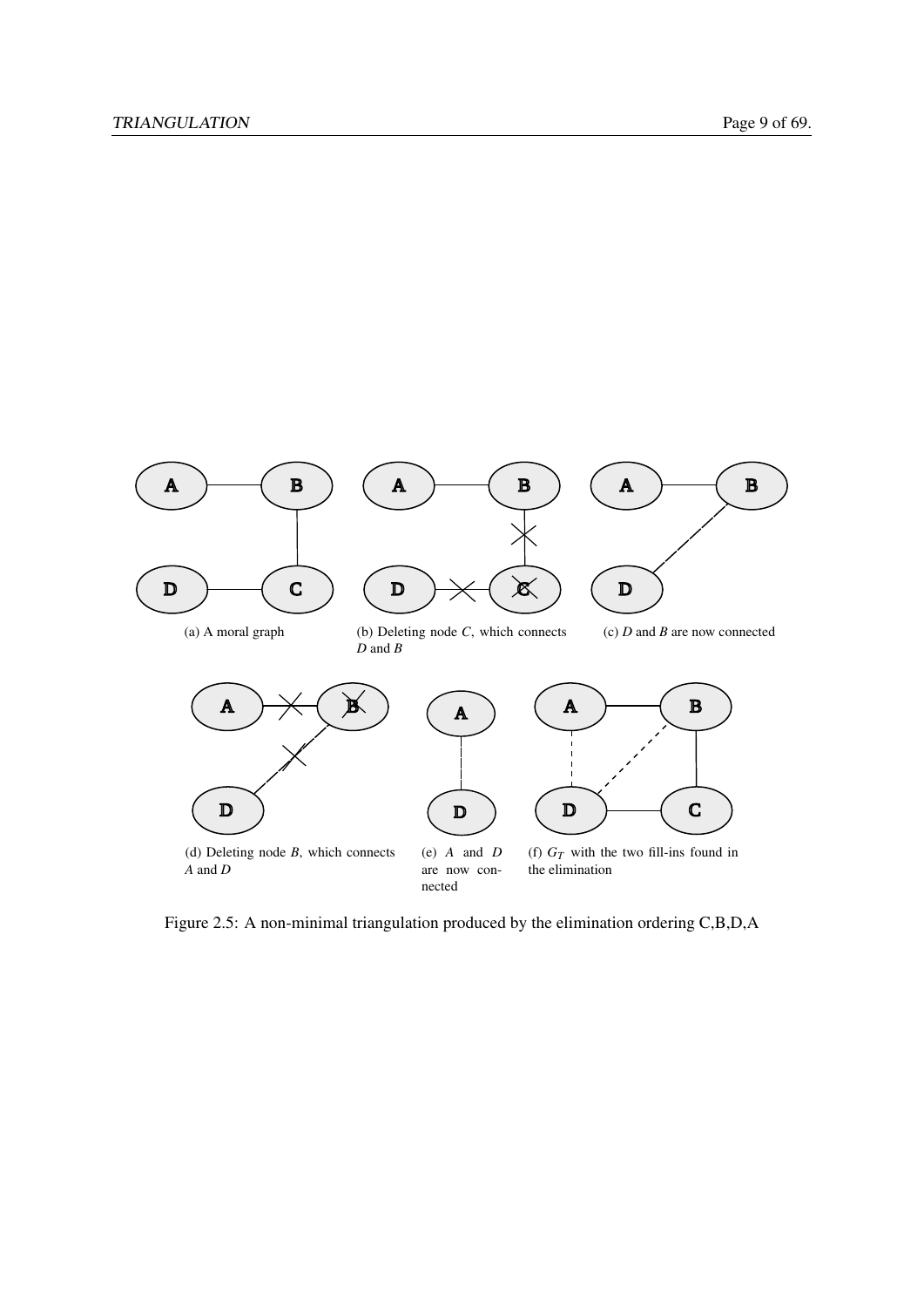#### <span id="page-20-0"></span>2.3.1 Triangulated graphs

A graph *G* is *complete* if all pairs of vertices  $(A, B) \in G$  are pair-wise connected. The nodes  $V(G)$  of a complete graph *G* is a *complete set*. A set of vertices  $U \subseteq V(G)$  is complete in *G* if  $G'[U]$  is complete. If *U* is a complete set and no other complete set *B* exists such that  $U \subset B$ , then *U* is a *maximal* complete set also known as a *clique*. A clique of  $|V| = k$  nodes is a *k-clique*. We will usually not bother with the distinction between complete graphs and complete sets.



<span id="page-20-2"></span>Figure 2.6: A graph with the 3-clique sets  $\{A, D, B\}$  and  $\{D, B, C\}$ 

In figure [2.6](#page-20-2) there are many complete subgraphs;  $\{A, B\}$ ,  $\{A, D, B\}$  etc., but only two maximal complete sets  $({A, D, B}$  and  ${B, D, C}$ , as all other complete sets are subgraphs of these. Note that the graph itself is not complete.

A node *x* is *simplicial* if and only if the node itself and its neighbors form a clique; in other words  $fa(x)$  is a clique. The first node of an elimination order is always simplicial, therefore a triangulted graph will always contain at least one simplicial node.

<span id="page-20-3"></span>**Theorem 1** A triangulated graph  $G = (V, E)$  that is not complete, with  $|\mathcal{V}(G)| > 2$ , will always have two non-adjacent simplicial nodes.

The following is a proof for theorem [1,](#page-20-3) it is based on a proof from [\(Koski and Noble,](#page-79-4) [2009,](#page-79-4) pg.128).

**Proof** Given a graph  $G = (V, E)$  which is not complete, and that theorem [1](#page-20-3) is true for all graphs that have less nodes then *G*. Consider two non-adjacent nodes α and β. Two subgraphs, *G*[*A*] and *G*[*B*], are created with the minimal  $(a, b)$ -separator for  $\alpha$  and  $\beta$  denoted *S*. *G*[*A*], is denoted as the largest connected component of  $\mathcal{V}(G) \setminus S$  and  $G[B] = \mathcal{V}(G) \setminus A \cup S$ , so  $\alpha \in G[A]$  and  $\beta \in G[B]$ .

By induction one of the two following cases is true: 1.  $G[A \cup S]$  is complete. 2.  $G[A \cup S]$  is not complete and it has two non-adjacent simplicial nodes. Since *G*[*S*] is complete, at least one of the two simplicial nodes is in the subgraph *G*[*A*], which in return means that this node is also simplicial in *G*; since none of the neighbors of *G*[*A*] is in *G*[*B*]. If *G*[*A* ∪ *S*] is complete, then any node in *G*[*A*] is a simplicial node of *G*. In both cases, there exists a simplicial node of *G* in *G*[*A*]. This whole deduction can similarly be used for the subgraph  $G[B]$ , in other words, there is a simplicial node in  $G[B]$ . A simplicial node in *G*[*A*] and a simplicial node in *G*[*B*] are non-adjacent, since they are separated by the minimal  $(a, b)$ -separator *S* and also are not in *G*[*S*]. Which proves that if *G* is not complete, *G* have two non-adjacent simplicial nodes.

#### <span id="page-20-1"></span>2.3.2 Minimum, Minimal and Optimal Triangulations

In this report three different criteria which can be applied to the triangulated graphs sought after. They are listed in the following.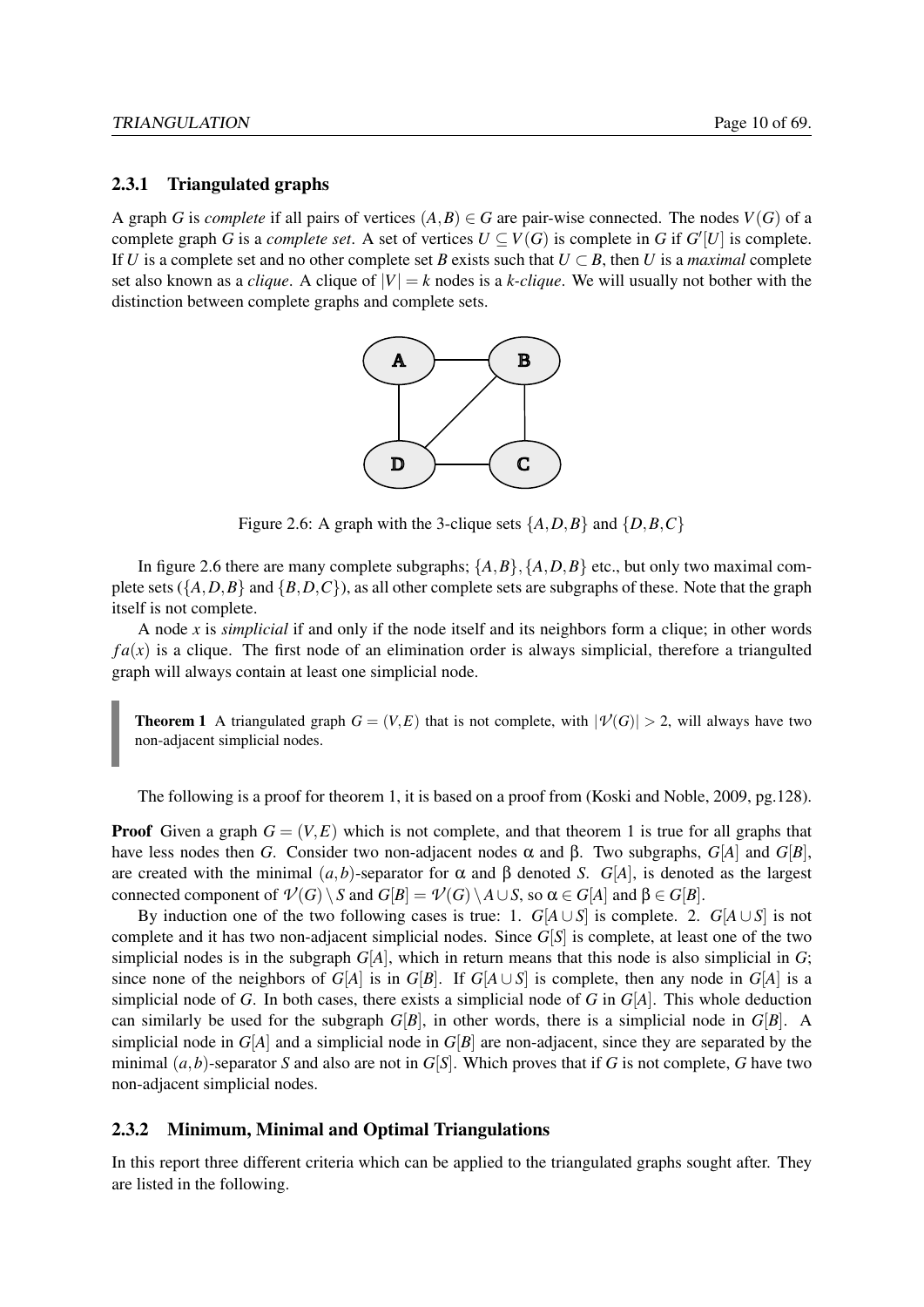**Definition 2 (Minimum triangulation)** A triangulation *F* of a graph  $G = (V, E \cup T)$  is minimum if and only if  $\exists F'$  of graph *G* where *F'* contains less edges than *F*,  $F' < F$ . [\(Berry et al.,](#page-79-2) [2010\)](#page-79-2)

<span id="page-21-0"></span>**Definition 3 (Minimal triangulation)** A triangulation *F* of graph  $G = (V, E \cup T)$ , is minimal if and only if  $\bar{A}F' \subset F$ , such that  $G' = (V, E \cup F')$  where *F'* is also a triangulation. [\(Berry et al.,](#page-79-2) [2010\)](#page-79-2)

**Definition 4 (Optimal triangulation)** A triangulation *F* of graph  $G = (V, E \cup T)$ , is optimal if and only if  $\bar{A}F'$  of graph *G* which has a smaller table size than  $F$ 

In this report we seek optimal triangulations, since it gives the best indication of the tractability of the joint probability table. [\(Ottosen and Vomlel,](#page-79-5) [2010b\)](#page-79-5)

### **Summary**

A Bayesian network is a probabilistic graphical model. A Bayesian network enables inference by the means of variable elimination, which can be done via the triangulated domain graph of the Bayesian network and associated perfect elimination order. The task of triangulation can be approached in many ways, however, since finding an optimal triangulation is NP-hard, the triangulation step is a major technical barrier for more widespread adoption of Bayesian networks, even though the basics are well understood.

It is still an open problem to find and optimize triangulation methods and algorithms that solve the problem more efficiently. Hence, a number of different triangulation algorithms exist each with its respective optimality criterion, e.g. minimal triangulation methods seek to find an elimination order that introduces the least fill-ins, whereas optimal triangulation focuses on creating the smallest joint probability table of the network. So, to improve triangulation, given that a number of methods already exist, the goal will most likely be to find more precise heuristic methods and more efficient optimal methods; which will in return mean Bayesian networks can be adopted easier. The motivation behind the search for better triangulation methods is to make Bayesian networks adoptable in more fields by allowing a lot more complex domains to be modelled. The methods and algorithms which already exist for triangulation will be discussed in further detail starting with minimal methods in chapter [3,](#page-22-0) continuing with greedy heuristic methods in chapter [4](#page-28-0) and then optimal methods in chapter [5.](#page-31-0)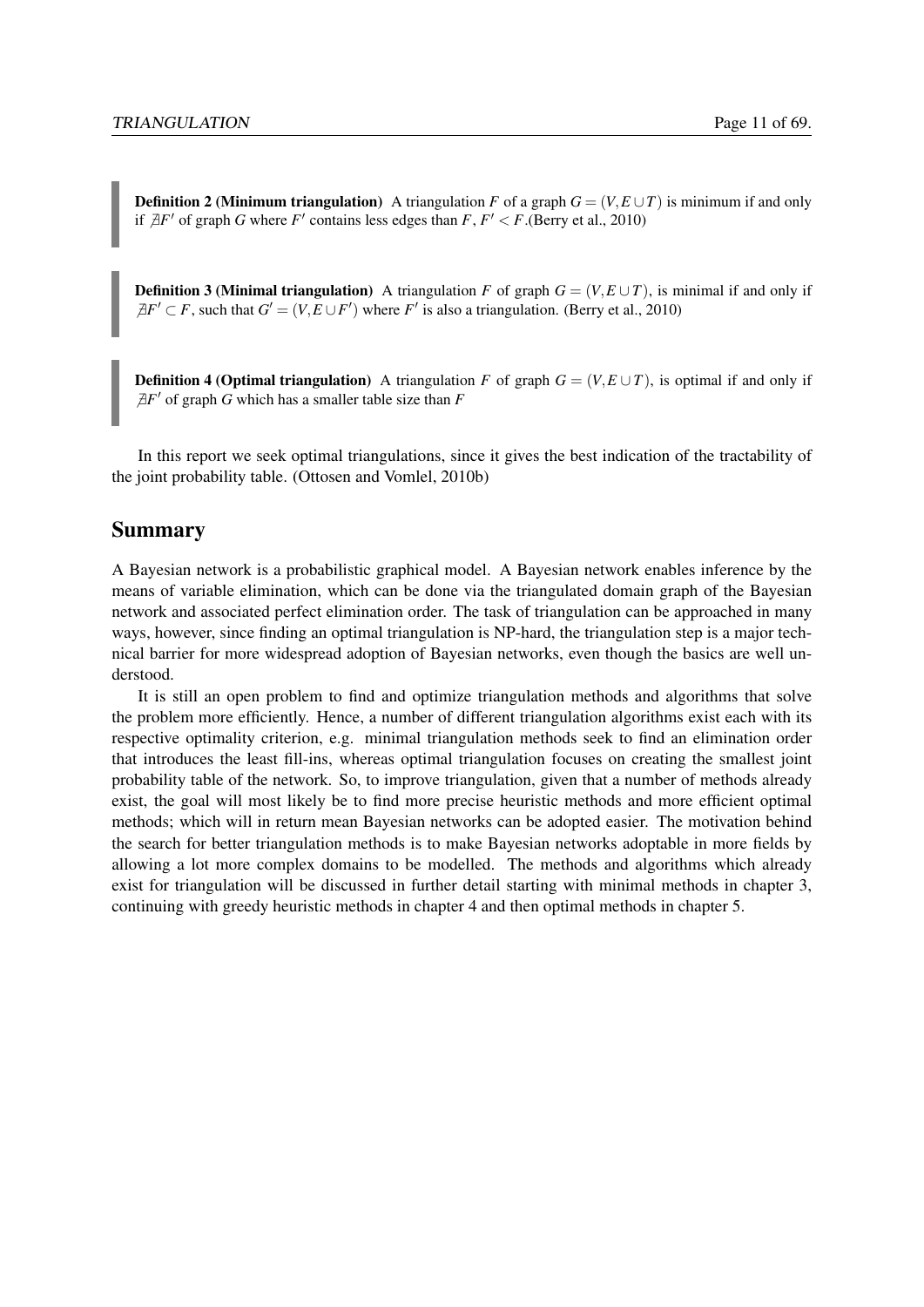## Minimal Methods

<span id="page-22-0"></span>The purpose of this chapter is to present methods for finding the minimal triangulations of a graph. Also, a method called recursive thinning which removes redundant fill-ins from non-minimal triangulated graphs is discussed.

A minimal triangulation has the property, by definition [3,](#page-21-0) that there exists no proper subset of the fill-in edges for which the graph still is triangulated. I.e. the graph is no longer triangulated if a fill-in edge were to be removed. The total table size obtained by a minimal method will, in general, not fare well against optimal methods, nor greedy heuristics for that matter. In return minimal methods are fast and can be applied to other problems, such as graph decomposition.

## <span id="page-22-1"></span>3.1 LB-Triang

The following algorithm, developed by [\(Berry,](#page-79-6) [1999\)](#page-79-6), focuses on not requiring a precomputed minimal ordering of the nodes of a given graph, like previous traditional efficient algorithms have relied on.

```
Algorithm 1 LB-Triang
Input: A graph G = (V, E), an ordering \alpha on V(G).
Output: A minimal triangulation H = (\mathcal{V}(G), \mathcal{E}(G) \cup F) of G.
 1: H = G2: F = \emptyset3: for all vertices x in V(G) taken in order \alpha do
 4: for all connected components C \notin nb(x, H) do
 5: Make nb(C, G) into a clique by adding fill-in set F'6: F = F \cup F'7: H = (\mathcal{V}(G), \mathcal{E}(G) \cup F)8: end for
 9: end for
```
The LB-Triang algorithm, shown in algorithm [1,](#page-22-2) triangulates a given graph  $G = (V, E)$  from an ordering  $\alpha$  of the nodes in the graph. The algorithm starts by looking at the first node x in the ordering, for which it finds the neighbors  $nb(x, H)$  in the updated graph *H*, which contains the fill-ins as well as the original graph *G*. The algorithm then creates a set of all nodes that are not in the family of the current node *x*. Then we find subsets (connected components)  $C \notin nb(x, H)$  in which nodes are connected in this set. For all the connected components it adds fill-ins between the components's neighboring nodes that are in the family of *x* in the original graph  $(hb(C, G))$ , making them into a clique. We then continue to the next node in the ordering, this goes on for all nodes in the ordering. Depending on the structure of the graph, the most fill edges are created at the first or second node. The algorithm does not halt when the graph is triangulated, it continues until all nodes have been iterated over; which is time-consuming and inefficient.

In figure [3.1](#page-23-1) node *A* is chosen for the first iteration, hence the ordering  $\alpha$  starts with *A*, connected nonneighbors of *A*, the connected components  $C \notin nb(A, H)$  is found to be  $\{\{E, C\}\}\$ . *E* and *C*'s neighbors in the family of *A* is  $\{D, B\}$  and therefore fill-in  $\{D, B\}$  is added. For the second iteration *B* is investigated; connected non-neighbors of *B*,  $C \notin nb(B, H)$  is found to be  $\{\{E\}\}\$ and *E*'s neighbors within the family of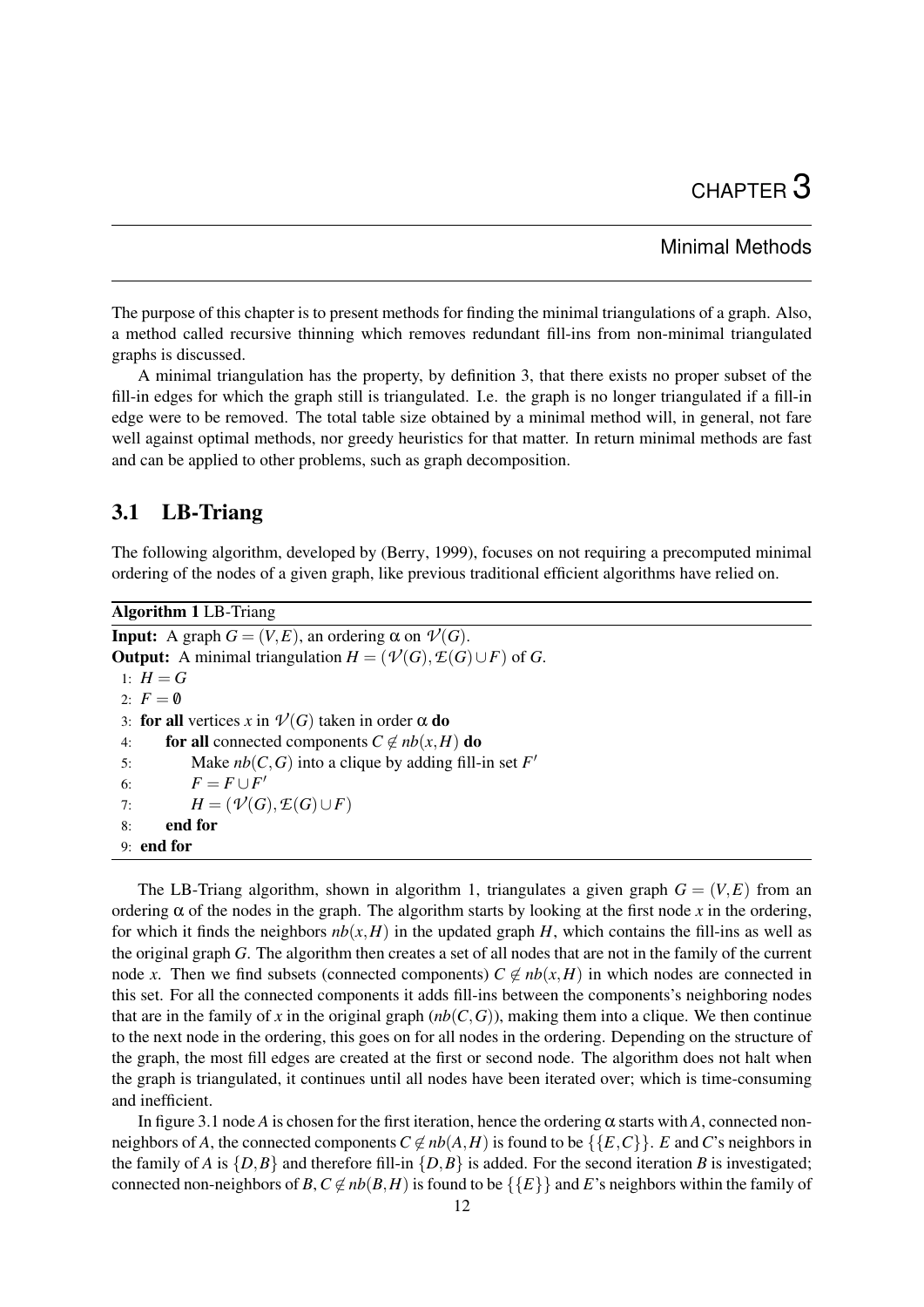

<span id="page-23-1"></span>Figure 3.1: A minimal triangulation produced by the LB-Triang algorithm, where  $\alpha = \{A, B, C, D, E\}$ 

*B* is  $\{D, C\}$  and therefore fill-in  $\{D, C\}$  is added. The algorithm keeps iterating over the rest of the nodes, but no further fill-ins will be added for any of them, and the graph now has a minimal triangulation.

## <span id="page-23-0"></span>3.2 Maximal Cardinality Search (MCS-M)

The MCS algorithm is based on a result that for recognizing chordality of a graph when performing a lexicographic breadth-first search (Lex-BFS) it is sufficient to simply maintain and compare the number of processed neighbours for each node, rather than maintaining a list of processed neighbours for each node. Hence, the name maximum cardinality search (MCS). MCS-M, which was developed by [Berry](#page-79-1) [et al.](#page-79-1) [\(2004\)](#page-79-1), is an extension of MCS in the sense that so-called fill paths are also considered. In addition, MCS-M guarantees minimal triangulations, whereas MCS does not.

This method produces a minimal triangulation by generating an ordering  $\alpha$  of the nodes in the graph and the set of fill-ins *F*, such that *G* has a perfect elimination ordering. The ordering  $\alpha$  is essentially a reversed elimination order.

Integer weights are maintained for each node in the graph. A weight is the cardinality of the already processed neighbours of a node. In other words, the node which is adjacent or for which there is a path to the highest number of numbered nodes is selected in each iteration. The algorithm is described in [2.](#page-24-0)

The algorithm iterates over all *n* vertices in *G*. The first node is choosen arbitrarily, since each node has its initial weight  $w(v) = 0$ . At each step *i* a node *v* is assigned a number and the weight of all unnumbered nodes  $u_1, \dots, u_k$  for which there exists a path  $\rightsquigarrow$  between *u* and *v* such that  $\forall x_i \in \rightsquigarrow$ :  $\exists \alpha(x_i) \wedge w(x_i) \leq w(u)$  for  $1 \leq i \leq k$  (i.e. each node is unnumbered and has weight which is strictly less than  $w(u)$  and  $w(v)$ , of course, since *v* was the node with greatest inital weight) are added to a set *S*, which is the set of nodes on the fill path of *v*.

Subsequently all nodes  $s \in S$  receive the weight  $w(s) = w(s) + 1$  and if  $(s, v) \notin E$  then  $F = F \cup (s, v)$ . Before next iteration *v* is assigned a number  $\alpha(v) = i$ . Once all nodes have been processed a reversed minimal elimination ordering *a* and the set of fill-ins *F* have been produced. [\(Berry et al.,](#page-79-1) [2004\)](#page-79-1)

An example of the algorithm running on a graph is shown in figure [3.2.](#page-25-0)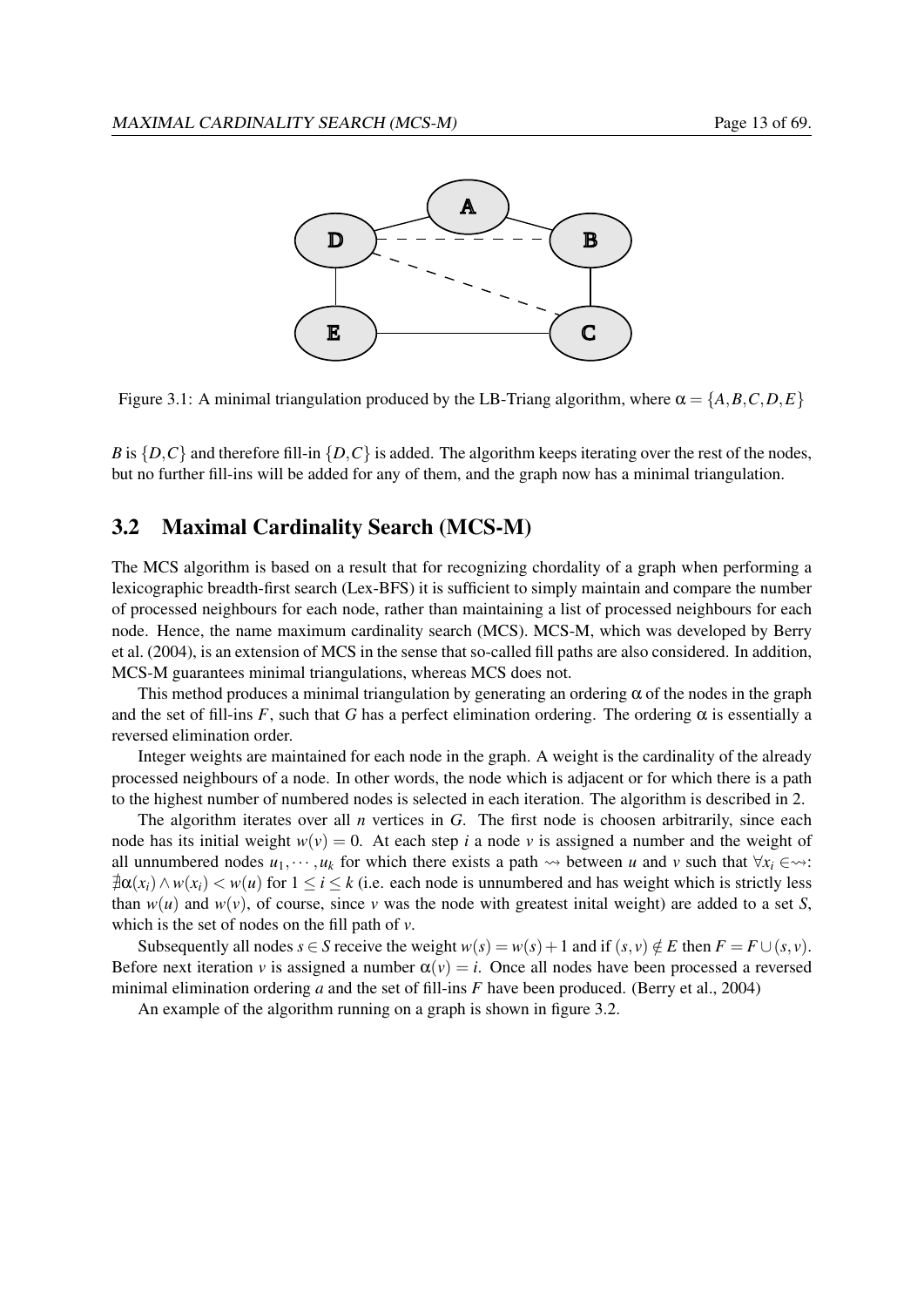<span id="page-24-0"></span>Algorithm 2 MCS-M **Input:** A Graph  $G = (V, E)$ . **Output:** A minimal elimination ordering α of *G* and the corresponding triangulated graph  $H = G_{\alpha}^{+}$ . 1:  $F = \emptyset$ <br>2:  $R = \mathcal{V}(G)$  $\triangleright$  *R* is the set of unnumbered nodes. 3: for all nodes  $v \in \mathcal{V}(G)$  do 4:  $w(v) = 0$ 5: **for**  $i = n$  **downto** 1 **do** 6: Choose an unumbered node *v* s.t. argmax  $w(v)$ *v*∈*R* 7:  $S = \emptyset$ 8: **for** all unnumbered nodes  $u \in \mathcal{V}(G)$  do 9: **if**  $\exists uv \in E(G)$  or a path  $u, x_1, x_2, \dots, x_k, v$  in *G* through unnumbered nodes s.t.  $w(x_i)$  < *w*(*u*) for  $1 \le i \le k$  then 10:  $S = S \cup \{u\}$ 11: end if 12: end for 13: **for** all nodes  $u \in S$  **do** 14:  $w(u) = w(u) + 1$ 15: **if**  $uv \notin \mathcal{E}(G)$  then 16:  $F = F \cup \{uv\}$ 17: end if 18: end for 19: end for 20:  $R = R \setminus \{v\}$ 21: end for 22: **return**  $H = (\mathcal{V}(G), \mathcal{E}(G) \cup F)$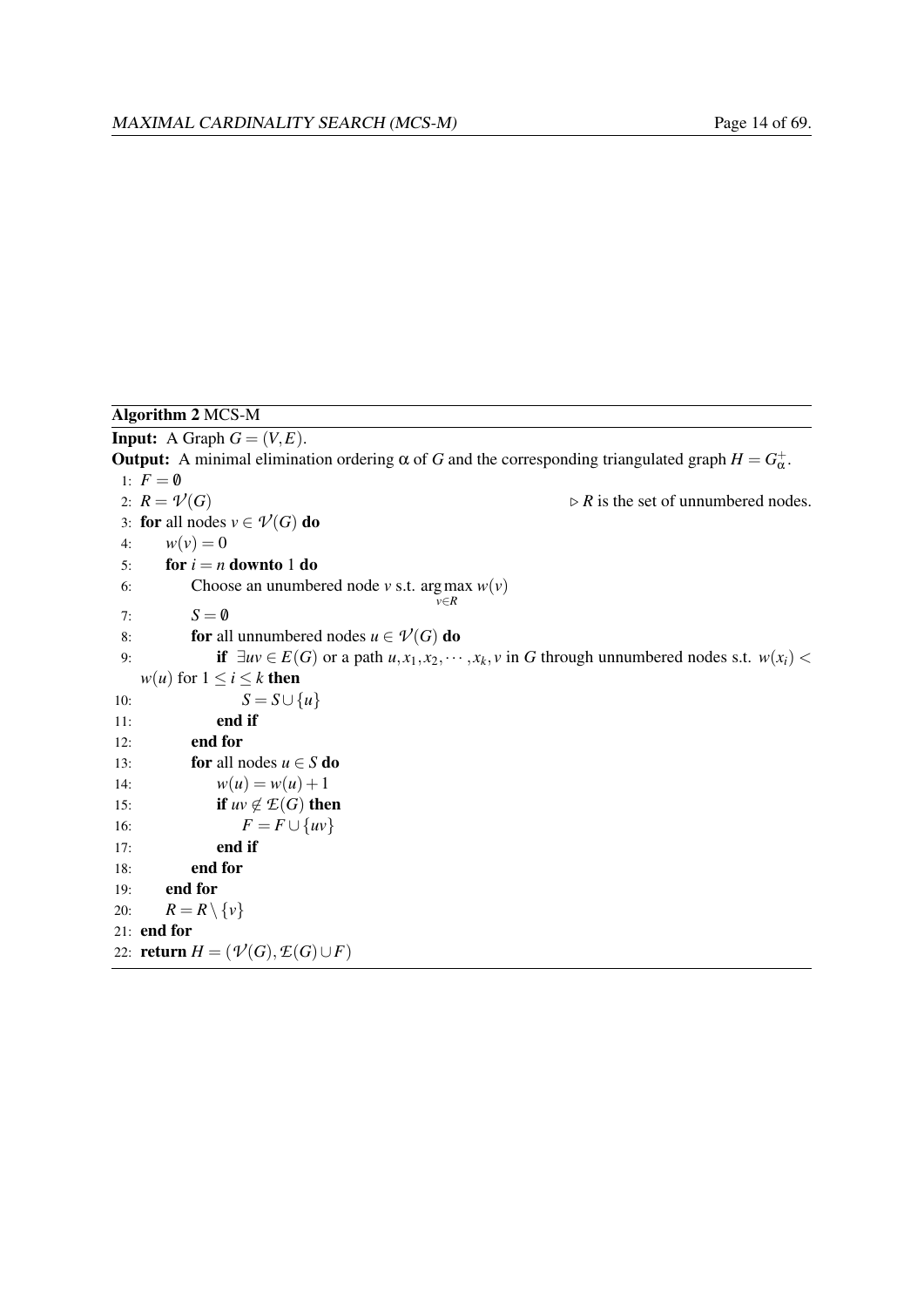

(a) The initial graph. All weights are(b)  $v = A$ . *A* is numbered and the(c)  $v = B$ . A fill path through (*B*  $\rightarrow$ zero. weights  $w(B)$  and  $w(C)$  are incre- $D \rightarrow E \rightarrow C$  is found.  $w(D)$  and  $w(C)$ mented. are incremented.  $\sum_{i=1}^{n}$ 



<span id="page-25-0"></span>Figure 3.2: The MCS-M algorithm run on the example graph. Numbers in parentheses denote  $w(u)$ . Dark grey represents a numbered node, with corresponding number written below, and light grey points out that the weight for a given node is incremented. This example produces the minimal eliminaton ordering  $\alpha = (E, D, C, B, A)$ . (pg. 292 [Berry et al.,](#page-79-1) [2004,](#page-79-1) fig. 5)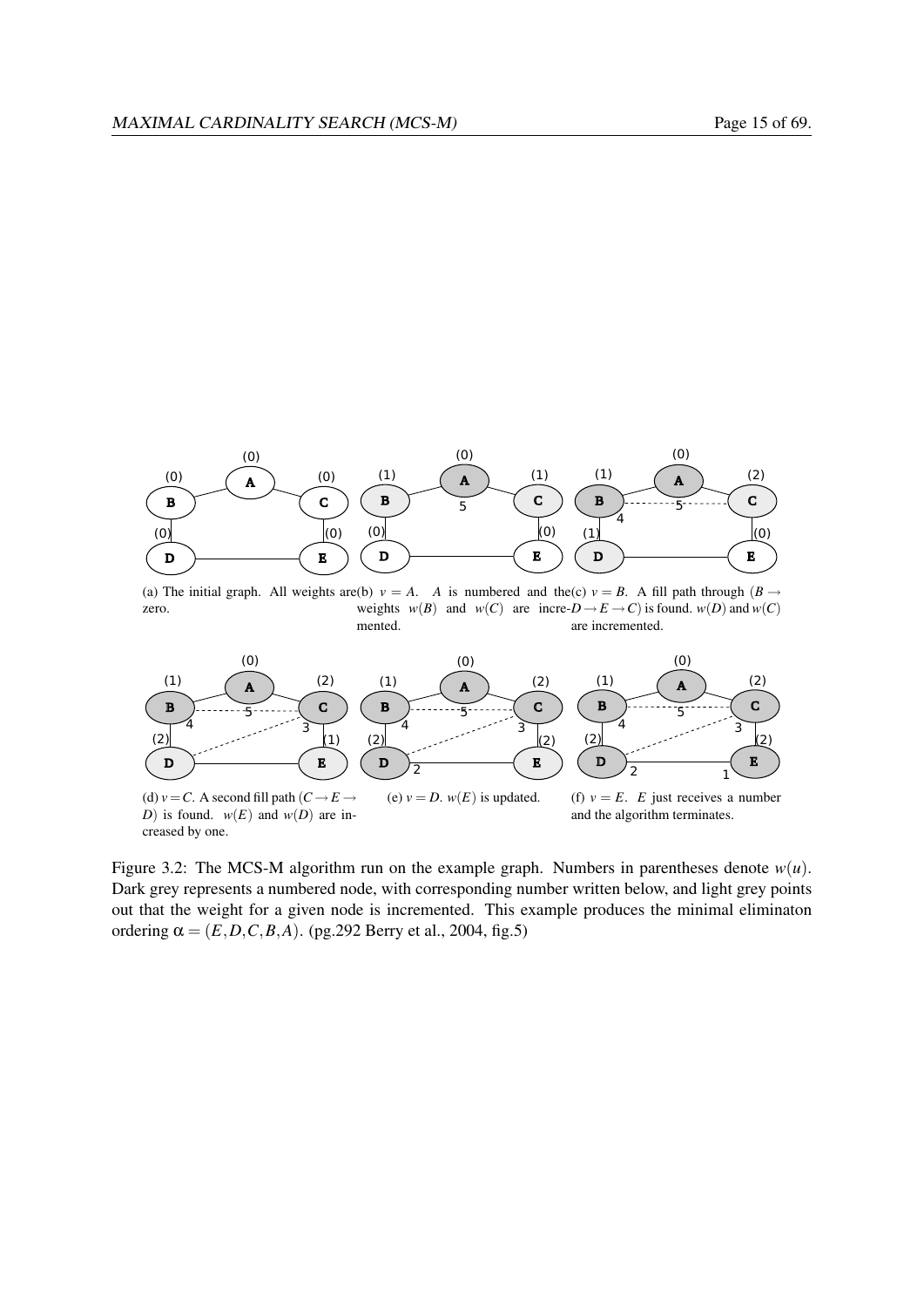### <span id="page-26-0"></span>3.3 Recursive Thinning

After finding an elimination ordering, one might find that there is a subset  $T' \subset T$ , such that *T* is the corresponding triangulation of a graph  $G$ , and  $T'$  is also a triangulation of  $G$ . Where the total table size of  $T'$  is no worse than  $T$ , and often significantly better than  $T$ .

<span id="page-26-2"></span>In order to develop and design an algorithm that removes redundant fill-ins, and thereby making it minimal, the following Theorem is proposed by [Kjaerulff](#page-79-7) [\(1990\)](#page-79-7).

**Theorem 2** Let  $G = (V, E)$  be a graph and  $G' = (V, E \cup T)$  be triangulated. Then *T* is minimal if and only if each edge in  $T$  is a unique chord of a 4-cycle in  $G'$ .

<span id="page-26-3"></span>An equivalent proposal of theorem [2](#page-26-2) is provided by the following corollary.

**Corollary 1** Let  $G = (V, E)$  be a graph and  $G' = (V, E \cup T)$  be triangulated. Then *T* is minimal if and only if for each edge  $\{v, w\} \in T$  there is a pair of distinct vertices  $\{x, y\} \subseteq nb(v, G') \cap nb(w, G')$  such that  $\{x, y\} \notin E \cup T$ .

Figure [3.3](#page-26-1) illustrates the properties of corollary [1;](#page-26-3) the graph has a minimal triangulation, because for the fill  $\{A, C\} \in T$  there is no pair of adjacent nodes that are common neighbours of *A* and *C*.



<span id="page-26-1"></span>Figure 3.3: A minimal triangulation produced by the elimination order starting with B

A redundant fill-in,  $e = \{v, w\}$  can only be a subset of a single clique *C*, as a fill-in which is a subset of more than one clique infers that the graph is not triangulated, which contradicts the redundancy of *e*. When the reduntant fill-in *e* is removed, *C* splits into two new cliques;  $C_1 = C \setminus \{v\}$  and  $C_2 = C \setminus \{w\}$ , which weights sum is typically less than the weight of *C* and never worse than that.

A triangulation *T* may become minimal by dropping the redundant fill-ins that fulfil the conditions of corollary [1.](#page-26-3) However, it is important to run sweeps through the graph more than once, and therefore the algorithm is made recursive. The following example illustrates why it is important to run through the graph at least more than once. In figure [3.4](#page-27-0) the fill-in  $\{B, D\}$  cannot be removed, as it has a pair of non-adjacent neighbours ( ${A, C}$ ). The fill-in  ${A, D}$  can however be removed as they only have one common neighbour, i.e., *B*. After  $\{A, D\}$  has been deemed redundant and removed from *T*,  $\{B, D\}$  can be removed as it no longer has a pair of non-adjacent neighbours.

The following algorithm proposed by [Kjaerulff](#page-79-7) [\(1990\)](#page-79-7) is based on the previous discussion.

The algorithm works by finding fill-ins without common neighbours that are non-adjacent, removing it from the set of fill-ins *T* as well as the original triangulated graph *G* and recursivly running the algorithm again with the new input to remove new candidates.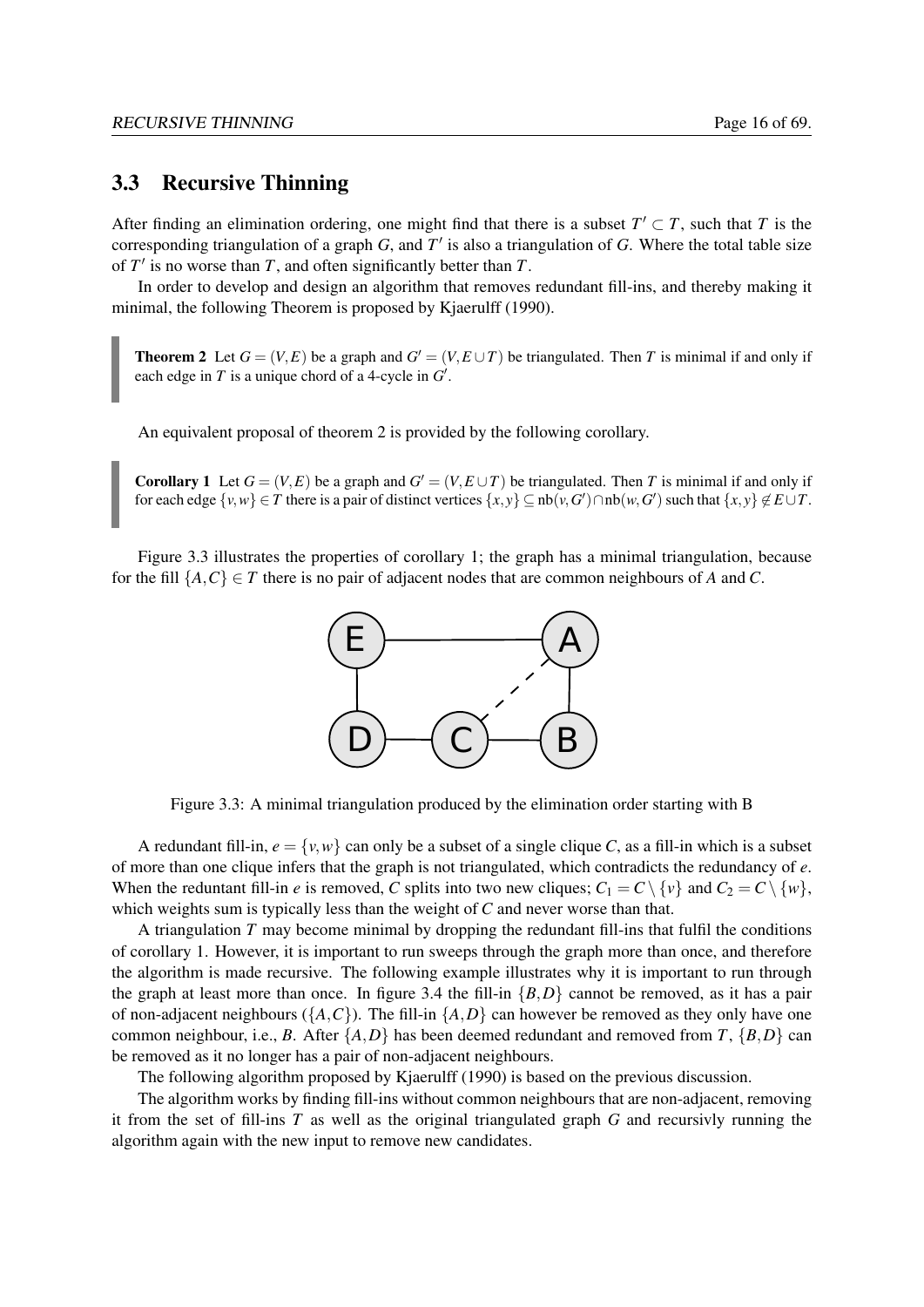

<span id="page-27-0"></span>Figure 3.4: A non-minimal triangulation produced by the elimination order C,B,D,A

```
Algorithm 3 Recursive Thinning
 1: function THIN(T, G = (V, E \cup T), R) (initially R = T))
  2: R' = \{e_1 \in T | \exists e_2 \in R : e_1 \cap e_2 \neq \emptyset\}3: T' = \{ \{v, w\} \in R' | G(\text{nb}(v, G) \cap \text{nb}(w, G)) \text{ is complete} \}4: if T' \neq \emptyset then
  5: return Thin(T \setminus T', G = (V, E \cup T \setminus T'), T')6: else
 7: return T
 8: end if
 9: end function
```
## Summary

Minimal methods have fast execution time. They provide a quick way of obtaining a minimal triangulations, but do not guarentee triangulations of optimal table size. This goes to show that minimal triangulations in general do not lend themselves to triangulation with total table size as the optimality criterion, as shown in chapter [10.](#page-61-0) Nevertheless, minimal triangulations are useful for the task of finding decompositions of a graph.

In the following chapter other strategies for computing triangulations, namely greedy heuristic methods, are discussed.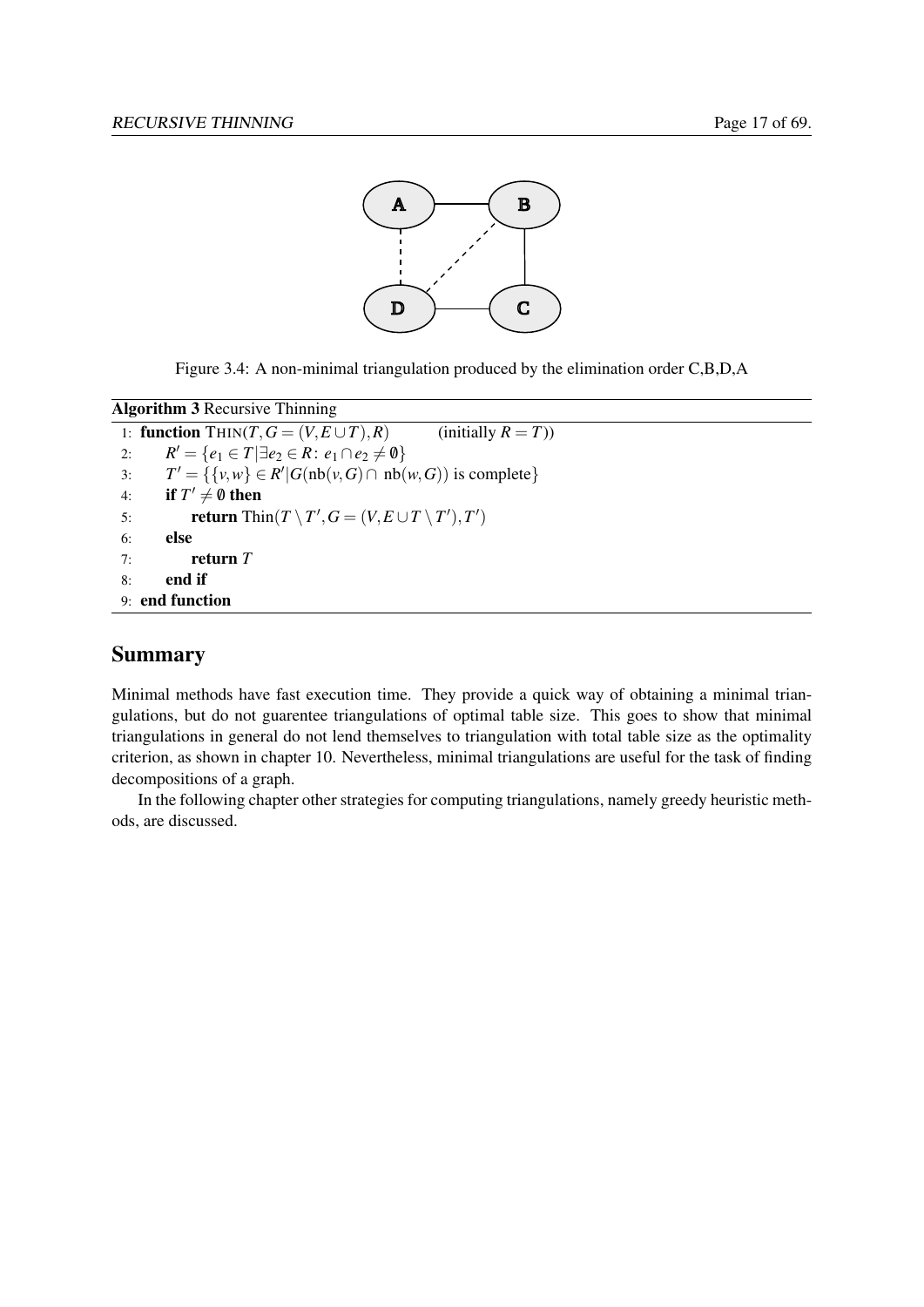## Greedy Heuristic Methods

<span id="page-28-0"></span>This chapter covers greedy heuristic methods for producing triangulated graphs. The reason why greedy heurstic methods can be employed for the task of triangulation, is that some of them may yield relatively good approximations to an optimal solution in a fraction of the time required by optimal search methods.

However, since these methods rely on a local greedy search, mistakes may accumulate throughout execution, leading to a less than optimal elimination order. Moreover, each heuristic works better on some graphs rather than others. Nevertheless, using heuristic methods to compute an initial upper bound for optimal search methods provides the opportunity to discard non-optimal branches by the means of upper bound pruning right from the beginning.

The greedy methods described in this chapter generally follow the same pattern and can therefore be integrated into one algorithm. The heuristics only differ in the way the cost is computed, as well as the function each specific method seeks to minimize.

## <span id="page-28-1"></span>4.1 Generic Greedy Algorithm

The heuristics discussed in the following seek to produce a minimal triangulation based on some local optimization criterion. Algorithm [4](#page-28-2) shows the generic greedy algorithm. The subscript *X* denotes the name of the applied optimization criterion. For instance, Greedy<sub>MinFill</sub> indicates that ComputeCost uses the minimum number of fill-ins introduced after eliminating a node to choose the best candidate for the elimination order.

The *depth* parameter in the signature of algorithm [4](#page-28-2) indicates the look-ahead depth which should be applied to a given heuristic. The role of this is to have the ability to configure the heuristic algorithms to search deeper into the problem graph and potentially choose better elimimation orders based on more informed paths found from the look-ahead searches.

```
Algorithm 4 Greedy
```

|     | 1: function ${\rm GREEDY}_X(G,depth)$                |                                                        |
|-----|------------------------------------------------------|--------------------------------------------------------|
| 2:  | $F = \emptyset$                                      |                                                        |
| 3:  | $R=\mathcal{V}(G)$                                   | $\triangleright$ R is the set of non-eliminated nodes. |
| 4:  | while $R \neq \emptyset$ do                          |                                                        |
| 5:  | $minCost = \infty$                                   |                                                        |
| 6:  | $best = \perp$                                       |                                                        |
| 7:  | <b>for</b> each node $v \in R$ <b>do</b>             |                                                        |
| 8:  | $cost_v = COMPUTECost_X(G, R, v, depth)$             |                                                        |
| 9:  | if $cost_v$ < minCost then                           |                                                        |
| 10: | $minCost = cost_v$                                   |                                                        |
| 11: | $best = v$                                           |                                                        |
| 12: | end if                                               |                                                        |
| 13: | end for                                              |                                                        |
| 14: | $F = F \cup$ ELIMINATENODE $(v, R)$                  | $\triangleright$ Note: sets $R = R \setminus \{v\}.$   |
| 15: | end while                                            |                                                        |
| 16: | return $T = (\mathcal{V}(G), \mathcal{E}(G) \cup F)$ |                                                        |
|     | 17: end function                                     |                                                        |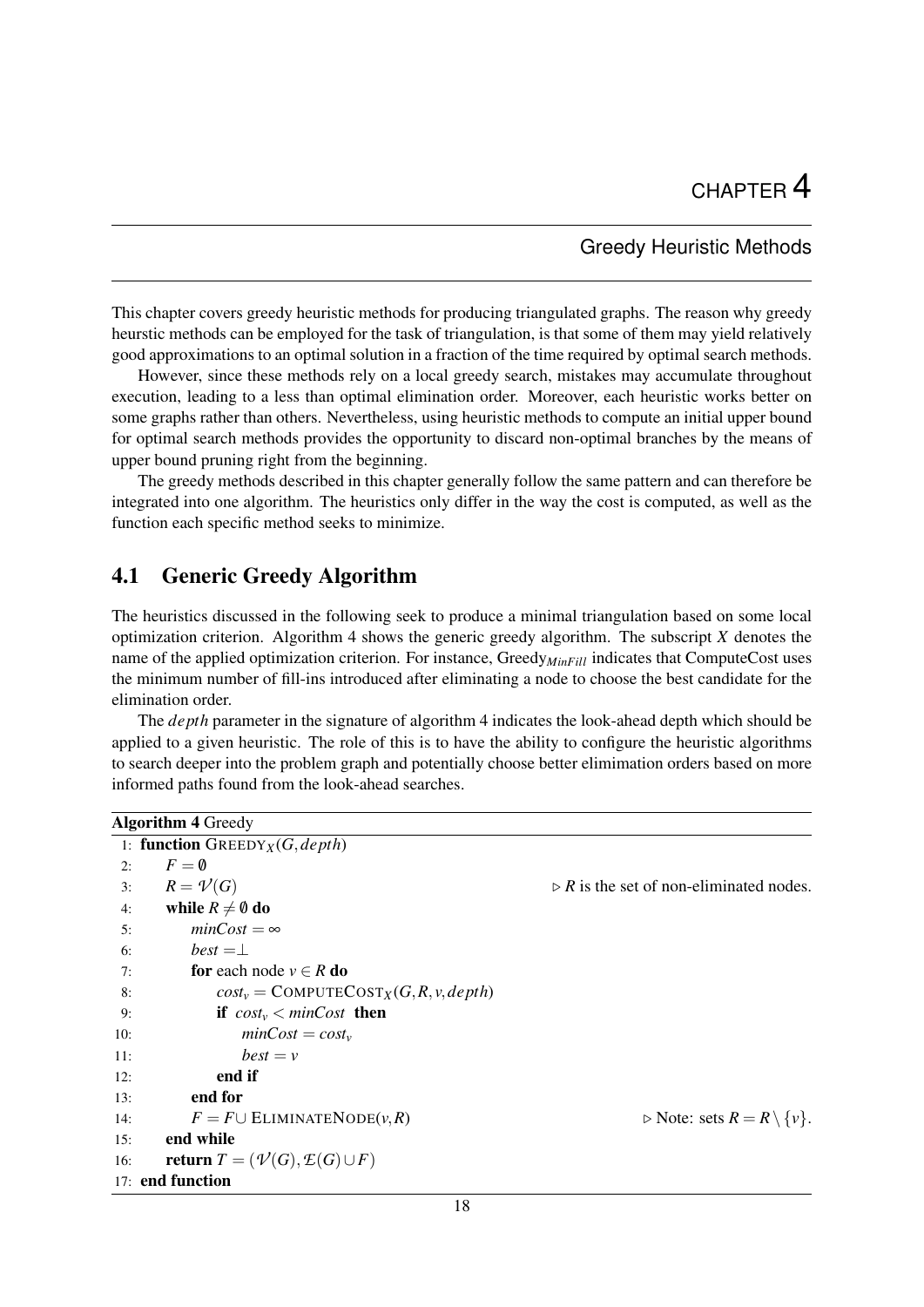#### <span id="page-29-0"></span>4.1.1 Min-fill

The first cost function covered is minimum fill (min-fill). Min-fill is a heuristic strategy which produces a triangulated graph by successively eliminating nodes which lead to the fewest fill-ins. Specifically, each node  $v_i$  in the elimination order  $\sigma = (v_1, v_2, v_3, \dots, v_n)$  is greedily chosen such that the number of fill edges  $|F_i|$  indtroduced at each step by eliminating  $v_i$  is the smallest. The minimum fill of a graph  $G = (V, E)$  is  $|\mathcal{E}(G) - \mathcal{E}(G_T)|$  over all triangulations  $G_T$  of *G*. [\(Ottosen and Vomlel,](#page-79-5) [2010b\)](#page-79-5) Since this method makes use of a local greedy heuristic estimate, it is not guarenteed to find the minimum number of fill-ins whose inclusion renders the graph triangulated. The general problem of finding the minimum number of fill-ins required in order to make a graph triangulated is NP-complete, which was shown by [\(Yannakakis,](#page-79-8) [1981\)](#page-79-8) by reduction from the optimal linear arrangement problem.

The ComputeCost function for min-fill is shown in algorithm [5.](#page-29-2)

For each node  $u \in \mathcal{V}(G)$  the algorithm iterates the neighbour set  $nb(u, G)$ , and greedily selects a node *v* ∈ *nb*(*u*,*G*) which introduces fewest fill-ins to the triangulated graph  $G_T = (\mathcal{V}(G), \mathcal{E}(G) \cup F)$ after elimination. By augmenting the algorithm with *k* look-ahead steps it is possible to consider a path of nodes.

#### <span id="page-29-2"></span>Algorithm 5 Min-fill

|     | $\triangleright$ R is the set of remaining nodes<br>1: function COMPUTECOST $_{MinFill}(G, R, n, depth)$     |
|-----|--------------------------------------------------------------------------------------------------------------|
| 2:  | $cost = COUNTFILLINS(G, n, R)$ $\rightarrow$ Finds the number of fill-ins introduced by eliminating <i>n</i> |
| 3:  | $R' = R \setminus \{n\}$                                                                                     |
| 4:  | <b>if</b> $depth > 1$ and $R' \neq \emptyset$ then                                                           |
| 5:  | $minCost = \infty$                                                                                           |
| 6:  | <b>for</b> each node $v \in R'$ <b>do</b>                                                                    |
| 7:  | $cost_v = COMPUTECOST_{MinFill}(G, R', v, depth-1)$                                                          |
| 8:  | <b>if</b> $cost_v < minCost$ then                                                                            |
| 9:  | $minCost = cost_v$                                                                                           |
| 10: | end if                                                                                                       |
| 11: | end for                                                                                                      |
| 12: | $cost = cost + minCost$                                                                                      |
| 13: | end if                                                                                                       |
| 14: | return cost                                                                                                  |
|     | 15: end function                                                                                             |
|     |                                                                                                              |

#### <span id="page-29-1"></span>4.1.2 Min-width

The minimum width (min-width) criterion requires the triangulated graph to have minimum treewidth, which is the size of the largest clique minus one. The algorithm checks the degree  $\delta(v)$  of each node  $v \in \mathcal{V}(G)$  and the node with the lesser degree is removed first. The degree of a node is the number incident edges to the node. [\(Ottosen and Vomlel,](#page-79-5) [2010b\)](#page-79-5)

The cost function for min-width is shown in algorithm [6.](#page-30-1)

The algorithm goes through all *n* vertices in  $V(G)$  determining their degree. While there are still remaining nodes, each remaining node is examined and the one with the least degree is eliminated. After a node is eliminated the degree  $d(u)$  of each  $u \in nb(n, G)$  is recomputed. [\(Ottosen and Vomlel,](#page-79-5) [2010b\)](#page-79-5)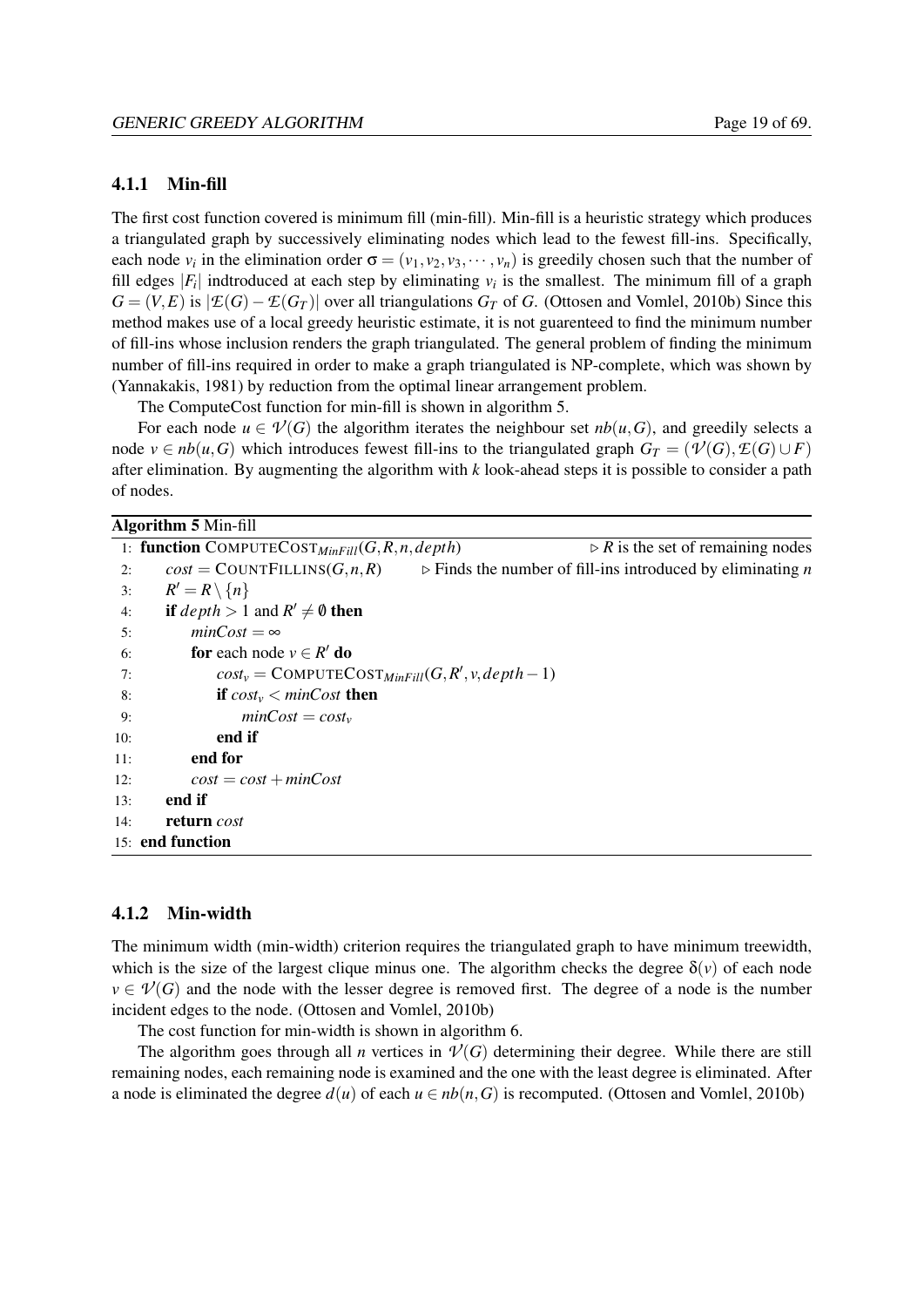<span id="page-30-1"></span>

| <b>Algorithm 6 Min-width</b> |  |
|------------------------------|--|
|------------------------------|--|

```
1: function COMPUTECOST<sub>MinWidth</sub>(G,R,n,depth) \triangleright R is the set of remaining nodes
2: \cos t = |nb(n, G) \cap R| . \triangleright Cost is the width of the potential clique.
3: ... . Identical to algorithm 5 lines 3-13.
4: return cost
```

```
5: end function
```
#### <span id="page-30-0"></span>4.1.3 Min-weight

The minimum weight (min-weight) criterion states that a triangulated graph must have minimum table size. Each node  $v \in \mathcal{V}(G)$  has a weight  $w(v)$  associated to it, which corresponds to the number of states  $sp(X)$  of the respective variable *X* in a Bayesian network. [\(Ottosen and Vomlel,](#page-79-5) [2010b\)](#page-79-5)

Min-weight is shown in algorithm [7.](#page-30-2) The min-weight heuristic minimizes the function  $f(C_u)$  =  $w(C_u)$ , where  $C_u$  is the family of each node  $u \in \mathcal{V}(G)$  and  $w(C_u)$  is the weight of the node *u*. The algorithm iterates through all nodes  $u \in V(G)$  and calculates the weight of the family  $fa(u)$  of each *u*, which is the table size. Essentially, this algorithm minimizes the weight of the cliques that are being created by calculating their weight using  $w(C_u) = \prod_{j \in C_u} c(j)$ .

<span id="page-30-2"></span>

|    | <b>Algorithm 7 Min-weight</b>                          |                                                                     |  |
|----|--------------------------------------------------------|---------------------------------------------------------------------|--|
|    | 1: function COMPUTECOST $_{MinWeight}(G, R, n, depth)$ | $\triangleright$ R is the set of remaining nodes                    |  |
| 2: | $clique = \{ nb(n, G) \cap R \} \setminus \{ n \}$     |                                                                     |  |
| 3: | $cost = TABLESIZE(clique)$                             | $\triangleright$ The table size of the potential clique introduced. |  |
| 4: | $\cdots$                                               | $\triangleright$ Identical to algorithm 5 lines 3-13.               |  |
| 5٠ | return cost                                            |                                                                     |  |
|    | 6: end function                                        |                                                                     |  |

#### Summary

As mentioned earlier the heuristics described above may produce good or bad triangulations depending on the graph. Therefore it makes sense to compare their accuracy on the same set of graphs. Benchmarks have been performed and results are discussed in chapter [10.](#page-61-0)

Greedy heuristic methods are fast, but are not guaranteed to always lead to the best solution, since their search space is much smaller than the space searched by optimal methods. This may be a problem if the elimination order for some Bayesian network produced from e.g. min-fill turns out to be intractable, which is not unthinkable. [\(Ottosen and Vomlel,](#page-79-5) [2010b\)](#page-79-5)

In the next chapter optimal search methods are covered. These methods are guaranteed to find an elimination order which yields the optimal table size, however this comes at the cost of exponential asymptotic complexity, due to the NP-hardness of finding a elimination order of minimum total table size. Because of the inherent difficulty of exponential complexity, it is important to explore methods that reduce the runtime and/or memory requirements by getting rid of non-optimal branches.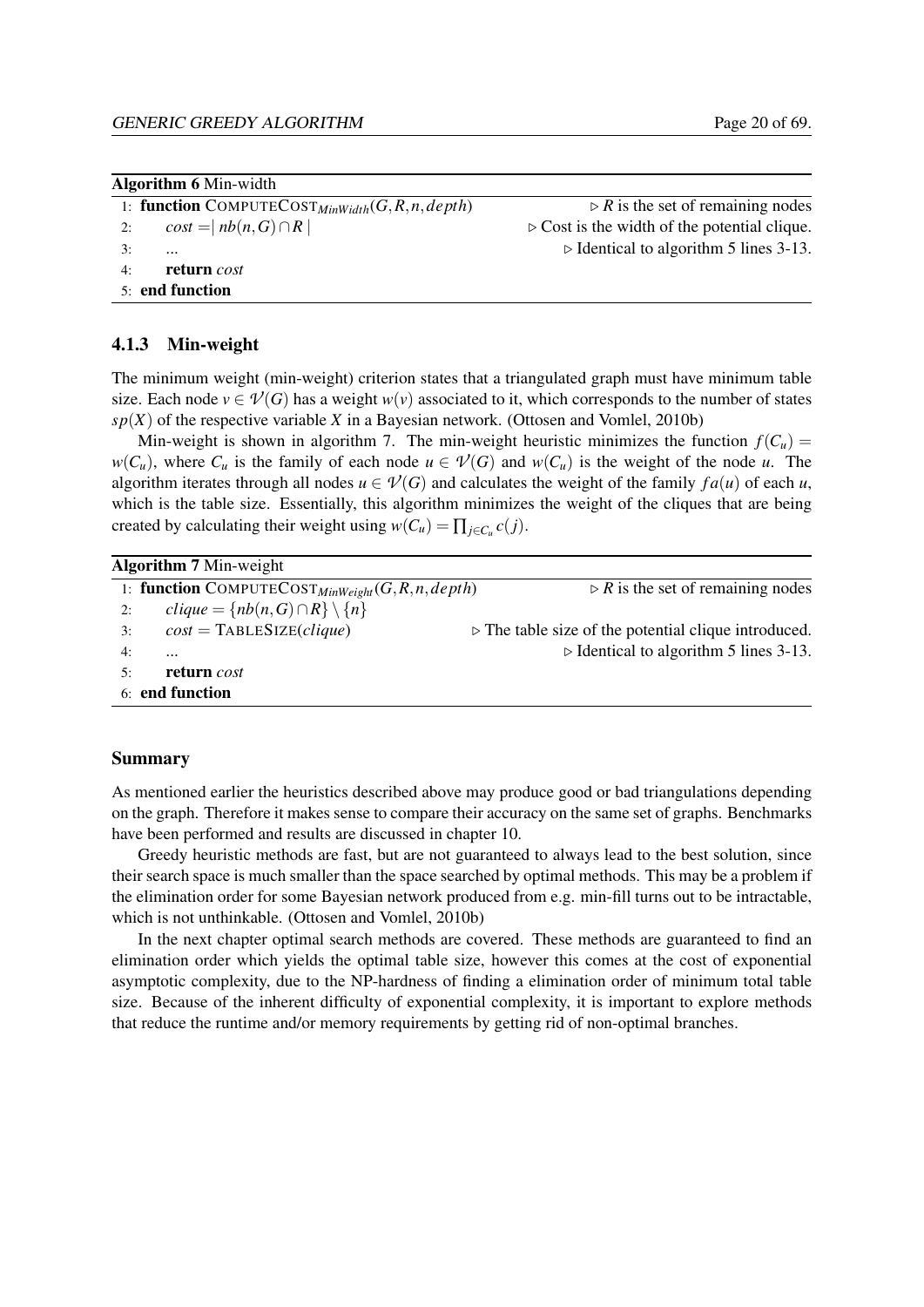## Searching for Optimal Solutions

<span id="page-31-0"></span>*This chapter presents methods for finding the optimal triangulation of a graph, where the optimality criterion is the total table size.*

## <span id="page-31-1"></span>5.1 Optimal Search Algorithms

In this chapter we consider two different algorithms for computing optimal elimination orders, namely depth-first search and best-first search. These algorithms find an optimal triangulation by searching the space of all elimination orders. What sets these two algorithms apart is the strategy by which this search space is explored. Moreover, either method has its pros and cons with respect to space and time complexity. Still, both methods have the property that they permit certain enhancements, such as upper bound pruning and coalescing, which enable us to increase their efficiency.

**Definition 5** A partially triangulated graph  $G_T$  of a graph  $G = (V, E)$  is a subgraph  $G[T]$  with a perfect elimination order, where  $T = \mathcal{V}(G) \setminus R$  and  $R \neq \emptyset$ . We say *T* is the set of eliminated nodes and *R* is the set of remaining nodes in *G*. Also,  $T \cup R = \mathcal{V}(G)$  and  $T \cap R = \emptyset$ .

When running either of these search algorithms, an initial upper bound or seed value is computed with a heuristic method, such as min-fill. This upper bound is used to reduce the search space. Since the optimality criterion is total table size, the upper bound is simply instantiated with the total table size of the solution found with the heuristic method.

Furthermore, in [Ottosen and Vomlel](#page-79-9) [\(2010a\)](#page-79-9) a lower bound on the total table size is also computed using the maximal cliques of a partially triangulated graph. Note, finding the maximal cliques of a graph is NP-complete. So, in order to avoid constructing the maximal cliques and computing the total table size of every elimination order, an approximated table size of a partial elimination order is computed. This approximation is used to avoid expansion of some elimination orders, i.e. an elimination orders with approximated total table size larger than the upper bound. Note, the approximation must be a lower bound for this work.

Now, the closer to the optimal solution this initial upper bound is, the more the efficiency of the algorithm is increased, since more unpromising branches will be pruned with a tighter bound. Again, since we consider optimal search algorithms and ensured that the approximated total table size is a lower bound, the resulting elimination order will never be worse (in terms of total table size) than the elimination order found initially by the heuristic value.



<span id="page-31-2"></span>Figure 5.1: The search tree for all elimination orders of a graph with 3 nodes.

In figure [5.1](#page-31-2) the tree illustrates the space of all elimination orders of any graph with 3 nodes *a*,*b*, *c*. Each node in represents a computation step and a distinct partial elimination order. Notice, that if a lower bound on the total table size of step  $(a)$ , where node  $a$  has been eliminated, is larger than the total table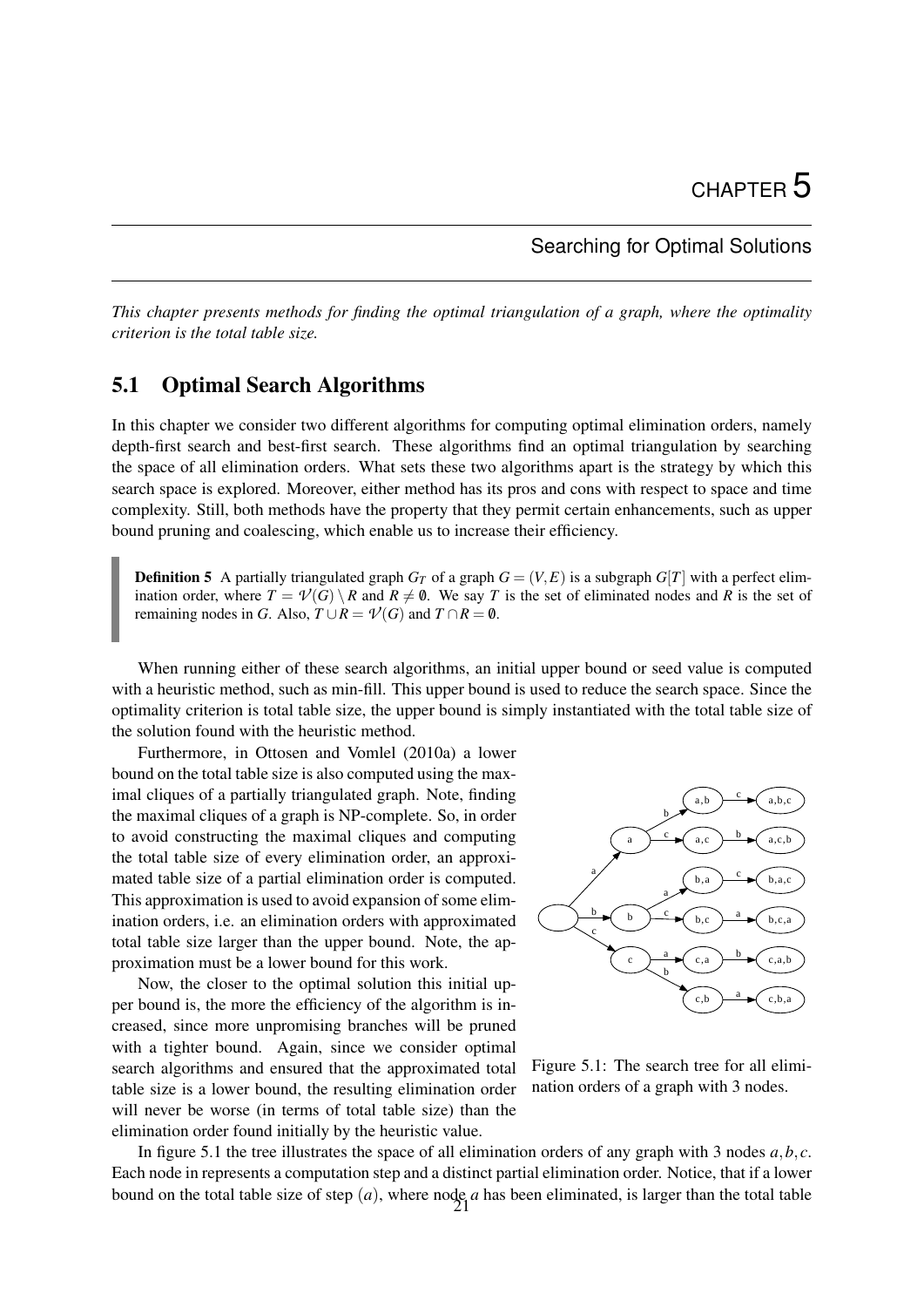size of some complete elimination order, there is no need to explore the successor steps,  $(a,b)$ ,  $(a,c)$ and their respective successor steps,  $(a, b, c)$  and  $(a, c, b)$ . Basically, successor branches are discarded.

Additional reduction of the search space is possible by the means of coalescing. This method is possible due the result, known as the Invariance theorem (theorem [3\)](#page-32-2). It basically states that the resulting subgraph  $G[V \setminus Y]$  induced by applying any elimination order containing the same subset *Y* is exactly the same, no matter what order each node in *Y* is eliminated.

<span id="page-32-2"></span>The Invariance theorem and proof given in [Darwiche](#page-79-10) [\(2009\)](#page-79-10)[p.236] are reproduced in the following.

**Theorem 3 (Invariance Theorem)** If  $\sigma_1$  and  $\sigma_2$  are two partial elimination orders containing the same set of nodes  $Y \subset \mathcal{V}(G)$ , then applying these will lead to the identical subgraphs,  $G_{\sigma_1}$  and  $G_{\sigma_2}$ .

**Proof** We need to show that two nodes *a* and *b* of  $\mathcal{V}(G) \setminus Y$ , which are non-adjacent in the initial graph *G*, are adjacent in graph  $G_{\sigma_1}$  if and only if there exists a path  $a, x_1, \ldots, x_m, b$  which connects *a* and *b* in graph *G*, and  $\forall x_i : x_i \in \sigma_1$ . In other words, the set of edges introduced between nodes in  $G_{\sigma_1}$  by eliminating up to  $\sigma_1$  are the same, regardless of the order each  $x_i \in \sigma_1$  is eliminated. This ensures that  $G_{\sigma_1}$  and  $G_{\sigma_2}$  are the exact same subgraphs.

Let  $G = G_1, \ldots, G_n = G_{\sigma_1}$  be the sequence of graph transformations generated by eliminating up to  $\sigma_1$  in *G*. Suppose there is a path  $\rho = (a, x_1, \ldots, x_m, b)$  connecting nodes *a* and *b* in the graph  $G_1$  in the sequence. Let  $G_i$  be the last graph in the sequence of transformations which preserves the path  $\rho$ . Graph  $G_{i+1}$  is induced by eliminating some node  $x_j$  from the path  $\rho$ . Eliminating  $x_j$  introduces an edge between the two nodes  $x_{i-1}$  and  $x_{i+1}$  on the path  $\rho$ , if there is not already an edge. Consequently,  $G_{i+1}$ still maintains a path  $\rho'$  connecting *a* and *b*, where all internal nodes are in  $\sigma_1$ . Therefore, nodes *a* and *b* stay connected by a path  $\rho'$  after elimination of  $x_j$ . Also, *a* and *b* are adjacent in graph  $G_{\sigma_1}$ .

We now assume that nodes *a* and *b* are adjacent in graph  $G_{\sigma_1}$ , but non-adjacent in *G*. Let  $G_i$  be the first graph in the sequence in which  $a$  and  $b$  are adjacent. Graph  $G_i$  is the result of eliminating some variable  $x_j$  where  $\{a,b\} \subseteq nb(x_j)$  in graph  $G_{i-1}$ . This implies that nodes *a* and *b* are connected by a path  $\rho$  where each internal node  $x_i$  is in  $\sigma_1$ .

By repeated argument on the edges  $(a, x_i)$  and  $(b, x_i)$ , it follows that *a* and *b* must be connected by a path  $\rho$  where each internal node is in  $\sigma_1$ .

This result shows that the search space of all possible elimination orders contains many replicated parts. This knowledge can be applied to optimal search algorithms with the benefit of avoiding having to solve identical subgraphs in the search tree. In practice it requires that an algorithm keeps track of the subgraphs seen so far, so it is possible to look them up and perform coalescing. [\(Darwiche,](#page-79-10) [2009\)](#page-79-10)

## <span id="page-32-0"></span>5.2 Clique Maintenance

In [Ottosen and Vomlel](#page-79-9) [\(2010a\)](#page-79-9) the problem of finding all of maximal cliques is reduced by computing the maximal cliques of  $G_2$  using the maximal cliques of  $G_1$ , where the only difference between  $G_1$  and *G*<sup>2</sup> is a set of edges. Typically, these are the fill-ins introduced when eliminating a node in a step from the partially triangulated graph  $G_1$  to  $G_2$ .

#### <span id="page-32-1"></span>5.2.1 Finding Maximal Cliques

The Bron-Kerbosch algorithm can be used to find the maximal cliques of a graph. It operates with three disjoint sets *R*, *P* and *X*. The set *P* are the prospective nodes; nodes that may be used in a maximal clique. The set  $X$  is the excluded nodes; nodes that may not be used in a maximal clique, this set is used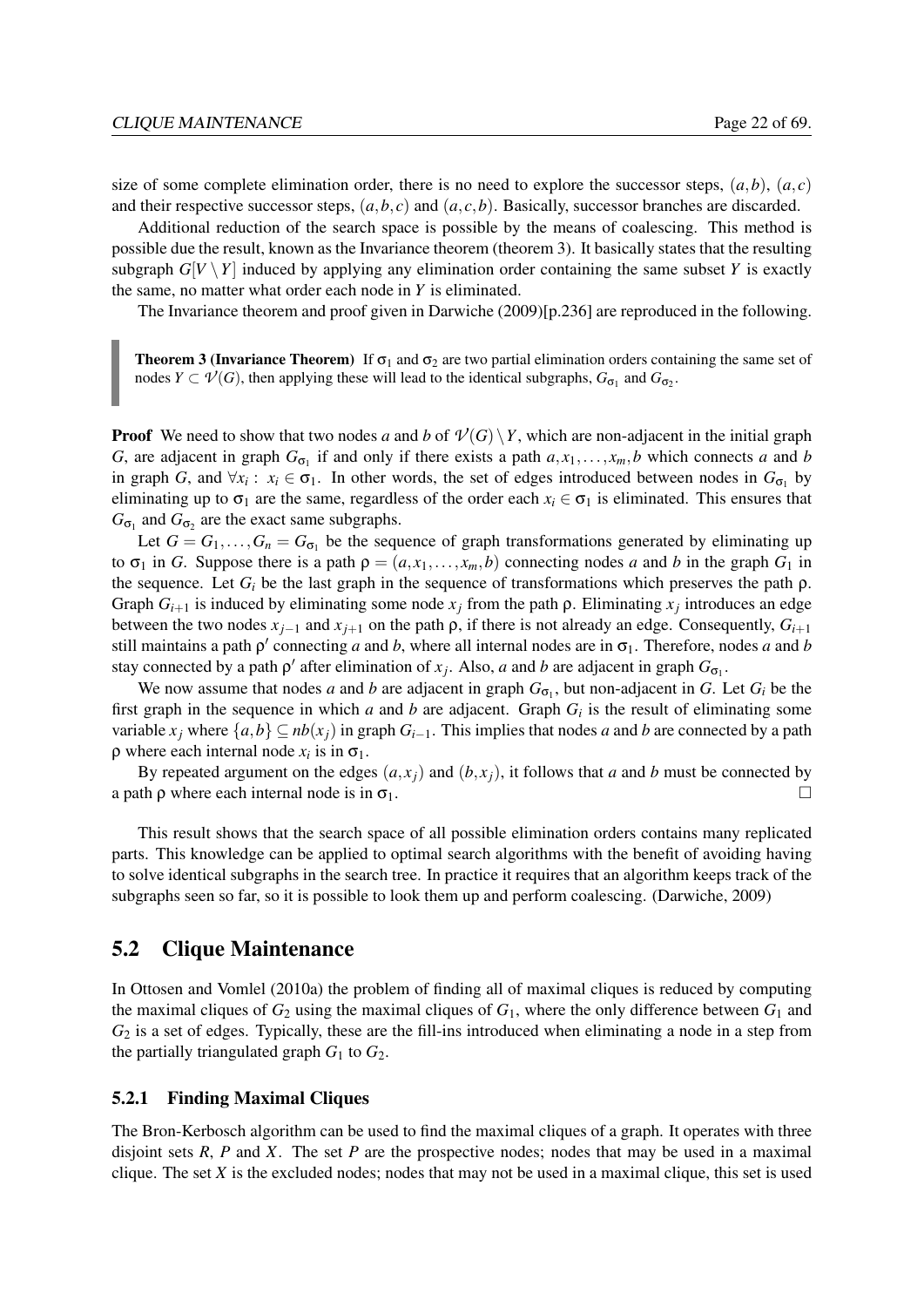to avoid reporting the same maximal cliques more than once. The set *R* is the nodes that are currently in the clique.

The algorithm works by recursively calling itself, with  $R \cup \{v\}$  as  $R$ ,  $P \cap nb(v, G)$  as  $P$  and  $X \cap$  $nb(v, G)$  as *X*, for all  $v \in P$ . During execution the set *R*, which is the current clique being grown, is expanded by one node ( $\nu$  is added), while P is reduced to only the neighbours of  $\nu$  that were previous prospective nodes. All nodes in *R* are connected to all nodes in  $R \cup P$ , and when  $P = \emptyset$ , *R* is a maximal clique, and if  $X = \emptyset$  the maximal clique *R* will not have been reported before.

Bron-Kerbosch with pivot, see algorithm [8,](#page-33-1) only performs the recursive call for all prospective nodes  $v \in P \setminus nb(v, G)$  that are not neighbours of some pivot node *p*. The Bron-Kerbosch algorithm, with and without pivot, is presented detailed in [\(Bron and Kerbosch,](#page-79-11) [1973\)](#page-79-11) where Bron-Kerbosch with pivot selection is refered to as "Version 2". Different pivot selection strategies are discussed in [Cazals and](#page-79-12) [Karande](#page-79-12) [\(2008\)](#page-79-12), however, we just choose the first node in  $P\cup X$ , as it is done in [Ottosen and Vomlel](#page-79-9) [\(2010a\)](#page-79-9).

The maximal cliques of a graph  $G = (V, E)$  can be found by initially invoking the Bron-Kerbosch algorithm (See algorithm [8\)](#page-33-1) as such BRONKERBOSCH( $G, \emptyset, V, \emptyset$ ). It is also possible to find the maximal cliques in a subgraph  $G[S]$  induced by the nodes  $S \subseteq V$  by calling the algorithm with the arguments  $B$ RONKERBOSCH $(G, \emptyset, S, \emptyset)$ .

<span id="page-33-1"></span>

|     | <b>Algorithm 8</b> Bron-Kerbosch with pivot        |                                                                                  |
|-----|----------------------------------------------------|----------------------------------------------------------------------------------|
|     | 1: function BRONKERBOSCH $(G, R, P, X)$            |                                                                                  |
| 2:  | <b>if</b> $P = \emptyset$ and $X = \emptyset$ then |                                                                                  |
| 3:  | return $\{R\}$                                     | $\triangleright$ Report R as maximal clique.                                     |
| 4:  | else                                               |                                                                                  |
| 5:  | $C = \emptyset$                                    |                                                                                  |
| 6:  | $p = n$ , where $n \in P \cup X$                   | $\triangleright$ Pivot selection.                                                |
| 7:  | for all $v \in P \setminus nb(p, G)$ do            |                                                                                  |
| 8:  | $P = P \setminus \{v\}$                            |                                                                                  |
| 9:  |                                                    | $C = C \cup B$ RONKERBOSCH $(G, R \cup \{v\}, P \cap nb(v, G), X \cap nb(v, G))$ |
| 10: | $X = X \cup \{v\}$                                 |                                                                                  |
| 11: | end for                                            |                                                                                  |
| 12: | return $C$                                         |                                                                                  |
| 13: | end if                                             |                                                                                  |
|     | 14: end function                                   |                                                                                  |

When implementing algorithm [8](#page-33-1) it is worth noting that each maximal clique will only be reported/returned once on line [3.](#page-33-1) Thus, the union operation in line [9](#page-33-1) will only operate on disjoint sets. In a practical implementation this means that a reference to an array could be given as parameter and *R* could be added to this array on line [3.](#page-33-1) As a result, avoiding a potentially expensive union operation, reducing the number of dynamic memory allocations.

#### <span id="page-33-0"></span>5.2.2 Finding New Maximal Cliques After Adding/Removing Edges

In [Ottosen and Vomlel](#page-79-9) [\(2010a\)](#page-79-9) the new maximal cliques in  $G' = (V, E \cup F)$  after adding (or removing) a set of edges F to  $G = (V, E)$  are computed by calling Bron-Kerbosch like this BRONKER-BOSCH(*G'*, 0,  $fa(I, G')$ , 0) and consider the reported cliques that intersect *I*, where  $I = \{v, u \mid \{u, v\} \in F\}$ is the set of nodes to which a new edges in  $F$  is attached. This is possible because new cliques must appear in the family of *I*, and all maximal cliques in  $G[fa(I, G')]$  that intersect with *I* are also maximal cliques in G'. And as mentioned in the section about Bron-Kerbosch it can also be used to find maximal cliques in a subgraph, such as  $G[f a(I, G')]$ .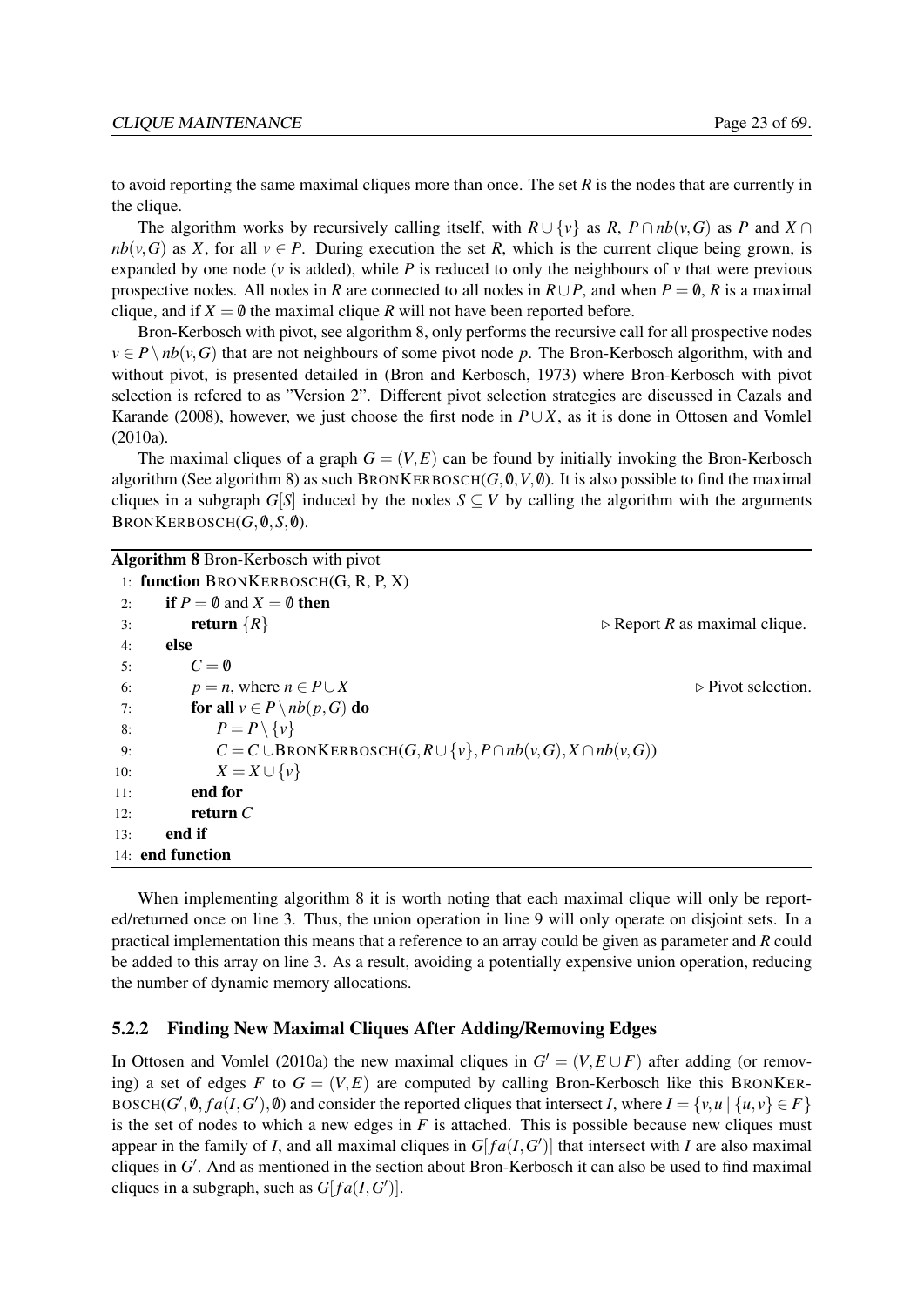In algorithm [9,](#page-34-1) this approach has been taken a little further by including the intersection test with *I* into the Bron-Kerbosch algorithm. This allows us to prune further in line [6,](#page-34-1) as suggested in [Ottosen](#page-79-9) [and Vomlel](#page-79-9) [\(2010a\)](#page-79-9), and only report maximal cliques in  $G'$  on line [4.](#page-34-1) In a practical implementation this means that we will never allocate memory for cliques that are not maximal in G'. And we maintain the good implementation properties from the Bron-Kerbosch, i.e. that the union operation in line [11](#page-34-1) only operates on disjoint sets.

<span id="page-34-1"></span>Algorithm 9 Algorithm finding new maximal cliques after adding/removing edges

|     | 1: function $FINDNEWCLIQUES(G, R, P, X, I)$                         |                                                                                          |
|-----|---------------------------------------------------------------------|------------------------------------------------------------------------------------------|
| 2:  | <b>if</b> $P = \emptyset$ and $X = \emptyset$ then                  |                                                                                          |
| 3:  | if $R \cap I \neq \emptyset$ then                                   |                                                                                          |
| 4:  | return $\{R\}$                                                      | $\triangleright$ Report R as a new maximal clique.                                       |
| 5:  | end if                                                              |                                                                                          |
| 6:  | else if $R \cap I \neq \emptyset$ or $P \cap I \neq \emptyset$ then | $\triangleright$ Extra pruning.                                                          |
| 7:  | $C = \emptyset$                                                     |                                                                                          |
| 8:  | $p = n$ , where $n \in P \cup X$                                    |                                                                                          |
| 9:  | for all $v \in P \setminus nb(p, G)$ do                             |                                                                                          |
| 10: | $P = P \setminus \{v\}$                                             |                                                                                          |
| 11: |                                                                     | $C = C \cup \text{FINDNEWCLIQUES}(G, R \cup \{v\}, P \cap nb(v, G), X \cap nb(v, G), I)$ |
| 12: | $X = X \cup \{v\}$                                                  |                                                                                          |
| 13: | end for                                                             |                                                                                          |
| 14: | return $C$                                                          |                                                                                          |
| 15: | end if                                                              |                                                                                          |
| 16: | return 0                                                            |                                                                                          |
|     | 17: end function                                                    |                                                                                          |

To find the new maximal cliques that appear in  $G' = (V, E \cup F)$  after adding edges *F* to  $G = (V, E)$ FINDNEWCLIQUES( $G'$ ,  $\emptyset$ ,  $fa(I, G')$ ,  $\emptyset$ , *I*) is called, where  $I = \{u, v \mid \{u, v\} \in F\}$ . This will yield the maximal cliques that intersect *I*, which includes all the new maximal cliques. To update the old maximal clique set  $C(G)$  to find the maximal cliques of  $G'$  all cliques that intersect *I* are removed and the maximal cliques found by calling  $\text{FINDNEWCLIQUES}(G', \emptyset, fa(I, G'), \emptyset, I)$  are added.

## <span id="page-34-0"></span>5.2.3 Incremental Update

Algorithm [10](#page-34-2) computes the maximal clique set *C*<sup> $\prime$ </sup> of a graph  $G = (V, E \cup F)$  using a graph  $G = (V, E)$ and the maximal clique set *C* of this graph. This is done by removing cliques that intersect with some node for which a new edge has been added. Subsequently, the set of maximal cliques that appear around the edges to which a new edge have been added are computed, using algorithm [9.](#page-34-1) Notice that in practical implementation it is often useful to also maintain total table size while adding/removing cliques.

<span id="page-34-2"></span>Algorithm 10 Algorithm updating the cliques set when adding edges

1: function UPDATECLIQUES(G, G', C) 2:  $F = \mathcal{E}(G') \setminus \mathcal{E}(G)$ 3:  $I = \{v, u \mid \{u, v\} \in F\}$ 4:  $C' = \{ X \in C \mid X \cap I = \emptyset \}$ 5:  $C' = C' \cup \text{FINDNEWCLIQUES}(G', \emptyset, fa(I, G'), I)$ 

6: **return**  $C'$ 

```
7: end function
```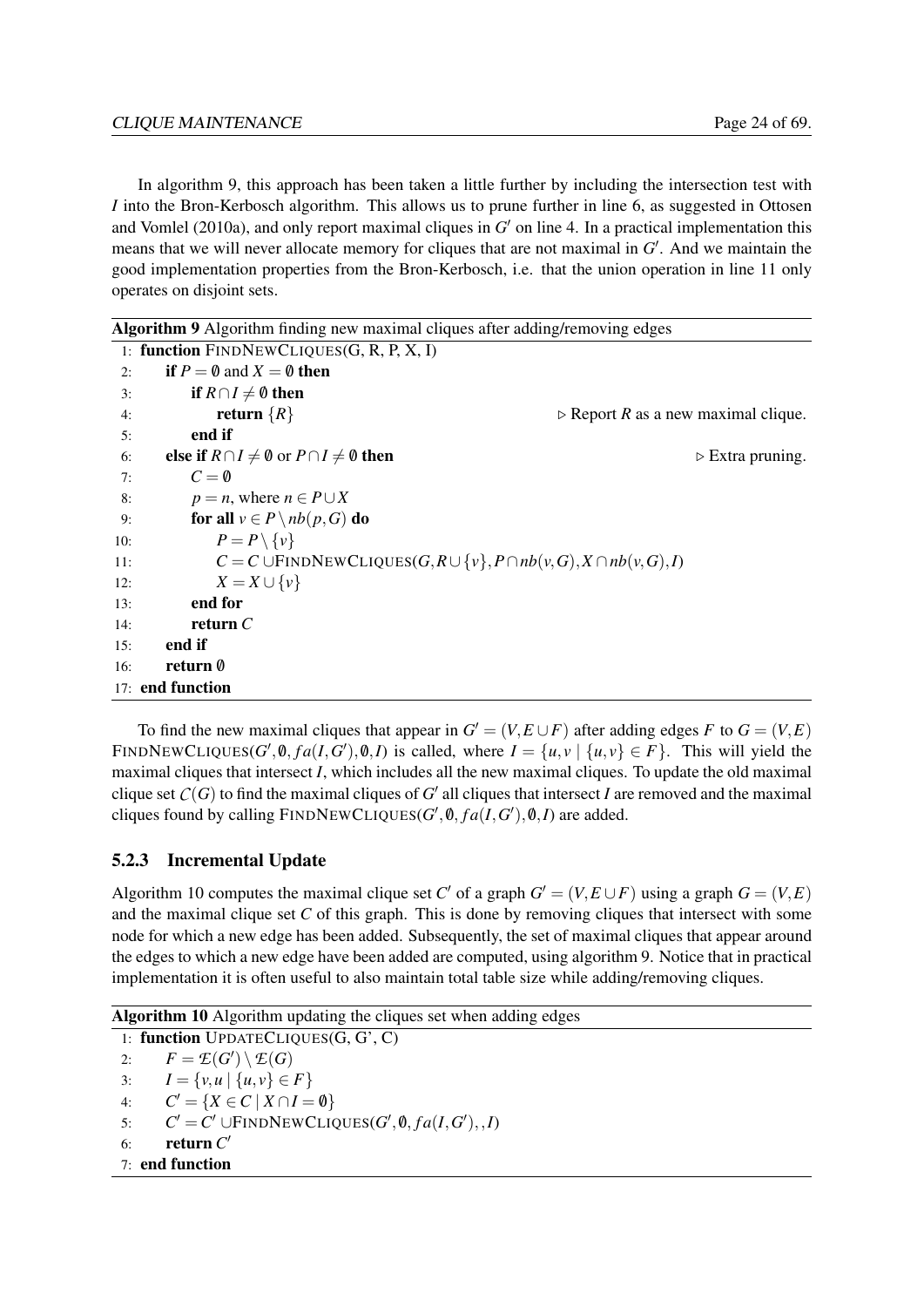## <span id="page-35-0"></span>5.3 Best First Search for Optimal Triangulations

Best-first search (BFS) is an optimal search algorithm, which finds the solution by expanding the most promising nodes first, given some rule for prioritizing these nodes. In contrast to the breadth-first search algorithm, which continuously expands all nodes in the order by which they were enqueued, chooses to expand the most promising successor.

For this reason, BFS requires to maintain a frontier of promising expanding nodes in memory. So, to adapt this algorithm to the searching problem of finding optimal elimination orders, a structure called step is used. In most litterature this is known as a node, but for disambiguation, we will refer to these as steps and solely be referring to a vertex, representing a variable in a Bayesian network, as a node.

Each step represents a partial elimination order by storing information about the configuration of the graph, remaining nodes and maximal cliques. In pseudocode these attributes are accessed by: *s*.*G*, *s*.*R*, *s*.*C*, *s*.*tts*; where *s*.*G* is the current graph configuration, *s*.*R* is the remaining missing nodes, *s*.*C* are the cliques of the graph used in clique maintenance and finally *s*.*tts* is the current table size.

The BFS algorithm included in this report is the algorithm developed by [Ottosen and Vomlel](#page-79-5) [\(2010b\)](#page-79-5). Likewise, our implementation makes use of hash map for coalescing. As mentioned earlier, this coalescing map is used to prune unnecessary expansion of steps leading to the same resulting subgraph, yet with table size worse than the current upper bound. Again, the benefit of this is increased efficiency, by avoiding computation of the same subproblems in the search graph.

Pseudocode for BFS is shown in algorithm [11.](#page-37-0) Here, an start step is created, with the initial graph, the remaining nodes, which at this point are all nodes of the graph, except already simplicial nodes. BFS uses the greedy minimum fill algorithm to compute an initial upper bound and then find the cliques. The cliques, can then be used to determine the initial table size of the graph. This initial table size is also a measure of the best solution found so far.

The step is then added to a priority queue. While this queue is non-empty, a step is dequeued and expanded. Expanding a step corresponds to generating successor steps for all the remaining nodes not in the partial elimination order of the parent step. New fill-ins are introduced and the set of remaining nodes is recomputed after elimination of a node, as well as any simplicial nodes. Table size and the affected maximal cliques are recomputed.

To sum up: A branch is abandoned if the table size of the current successor step is larger than the current best. If there are no more nodes remaining in the step, this means a solution or goal step has been found. Finally, a branch is abandoned if it coalesces with a better partial elimination order in the hash map.

After pruning the coalescing map is updated. All steps that have the same set of remaining nodes as the step currently being expanded are removed from the queue. At the end of each iteration the successor step is enqueued with its associated table size for prioritization.

## <span id="page-35-1"></span>5.4 Depth-First Search

Depth-first search (DFS) can also be used to find elimination orders with optimal total table size. DFS is a simple uninformed search method, which expands a path as deep as possible, by always expanding the first child step encountered, backtracking if a goal step or a leaf step is found. In other words, steps are expanded in a last-in-first-out manner.

DFS is advantageous in terms of memory requirements, since it does not maintain a frontier of nodes, unlike BFS. The search space of all elimination orders forms a tree structure of size  $O(n!)$ , where  $n = |\mathcal{V}(G)|$ . Exploring this tree in a depth-first manner requires  $O(n)$  space and in general  $\Theta(n!)$  time, since deeper steps are expanded first and the height of the tree is at most *n*.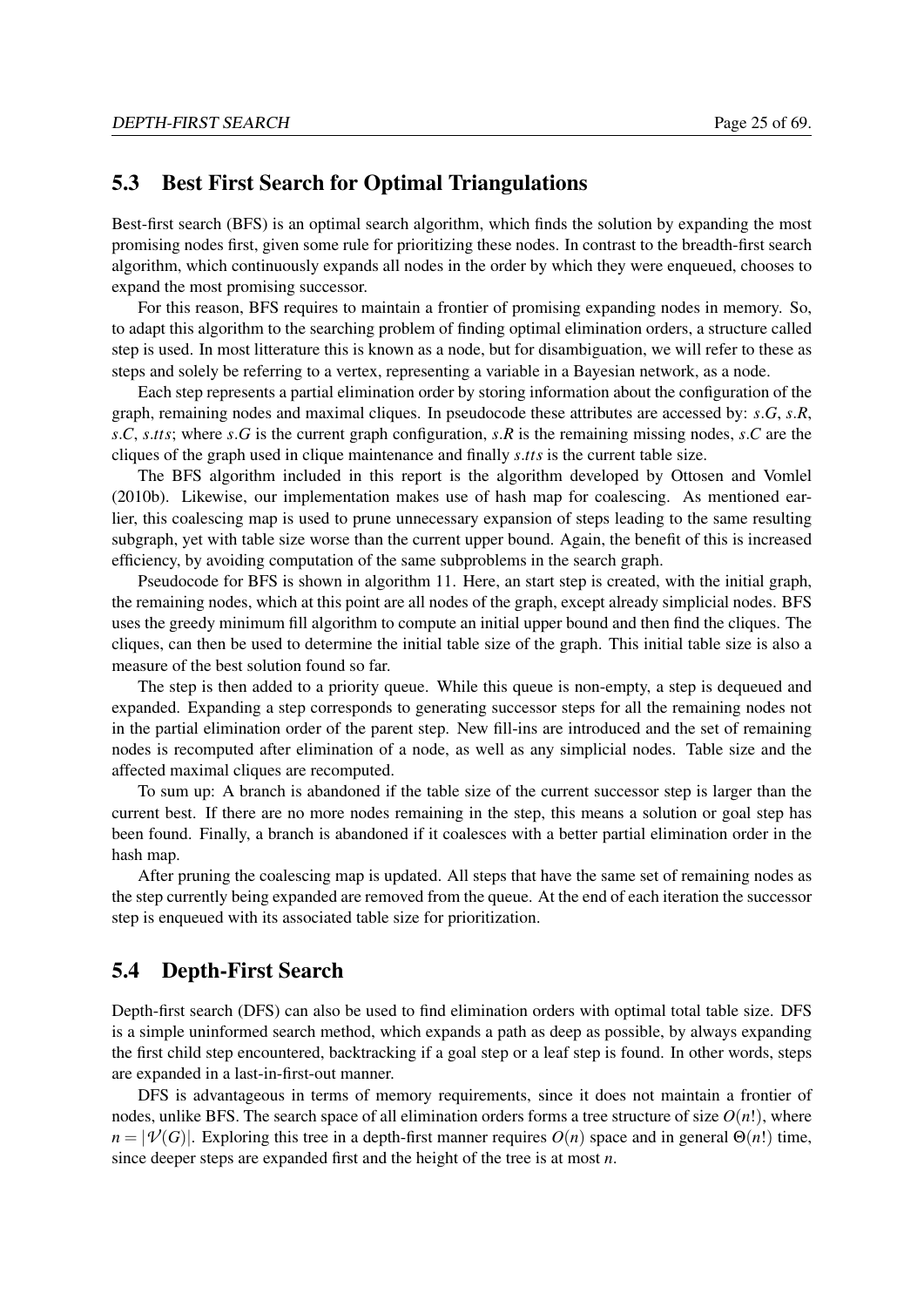The running time with coalescing is  $O(n!)$  rather than  $\Theta(n!)$  without this enhancement. However, coalescing requires  $O(2^n)$  space, but with much smaller hidden constants than with best-first search.

Algorithm [12](#page-38-0) lists pseudocode for DFS as presented by [Ottosen and Vomlel](#page-79-1) [\(2010b\)](#page-79-1). The code is similar to that of best-first search, shown in listing [11.](#page-37-0) One thing that is immediately apparent is the lack of a priority queue, where instead EXPANDSTEP calls itself recursively until it encounters a step that can be pruned or a goal step in line [21.](#page-38-0) If this goal step is better than a solution found so far, the best solution is updated.

Three global variables are used, namely  $best_T$ , which stores the best triangulation found so far and *besttts* is its associated total table size, and lastly there is *map*, which is the coalescing map initialized in line [10.](#page-38-0) In line [12](#page-38-0) the best solution is returned.

[\(Darwiche,](#page-79-2) [2009;](#page-79-2) [Ottosen and Vomlel,](#page-79-1) [2010b\)](#page-79-1)

## Summary

In this chapter we have introduced the searching problem of computing an elimination order of optimal table size. We have discussed optimal search algoritms and how they can be adapted to search for optimal triangulations. Later in this report we will see that the efficiency of both algorithms be improved further, by exploiting certain properties of elimination orders and triangulated graphs.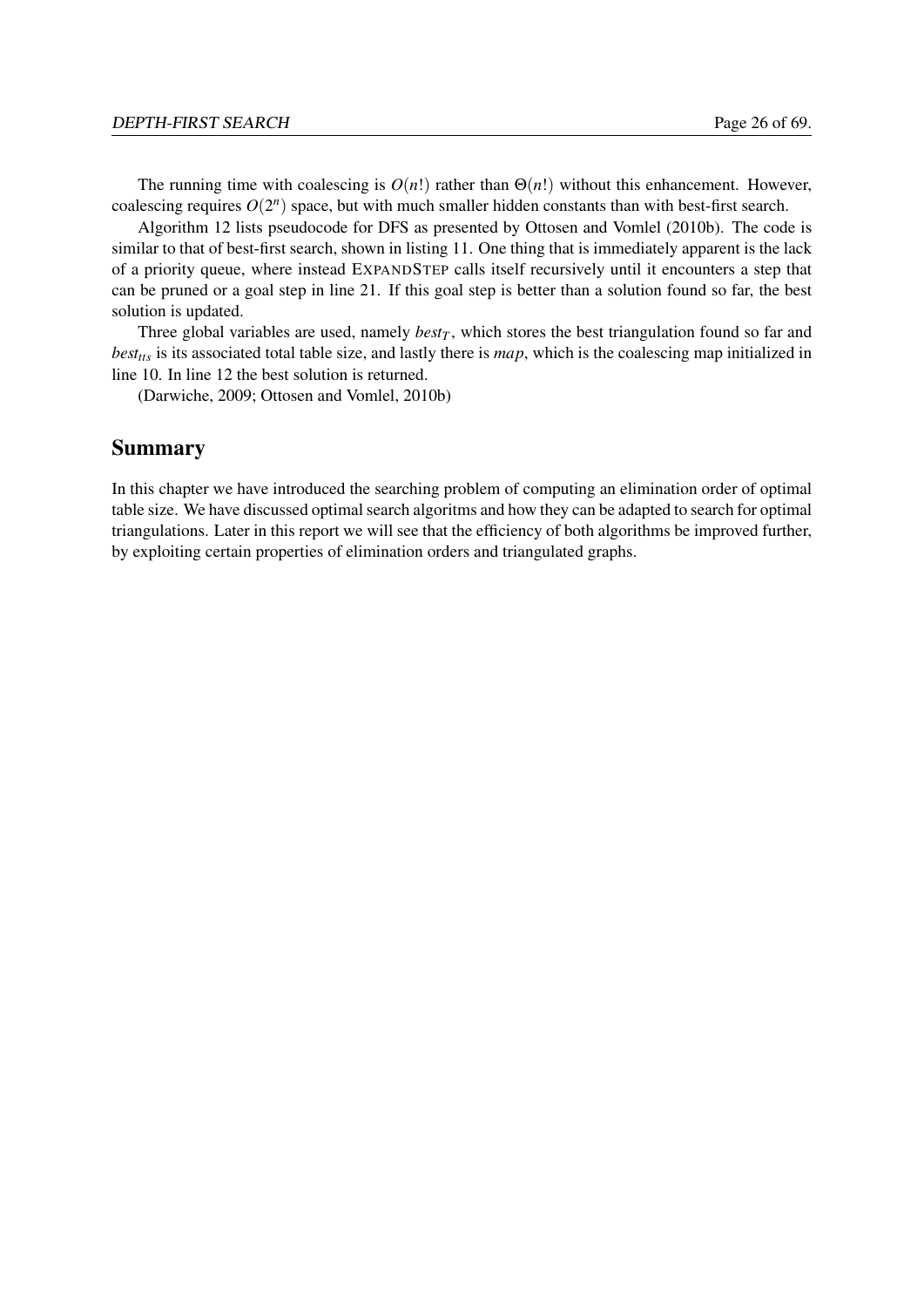35: end while 36: end function

<span id="page-37-0"></span>

|     | <b>Algorithm 11 Best First Search</b>                                                  |                                                          |
|-----|----------------------------------------------------------------------------------------|----------------------------------------------------------|
|     | 1: function BESTFIRSTSEARCH $(G)$                                                      |                                                          |
| 2:  | $s =$ CREATESTEP()                                                                     | $\triangleright$ Create an empty step structure.         |
| 3:  | $s.G=G$                                                                                |                                                          |
| 4:  | $s.R = \mathcal{V}(G)$ FINDSIMPLICIALS(G)                                              |                                                          |
| 5:  | $s.C = \text{BRONKERBOSCH}(G, \emptyset, \mathcal{V}(G), \emptyset)$                   |                                                          |
| 6:  | $s.$ tts = TABLESIZE $(s.C)$                                                           |                                                          |
| 7:  | $map =$ CREATEHASHMAP()                                                                | $\triangleright$ Initialize an empty hash-map            |
| 8:  | $G_{minfill} = G$ REEDY $_{MinFill}(G, 1)$                                             |                                                          |
| 9:  | $C_{minfill} = \text{BRONKERBOSCH}(G_{minfill}, \emptyset, \mathcal{V}(G), \emptyset)$ |                                                          |
| 10: | $best_{tts} = \text{TABLESIZE}(C_{minfill})$                                           | $\triangleright$ Use minfill as upperbound.              |
| 11: | ENQUEUE(Q,s)                                                                           | $\triangleright$ Q is priority queue of open steps       |
| 12: | while $Q \neq \emptyset$ do                                                            |                                                          |
| 13: | $n =$ DEQUEUE $(Q)$                                                                    |                                                          |
| 14: | if $n.R = \emptyset$ then                                                              |                                                          |
| 15: | return $n.G$                                                                           |                                                          |
| 16: | end if                                                                                 |                                                          |
| 17: | for all $v \in n.R$ do                                                                 |                                                          |
| 18: | $m =$ CREATESTEP()                                                                     |                                                          |
| 19: | $m.G = \text{INTRODUCE FILLINS}(n.G, n.R, v)$                                          |                                                          |
| 20: | $m.R = n.R \ FINDSIMPLICIALS(m.G[n.R])$                                                |                                                          |
| 21: | $m.C = \text{UPDATECLIQUES}(n.G, m.G, n.C)$                                            |                                                          |
| 22: | $m. Its = TABLESIZE(m.C)$                                                              |                                                          |
| 23: | <b>if</b> $m.tts \geq best_{tts}$ then                                                 | $\triangleright$ Upperbound pruning                      |
| 24: | continue                                                                               |                                                          |
| 25: | else if $m.R = \emptyset$ then                                                         |                                                          |
| 26: | $best_{tts} = m. tts$                                                                  | $\triangleright$ Update upperbound                       |
| 27: | end if                                                                                 |                                                          |
| 28: | <b>if</b> $map(m.R) \leq m.tts$ then                                                   | $\triangleright$ Prune using hash-map                    |
| 29: | continue                                                                               |                                                          |
| 30: | end if                                                                                 |                                                          |
| 31: | $map(m.R) = m.tts$                                                                     |                                                          |
| 32: | REMOVEFROMQUEUE $(Q, m.R)$                                                             | $\triangleright$ Remove step $q \in Q$ where $q.R = m.R$ |
| 33: | ENQUEUE(Q,m)                                                                           |                                                          |
| 34: | end for                                                                                |                                                          |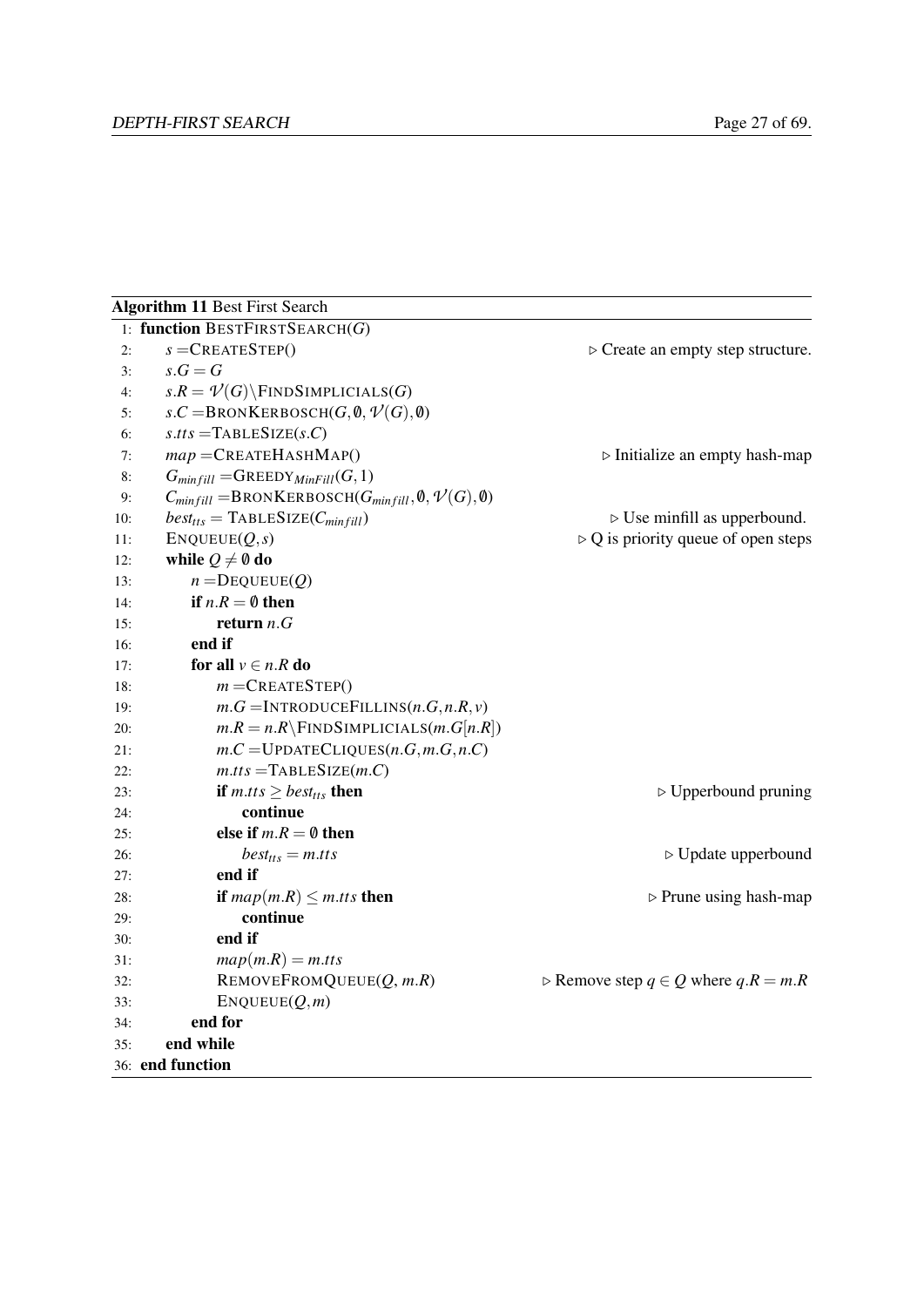<span id="page-38-0"></span>

|     | <b>Algorithm 12 Depth-First Search</b>                                            |                                                                 |
|-----|-----------------------------------------------------------------------------------|-----------------------------------------------------------------|
|     | 1: function $DFS(G)$                                                              |                                                                 |
| 2:  | $s =$ CREATESTEP()                                                                | $\triangleright$ Create an empty step structure.                |
| 3:  | $s.G=G$                                                                           |                                                                 |
| 4:  | $s.R = \mathcal{V}(G)$ FINDSIMPLICIALS(G)                                         |                                                                 |
| 5:  | $s.C = \text{BRONKERBOSCH}(G, \emptyset, \mathcal{V}(G), \emptyset)$              |                                                                 |
| 6:  | $s. Its = TABLESIZE(s.C)$                                                         |                                                                 |
| 7:  | $best_T = \text{GREEDY}_{MinFill}(G, 1)$                                          | $\triangleright$ <i>best</i> <sub>T</sub> is a global variable. |
| 8:  | $C_{minfill} = \text{BRONKERBOSCH}(best_T, \emptyset, \mathcal{V}(G), \emptyset)$ |                                                                 |
| 9:  | $best_{tts} = \text{TABLESIZE}(C_{minfill})$                                      | $\triangleright$ best <sub>tts</sub> is a global variable.      |
| 10: | $map =$ CREATEHASHMAP()                                                           | $\triangleright$ Create global hash-map.                        |
| 11: | EXPANDSTEP(s)                                                                     |                                                                 |
| 12: | return best $\tau$                                                                |                                                                 |
|     | 13: end function                                                                  |                                                                 |
|     | 14: function EXPANDSTEP(n)                                                        |                                                                 |
| 15: | for $v \in n.R$ do                                                                |                                                                 |
| 16: | $m =$ CREATESTEP()                                                                |                                                                 |
| 17: | $m.G = \text{INTRODUCE FILLINS}(n.G, n.R, v)$                                     |                                                                 |
| 18: | $m.R = n.R$ FINDSIMPLICIALS $(m.G[n.R])$                                          |                                                                 |
| 19: | $m.C =$ UPDATECLIQUES $(n.G, m.G, n.C)$                                           |                                                                 |
| 20: | $m. Its = TABLESIZE(m.C)$                                                         |                                                                 |
| 21: | if $m.R = \emptyset$ then                                                         |                                                                 |
| 22: | if $m.tts <$ best <sub>tts</sub> then                                             | $\triangleright$ Update upper bound.                            |
| 23: | $best_{tts} = m. tts$                                                             |                                                                 |
| 24: | $best_T = m.G$                                                                    |                                                                 |
| 25: | end if                                                                            |                                                                 |
| 26: | else                                                                              |                                                                 |
| 27: | <b>if</b> $m.tts \geq best_{tts}$ then                                            |                                                                 |
| 28: | continue                                                                          |                                                                 |
| 29: | end if                                                                            |                                                                 |
| 30: | <b>if</b> $map(m.R) \leq m.tts$ then                                              | $\triangleright$ Prune using hash-map.                          |
| 31: | continue                                                                          |                                                                 |
| 32: | end if                                                                            |                                                                 |
| 33: | $map(m.R) = m.$ tts                                                               |                                                                 |
| 34: | EXPANDSTEP(m)                                                                     | $\triangleright$ Recursive call.                                |
| 35: | end if                                                                            |                                                                 |
| 36: | end for                                                                           |                                                                 |
|     | 37: end function                                                                  |                                                                 |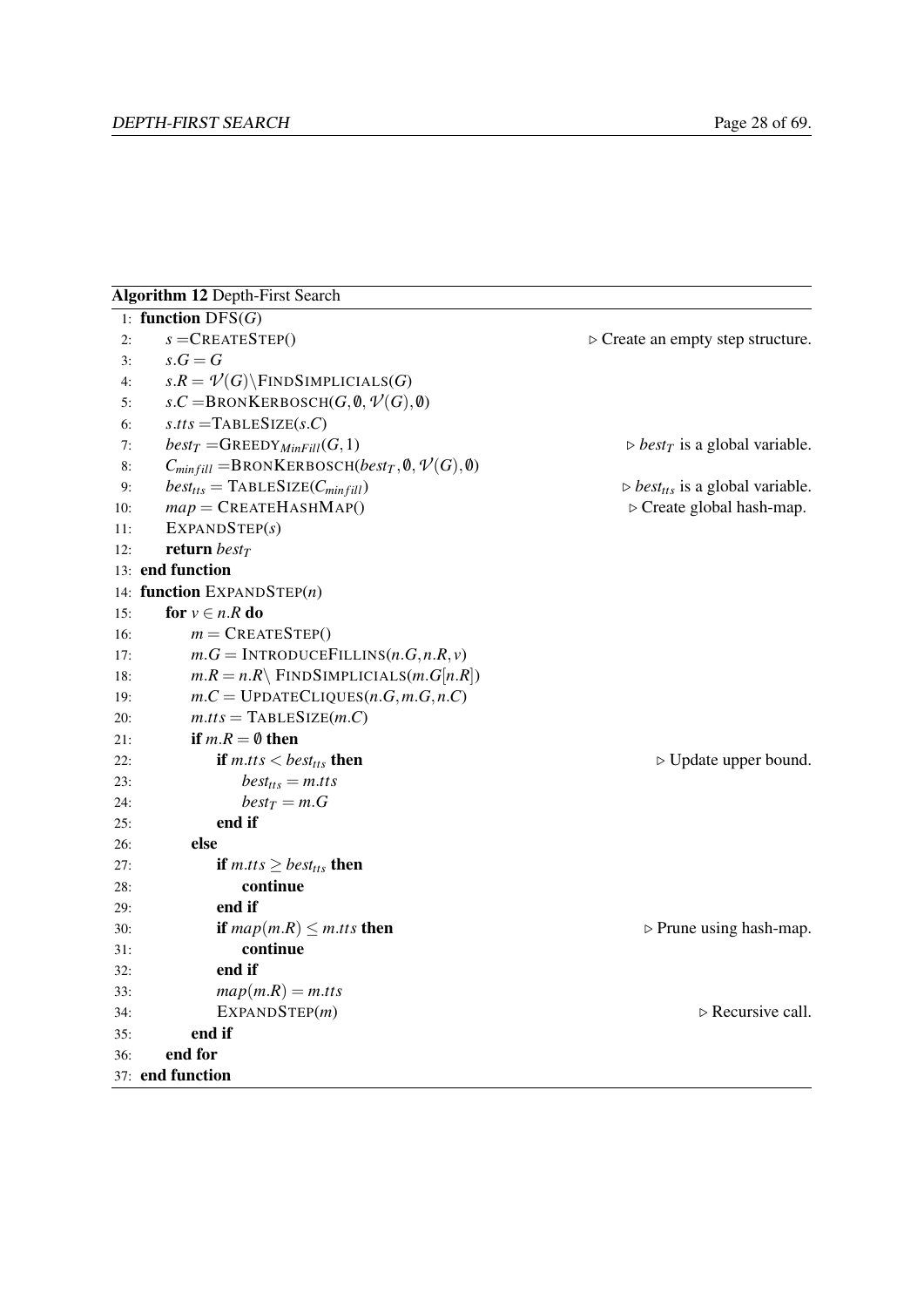# Reducing Expansions with Pivot Cliques

<span id="page-39-2"></span>In this section we exploit a well known fact about triangulated graphs to reduce the number of successor steps generated when expanding a step in the optimal search algorithms. This should reduce number of steps generated and thus provide a performance improvement. The idea we introduce here chooses a clique for which successor steps will not be generated. We call this clique for a pivot clique and prove that any triangulation, including the optimal triangulation, can be obtained when reducing expansion using pivot clique.

<span id="page-39-1"></span>**Theorem 4** Let  $G = (V, E)$  be a incomplete graph containing at least 3 nodes. For any partial elimination order  $\sigma = (x_1, x_2, x_3, \dots, x_{i-1})$  of *G* there exists at least two non-adjacent nodes  $x_i$  and  $x_j$ , such that the same triangulated graph  $G_T$  can be obtained regardless of whether  $x_i$  or  $x_j$  is eliminated next.

Proof Elimination of a node, introduction of fill-ins, corresponds to rendering it simplicial at the time of elimination in the resulting triangulated graph. In this graph there are always at least two non-adjacent simplicial nodes, this follows from theorem [1.](#page-20-0) Consequently, there are always at least two non-adjacent nodes that can be made simplicial. Thus, there must exist nodes  $x_i$  and  $x_j$  that are non-adjacent such that the same triangulated graph can be obtained, regardless of whether  $x_i$  or  $x_j$  is eliminated next.

This knowledge about partial elimination orders can be applied directly to DFS and BFS with only minor changes to the algorithms, as shown in algorithm [13](#page-39-0) and explain further. Recall that a step in both of these algorithms represents a partial elimination order. And it follows from theorem [4](#page-39-1) that there are always at least two non-adjacent nodes leading to any triangulation, including the optimal triangulation.

As said and seen in algorithm [13,](#page-39-0) the changes required to BFS are minor. It is only required to reduce the expansion of the steps using the pivot strategy choosen to apply to BFS. Similar changes may be applied to DFS so that it can use a pivot strategy.

<span id="page-39-0"></span>

|     | <b>Algorithm 13 Best First Search with Pivot</b>    |                                                    |
|-----|-----------------------------------------------------|----------------------------------------------------|
|     | 1: function BESTFIRSTSEARCH-PIVOT $(G)$             |                                                    |
| 2:  | $s =$ CREATESTEP()                                  |                                                    |
| 3:  | Insert line 3-10 from algorithm 11                  |                                                    |
| 4:  | ENQUEUE(Q,s)                                        |                                                    |
| 5:  | while $Q \neq \emptyset$ do                         |                                                    |
| 6:  | $n =$ DEQUEUE $(Q)$                                 |                                                    |
| 7:  | Insert line 14-16 from algorithm 11                 |                                                    |
| 8:  | $X = n.R\setminus\text{SELECTPIVOT}(G_n, R_n, C_n)$ | $\triangleright$ Reduce expansion set X with pivot |
| 9:  | for all $v \in X$ do                                |                                                    |
| 10: | $m =$ CREATESTEP()                                  |                                                    |
| 11: | Insert line 18-32 from algorithm 11                 |                                                    |
| 12: | ENQUEUE(Q,m)                                        |                                                    |
| 13: | end for                                             |                                                    |
| 14: | end while                                           |                                                    |
|     | 15: end function                                    |                                                    |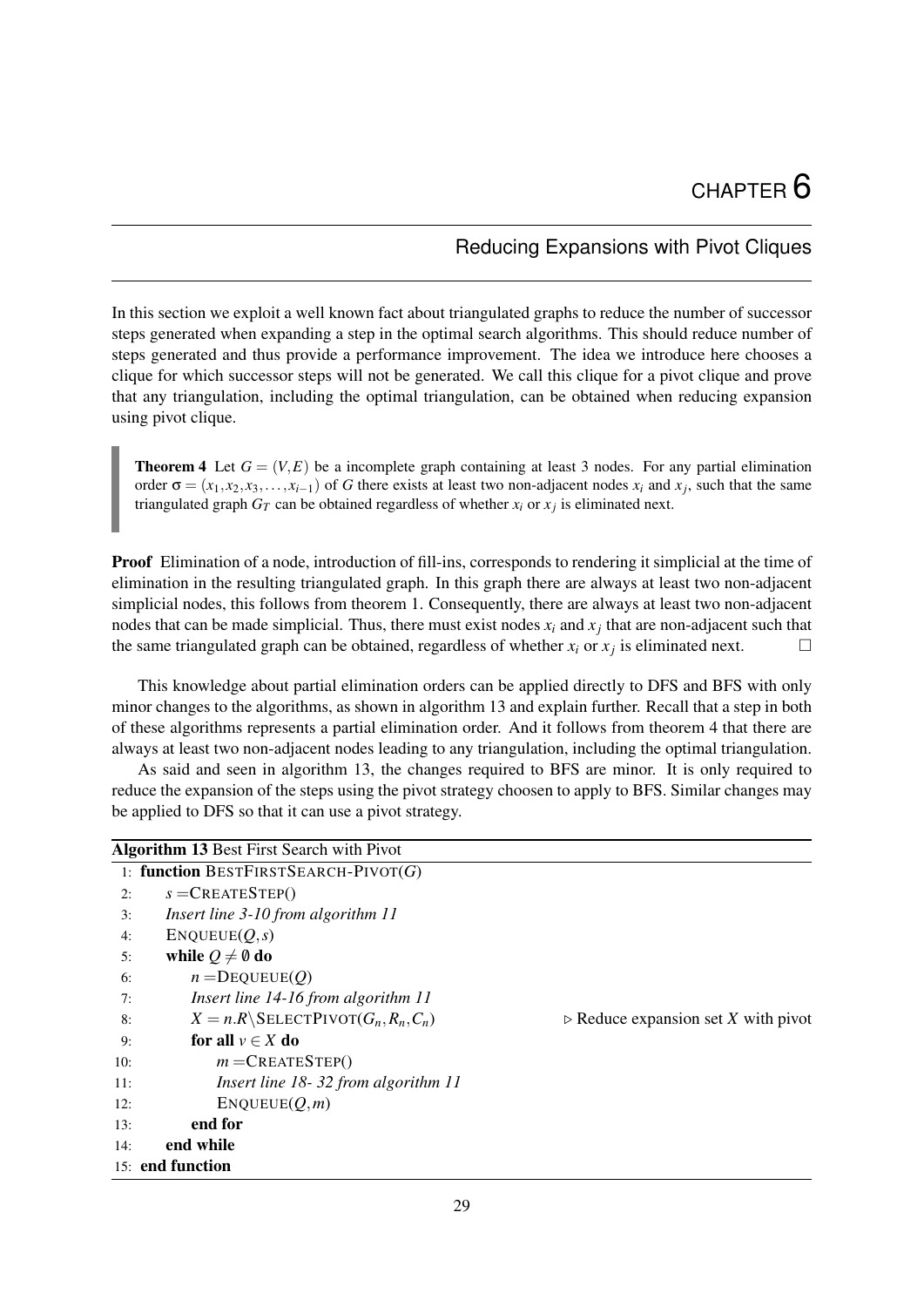Suppose we run BFS on some graph *G*, where initially  $|\mathcal{V}(G)| > 3$ . Let *n* be the step which is expanded and  $k = |n.R|$ , a successor step  $m_i$  is generated for each node  $u_i \in n.R$ ,  $1 \le i \le k$ , where  $n.R$ denotes nodes not eliminated in step *n*, i.e. remaining nodes. There are two non-adjacent simplicial nodes leading to an optimal triangulation. So, it is not necessary create a successor step *m<sup>i</sup>* for every node  $u_i \in n.R$ ,  $1 \le i \le k$ .

Now we choose some singleton subset  $C_p = \{v\}$  of *n.R* and instead only create a successor step  $m_i$ for every node  $u_i \in n \cdot R \setminus C_p$ ,  $1 \le i \le l$ , where  $l = |n \cdot R \setminus C_p|$ , at most one of the two nodes leading to any solution will be excluded, including the optimal solution.

In fact, further removal is possible since we know that the two nodes are non-adjacent we can choose *C<sup>p</sup>* to be any clique in *G*, because two non-adjacent nodes cannot both be in the same clique. So, rather than having the possibility to remove a single node at a step it can be generalized to an entire clique. This is fairly convenient as cliques are already maintained and therefore readily available. Because of this choosing a clique, which is the largest subset of *n*.*R* is trivial and does not require much additional computation.

## 6.1 The Pivot Clique Selection Algorithm

Pivot selection requires that an additional set of nodes is maintained, namely the set which will be expanded in the successor step  $m_i$ , denoted  $X_m$ . It is important to note that the algorithm alters the set which is expanded  $X_m = n.R \setminus C_p$ , rather than set of remaining nodes *n.R.* If nodes were removed from *n.R* information about the graph could easily be lost, since nodes may have overlapping cliques.

Algorithm [14](#page-40-0) shows how a pivot clique is selected. Here, the strategy is to select the largest intersecting clique *c*.

According to theorem [1](#page-20-0) we require for correctness that there at least three nodes in the remaining graph, or rather  $|n.R| > 3$ . However, the algorithm does not require a check for this condition as shown in line [4.](#page-40-0) This is due to the fact that three remaining nodes would become simplicial and simply removed (as done in BFS and DFS). Subsequently,  $m.R = \emptyset$  and the branch terminates, since all nodes have been eliminated from *G*.

The complexity of algorithm [14](#page-40-0) is linear in the number of cliques |*C*| w.r.t. the for-loop in line [5](#page-40-0) and intersection (line [6\)](#page-40-0) is linear in the number of bits of each clique.

<span id="page-40-0"></span>

|     | <b>Algorithm 14 MaxSize Pivot Selection</b>   |                                                    |
|-----|-----------------------------------------------|----------------------------------------------------|
|     | 1: function SELECTPIVOT $_{MaxSize}(G, R, C)$ |                                                    |
| 2:  | $max = 0$                                     | $\triangleright$ Max. cardinality of intersection. |
| 3:  | $pivot = \emptyset$                           |                                                    |
| 4:  | if $ R  \geq 3$ then                          | $\triangleright$ R is the set of remaining nodes.  |
| 5:  | for $c_i \in C$ do                            | $\triangleright$ C is the set of maximal cliques.  |
| 6:  | if $ c_i \cap R  > max$ then                  |                                                    |
| 7:  | $max =  c_i \cap R $                          |                                                    |
| 8:  | $pivot = c_i$                                 |                                                    |
| 9:  | end if                                        |                                                    |
| 10: | end for                                       |                                                    |
| 11: | end if                                        |                                                    |
| 12: | return <i>pivot</i>                           | $\triangleright$ The largest intersecting clique.  |
|     | 13: end function                              |                                                    |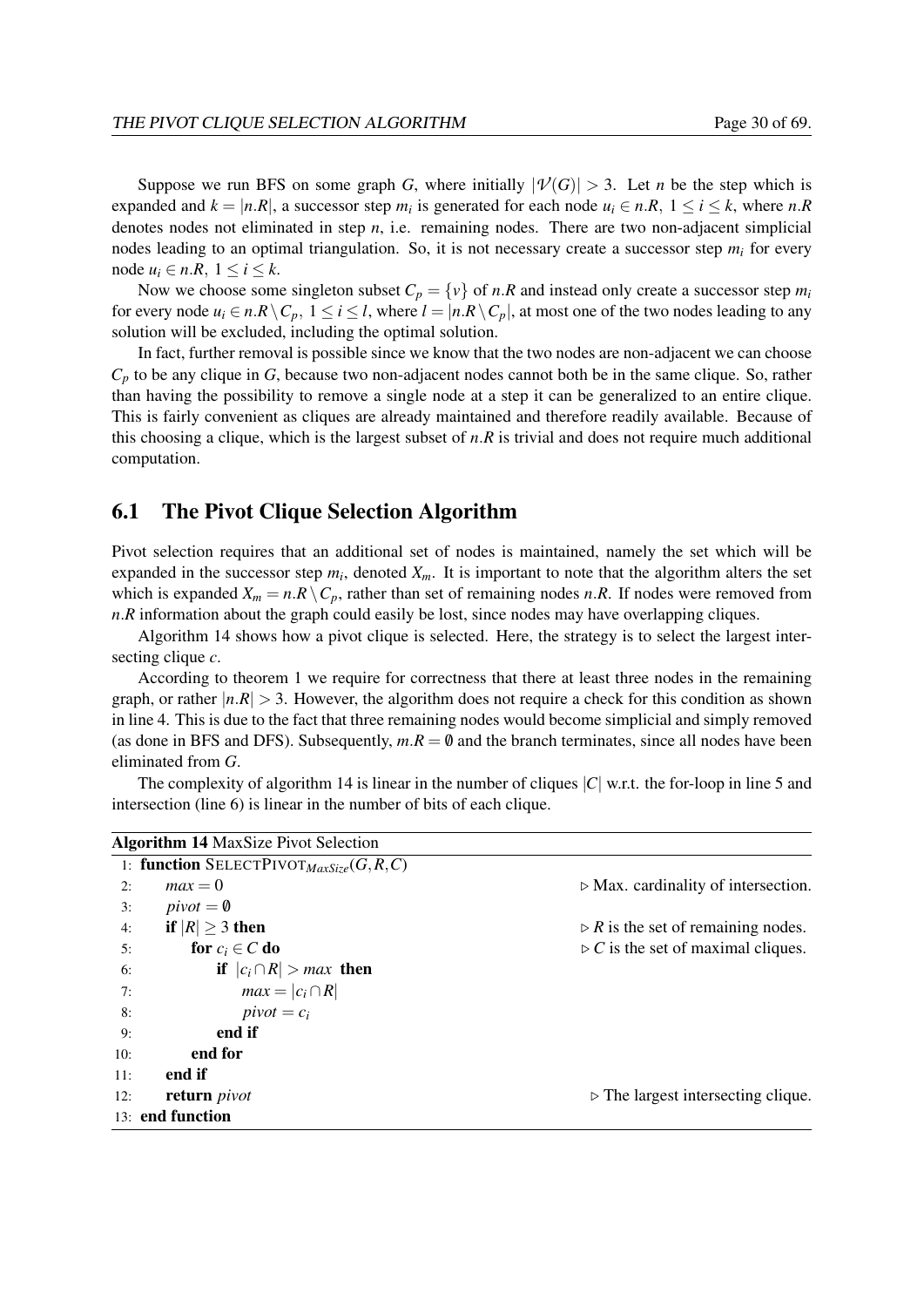# 6.2 Pivot Selection Criteria

There are a number of other ways by which some pivot clique can be selected for removal. In algorithm [14](#page-40-0) the largest remaining clique is always chosen. Yet, depending on the input graph there are possibly better criteria for selecting a pivot clique such that it reduces by highest number of expansions. In addition, pivot selection could potentially be improved by using tie-breaking rules.

Selecting the largest clique yields benefits in general, since it potentially causes the fewest number of expansions in the successor step. Figure [6.1](#page-41-0) illustrates pivot selection. Initially node *A* is eliminated, inducing the fill-in  $\{F, C\}$ , which forms the clique  $P = \{C, F, G\}$ . Moreover, the set of remaining nodes is now  $R = \{A, B, C, D, E, F, G, H\} \setminus \{A\}.$ The clique *P* is chosen as the pivot, since it is the largest clique which intersects with the set of remaining nodes. Now each node in  $R \setminus P$  is expanded and new pivot cliques are potentially chosen in subsequent expansions. Note that initially every edge in the graph were the largest intersecting cliques, so any of these could have formed a pivot clique.

Another strategy is to choose a clique of minimum width and break ties by selecting the largest of such cliques. Here the minimum width is the cardinality of the family of the



<span id="page-41-0"></span>Figure 6.1: Selecting the clique with the largest intersection.

selected clique intersected with the set of remaining nodes. The idea behind such a strategy is to choose the clique that is most likely to lead to an optimal solution. This way we may generate more children, but we are less likely to generate as many optimal solutions in the long run. After all we are only interested in one optimal solutions at termination.

Here is a list of some of the pivot selection strategies we have tested. They all revolve around the idea of excluding as much as possible or excluding as many steps leading to a potential optimal solution as possible.

#### DynamicWidthSize:

The clique with minimum width is chosen as the pivot if the average width of the graph *G* is larger than the minimum width of *G* plus the number of remaining nodes. Otherwise the largest clique is chosen.

DYNAMICWIDTHSIZE(G) = 
$$
\begin{cases} \text{MINWIDTH}(G) & , \text{avg(WIDTH}(G)) > \text{MIN-WIDTH}(G) + |R| \\ \text{MAXSize}(G) & , \text{otherwise} \end{cases}
$$

#### DynamicWidthSizeP*k*:

The clique is with minimum width chosen as the pivot if the number of remaining nodes is less the total number of nodes divided by  $k$ , where  $k > 1$ . Otherwise the largest clique is chosen as the pivot.

DYNAMICWIDTHSIZEPK(
$$
G
$$
) = 
$$
\begin{cases} \text{MINWIDTH}(G) & , |R| < \frac{|\mathcal{V}(G)|}{k} \\ \text{MAXSize}(G) & , \text{otherwise} \end{cases}
$$

## First:

Chooses the first clique in the set *C* as the pivot.  $c_1 \in C$ 

#### Last:

Chooses the last clique in the set *C* as the pivot.  $c_n \in C : n = |C|$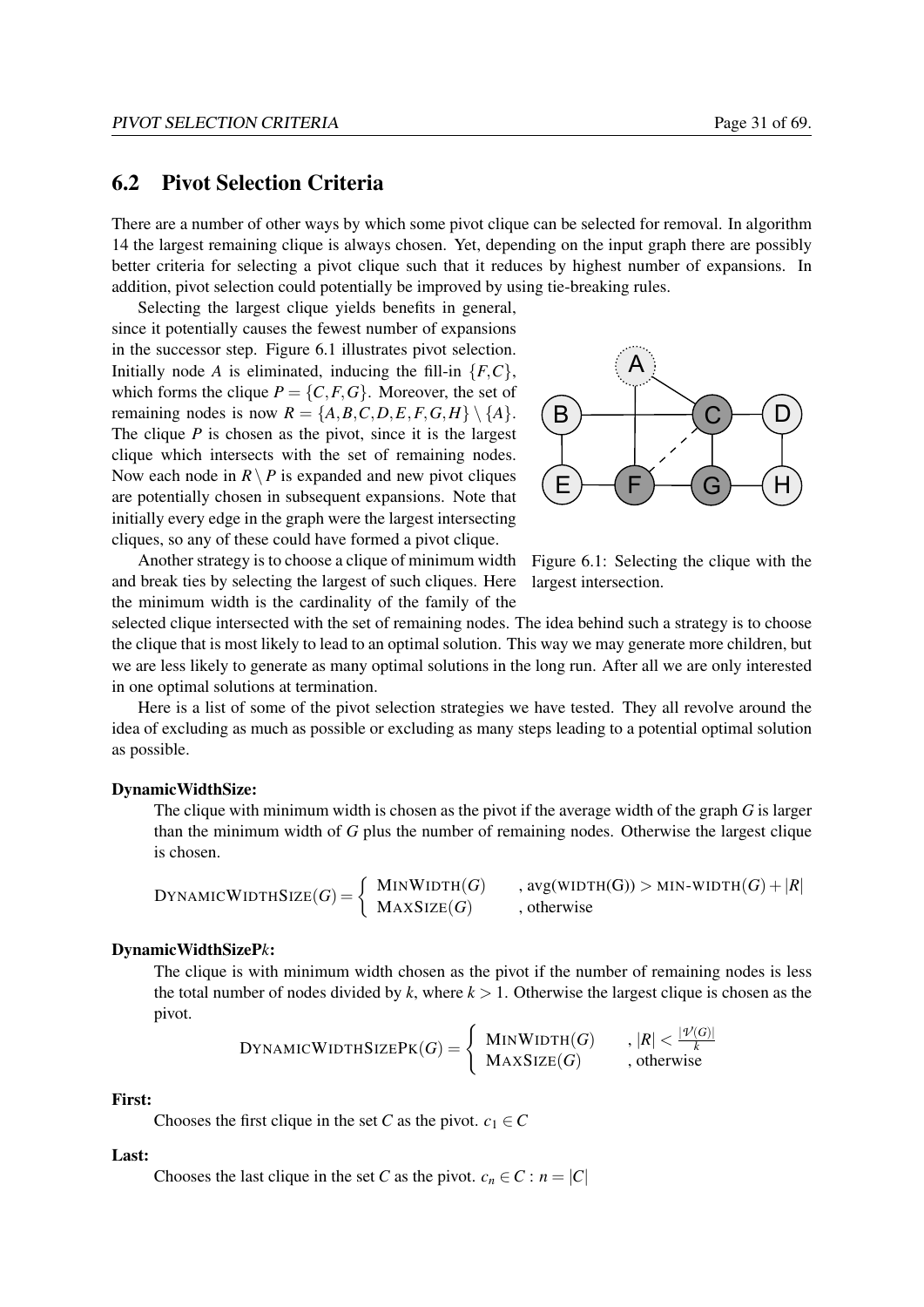## MaxFill:

Choose the clique which adds the most fill-ins as the pivot. argmax COUNTFILLINS $(c)$ 

*c*∈*C*

## MaxFillFamily:

Choose the pivot clique that has a node, whose family adds the most fill-ins.  $argmax$  COUNT $FILLINS(n): n \in fa(c)$ *c*∈*C*

## MaxSize:

Chooses the largest clique as the pivot. argmax  $SLSE(c)$ *c*∈*C*

## MaxSizeMaxFill:

Chooses the pivot clique that has the largest size, breaking ties by choosing the clique which adds more fill-ins.

$$
\text{MAXSIZEMAXFILL}(G) = \left\{ \begin{array}{ll} c_i & \text{size}(c_i) > \text{SIZE}(c_j) : \forall c_i, c_j \in C(G) \land c_i \neq c_j \\ c_i & \text{size}(c_i) = \text{SIZE}(c_j) : \forall c_i, c_j \in C(G) \land c_i \neq c_j \land \\ & \text{COUNTFILLINS}(c_i) > \text{COUNTFILLINS}(c_j) \end{array} \right.
$$

### MaxSizeMaxWidth:

Chooses the pivot clique that has the largest size, breaking ties by choosing the clique that has the largest width.

$$
\text{MaxSizeMaxWIDTH}(G) = \left\{ \begin{array}{ll} c_i & , \text{SIZE}(c_i) > \text{SIZE}(c_j) : \forall c_i, c_j \in C(G) \land c_i \neq c_j \\ c_i & , \text{SIZE}(c_i) = \text{SIZE}(c_j) : \forall c_i, c_j \in C(G) \land c_i \neq c_j \land \\ & \text{WIDTH}(c_i) > \text{WIDTH}(c_j) \end{array} \right.
$$

## MaxSizeMinFill:

Chooses the pivot clique that has the largest size, breaking ties by choosing the clique that adds the least number of fill-ins.

$$
\text{MAXSIZEMINFILL}(G) = \left\{ \begin{array}{l l} c_i & , \text{SIZE}(c_i) > \text{SIZE}(c_j) : \forall c_i, c_j \in C(G) \land c_i \neq c_j \\ c_i & , \text{SIZE}(c_i) = \text{SIZE}(c_j) : \forall c_i, c_j \in C(G) \land c_i \neq c_j \land \\ & \text{COUNTFILLINS}(c_i) < \text{COUNTFILLINS}(c_j) \end{array} \right.
$$

## MaxSizeMinFillFamily:

Chooses the pivot clique that has the largest size, breaking ties by choosing  $F$ ; the clique with a node whose family adds the least number of fill-ins.

$$
\text{MaxSizeMinFILLFAMILY}(G) = \left\{ \begin{array}{ll} c_i & , \text{SIZE}(c_i) > \text{SIZE}(c_j) : \forall c_i, c_j \in C(G) \land c_i \neq c_j \\ c_i & , \text{SIZE}(c_i) = \text{SIZE}(c_j) : \forall c_i, c_j \in C(G) \land c_i \neq c_j \land c_i \text{is}F \end{array} \right\}
$$

### MaxSizeMinWidth:

Chooses the pivot clique that has the largest size, breaking ties by choosing the clique that has minimum width.

$$
\text{MaxSizeMINWIDTH}(G) = \left\{ \begin{array}{ll} c_i & , \text{SIZE}(c_i) > \text{SIZE}(c_j) : \forall c_i, c_j \in C(G) \land c_i \neq c_j \\ c_i & , \text{SIZE}(c_i) = \text{SIZE}(c_j) : \forall c_i, c_j \in C(G) \land c_i \neq c_j \land \\ & \text{WIDTH}(c_i) < \text{WIDTH}(c_j) \end{array} \right.
$$

#### MaxWidth:

Chooses the the clique that has the maximum width of amount all remaining cliques. argmaxMAXWIDTH(*c*)

*c*∈*C*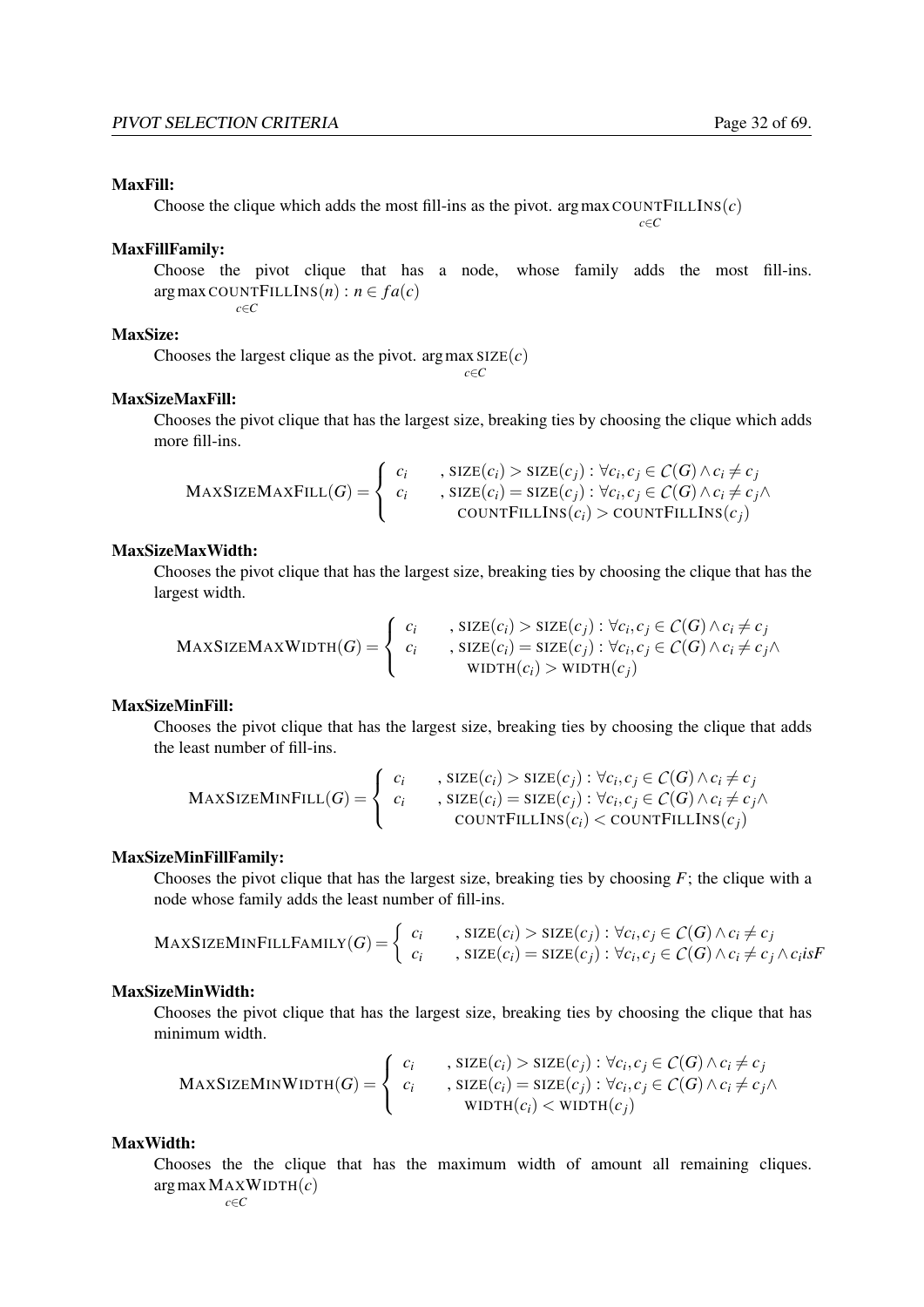### Middle:

Always chooses the clique in the middle as the pivot.  $c_m \in \mathbb{C} : m = \frac{|\mathbb{C}|}{2}$ 2

#### MinFill:

Chooses the clique that adds the least number of fill-ins as the pivot. argmin COUNTFILLINS $(c)$ *c*∈*C*

#### MinFillFamily:

Chooses the pivot clique that has a node, whose family adds the least fill-ins.  $arg min$  COUNT $FILLINS(n): n \in fa(c)$ 

*c*∈*C*

#### MinFillSingle:

Chooses the pivot clique, which has a node that introduces the least fill-ins. argmin COUNTFILLINS(*c*) *c*∈*C*

## MinSizeMaxFillFamily:

Chooses the pivot clique with the smallest size, breaking ties by choosing *Q*; the clique with a node whose family adds the most fill-ins.

$$
\text{MINSIZEMAXFILLFAMILY}(G) = \left\{ \begin{array}{ll} c_i & , \text{SIZE}(c_i) < \text{SIZE}(c_j) : \forall c_i, c_j \in C(G) \land c_i \neq c_j \\ c_i & , \text{SIZE}(c_i) = \text{SIZE}(c_j) : \forall c_i, c_j \in C(G) \land c_i \neq c_j \land c_i \text{is} Q \end{array} \right.
$$

#### MinWidth:

Chooses a pivot clique of minimum width. argmin  $|fa(c) \cap R|$ , where *C* is the set of cliques and *c*∈*C R* is the set of remaining nodes.

### MinWidthMaxSize:

Chooses the pivot clique of the smallest width, breaking ties by choosing the clique that has maximum size.

$$
\text{MAXSIZEMAXFILL}(G) = \left\{ \begin{array}{ll} c_i & , \text{WIDTH}(c_i) < \text{WIDTH}(c_j) : \forall c_i, c_j \in C(G) \land c_i \neq c_j \\ c_i & , \text{WIDTH}(c_i) = \text{WIDTH}(c_j) : \forall c_i, c_j \in C(G) \land c_i \neq c_j \\ & \land \text{SIZE}(c_i) < \text{SIZE}(c_j) \end{array} \right.
$$

#### ROT13:

Select some random pivot clique.

# <span id="page-43-0"></span>6.3 Evaluation of the pivot strategies

In general for sparse graphs the *MaxSize* strategy works well. We suppose this is because there are many equally good pivot cliques and many optimal solutions, i.e. many which intersect with the same number of remaining nodes. In other words, most of them are equally good pivot candidates.

In contrast, for denser graphs the *MinWidth* strategy has a better payoff. Opposite to sparse graphs, the clique sizes vary more and as a consequence not all largest pivot cliques are equally good.

From the tables: table[.6.1,](#page-44-0) table[.6.2,](#page-44-1) table[.6.3,](#page-44-2) table[.6.4](#page-45-0) and table[.6.5](#page-45-1) It is possible to see that both *MaxSize* and *MinWidth* are the best strategies for finding the pivot clique. Used alone or in combination with other strategy.

But between *MaxSize* and *MinWidth*, in our tests in graphs of size 30 (table[.6.1,](#page-44-0) table[.6.2](#page-44-1) and table[.6.3\)](#page-44-2), it is possible to see that *MinWidth* is better than *MaxSize* in denser graphs while *MaxSize* is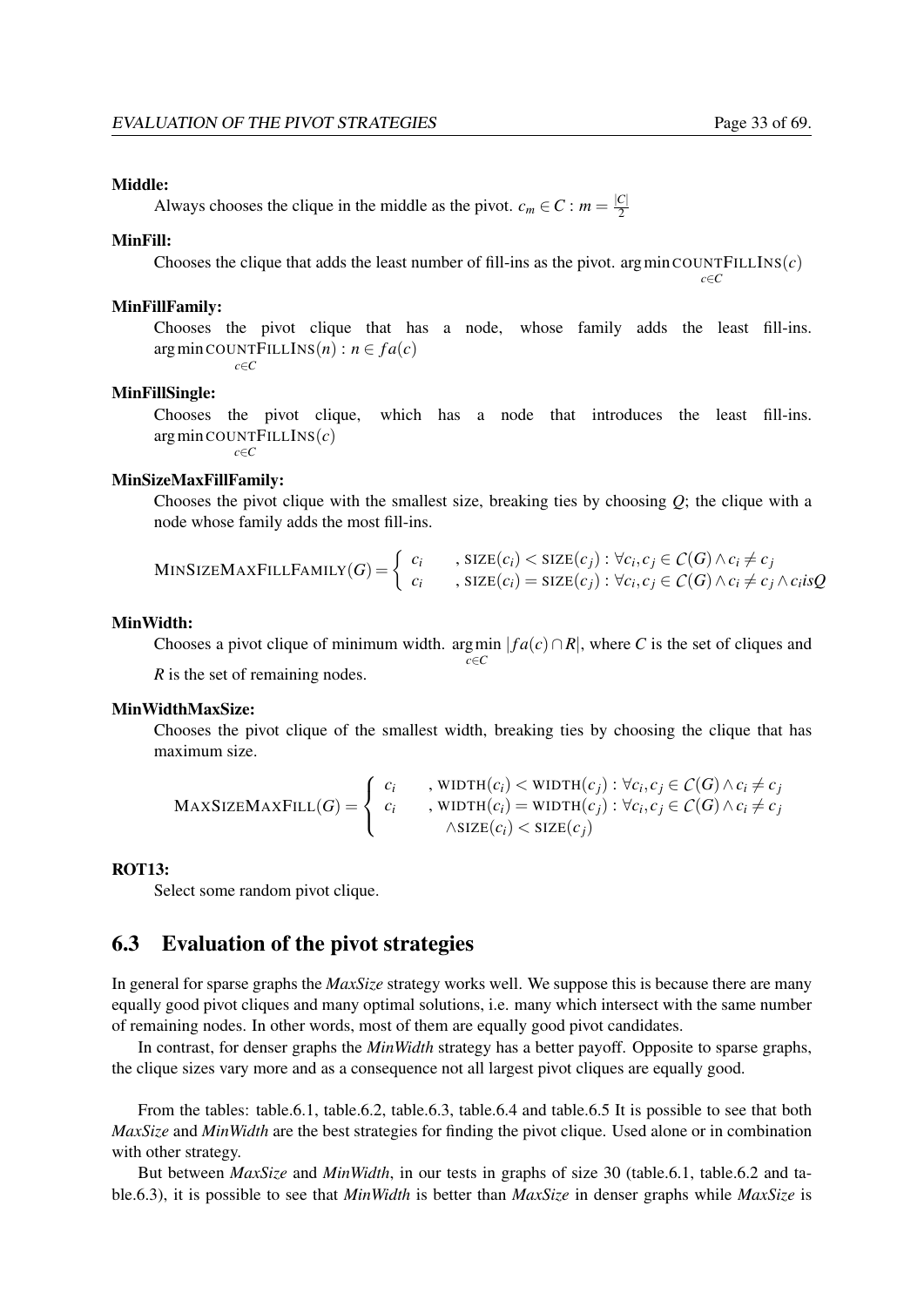better than *MinWidth* in sparser graphs. This difference gets more significant in larger graphs as we can see in the table[.6.5](#page-45-1) where *MinWidth* is more than two times faster than *MaxSize* in a sparse graph of size 60.

This happens because, in sparse graphs, the size of each cliques is more significant, this is, the standard deviation of the sizes of the cliques is large and so *MaxSize* strategy is more effective, since this strategy chooses the clique with the larger size. While in denser graphs, it is the width of each clique that is more significant and so *MinWidth* strategy is more efficient.

To get the best of both strategies; *MaxSize* and *MinWidth*, we combine the two in the *MaxSizeMinWidth* and *MinWidthMaxSize* and in fact these to strategies worked out as aspected and the results are shown in the following tables.

For tables containing all strategies, see appendix [B.](#page-70-0)

| Running time in sec |       |       |         |  |
|---------------------|-------|-------|---------|--|
| strategy            | Dense | Mid   | Sparse  |  |
| MaxSize             | 0.46  | 77.91 | 743.38  |  |
| MaxSizeMaxWidth     | 0.45  | 79.21 | 781.70  |  |
| MaxSizeMinWidth     | 0.45  | 79.21 | 736.80  |  |
| MinWidth            | 0.38  | 76.34 | 1132.76 |  |
| MinWidthMaxSize     | 0.37  | 75.93 | 1107.40 |  |

<span id="page-44-0"></span>Table 6.1: Table of best average results for DFS with Pivot in the different graph densities of size 30

| Running time in sec |       |       |        |
|---------------------|-------|-------|--------|
| strategy            | Dense | Mid   | Sparse |
| MaxSize             | 0.12  | 25.19 | 272.48 |
| MaxSizeMaxWidth     | 0.12  | 25.00 | 272.51 |
| MaxSizeMinWidth     | 0.11  | 24.25 | 265.96 |
| MinWidth            | 0.12  | 26.85 | 410.65 |
| MinWidthMaxSize     | 011   | 25.04 | 397.92 |

<span id="page-44-1"></span>Table 6.2: Table of best average results for DFS with Pivot and Oracle in the different graph densities of size 30

| Running time in sec   |       |       |         |
|-----------------------|-------|-------|---------|
| strategy              | Dense | Mid   | Sparse  |
| MaxSize               | 0.45  | 76.06 | 743.72  |
| MaxSizeMaxWidth       | 0.49  | 76.84 | 4767.58 |
| <b>MaxSizeMinFill</b> | 0.51  | 80.24 | 785.95  |
| MaxSizeMinWidth       | 0.48  | 76.51 | 779.95  |
| MinWidth              | 0.40  | 74 29 | 881.27  |

<span id="page-44-2"></span>Table 6.3: Table of best average results for BFS with Pivot in the different graph densities of size 30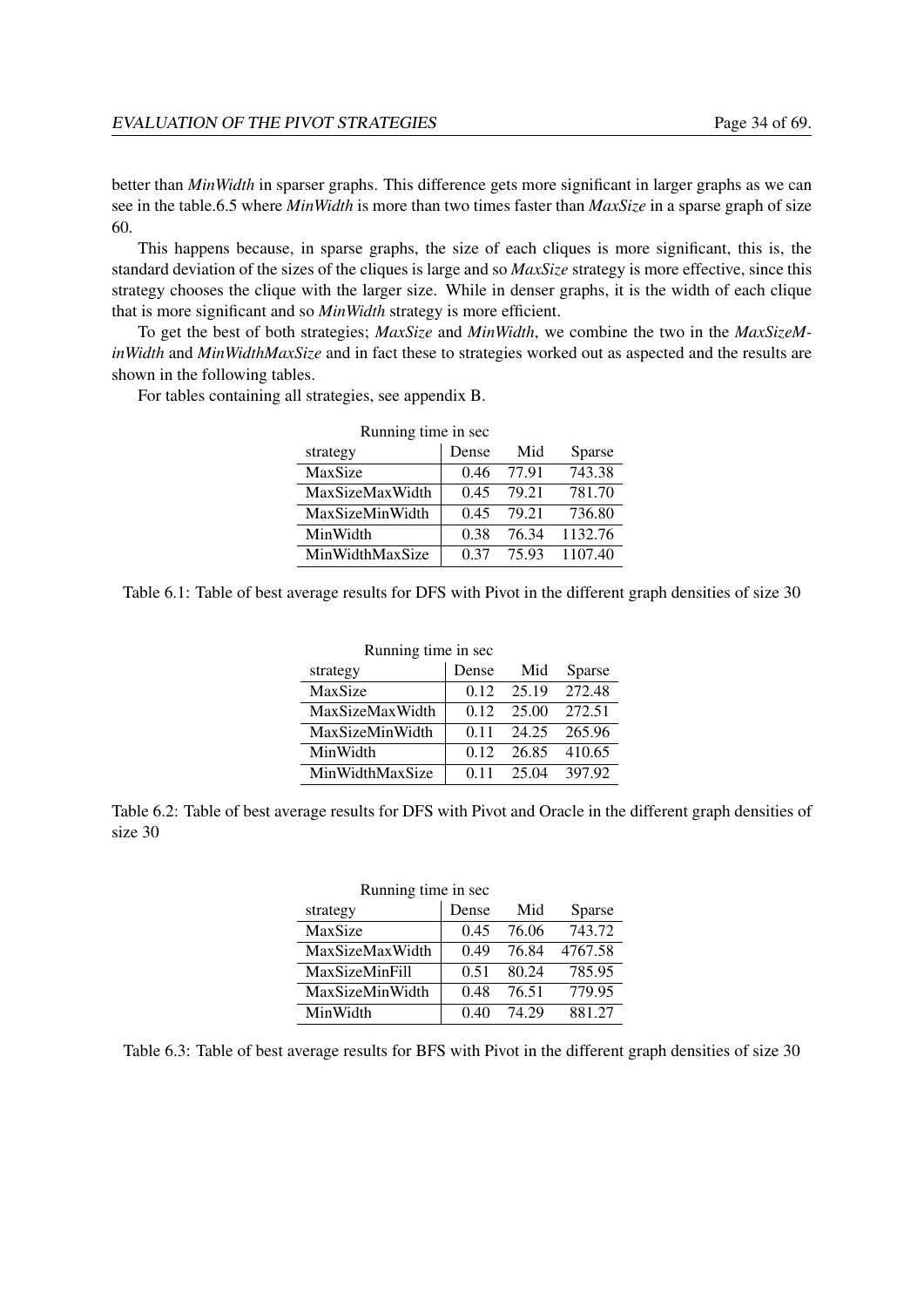| Running time in sec   |       |       |        |
|-----------------------|-------|-------|--------|
| strategy              | Dense | Mid   | Sparse |
| MaxSize               | 0.43  | 77.89 | 794.24 |
| <b>MaxSizeMinFill</b> | 0.50  | 82.15 | 801.37 |
| MaxSizeMaxWidth       | 0.48  | 78.89 | 780.65 |
| MaxSizeMinWidth       | 0.45  | 78.14 | 784.50 |
| MinWidth              | 0 36  | 75.56 | 916.45 |

<span id="page-45-0"></span>Table 6.4: Table of best results for BFS with Pivot and Oracle in the different graph densities of size 30

| Running time in sec |       |  |
|---------------------|-------|--|
| strategy            | time  |  |
| MaxSize             | 27.12 |  |
| MinWidth            | 11.26 |  |
| MinWidthMaxSize     | 7.09  |  |
| First               | 9.95  |  |

<span id="page-45-1"></span>Table 6.5: Table of best results for BFS with Pivot and Oracle for dense graphs of size 60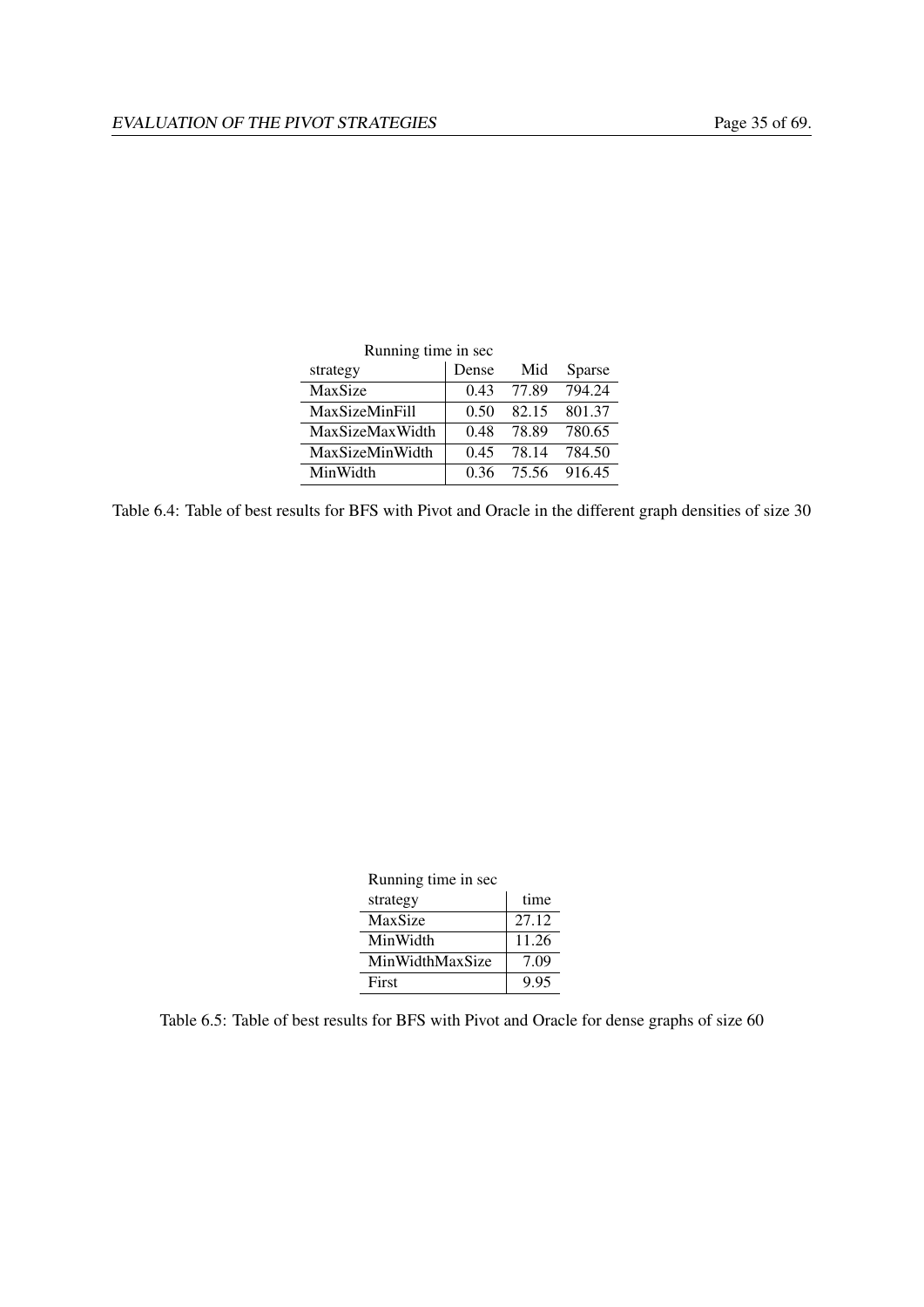# Coalescence Prediction using Transposition of PEOs

<span id="page-46-2"></span>In this chapter we present a set of theorems for predicting coalescing, which we used in our own method dubbed "BFS-Oracle". Our work is inspired by a transposition "oracle" for perfect elimination orders presented in [Chandran et al.](#page-79-3) [\(2003\)](#page-79-3). Proofs of our theorems and correctness of our algorithms do not follow from the results presented in [Chandran et al.](#page-79-3) [\(2003\)](#page-79-3). But our theory, lemma, theorem, and corollary, presented in section [7.2,](#page-47-0) is inspired by the work presented in [Chandran et al.](#page-79-3) [\(2003\)](#page-79-3). We propose a method for predicting coalescence for an arbitrary number of nodes that are pairwise nonadjacent.

# 7.1 The Transposition Oracle for PEOs

In this section a lemma, theorem, corollary and corresponding proofs from [Chandran et al.](#page-79-3) [\(2003,](#page-79-3) section 2) are reproduced for completeness, but using our notation for convenience. They seek to determine whether two elements in a perfect elimination order for a given chordal graph can be exchanged. In contrast to the results we present in the following section, and suggests that our work can be extended.

In this section we denote a perfect elimination order for a chordal graph, *G*, as a mapping  $\sigma$ : {*i* ∈  $\mathbb{N} \mid i \leq |\mathcal{V}(G)|$   $\mapsto \mathcal{V}(G)$ . This is basically a mapping from order of elimination to respective nodes.

We denote the set of nodes with a higher position in the elimination order  $\sigma$  than *i* as  $\mathcal{V}_{\sigma}(i, G) = \{v \mid$  $v = \sigma(j) \wedge j > i$ .

For convenience we write  $nb<sub>σ</sub>(i, v, G)$  to denote the neighbour-set of *v* with a position in σ higher than *i*, i.e.  $nb_{\sigma}(i, v, G) = nb(v, G) \cap \mathcal{V}_{\sigma}(i, G)$ .

<span id="page-46-1"></span>Lemma 1 If *b* follows *a* in a perfect elimination order σ,  $σ(i) = a$  and  $σ(i + 1) = b$ , for a chordal graph *G*, where *a* and *b* are adjacent then  $nb_{\sigma}(i+1, a, G) \subseteq nb_{\sigma}(i+1, b, G)$ .

**Proof** Since *b* follows *a* in  $\sigma$ ,  $nb_{\sigma}(i, a, G) = nb_{\sigma}(i+1, a, G) \cup \{b\}$  must be true. It is also trivial to see that the neighbors of *a* with a higher position in the elimination order than *a*, denoted  $nb<sub>σ</sub>(i, a, G)$  must form a clique, otherwise *a* is not simplicial at the time of elimination, which it must be in a perfect elimination ordering σ for a chordal graph *G*. When  $nb<sub>σ</sub>(i + 1, a, G) \cup \{b\}$  forms a clique, then *b* is adjacent to all members of  $nb_{\sigma}(i+1, a, G)$ , thus  $nb_{\sigma}(i+1, a, G) \subseteq nb_{\sigma}(i+1, b, G)$ .

<span id="page-46-0"></span>Theorem 5 If *b* follows *a* in a perfect elimination order  $\sigma = (\dots a, b, \dots)$ ,  $\sigma(i) = a$  and  $\sigma(i + 1) = b$ , for a chordal graph *G*, then *a* and *b* can be transposed in  $\sigma$ , so that  $\sigma' = (\ldots b, a, \ldots)$  with  $\sigma'(i) = b$  and  $\sigma'(i+1) = a$ is also a perfect elimination ordering for *G*, if and only if *a* and *b* are non-adjacent or  $nb<sub>\sigma</sub>(i+1,a,G)$  $nb_{\sigma}(i+1,b,G)$ .

**Proof**  $\sigma'$  is a perfect elimination order for *G* if every  $nb'_{\sigma}(j, v, G)$  where  $\sigma'(j) = v$  forms a clique. If for some *j* and  $nb'_{\sigma}(j, v, G)$  where  $\sigma'(j) = v$  is not a clique, then *v* is not simplicial in *G* when it is eliminated, which it must be in order for  $\sigma'$  to be a perfect elimination order for *G*.

To complete this proof we need to show that  $nb'_{\sigma}(i, b, G)$  and  $nb'_{\sigma}(i+1, a, G)$  are cliques. We know that  $\sigma$  is a perfect elimination order, which implies that  $nb_{\sigma}(j, v, G)$  where  $\sigma(j) = v$  is a clique. Consequently this proves that  $nb'_{\sigma}(j, v, G)$  where  $\sigma'(j) = y$  is a clique for all  $j \notin \{i, i+1\}$ .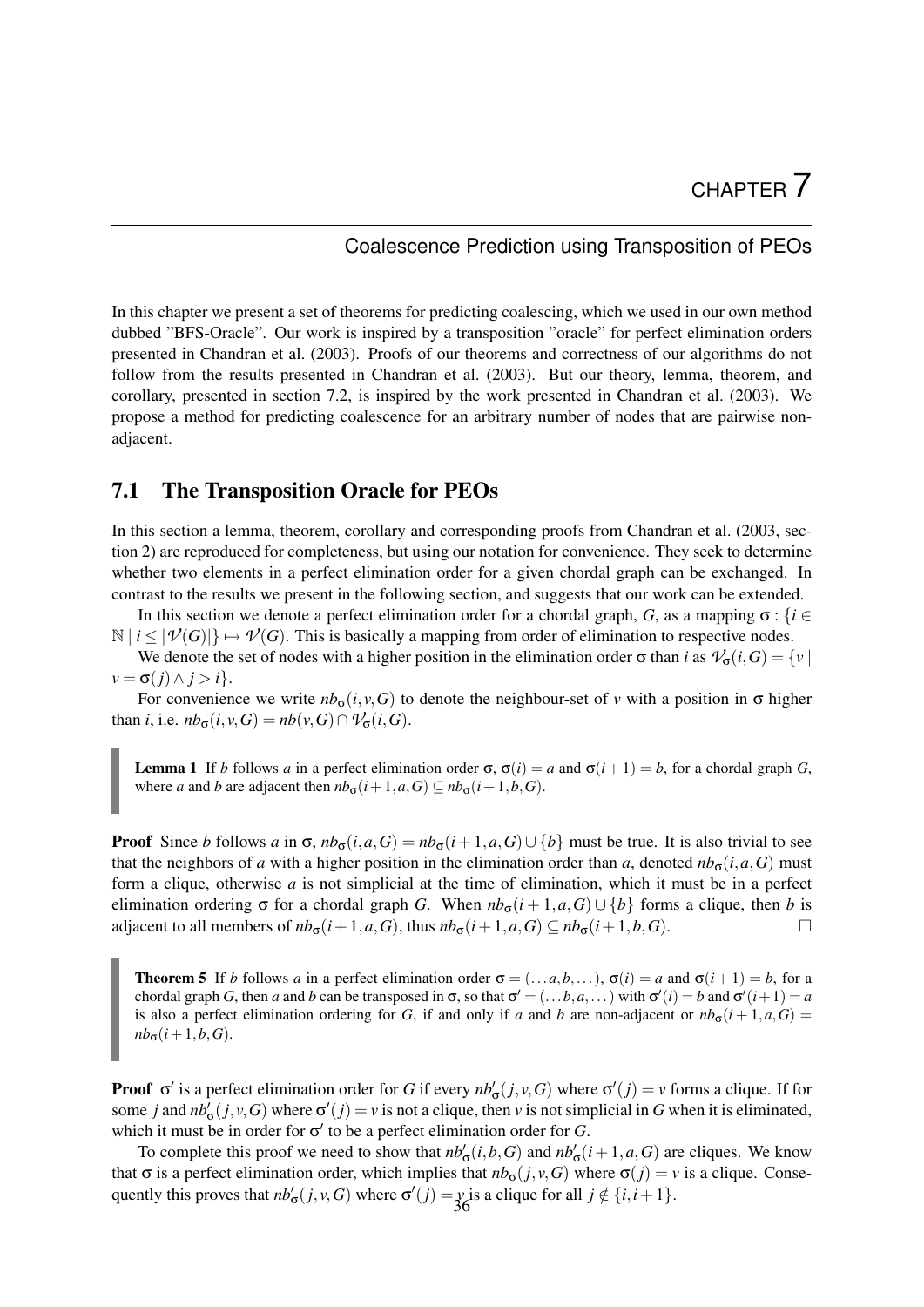If a and b are non-adjacent in G, then  $nb'_{\sigma}(i+1, a, G) = nb_{\sigma}(i, a, G)$  and  $nb'_{\sigma}(i, b, G) = nb_{\sigma}(i+1, b, G)$ are both cliques, because elimination of *b* cannot change the neighbour-set of *a* if they are non-adjacent in *G*.

If *a* and *b* are adjacent in *G* and  $nb_{\sigma}(i+1,a,G) = nb_{\sigma}(i+1,b,G)$ , then we know that  $nb'_{\sigma}(i+1,a,G) = nb_{\sigma}(i+1,b,G)$  $1, a, G$  =  $nb_{\sigma}(i+1, b, G)$  because  $\mathcal{V}_{\sigma}'(i+1, G) = \mathcal{V}_{\sigma}(i+1, G)$ , which shows that  $nb'_{\sigma}(i+1, a, G)$  is a clique. We know that  $nb'_\sigma(i, b, G) = nb_\sigma(i+1, b, G) \cup \{a\}$  and since  $nb_\sigma(i+1, b, G) = nb'_\sigma(i+1, a, G)$ , it follows that  $nb'_\sigma(i, b, G) = nb'_\sigma(i+1, a, G) \cup \{a\}$  is a clique because we have already shown that  $nb'_\sigma(i+1, a, G)$ 1,*a*,*G*) is a clique. Therefore  $nb'_{\sigma}(i+1, a, G) \cup \{a\}$  is a clique.

If *a* and *b* are adjacent in *G* and  $nb_{\sigma}(i+1, a, G) \subset nb_{\sigma}(i+1, b, G)$  then  $nb'_{\sigma}(i, b, G)$  is not a clique, because  $a \in nb'_\sigma(i, b, G)$  and *a* is non-adjacent to at least one node in  $nb_\sigma(i + 1, b, G)$  since  $nb_\sigma(i + 1, b, G)$ 1,*a*,*G*) ⊂  $nb_0(i+1,b,G)$ . □

<span id="page-47-1"></span>Corollary 2 If *b* follows *a* in a perfect elimination order  $\sigma = (\ldots a, b, \ldots)$ ,  $\sigma(i) = a$  and  $\sigma(i+1) = b$ , for a chordal graph *G*, then *a* and *b* can be transposed in  $\sigma$ , so that  $\sigma' = (\ldots b, a \ldots)$ ,  $\sigma'(i) = b$  and  $\sigma'(i+1) = a$ , if and only if *a* and *b* is non-adjacent or  $|nb_{\sigma}(i, a, G)| = |nb_{\sigma}(i+1, b, G)| + 1$ .

Proof If *a* and *b* are non-adjacent the result follows from theorem [5.](#page-46-0) If *a* and *b* are adjacent it follows from lemma [1](#page-46-1) that  $nb_{\sigma}(i+1,a,G) = nb_{\sigma}(i+1,b,G)$  if  $|nb_{\sigma}(i+1,a,G)| = |nb_{\sigma}(i+1,b,G)|$ because  $nb_{\sigma}(i+1,a,G) \subset nb_{\sigma}(i+1,b,G)$  which means that  $nb_{\sigma}(i+1,a,G)$  cannot have elements not in  $nb_{\sigma}(i+1,b,G)$ , so if both are of the same size they must be equal. We also know that  $nb_{\sigma}(i+1,a,G) \cup \{b\} = nb_{\sigma}(i,a,G)$  and  $nb_{\sigma}(i+1,b,G) = nb_{\sigma}(i,b,G)$ , which means we can say that  $|nb_{\sigma}(i+1,a,G)| = |nb_{\sigma}(i,a,G)| - 1$  and  $|nb_{\sigma}(i+1,b,G)| = |nb_{\sigma}(i,b,G)|$ , which in turn proves that the equation  $|nb_{\sigma}(i, a, G)| = |nb_{\sigma}(i+1, b, G)| + 1$  is equivalent to  $|nb_{\sigma}(i+1, a, G)| = |nb_{\sigma}(i+1, b, G)|$ .  $\Box$ 

## <span id="page-47-0"></span>7.2 Coalescence Prediction

From theorem [1,](#page-20-0) which states that a non-complete triangulated graph with more than two nodes always has at least two non-adjacent simplicial nodes, it follows that there exists more than one perfect elimination order for any triangulated graph. This result can also be obtained from corollary [2,](#page-47-1) which suggests under some conditions the order in which some nodes are eliminated does not matter.

In this section we propose a method for predicting coalescence. This work is inspired by corollary [2](#page-47-1) [\(Chandran et al.,](#page-79-3) [2003\)](#page-79-3), but as previously mentioned the correctness of our results do not follow from [2.](#page-47-1) Rather, we present independent proofs for our results.

<span id="page-47-2"></span>**Lemma 2** Let *G* be a graph, then a set of nodes  $Z \subset \mathcal{V}(G)$  is pairwise non-adjacent  $\{a,b\} \notin \mathcal{E}(G)$  and  $∀a, b ∈ Z$ , if and only if *Z* is also pairwise non-adjacent in any partially triangulated graph of *G*, where *Z* has been eliminated,  $\{a,b\} \notin E(G_T)$  and  $\forall a,b \in \mathbb{Z}$ , where  $G_T$  is a partial triangulation obtained by elimination of *Z* in any order.

<span id="page-47-3"></span>**Proof** Elimination of  $a \in \mathbb{Z}$  can only introduce fill-ins to nodes in  $fa(a, G)$  and since *a* is non-adjacent to all other nodes in *Z*,  $fa(a, G) \cap Z = \emptyset$ , it follows that elimination of *a* cannot introduce a fill-in to any node in *Z*. Thus, if nodes in *Z* are pairwise non-adjacent, then so are nodes in  $G_T$  after elimination of *Z*. The other direction is trivial to prove as elimination only introduces fill-ins, thus if nodes in *Z* are pairwise non-adjacent in  $G_T$ , where *Z* has been eliminated, *Z* is also pairwise non-adjacent in *G*.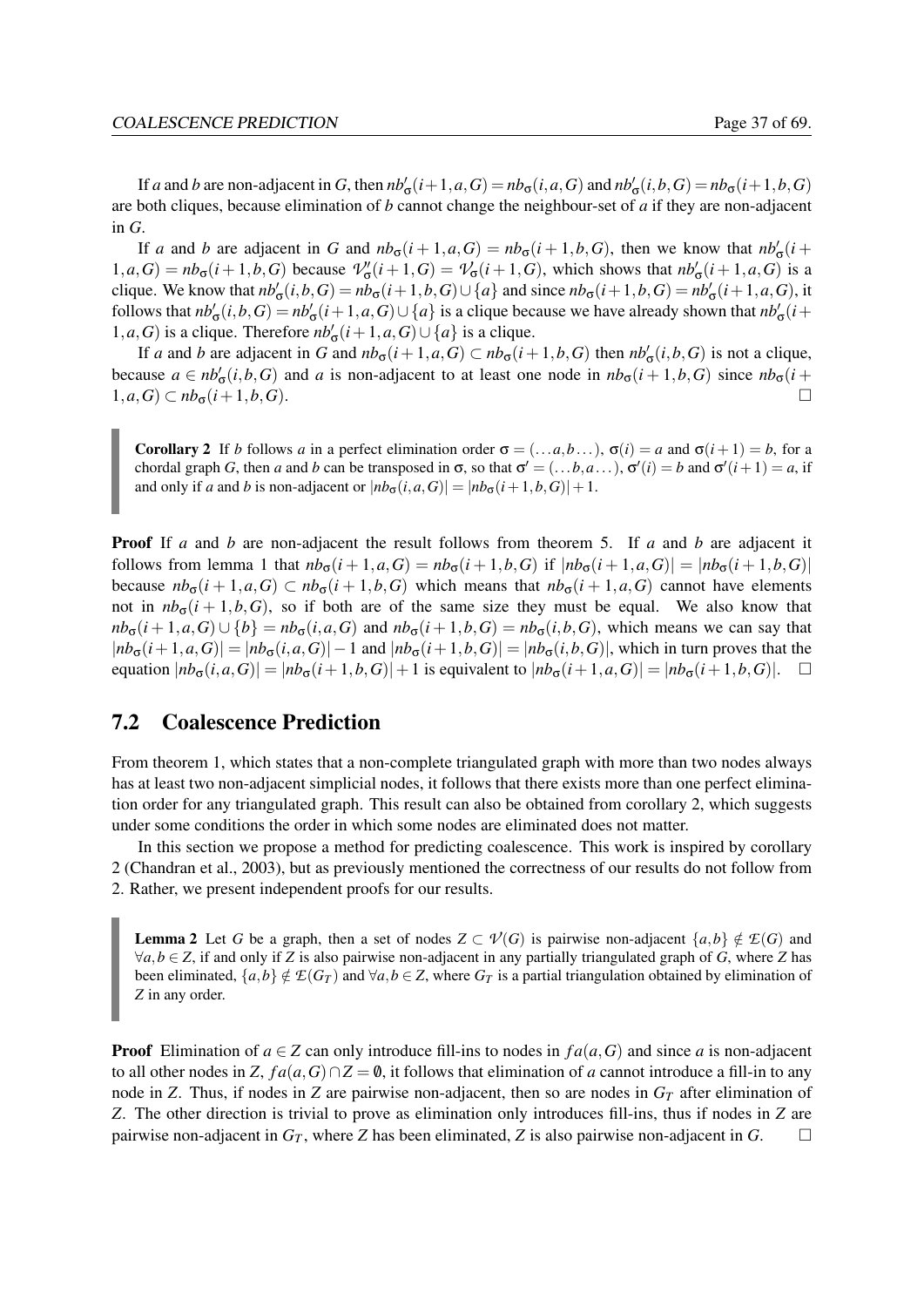<span id="page-48-0"></span>**Theorem 6** Let *G* be a graph and  $Z \subset \mathcal{V}(G)$ , where  $\{a,b\} \notin \mathcal{E}(G)$  and  $\forall a,b \in \mathcal{Z}$ , be a set of pairwise nonadjacent nodes. The set of fill-ins  $F$  introduced by elimination of  $Z$  is the same regardless of the order in which *Z* is eliminated.

**Proof** Let  $F_a$  denote the fill-ins introduced by elimination of  $a \in Z$ , then  $F = \bigcup_{i \in Z} F_i$  is the set fill-ins introduced by elimination of all nodes in *Z*. The set of fill-ins  $F_a$  introduced by elimination of  $a \in Z$  can only be changed by the elimination of some  $b \in Z$  if *(i) b* is a neighbour of *a*, *(ii)*  $F_b$  introduces a new neighbour to *a* or *(iii)* if there exists some fill-in  $\{c,d\} \in F_b$ , where  $c,d \in fa(a,G)$ .

<span id="page-48-2"></span>[\(i\)](#page-48-0) is not the case since all nodes in *Z* are pairwise non-adjacent, and it follows from lemma [2](#page-47-2) that this property is maintained during elimination,  $b \in \mathbb{Z}$  cannot be a neighbour of *a*.

In the proof of lemma [2](#page-47-2) we also showed that no elimination of  $b \in \mathbb{Z}$  can introduce a fill-in such that  $a \in Z$  gets a new neighbour, thus [\(ii\)](#page-48-1) cannot occur.

So, the only way, [\(iii\)](#page-48-2), for which  $F_a$  can be changed by the elimination of some node  $b \in Z$  is if *b* introduces a fill-in,  $f$ , between two neighbors of  $a$ . However, such a change would only move  $f$  from  $F_a$ to  $F_b$ , which means that the fill-in *f* would still be in  $F = \bigcup_{i \in \mathbb{Z}} F_i$ . Thus, the order in which nodes in *Z* are eliminated does not change the set of fill-ins added.  $\Box$ 

<span id="page-48-3"></span>**Corollary 3** Let *G* be a graph, and  $Z \subset \mathcal{V}(G)$ , where  $\{a,b\} \notin \mathcal{E}(G)$  and  $\forall a,b \in \mathcal{Z}$ , be a set of pairwise nonadjacent nodes. Then the set of triangulated graphs of *G* that can be obtained from the partial triangulation *G<sup>T</sup>* , where all the nodes in *Z* have been eliminated, are the same regardless of what order *Z* was eliminated in.

Proof It follows from theorem [6](#page-47-3) that the set of fill-ins, *F*, introduced to *G* by the elimination of *Z*, is the same regardless of the order in which *Z* is eliminated. And since the partial triangulation  $G_T =$  $(\mathcal{V}(G), \mathcal{E}(G) \cup F)$ , is produced by adding *F* to *G*, *G<sub>T</sub>* must also be the same regardless of what order the nodes in *Z* were eliminated.

Corollary [2](#page-47-1) suggests that theorem [6](#page-47-3) could be extended to also cover some adjacent nodes, *a* and *b*, in *G* if  $|nb(a, G')|$  =  $|nb(b, G')|$ , where fill-ins for *a* have been introduced in *G'*. But in pratical applications this is rarely the case, and contrary to theorem [6](#page-47-3) this property might be harder to generalize.

Corollary [3](#page-48-3) can be used to predict coalescence when searching in the space of all elimination orders. In figure [7.1](#page-48-4) the search tree for all triangulations of a graph *G*, with nodes  $a, b, c \in V(G)$ , where *a* and *b* are non-adjacent and *c* is adjacent to *a* and *b*, is illustrated. Notice, that the elimination order  $(b, a)$  is never explored. In this small example coalescence prediction does not benefit much, but when there are more nodes this will give substantial improvements in efficiency, which is apparent in the test results.

# 7.3 Best First Search with Oracle

Corollary [3](#page-48-3) can be exploited when searching in the space of all elimination orders. We already have coalescing, which

<span id="page-48-1"></span>

<span id="page-48-4"></span>Figure 7.1: The search tree with oracle coalesce prediction.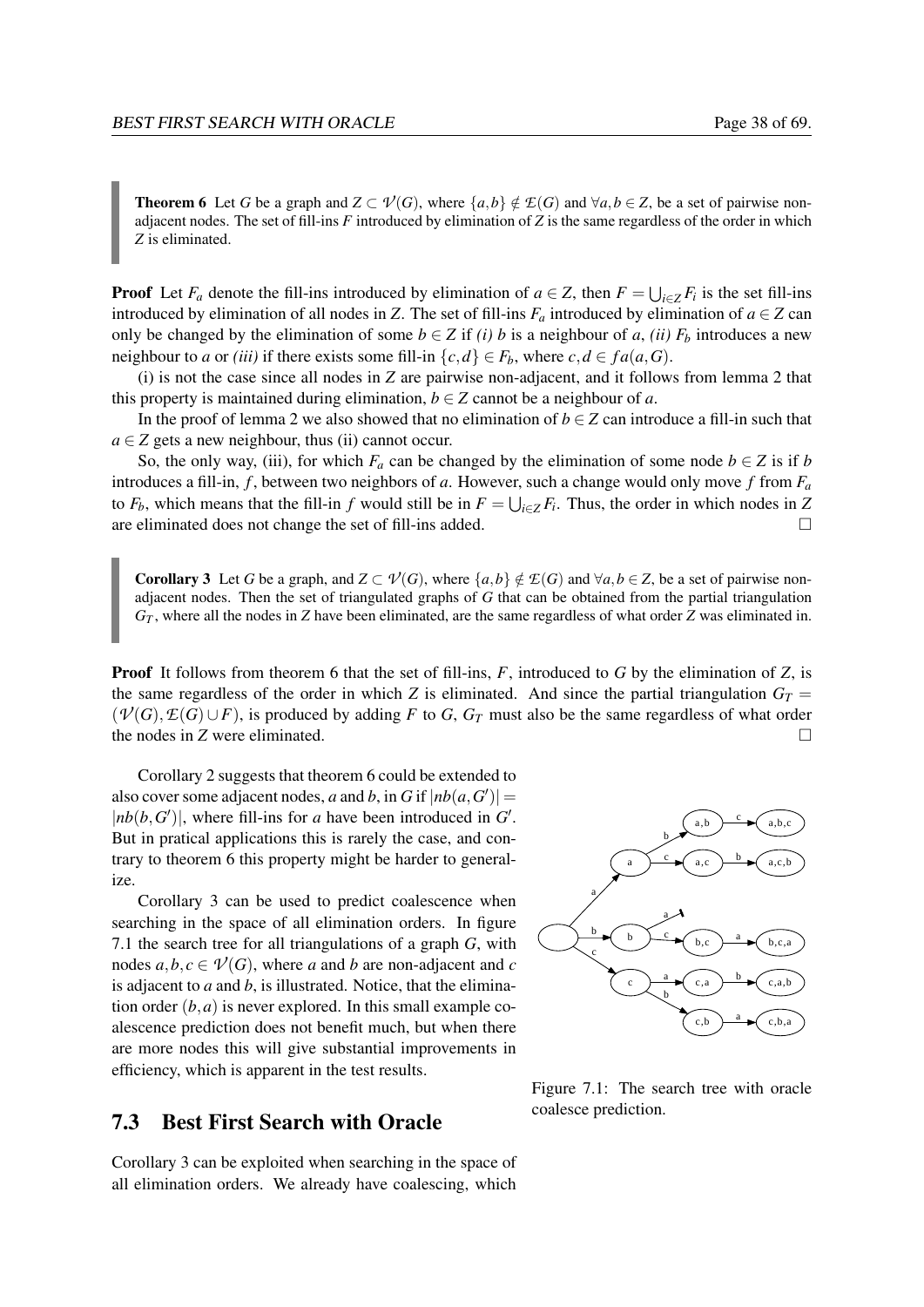ensures that only one of the partial elimination orders  $(a, b)$  and  $(b, a)$  will be expanded. So, corollary [3](#page-48-3) can only be used to predict coalescing. This means that we will reduce the number of successor steps generated by never inserting steps into the queue, which would coalesce in any case.

In algorithm [15](#page-49-0) we extend the step structure with a set, *X*, the expansion set. So, *m*.*X* is the expansion set of step *m*. The expansion set is the nodes for which successor steps should be generated. During expansion of a step we maintain a set called  $E<sub>x</sub>$ , the expendable set, which is initialized in line [9.](#page-49-0) The expendable set  $E<sub>x</sub>$  contains the nodes for which successor steps need not be generated, unless they are in  $fa(v, m, G)$ , i.e. the family of the node v just eliminated. We add a node, *a*, to the expendable set,  $E_x$ , *(i)* if it was not in the expansion set of the step currently being expanded  $a \notin n.X$  or *(ii)* if some successor step *m*, where  $v = a$ , has already been generated.

Initially, the expansion set,  $s.X = s.R$ , will be the set of remaining nodes,  $s.R$ . When the initial step, *s*, is expanded, the expendable set,  $E_x$ , will be initialized to 0 in line [9.](#page-49-0) Thus, when the successor step  $m_v$ , where *v* is eliminated is generated, a node *a* can only be in  $E_x$  if some other successor step,  $m_a$ , where *a* was eliminated and  $v \notin E_x$  have been generated. If this is the case and  $a \notin fa(v, G[m,R])$ , it follows from corollary [3](#page-48-3) that we are not required to explore both steps with the partial elimination orders  $(a, v)$ and  $(v, a)$ , respectively. And since a step,  $m_a$ , with partial elimination order (*a*) and  $v \in m_a$ . *X*, there is no need to include *a* in the expansion set *mv*.*X*.

When we are not expanding the initial step *s* there will be cases where  $E<sub>x</sub>$  is initialized to some non-empty set in line [9.](#page-49-0) However, a node *a* will only be in *E<sup>x</sup>* initially for the expansion of step *n* with partial elimination order  $(p_1, \ldots, p_k)$ , if *a* is not in *n*.*X*. This implies that *a* is non-adjacent to  $p_j, \ldots, p_k$ , for some  $j < k$ . And thus, by corollary [3](#page-48-3) there is no need to explore *a* in the next expansion of successor step *m*, where *v* was eliminated if  $a \notin fa(v, G[m, R])$ . Because this will coalesce with some other step *m'* with the partial elimination order  $(p_1, \ldots, a, p_j, \ldots, p_k)$ , which must have been generated with  $v \in m'$ . X.

<span id="page-49-0"></span>

|     | <b>Algorithm 15 Best First Search with Oracle</b>     |                                                                                |  |  |  |
|-----|-------------------------------------------------------|--------------------------------------------------------------------------------|--|--|--|
|     | 1: function BESTFIRSTSEARCH-ORACLE $(G)$              |                                                                                |  |  |  |
| 2:  | $s =$ CREATESTEP()                                    |                                                                                |  |  |  |
| 3:  | Insert line 3-10 from algorithm 11                    |                                                                                |  |  |  |
| 4:  | $s.X = s.R$                                           | $\triangleright$ Initial expansion set contains all remaining nodes            |  |  |  |
| 5:  | ENQUEUE(Q,s)                                          |                                                                                |  |  |  |
| 6:  | while $Q \neq \emptyset$ do                           |                                                                                |  |  |  |
| 7:  | $n =$ DEQUEUE $(Q)$                                   |                                                                                |  |  |  |
| 8:  | Insert line 14-16 from algorithm 11                   |                                                                                |  |  |  |
| 9:  | $E_x = n.R \setminus n.X$                             | $\triangleright$ Initialize X to nodes that need not be expanded               |  |  |  |
| 10: | for all $v \in n.X$ do                                | $\triangleright$ Notice that we use the expansion set <i>n</i> . <i>X</i> here |  |  |  |
| 11: | $E_x = E_x \cup \{v\}$                                | $\triangleright$ Add v to node that can be excluded X if not in $fa(v)$        |  |  |  |
| 12: | Insert line 18-32 from algorithm 11                   |                                                                                |  |  |  |
| 13: | $m.X = m.R \setminus (E_x \setminus fa(v, m.G[m.R]))$ | $\triangleright$ Reduction of the expansion set for <i>m</i>                   |  |  |  |
| 14: | ENQUEUE(Q,m)                                          |                                                                                |  |  |  |
| 15: | end for                                               |                                                                                |  |  |  |
| 16: | end while                                             |                                                                                |  |  |  |
|     | 17: end function                                      |                                                                                |  |  |  |

By analyzing algorithm [15](#page-49-0) one can see that if  $|fa(v, m.G[m.R])|$  on line [13,](#page-49-0) is 0, this should cut the running in half. However, it stands to reason that  $|fa(v,m.G[m.R])| \neq 0$ , but compared to  $|m.R|$  it is fair to say that  $|f_a(v, m.G[m.R])|$  is close 0, especially for sparse graphs. And then it should not be unreasonable to expect a speedup of around 50 percent, which is also what practical application shows.

Moreover, it is possible to apply this improvement to the DFS algorithm presented earlier. A compar-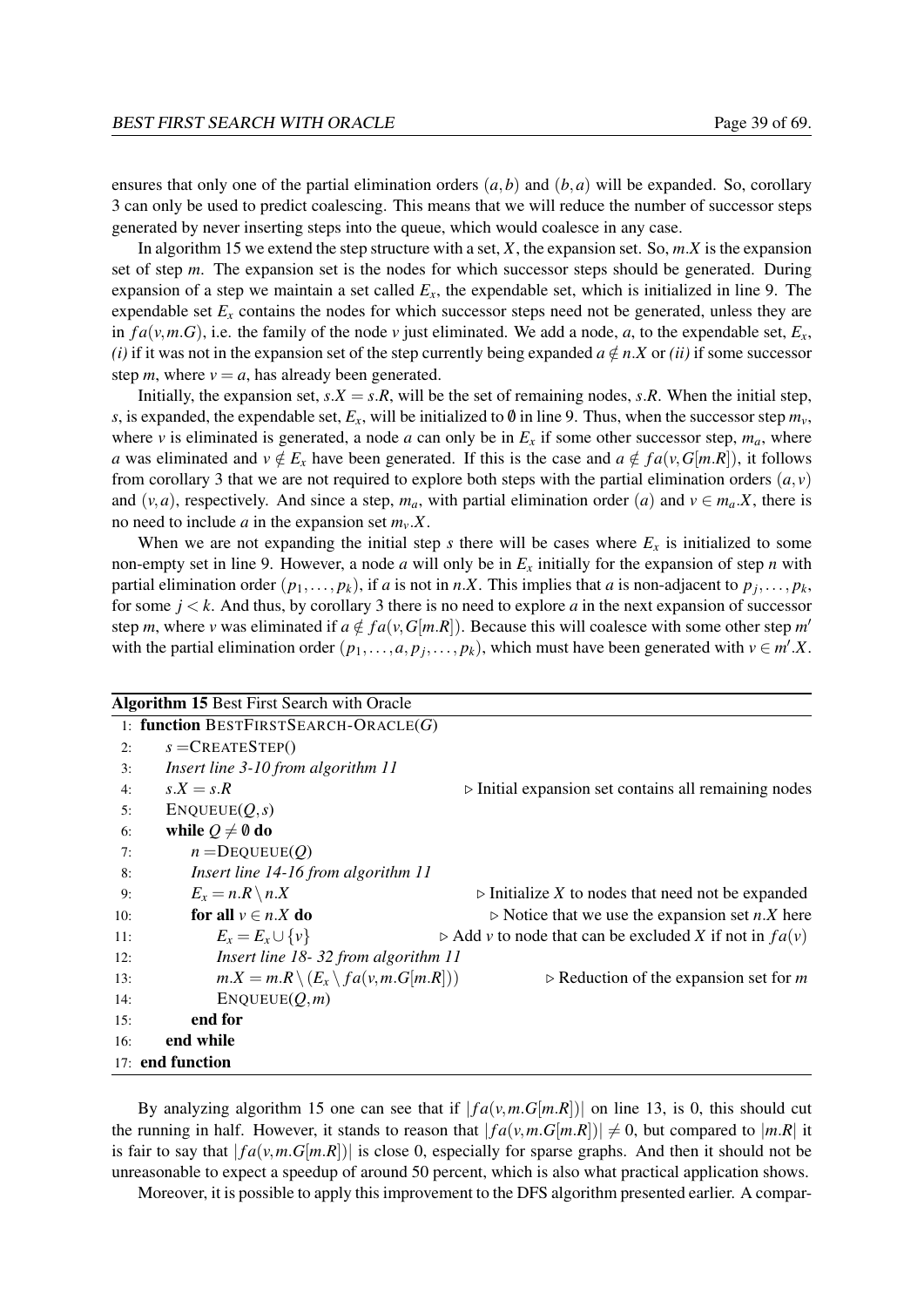ison pf depth first search and best first search, with and without this improvement, is presented in chapter [10,](#page-61-0) along with a comparison of all the other improvements. It is also worth noting that this improvement, while it does not reduce the search space (without coalescing) to all chordal graphs only, it does provide a reduction of the search space, which might also be useful when searching for a triangulation with another optimality criterion, such as minimum treewidth or minimum number of fill-ins.

# 7.4 Summary

The improvement proposed in this chapter provide a significant speedup. Whilst it may be possible to extend theorem [6](#page-47-3) to cover some adjacent nodes, these improvements do not reduce the search space from all elimination orders into just the set of all distinct triangulations, which the results in [Chandran](#page-79-3) [et al.](#page-79-3) [\(2003\)](#page-79-3) suggest would be a significant reduction. This indicates that research into other kinds of search algorithms, which only consider the space of triangulations might lead to further improvement.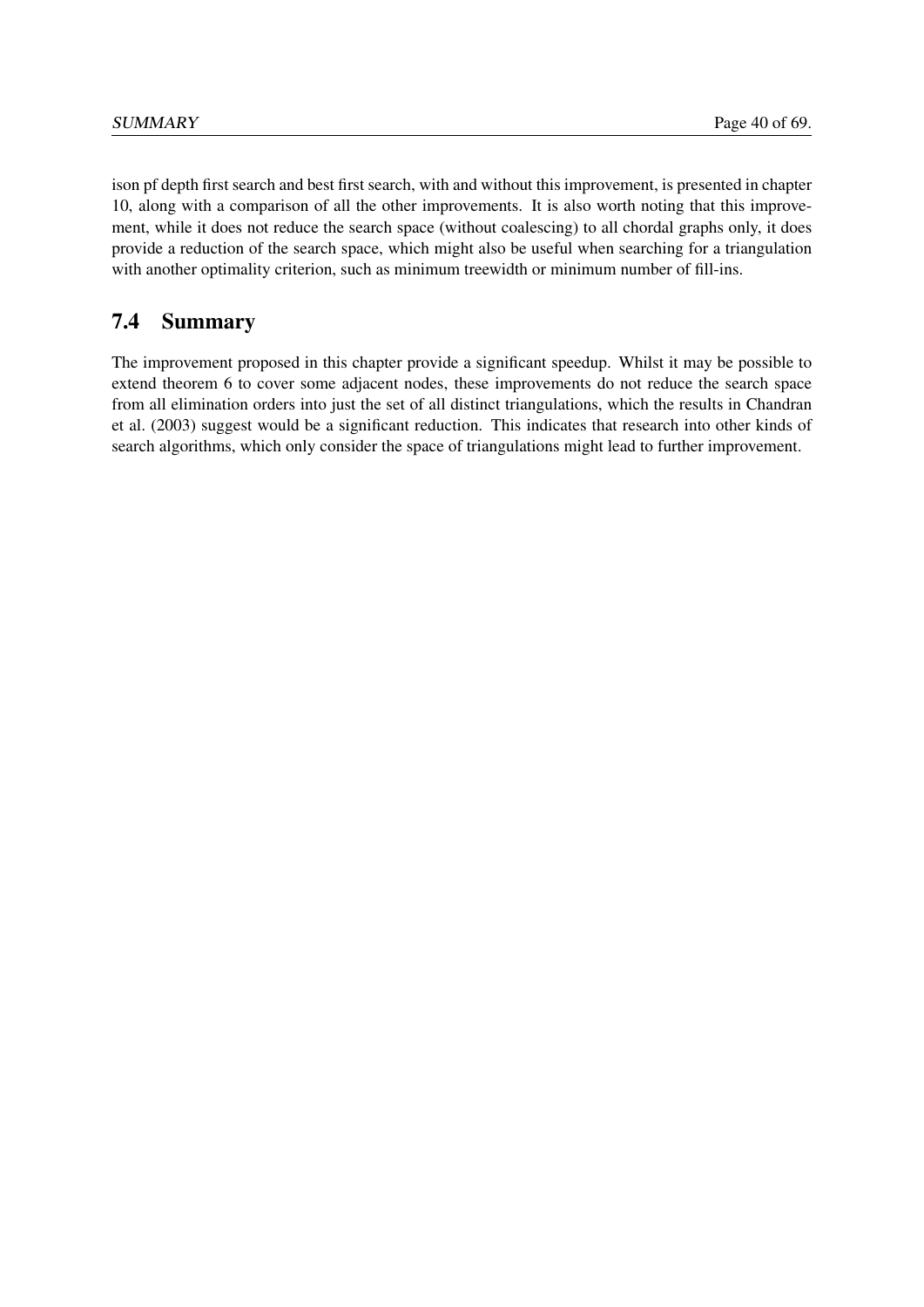# Maximal Prime Subgraph Decomposition

<span id="page-51-2"></span>Maximal prime subgraph decomposition (MPD) essentially boils down to finding ways to decompose a graph into subgraphs such that each subgraph can be triangulated independently. In other words, it introduces the divide-and-conquer strategy to the realm of triangulation. This may yield several advantages, such as parallelization, incremental triangulation and smaller problem sizes.

That being said, not all graphs admits decomposition, so it is not guaranteed to yield benefits in all cases. In addition, computing an MPD introduces extra overhead, which must also be taken into account. For this reason, it would be useful being able to efficiently discern whether it is worth computing an MPD or if a graph even allows decomposition.

[Olesen and Madsen](#page-79-4) [\(2002\)](#page-79-4) present methods for decomposing a Bayesian network into an MPD. This algorithm is used in [Flores and Gamez](#page-79-5) [\(2003\)](#page-79-5) to decompose a graph during triangulation. However, their work shows that there is not many decompositions to find, so we will attempt decomposition during each step of the triangulation process in algorithm [11.](#page-37-0) For this purpose we present a minimalistic and practical method for quickly finding decompositions in graphs without simplicial nodes, for which the maximal cliques are known.

# 8.1 Finding Decompositions

We say that graph  $G = (V, E)$  admits decomposition if some clique, C, splits the graph, such that  $G[V \setminus C]$ is disconnected. When we say that two sets of nodes *A* and *B* in  $G[V \setminus C]$  are disconnected, we shall assume that both *A* and *B* are non-empty, it also implies that *A* and *B* are disjoint, and that all paths from a node in *A* to a node in *B* in the graph *G* passes through at least one node in *C*.

<span id="page-51-0"></span>**Definition 6 (Separator)** The clique *C* in *G* is a separator if  $G[V \setminus C]$  is disconnected, and we say that *G* admits decomposition with respect to the separator *C*.

**Definition 7 (Prime Graph)** A prime graph is a graph that does not admit decomposition, i.e. has no separators.

<span id="page-51-1"></span>Definition 8 (Part) We say that *A* and *B* are two parts of *G* with respect to a separator *C* if *A* and *B* are two disjoint and disconnected sets of nodes in  $G[V \setminus C]$ .

The methods presented in [Tarjan](#page-79-6) [\(1985\)](#page-79-6) and [Olesen and Madsen](#page-79-4) [\(2002\)](#page-79-4) initially use a minimal triangulation to find separators. The method in [Olesen and Madsen](#page-79-4) [\(2002\)](#page-79-4) the junction tree for some minimal triangulation is created and separators are merged until all separators are complete in the original graph, the result is called an MPD-junction tree. It is possible to show that the leaves of an MPD-junction tree can be eliminated first, which is a great property for triangulation.

In [Flores and Gamez](#page-79-5) [\(2003\)](#page-79-5) the method from [Olesen and Madsen](#page-79-4) [\(2002\)](#page-79-4) is used for finding decomposition after which the subgraphs are triangulated. However, in [Flores and Gamez](#page-79-5) [\(2003\)](#page-79-5) it is concluded that most of the subgraphs found by decomposition are initially simplicial. This leads us to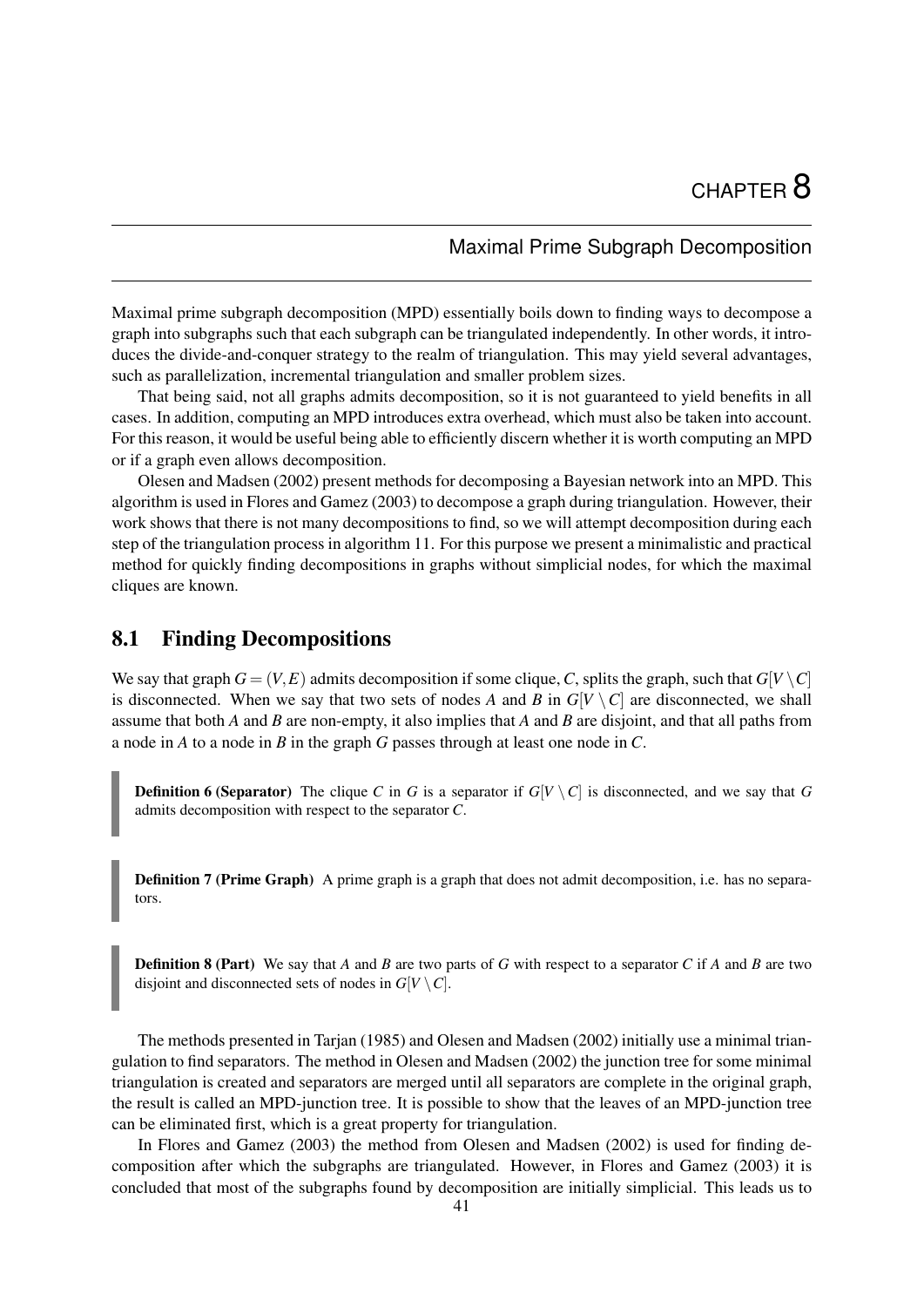focus on finding decomposition in graphs without simplicial nodes. In reality such decompositions are not common, so we will not maintain an MPD-junction tree, but rather just find the smallest leaf of such a tree.

Lemma 3 If a graph admits decomposition, the separator must be a subset of one of the maximal cliques of the graph.

**Proof** By definition [6,](#page-51-0) a separator must be a clique, and since all cliques are subsets of maximal cliques, so must a separator. If a separator is not a subset of a maximal clique, it is not a clique.  $\Box$ 

<span id="page-52-0"></span>Theorem 7 A graph *G* without simplicial nodes admits decomposition if and only if some maximal clique *C* in *G* is a separator for *G*.

**Proof (Theorem [7\)](#page-52-0)** Let  $G = (V, E)$  be a graph without simplicial nodes, which has a separator *C*, where *C* is not a maximal clique in *G*, such that  $G[V \setminus C]$  contains at least two disconnected sets of nodes *A* and *B* (*A* and *B* are parts of *G* with respect to the separator *C*).

Then if  $A\cup C$  is a clique in *G*, *G* contains the simplicial node *A*, which gives a contradiction. So, we assume that  $A \cup C$  is not a clique, which implies that expanding  $C$  to be a maximal clique will not make *A* a subset of *C*. The same argument holds for *B*, thus when there is a non-maximal clique separator for a graph *G*, which has no simpicial nodes, then there is also a maximal clique separator for *G*.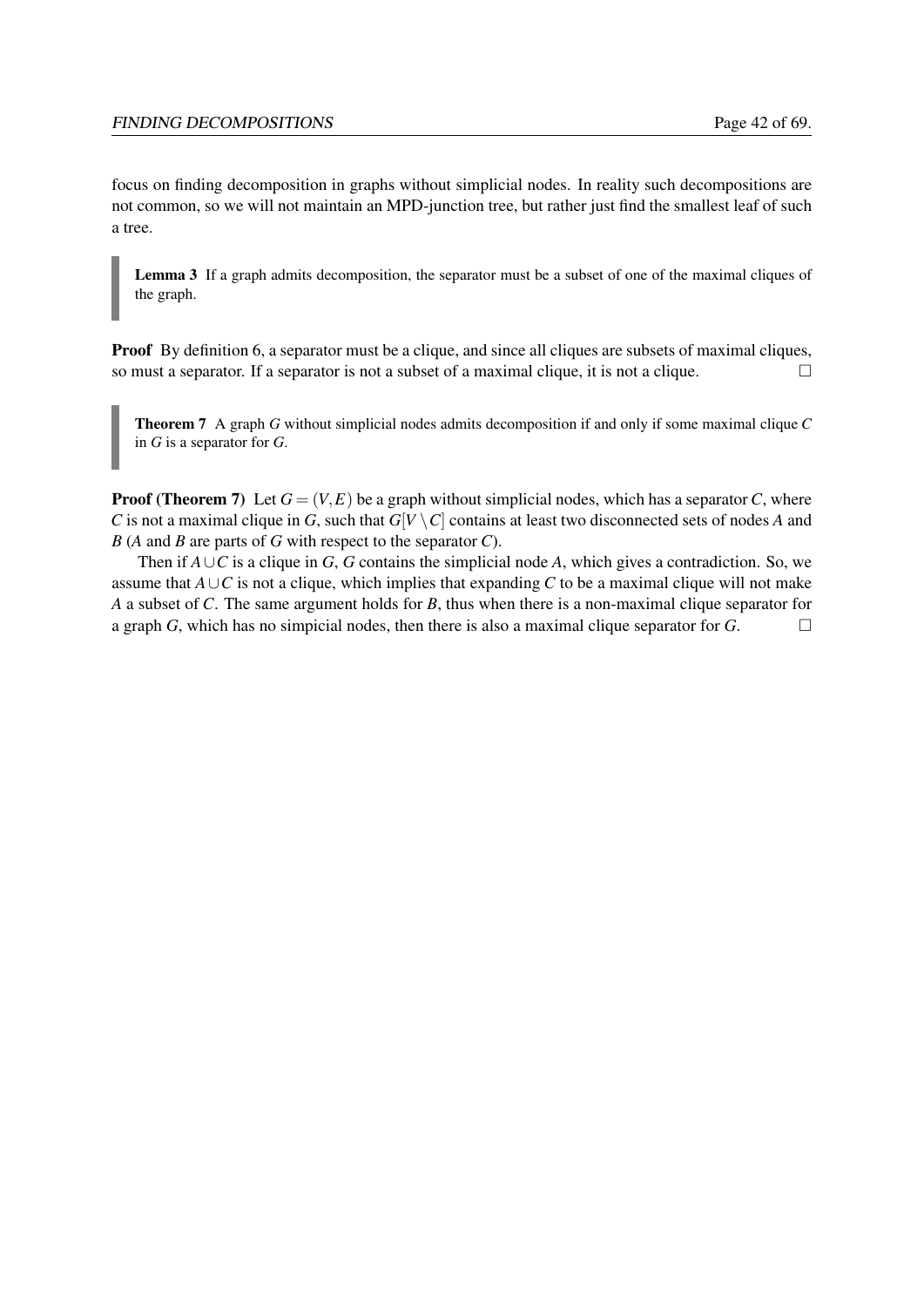

(b) Separator that splits the graph into three parts



(c) Elimination of node 'e'

<span id="page-53-0"></span>Figure 8.1: Graph with simplicial nodes that admits decomposition.

Figure [8.1](#page-53-0) illustrates a graph that admits decomposition. The clique  $S = \{f, c\}$  is a separator that splits the graph into three parts,  $A = \{h, g, j\}$ ,  $B = \{a, b, d\}$  and  $C = \{e\}$ . However,  $C \cup S$  is a clique, so *C* is simplicial, as explained in the proof above. If we remove *e* from the graph *G* on figure [8.1,](#page-53-0) both  $S_1 = \{f\}$  and  $S_2 = \{c\}$  will be separators for *G*. But as shown in the proof, expanding the separator up to  $S = \{f, c\}$  will always be possible as long as the separated parts are not simplicial.

By theorem [7](#page-52-0) we can find any decomposition permitted by a graph without simplicial nodes by determining if the some maximal clique is a separator. Moreover, if we wish to check if elimination of some node in the graph introduces a separator, it is enough to test if one of the new cliques is a separator, since elimination preserves paths and does not remove maximal cliques, rather, they are merged.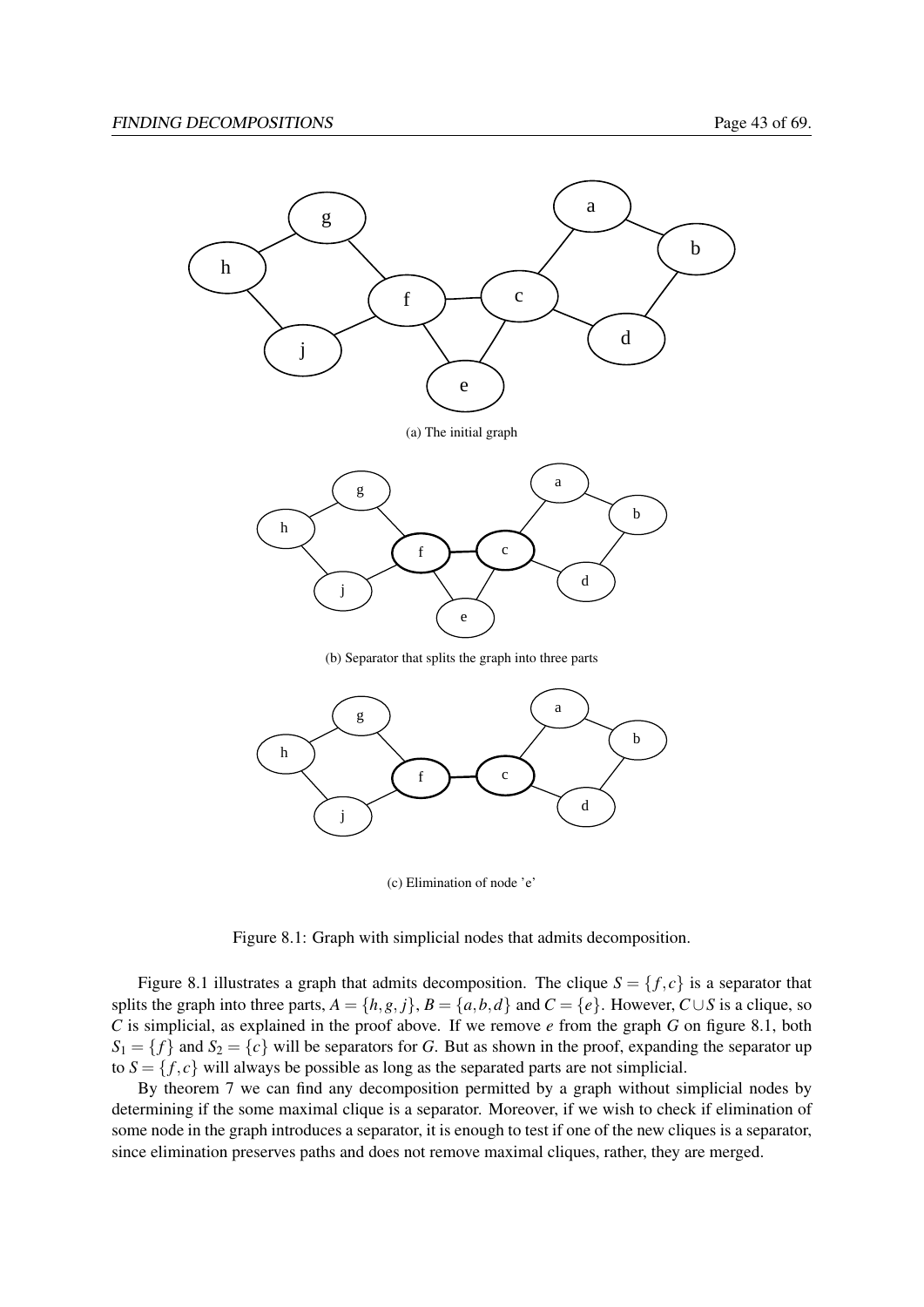## 8.2 Exploiting Decomposition

The fact that some graphs admit decomposition can be exploited to reduce the number of elimination orders that need to be explored. In fact, as stated and proved below, we can say that a part of a graph (see definition [8\)](#page-51-1) can be eliminated first.

<span id="page-54-0"></span>**Theorem 8** Let  $G = (V, E)$  be an incomplete graph with at least three nodes, for which  $C = \{c_1, \ldots, c_k\}$  is a separator, such that  $G[V \setminus C]$  contains two disconnected sets of nodes  $A = \{a_1, \ldots, a_i\}$  and  $B = \{b_1, \ldots, b_i\}$ . Then an elimination order  $\sigma = (a_1, \ldots, a_i, b_1, \ldots, b_j, c_1, \ldots, c_k)$  exists for every triangulation  $G_T$  of  $G$ .

Proof From theorem [4](#page-39-1) it follows that any clique can be eliminated last. Thus, we can say that there exists an elimination order of the form  $\sigma' = (n_1, \ldots, n_{i+j}, c_1, \ldots, c_k)$  where  $n_1, \ldots, n_{i+j} \in A \cup B$  for every triangulation of *G*. However, since there are no paths between *A* and *B* in  $G[V \setminus C]$ , it follows that elimination of any node in *A*∪*B* cannot create such a path. That is, the order in which nodes from *A* and *B* are eliminated with respect to one another does not matter. Thus, an elimination order of the form  $(a_1, \ldots, a_i, b_1, \ldots, b_j, c_1, \ldots, c_k)$  must exist for every triangulation of *G*.

It is fairly obvious that theorem [8](#page-54-0) can be exploited to limit the exploration of elimination orders. If the graph  $G = (V, E)$  decomposes with respect to C, such that two sets of nodes A and B are disconnected in  $G[V \setminus C]$ , then there is no need to explore elimination orders where nodes from  $C \cup B$  have been eliminated before all the nodes in *A* have been eliminated. This provides a significant reduction in the number of elimination orders that needs to be explored.

## 8.3 Best First Search with Maximal Prime Subgraph Decomposition

The idea for implementing best first search (algorithm [11\)](#page-37-0) with prime subgraph decomposition is to look for decompositions every time a node is eliminated from the graph. Then decompositions are used to limit the number of expansions to be explored, as is possible from theorem [8.](#page-54-0)

Algorithm [16](#page-55-0) takes a graph *G* without simplicial nodes, a set of maximal cliques, separator candidates, *C*, and the smallest part admitted using any maximal clique not in *C* as the separator. The algorithm returns the smallest part of the graph.

This is done by iterating over the set of separator candidates (line [2\)](#page-55-0). Then finding the remaining nodes, *R*, when this separator is removed (line [3\)](#page-55-0). Once this is done, we choose some node  $n \in R$  and find all nodes, *I*, in  $G[R]$  that can be reached from *n*. This is done using the REACHABLE(...) function, which can be implemented efficiently using breath first search. Then on line [7](#page-55-0) we test if  $G[R]$  is disconnected, i.e.  $I \neq \mathcal{V}(G) \setminus c$ , and the cardinality of the part, *I*, found is smaller than *S*. If both of these tests hold, then  $S = I$ . On line [10](#page-55-0) we remove the part, *I*, just found from *R*, such that when we choose another  $n \in R$ , provided that  $G[R]$  was disconnected, another part will be found. This is carried out until all parts of the graph have been found. Consequently, the smallest part, *S*, has been found.

Algorithm [17](#page-55-1) lists the pseudo code for best first search with maximal prime decomposition. In this algorithm the step structure has been extended with a set representing the subgraph part *S*. *n*.*S* denotes the smallest part of the remaining graph for step *n*, w.r.t. some separator. Note, that the separator is not in *n*.*S*, so this set can be used for expansion on line [9.](#page-55-1) This follows from theorem [8.](#page-54-0) This is also why the algorithm looks for the smallest part of the graph, so that expansion is limited as much as possible. The subgraph part set,  $m.S$ , is computed by calling DECOMPOSE $(\ldots)$  on the remaining graph, including the new maximal cliques as separator candidates and smallest part admitted using another maximal clique as input. Note, that in cases where all nodes of a smallest part have been eliminated the algorithm searches for decompositions with all maximal cliques as separator candidates. It should also be noted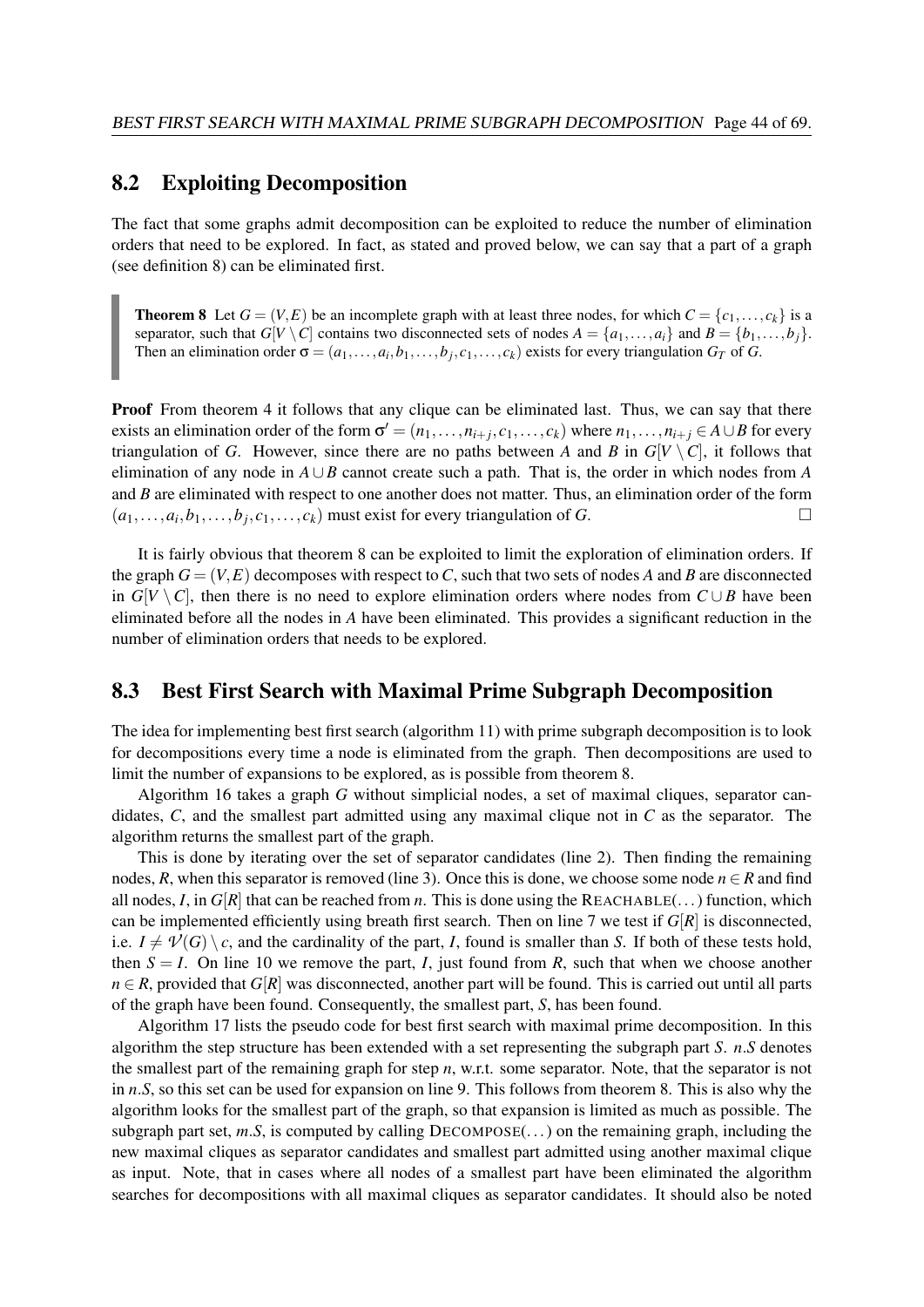<span id="page-55-0"></span>

|     | 1: function $DECOMPOSE(G, C, S)$                             |                                                                              |
|-----|--------------------------------------------------------------|------------------------------------------------------------------------------|
| 2:  | for all $c \in C$ do                                         |                                                                              |
| 3:  | $R = \mathcal{V}(G) \setminus c$                             | $\triangleright$ Remaining nodes, e.g. without the separator candidate       |
| 4:  | repeat                                                       |                                                                              |
| 5:  | Let <i>n</i> be a node in $R$                                |                                                                              |
| 6:  | $I = REACHABLE(G[R], n)$                                     | $\triangleright$ Find reachable nodes from <i>n</i>                          |
| 7:  | if $I \neq \mathcal{V}(G) \setminus c \wedge  I  <  S $ then | $\triangleright$ If $G[R]$ is disconnected and $ I  <  S $                   |
| 8:  | $S = I$                                                      |                                                                              |
| 9:  | end if                                                       |                                                                              |
| 10: | $R = R \setminus I$                                          | $\triangleright$ Remove the part we just found, so other parts can be found. |
| 11: | until $R\neq\emptyset$                                       |                                                                              |
| 12: | end for                                                      |                                                                              |
| 13: | return $S$                                                   | $\triangleright$ Return smallest subgraph without separator.                 |
|     | 14: <b>end function</b>                                      |                                                                              |

that the set of fill-ins added, the set of nodes with new fill-ins, as well as the set of new cliques are not expensive to find, as they are computed in algorithm [10,](#page-34-0) and thus for a practical implementation UPDATECLIQUES(...) would require modification.

<span id="page-55-1"></span>

|     | <b>Algorithm 17 Best First Search with Decomposition</b> |                                                         |
|-----|----------------------------------------------------------|---------------------------------------------------------|
|     | 1: function BESTFIRSTSEARCH-MPD $(G)$                    |                                                         |
| 2:  | $s =$ CREATESTEP()                                       |                                                         |
| 3:  | Insert line 3-10 from algorithm 11                       |                                                         |
| 4:  | $s.S =$ DECOMPOSE $(s.G[s.R], s.C, s.R)$                 | $\triangleright$ Attempting initial decomposition       |
| 5:  | ENQUEUE(Q,s)                                             |                                                         |
| 6:  | while $Q \neq \emptyset$ do                              |                                                         |
| 7:  | $n =$ DEQUEUE $(Q)$                                      |                                                         |
| 8:  | Insert line 14-16 from algorithm 11                      |                                                         |
| 9:  | for all $v \in n.S$ do                                   | $\triangleright$ Limit expansion to <i>n</i> . <i>S</i> |
| 10: | Insert line 18-32 from algorithm 11                      |                                                         |
| 11: | if $n.S \cap m.R = \emptyset$ then                       |                                                         |
| 12: | $m.S =$ DECOMPOSE $(m.G[m.R], m.C, m.R)$                 |                                                         |
| 13: | else                                                     |                                                         |
| 14: | $F = \mathcal{E}(m.G) \setminus \mathcal{E}(n.G)$        | $\triangleright$ The set of fill-ins added.             |
| 15: | $I = \{v, u \mid \{u, v\} \in F\}$                       | $\triangleright$ The set of nodes with new fill-ins.    |
| 16: | $NC = C \in m.C \mid C \cap I \neq \emptyset$            | $\triangleright$ Find new cliques                       |
| 17: | $m.S =$ DECOMPOSE $(m.G[m.R], NC, n.S \cap m.R)$         | $\triangleright$ Find new decompositions                |
| 18: | end if                                                   |                                                         |
| 19: | ENQUEUE(Q,m)                                             |                                                         |
| 20: | end for                                                  |                                                         |
| 21: | end while                                                |                                                         |
|     | 22: end function                                         |                                                         |

The improvements presented in chapter [6,](#page-39-2) about reduction of an expansion set with a pivot clique, cannot always be combined with maximal prime decomposition as the proof of theorem [8](#page-54-0) relies on the ability to eliminate nodes from one clique last. However, reduction of the expansion set using a pivot clique, can still be done when  $n.S = n.R$ , i.e. no decomposition have been found. Practical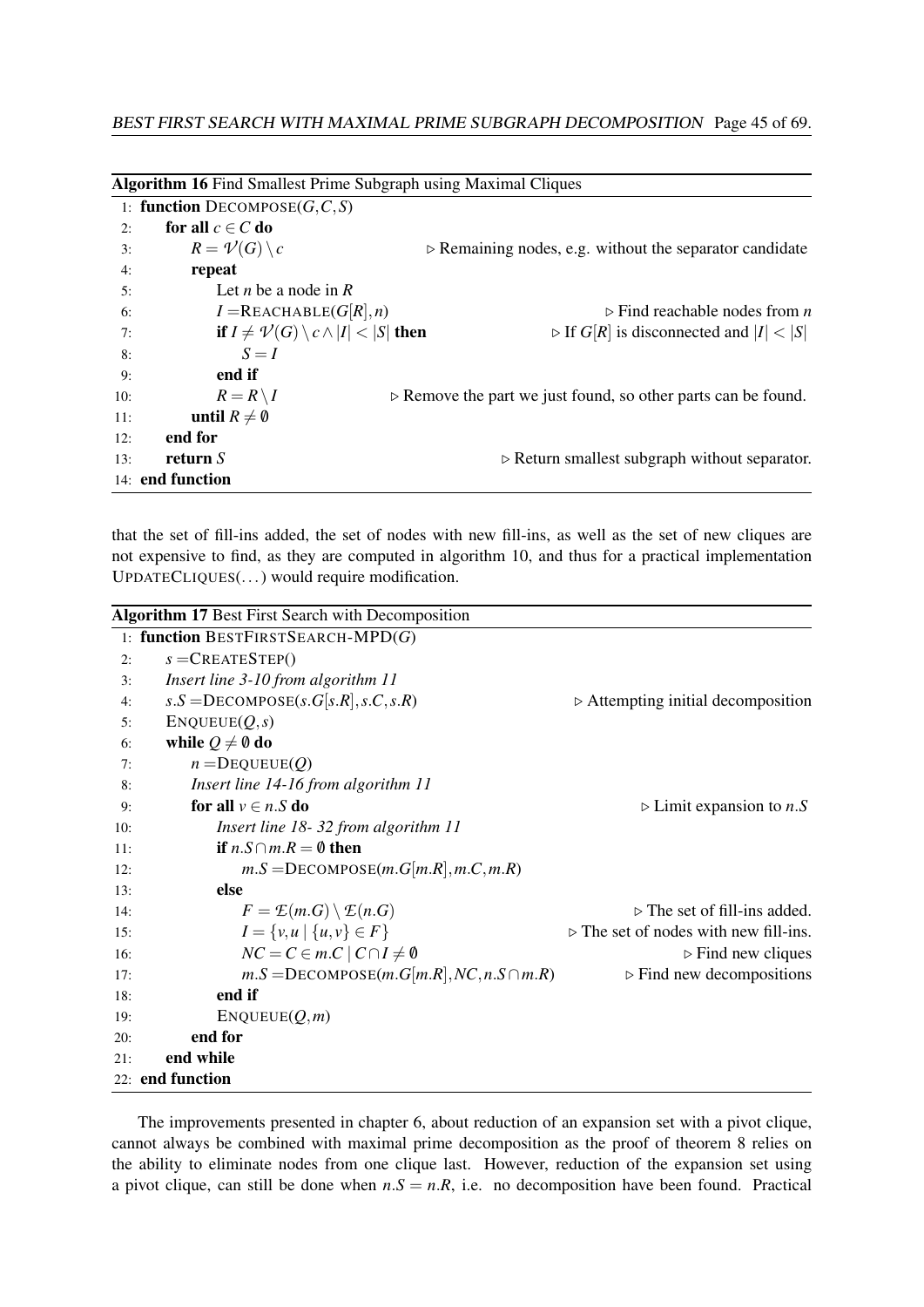application shows that decomposition does not happen very often, and some dense graph does not admit decomposition during elimination.

The coalescing prediction presented in chapter [7](#page-46-2) can be combined with algorithm [17.](#page-55-1) A pseudo implementation of algorithm [17](#page-55-1) combined with coalesce prediction and pivot, when there is no decomposition, can be seen in appendix [A.](#page-69-0) And with coalesce prediction and pivot selection, where there is no decomposition, decomposition actually starts to payoff. For more information see chapter [10](#page-61-0) where the methods are compared.

## Summary

The use of decomposition in algorithm [17](#page-55-1) is relatively simple and minimalistic. The approach focuses on exploiting decomposition with as little overhead as possible. Similar work in [Flores and Gamez](#page-79-5) [\(2003\)](#page-79-5) indicates that the number of non-simplicial decompositions is usually low. In addition, unpublished work by Thorsten J. Ottosen indicates that the overhead of building and using an MPD-junction tree as introduced in [Olesen and Madsen](#page-79-4) [\(2002\)](#page-79-4) is too expensive.

Even with the rather small overhead incurred by algorithm [17,](#page-55-1) decomposition does not yield any advantages by itelf, even for graphs which admit an MPD. Rather it should be combined with coalescence prediction and pivot selection. Nonetheless, the concept does have value, since it opens up for more approaches to the problem of triangulation. It is also likely that algorithm [16](#page-55-0) could be implemented more efficiently.

It might also be possible to develop some heuristic to reduce the number of times the graph is tested for decomposition. As it would not be a serious problem if a decompositions is missed once in a while, if such a heuristic dramatically reduces the number of fruitless decomposition checks. It is also likely that some efficient method for disproving the existence of a decomposition could be found.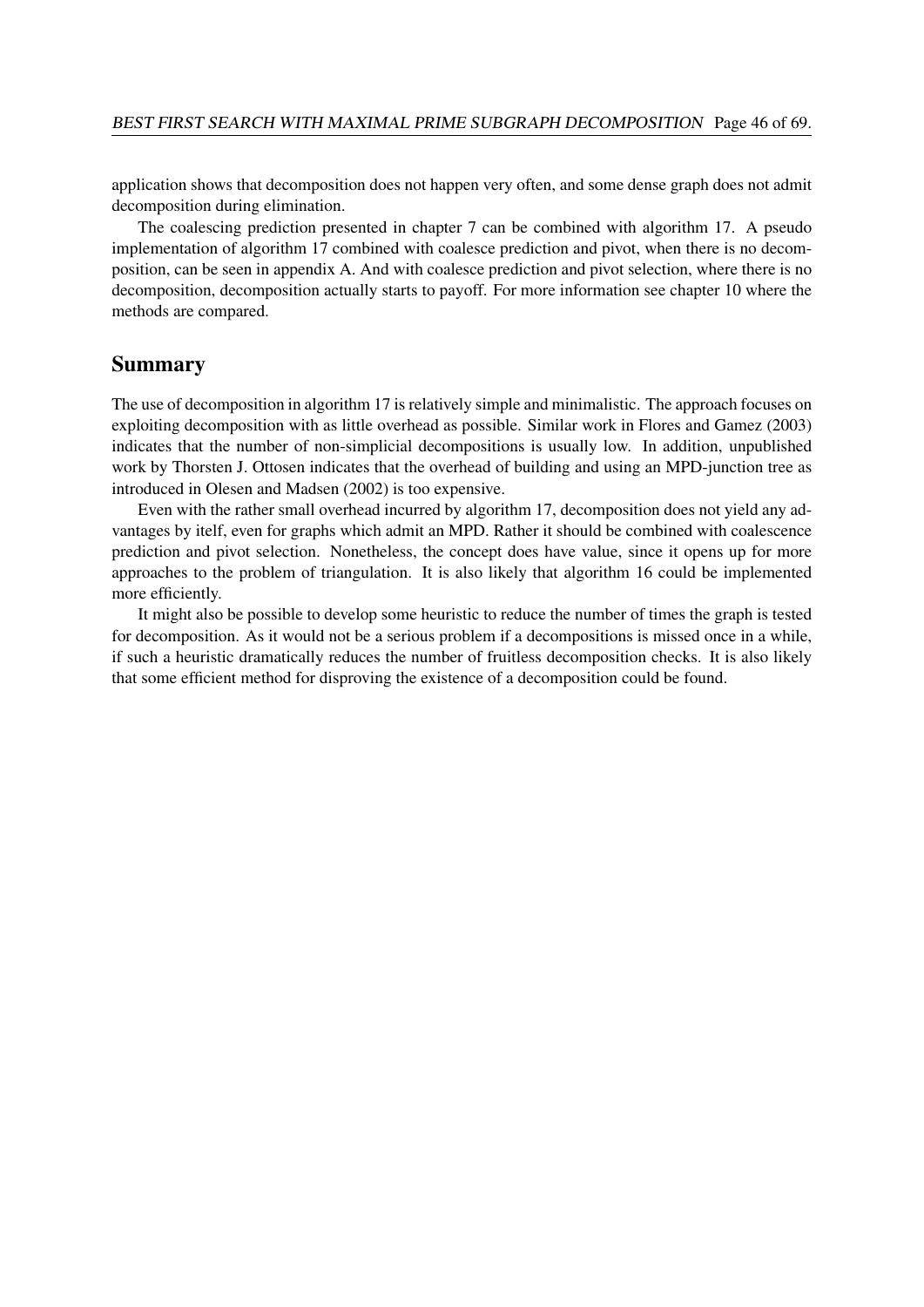# Reducing Expansion Using Graph Symmetry

In this chapter we will introduce the idea of using graph symmetry for reducing the number of successor steps generated. We will not reach any performance improvements, but show that graph symmetry is not very common.

# 9.1 Defining Node Equivalence



<span id="page-57-0"></span>Figure 9.1: A graph with symmetry.

If we consider figure [9.1](#page-57-0) we will notice that we will get the same kind of fill-ins and remaining graph regardless of what node is eliminated first. It simply does not matter whether we eliminate *a*,*b*, *c*,*d* or *e* first, it will introduce one fill-in and the remaining graph will have four node connected in a cycle without a chord. We say that the nodes are equivalent, which leads us to the following definition.

<span id="page-57-1"></span>Definition 9 (Node equivalence) Two nodes *a* and *b* in a graph *G* are equivalent if exchanging their labels in a graph  $G'$  where all other nodes are unlabeled does not change anything.

If we study the search algorithms for optimal elimination orders, BFS and DFS, they will both generate a successor step for each node in the graph on figure [9.1.](#page-57-0) And as the nodes are equivalent, following definition [9,](#page-57-1) successor steps of these successor steps will also be generated. Coalescing will ensure of that successor steps will only be generated for one of the steps  $(a, b)$  and  $(b, a)$ . But coalescing will not be every effective and the queue will have no effect as all the successor steps are equivalent and thus have the same total table size. This leads us to the following hypothesis.

We can address the shortcomings for the queue and coalescing map, by finding equivalent nodes before generating successor steps, and only generate one successor step for each set of equivalent nodes, thus limiting the number of computation steps and improving performance.

We will later show that in practical application this has a very limited effect as the number of equivalent nodes is fairly low in large graphs, and the cost of finding equivalent nodes is far greater than the few extra expansions required.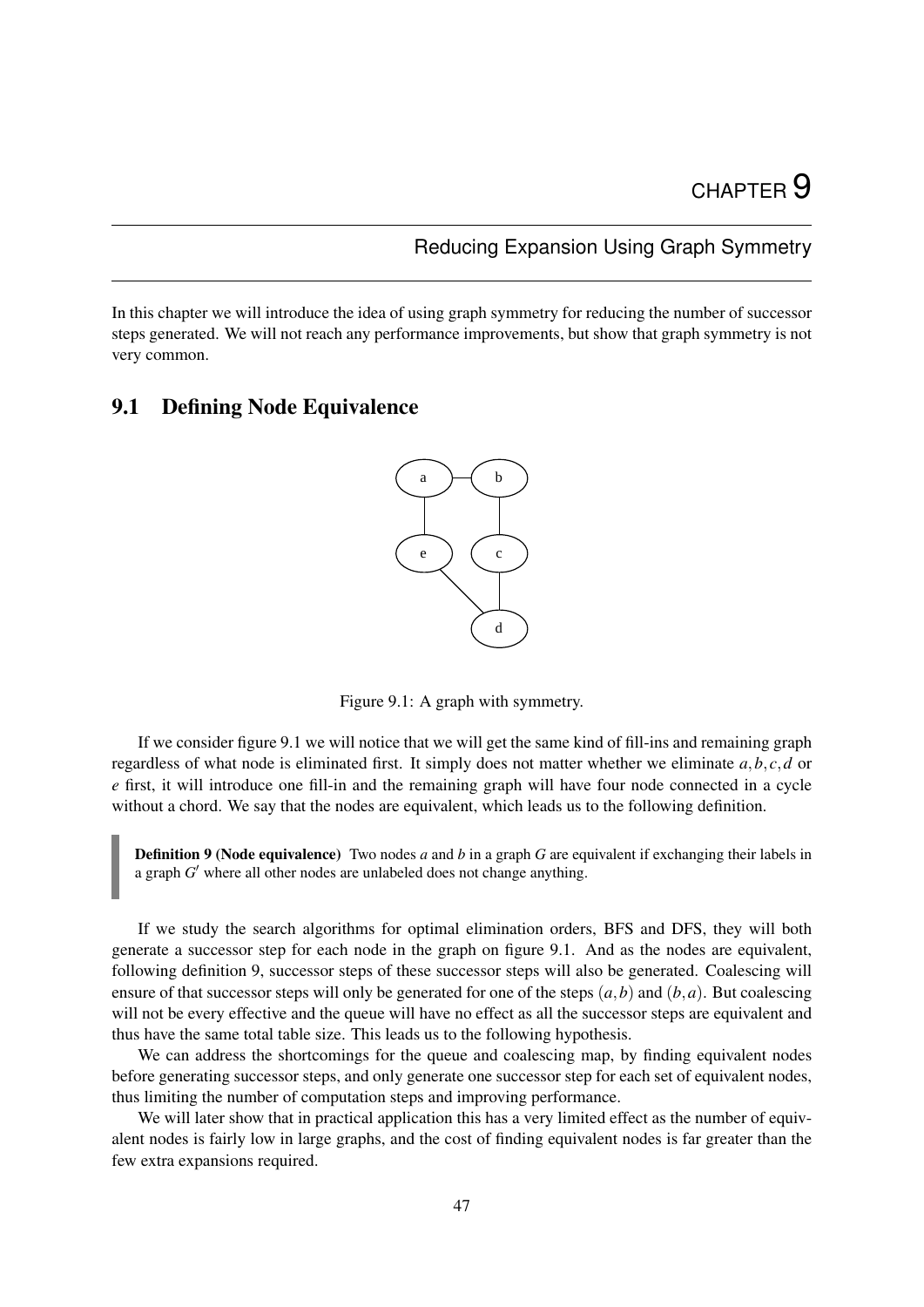# 9.2 Finding Node Equivalence

Algorithm [18](#page-59-0) can be used to find unique nodes. The idea behind the algorithm is to create a table with a row for each node and a column for each iteration. During first iteration the entry for node *v* is | $nb(v, G)$ |. In the following iterations the entry for node *v* is a 2-tuple of the previous entry for *v* and the set of previous entries for the neighbours of *v*. After atmost  $|\mathcal{V}(G)|$  iterations, any two nodes with the same entry in the last iteration are equivalent.

The algorithm described starts by saying that any two nodes with different number of neighbours cannot be equivalent. Then the algorithm starts to propogate the number of neighbours throughout the graph. Eventually, entry  $|\mathcal{V}(G)|$  for node *v* will hold a unique representation of the graph seen from *v*'s point of view. That is, that the entire graph can be reconstructed from entry  $|\mathcal{V}(G)|$  for node *v*, but it will be unlabeled.

The approach described above requires a lot of memory as it will eventually hold  $|\mathcal{V}(G)|^2$  more or less complete representations of the graph. However, since we're only interested in whether or not two entries differ, we can assign a unique number *N* to each entry, and keep a value table  $V_{tb}$ , where we associate values with unique numbers. The value table can be reset after each iteration, and we only need access to the previous iteration, so we need only maintain two columns of the table.

This means that algorithm [18](#page-59-0) can be implemented quite efficiently, and with more than  $O(|\mathcal{V}(G)|)$ memory in  $O(|\mathcal{V}(G)|^3)$  time. A pratical implementation of the algorithm can also be done without dynamic allocations. And as illustrated in algorithm [18](#page-59-0) we can also terminate the algorithm as soon as we can conclude that all nodes are unique.

Algorithm [19](#page-60-0) shows how algorithm [18](#page-59-0) can be used to limit the expansion of algorithm [11.](#page-37-0) This is done by only generating successor steps for the set of unique nodes. That is, if the unlabeled remaining graph after elimination of  $a$  is the same as the unlabeled remaining graph after elimination of  $b$ , then only one successor step is generated for *a* and *b*.

# 9.3 Conclusion on Exploitation of Graph Symmetry

Equivalence between nodes, as defined in defintion [9,](#page-57-1) does not occur often. If we consider graphs with only a few nodes, it can be somewhat hard to construct graphs without node equivalence. However, when the number of nodes is larger and the graphs are dense, node equivalence can be rare.

Pratical implementation and evaluation of algorithm [19,](#page-60-0) shows that node equivalence does not occur often. And even for sparse graphs the overhead for identifying equivalence is higher than the benefit of reduction in the number of expansions.

In chapter [10,](#page-61-0) where comparisons are presented, algorithm [19](#page-60-0) has a speedup constant of 0.74, which means that it is about 26% slower (on sparse graphs). If algorithm [18](#page-59-0) is combined with depth first search, algorithm [12,](#page-38-0) then it is only about 3% slower (on sparse graphs). Nevertheless, we can conclude that there is not much node equivalence to find, and finding it does not provide a significant reduction in the number of expansions.

It might be possible that some heuristic can be used to reduce the number of times FINDUNIQUEN- $ODEs(...)$  is called, or that another algorithm can be used to find equivalence, perhaps it is possible to create an algorithm that can update the equivalence information from the previous step. However, it is unlikely to payoff, as the number of equivalent nodes is fairly low.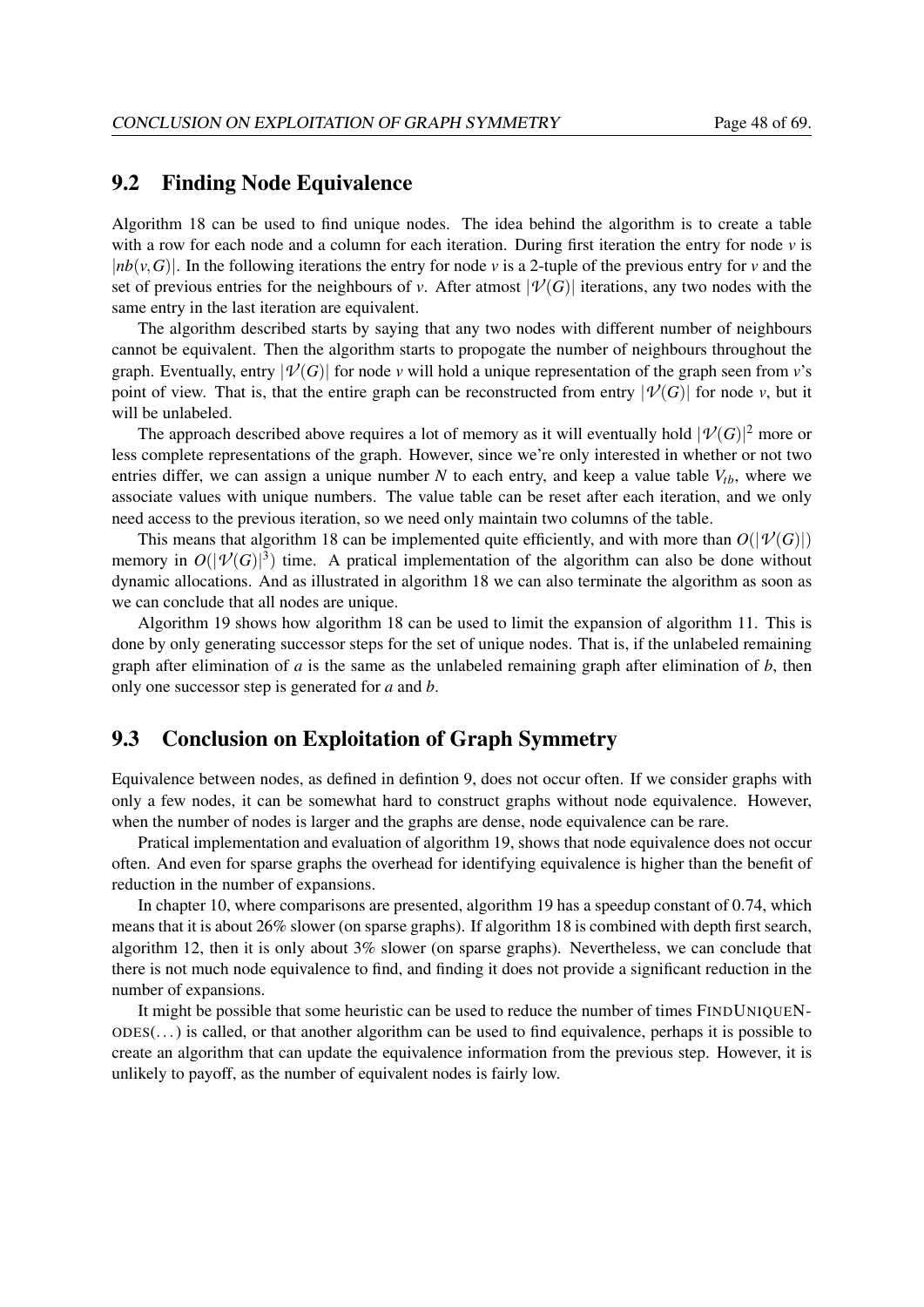<span id="page-59-0"></span>

|     | Algorithm 18 Find unique nodes                                      |                                                                     |
|-----|---------------------------------------------------------------------|---------------------------------------------------------------------|
|     | 1: function $FINDUNIQUENODES(G)$                                    |                                                                     |
| 2:  | unique $= 0$                                                        |                                                                     |
| 3:  | for all $v \in V(G)$ do                                             | $\triangleright$ First iteration                                    |
| 4:  | $tb_{cur}(v) =  nb(v, G) $                                          |                                                                     |
| 5:  | end for                                                             |                                                                     |
| 6:  | repeat                                                              | $\triangleright$ All the following iterations                       |
| 7:  | $tb_{prev} = tb_{cur}$                                              | $\triangleright$ Swap previous and current tables                   |
| 8:  | $V_{tb} = \emptyset$                                                |                                                                     |
| 9:  | <i>unique</i> <sub>prev</sub> = <i>unique</i>                       |                                                                     |
| 10: | <i>unique</i> $= 1$                                                 |                                                                     |
| 11: | for all $v \in V(G)$ do                                             |                                                                     |
| 12: | $V = \emptyset$                                                     |                                                                     |
| 13: | for all $n \in nb(v, G)$ do                                         |                                                                     |
| 14: | $V = V \cup \{tb_{prev}(n)\}\$                                      |                                                                     |
| 15: | end for                                                             |                                                                     |
| 16: | $V = (tb_{prev}(v), V)$                                             |                                                                     |
| 17: | $N=0$                                                               |                                                                     |
| 18: | for all $(n, v) \in V_{tb}$ do                                      |                                                                     |
| 19: | if $v = V$ then                                                     | $\triangleright$ Check if V is in $V_{tb}$                          |
| 20: | $N = n$                                                             |                                                                     |
| 21: | end if                                                              |                                                                     |
| 22: | end for                                                             |                                                                     |
| 23: | if $N = 0$ then                                                     | $\triangleright$ Insert V in $V_{tb}$                               |
| 24: | $N = unique$                                                        | $\triangleright$ Find a unique number                               |
| 25: | unique $=$ unique $+1$                                              |                                                                     |
| 26: | $V_{tb} = V_{tb} \cup \{(N,V)\}\$                                   |                                                                     |
| 27: | end if                                                              |                                                                     |
| 28: | $tb_{cur}(v) = N$                                                   |                                                                     |
| 29: | end for                                                             |                                                                     |
| 30: | <b>if</b> unique = $ \mathcal{V}(G) $ then                          |                                                                     |
| 31: | return $V(G)$                                                       | $\triangleright$ Conclude that all nodes are unique                 |
| 32: | end if                                                              |                                                                     |
| 33: | $\Delta unique = unique - 1 - unique_{prev}$                        |                                                                     |
| 34: | <b>until</b> $\Delta unique = 0$                                    |                                                                     |
| 35: | unique <sub>nodes</sub> = $V(G)$                                    |                                                                     |
| 36: | <b>for</b> $v \in unique_{nodes}$ <b>do</b>                         |                                                                     |
| 37: | for $n \in unique_{nodes}$ do                                       |                                                                     |
| 38: | if $tb_{cur}(v) = tb_{cur}(n)$ then                                 |                                                                     |
| 39: | unique <sub>nodes</sub> = unique <sub>nodes</sub> $\setminus \{n\}$ | $\triangleright$ Conclude that <i>n</i> and <i>v</i> are equivalent |
| 40: | end if                                                              |                                                                     |
| 41: | end for                                                             |                                                                     |
| 42: | end for                                                             |                                                                     |
| 43: | return uniquenodes                                                  |                                                                     |
|     | 44: end function                                                    |                                                                     |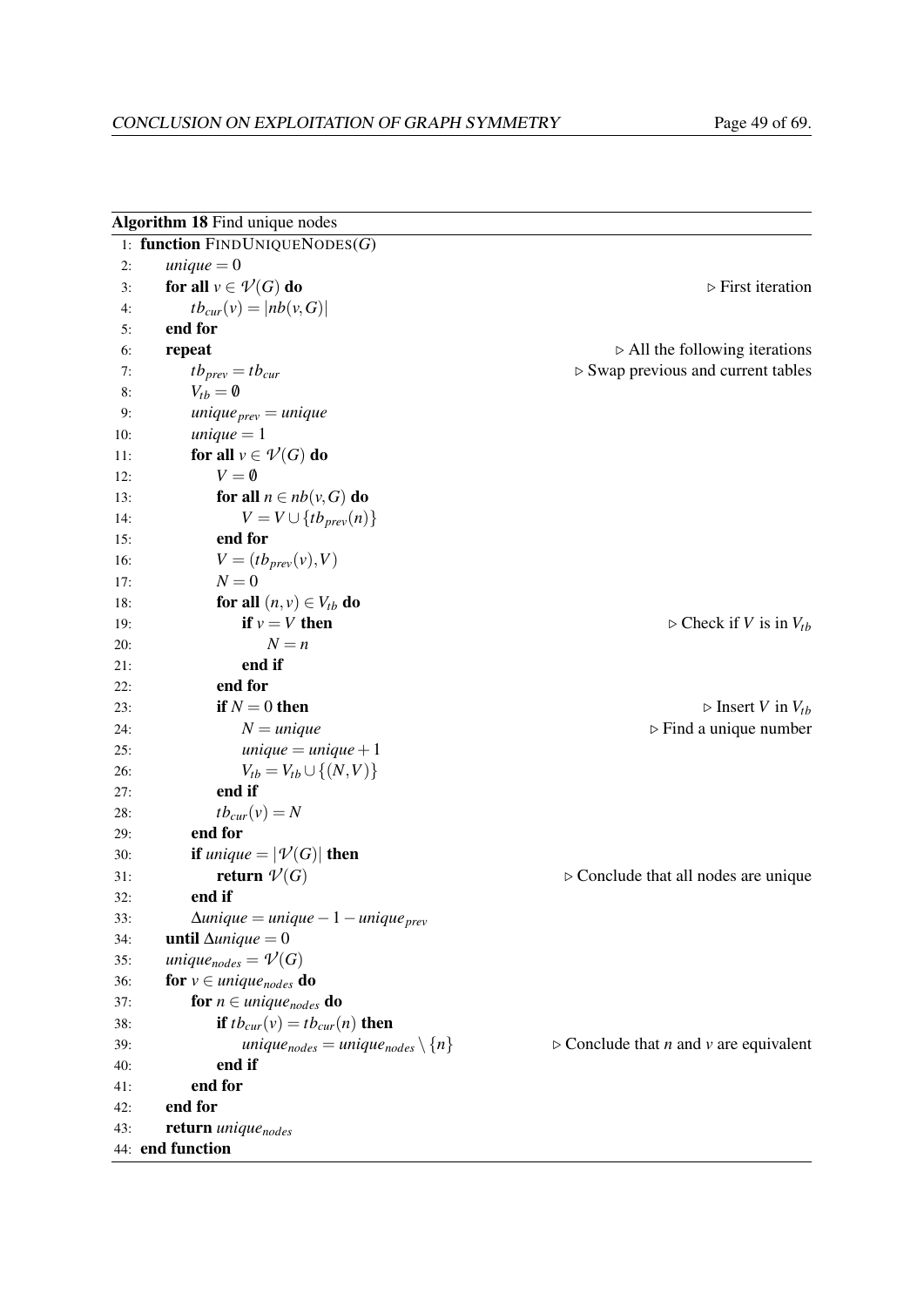# <span id="page-60-0"></span>Algorithm 19 Best First Search with Unique Node

1: function BESTFIRSTSEARCH-UNIQUE(*G*)

- 2:  $s = \text{CREATESTEP}()$
- 3: *Insert line [3-10](#page-37-0) from algorithm [11](#page-37-0)*
- 4: ENQUEUE(*Q*,*s*)
- 5: while  $Q \neq \emptyset$  do
- 6:  $n = \text{DEQUEUE}(Q)$
- 7: *Insert line [14-16](#page-37-0) from algorithm [11](#page-37-0)*
- 8: **for all**  $v \in$  FINDUNIQUENODES(*n*.*G*[*n*.*R*]) do
- 9: *Insert line [18-](#page-37-0) [32](#page-37-0) from algorithm [11](#page-37-0)*
- 10: ENQUEUE(*Q*,*m*)
- 11: end for
- 12: end while
- 13: end function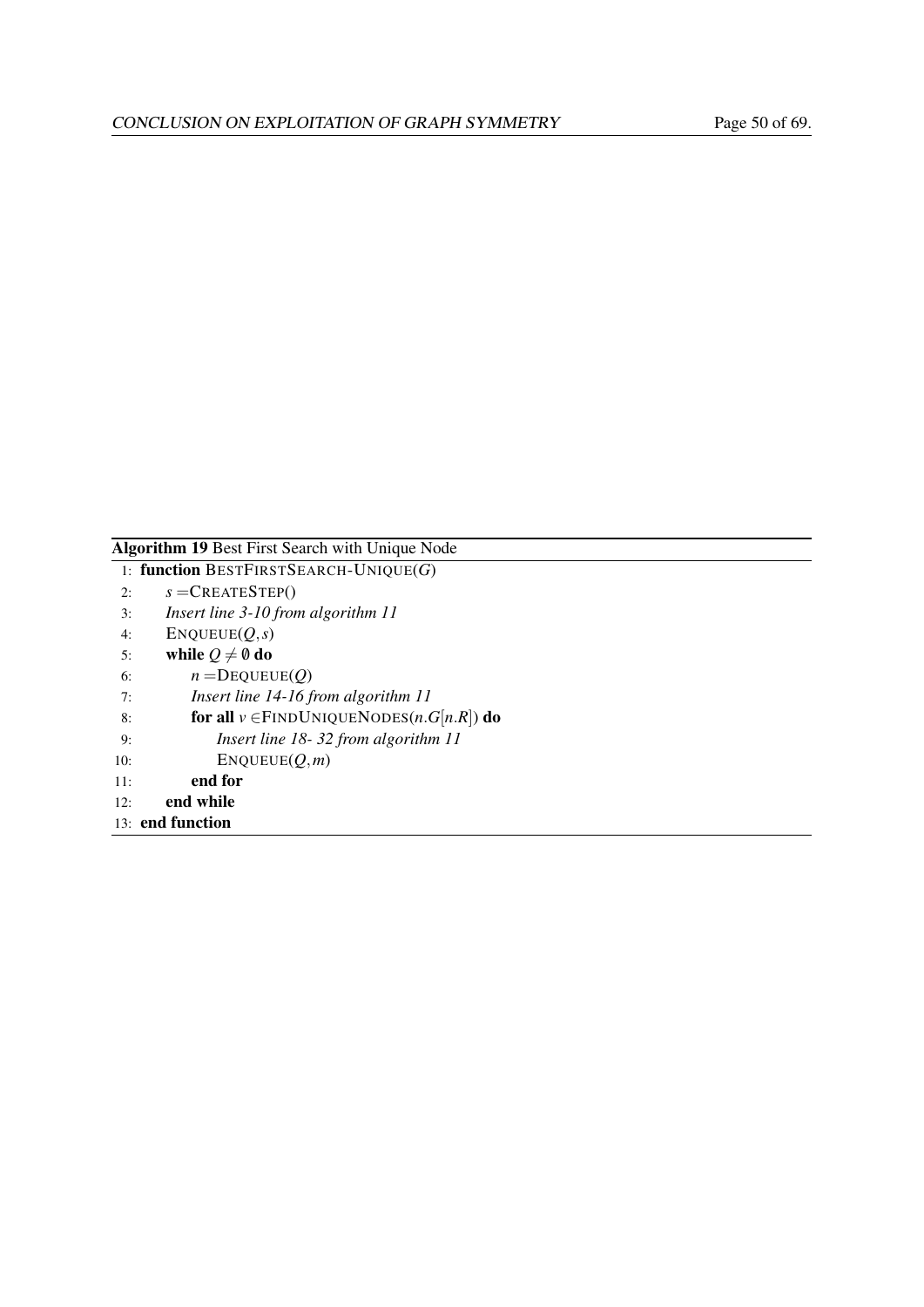# Comparison of Triangulation Methods

<span id="page-61-0"></span>This chapter will compare the results of some of the algorithms described in chapters [3](#page-22-0) through [8.](#page-51-2)

Minimal triangulation algorithms will be compared based on number of edges added and the total table size of the triangulated graph. Since these algorithms are relatively fast and produce minimal triangulations, yet do not guarantee optimal table size, they are reviewed on how far they deviate from the optimal total table size. Moreover, these algorithms will be compared with respect to the average number of fill-in edges added.

The comparison of greedy heuristic algorithms will be based on the average total table size of the triangulated graphs, both among the different greedy algorithms and how far from the optimal solution their results are on average.

Both greedy heuristic and minimal triangulation algorithms are relatively fast, therefore it is not interesting to compare them based on their running time.

Optimal algorithms guarantee the optimal solution and therefore always produce the same total table size, regardless of any enhancements to improve runtime efficiency. Due to this, the various strategies and pruning implementations are compared based on their respective running times.

All results were produced on the same 1.66GHz dual core laptop with 1.5GB RAM running x86 Ubuntu 10.04.

All algorithms were run on graphs of three different sizes; graphs consisting of 20, 30 and 40 nodes. There are 28 different graphs of 20 nodes, 73 different graphs of 30 nodes and 21 different graphs of 40 nodes.

The test graphs range in density from  $11-39\%$ .

# 10.1 Minimal Methods

This section relates to the methods described in chapter [3.](#page-22-0)

*LBTriang* and *MCS-M* have been used on the same graphs which have been divided into 3 categories; graphs with 20, 30 and 40 nodes. Table [10.1](#page-61-1) contains the average results for running the LBTriang and MCS-M algorithms on the same graphs from each category. In the data provided, running time has been omitted as these algorithms have negligible runtime on the test graphs. The focus of these algorithms is finding the triangulation which does not have a smaller subset of fill-ins. For comparison with other algorithms, average total table size of the triangulated graph has also been included.

| # of nodes | Average edges |       |           | Average tts |
|------------|---------------|-------|-----------|-------------|
|            | LBTriang      | MCS-M | LBTriang  | MCS-M       |
| 20         | 90            | 98    | 2418      | 8546        |
| 30         | 226           | 252   | 1014959   | 7716582     |
| 40         | 381           | 445   | 155034778 | 3124739955  |

<span id="page-61-1"></span>Table 10.1: Average edges after triangulation and tts for the minimal algorithms

While LBT riang does not rely on the ordering of the nodes (it does require an ordering; but produces the same amount of fill-ins for different orderings on the same graph), the MCS-M algorithm relies heavily on the ordering of nodes. This may explain why LBTriang pulls ahead and produces, on average, about 11% less fill-ins compared to MCS-M.  $51$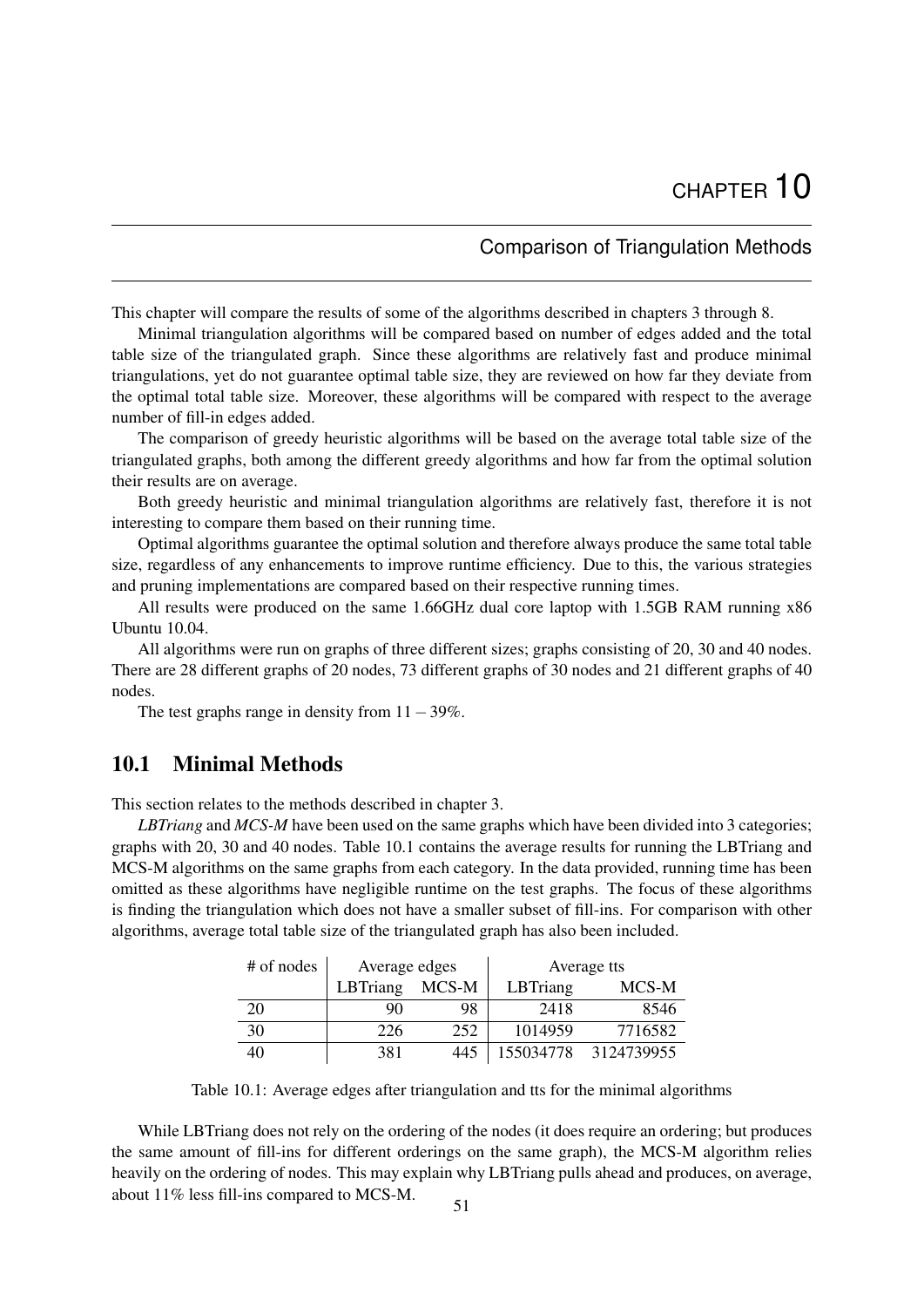## 10.2 Greedy Heuristics

This section covers the results from the greedy heuristic methods described in chapter [4.](#page-28-0) When considering greedy heuristics, time consumption is not particularly interesting, since they are fast in terms of time complexity. Due to this, the running times of the algorithms has been omitted in the following data. In this case, the relevant metric is the average divergence from optimal total table size. Recall that *minfill* searches for a triangulation with the least amount of fill-ins, *minwidth* searches for a triangulation with the lowest treewidth, *minwidth*  $3LA$  is the same, but with a look-ahead of  $k = 3$ .

| # of nodes | Average tts |      |       |                                                 |  |  |  |
|------------|-------------|------|-------|-------------------------------------------------|--|--|--|
|            |             |      |       | minfill minwidth minwidth 3LA optimal (bfs/dfs) |  |  |  |
| 20         | 3252        | 4094 | 2596  | 2076                                            |  |  |  |
| 30         | 5044        | 5097 | 11870 | 5028                                            |  |  |  |

<span id="page-62-0"></span>Table 10.2: Average tts for the three greedy heuristic algorithms

Table [10.2](#page-62-0) shows the average total table size for three greedy heuristic algorithms. The same graphs of 20 and 30 nodes were used for the algorithms. Total table size of the optimal solution is also provided for comparison. Figure [10.1](#page-64-0) shows the results for the algorithms on graphs with 20 and 30 nodes.

On graphs with 20 nodes, it appears that applying lookaheads yields triangulations of smaller *tts*, although increasing the lookahead may introduce more overhead and cause more divergence. As soon as the number of nodes in the graphs starts to grow, 3LA appears to be doing exactly this and makes bad choices, which introduce more fill-ins. This tendency is also found on graphs with 40 nodes but was not included in the data, due to the fact that some of the graphs of 40 nodes were intractable with an optimal algorithm, and therefore has no basis to be compared against.

In general min-fill seems to be the better choice as it produces the best results, since thet are closest to optimal in a short amount of time.

# 10.3 Optimal

This section relates to the methods described in chapter [5.](#page-31-0)

Tables [10.3-](#page-63-0)[10.4](#page-63-1) contains the average running time of the BFS and DFS algorithms with different pruning strategies and the use of coalescence prediction. The standard BFS and DFS algorithms are also included for comparison. The algorithms have been run on the same graphs of 30 nodes with different densities (sparse 39%, medium 22-32% and dense 11-16%). According to section [6.3](#page-43-0) *MaxSize* is on average the best pivot strategy, and is therefore the pivot strategy of choice for comparisons.

As seen in the tables below, all optimizations, except *MPD*, improve the running time of both BFS and DFS. It seems the MaxSize pivot strategy improves both BFS and DFS equally, whereas *Oracle* improves DFS more. Table [10.5](#page-63-2) shows speed-up constants for BFS- and DFS-MPD-PO-MaxSize, compared to BFS and DFS implementation with no optimizations on the different density of graphs.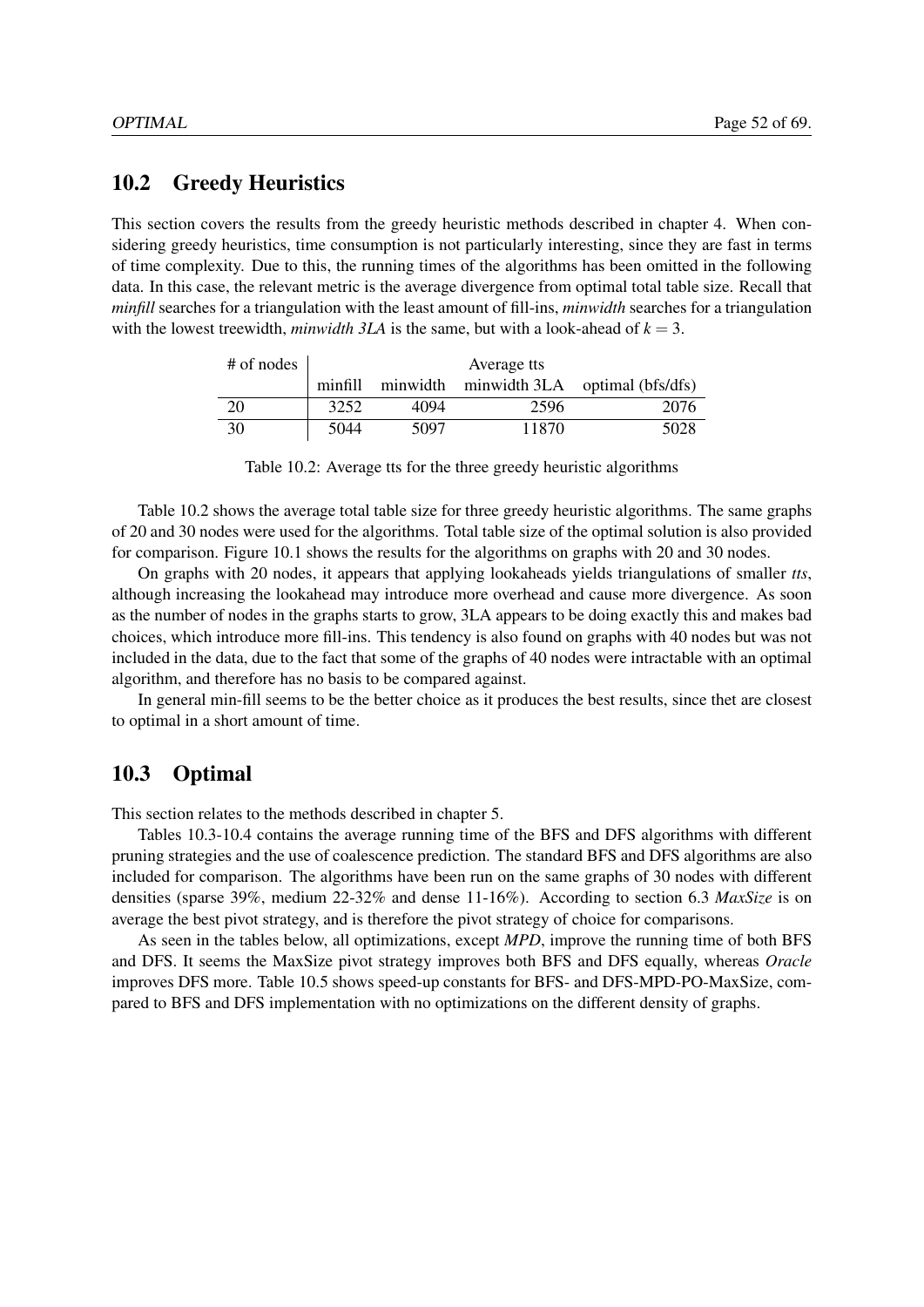|                           | Running time in sec |                |                 |  |
|---------------------------|---------------------|----------------|-----------------|--|
| Density                   | high $(39%)$        | mid $(22-32%)$ | low $(11-16\%)$ |  |
| <b>BFS</b>                | 0.10                | 4.02           | 78.37           |  |
| Unique                    | 0.11                | 5.51           | 105.43          |  |
| Oracle                    | 0.04                | 1.62           | 41.51           |  |
| <b>MPD</b>                | 0.10                | 4.14           | 82.27           |  |
| Pivot-MaxSize             | 0.07                | 2.81           | 49.18           |  |
| Pivot-MinWidth            | 0.06                | 2.72           | 60.67           |  |
| MPD-Oracle                | 0.04                | 1.73           | 41.82           |  |
| MPD-Pivot-MaxSize         | 0.07                | 3.03           | 55.55           |  |
| MPD-Pivot-MinWidth        | 0.06                | 2.86           | 62.34           |  |
| Oracle-Pivot-MaxSize      | 0.07                | 0.94           | 28.77           |  |
| Oracle-Pivot-MinWidth     | 0.06                | 0.99           | 29.15           |  |
| MPD-Oracle-Pivot-MaxSize  | 0.02                | 1.03           | 30.34           |  |
| MPD-Oracle-Pivot-MinWidth | 0.02                | 1.04           | 28.85           |  |

<span id="page-63-0"></span>Table 10.3: Average running time for BFS with various implementations of pruning strategies and coalescence prediction, including combinations of these.

|                           | Running time in sec |                |                 |  |
|---------------------------|---------------------|----------------|-----------------|--|
| Density                   | high $(39%)$        | mid $(22-32%)$ | low $(11-16\%)$ |  |
| <b>DFS</b>                | 0.10                | 4.34           | 97.73           |  |
| Unique                    | 0.10                | 5.04           | 99.29           |  |
| Oracle                    | 0.04                | 1.72           | 37.59           |  |
| <b>MPD</b>                | 0.10                | 4.54           | 100.05          |  |
| Pivot-MaxSize             | 0.06                | 2.86           | 49.29           |  |
| Pivot-MinWidth            | 0.06                | 2.79           | 73.92           |  |
| MPD-Oracle                | 0.04                | 1.86           | 39.89           |  |
| MPD-Pivot-MaxSize         | 0.07                | 3.02           | 51.45           |  |
| MPD-Pivot-MinWidth        | 0.06                | 2.87           | 73.97           |  |
| Oracle-Pivot-MaxSize      | 0.02                | 0.92           | 17.92           |  |
| Oracle-Pivot-MinWidth     | 0.02                | 0.98           | 26.92           |  |
| MPD-Oracle-Pivot-MaxSize  | 0.02                | 1.03           | 18.91           |  |
| MPD-Oracle-Pivot-MinWidth | 0.02                | 1.05           | 28.00           |  |

<span id="page-63-1"></span>Table 10.4: Average running time for DFS with various implementations of pruning strategies and coalesce prediction, and combinations of these.

|            |      | high $(39\%)$ mid $(22-32\%)$ low $(11-16\%)$ |      |
|------------|------|-----------------------------------------------|------|
| <b>BFS</b> | 0.50 | 3.90                                          | 2.58 |
| DFS.       | 0.50 | 4.21                                          | 5.17 |

<span id="page-63-2"></span>Table 10.5: Speed-up constants for BFS- and DFS-MPD-PO-MaxSize, compared to BFS and DFS implementation with no optimisations on the different graph densities.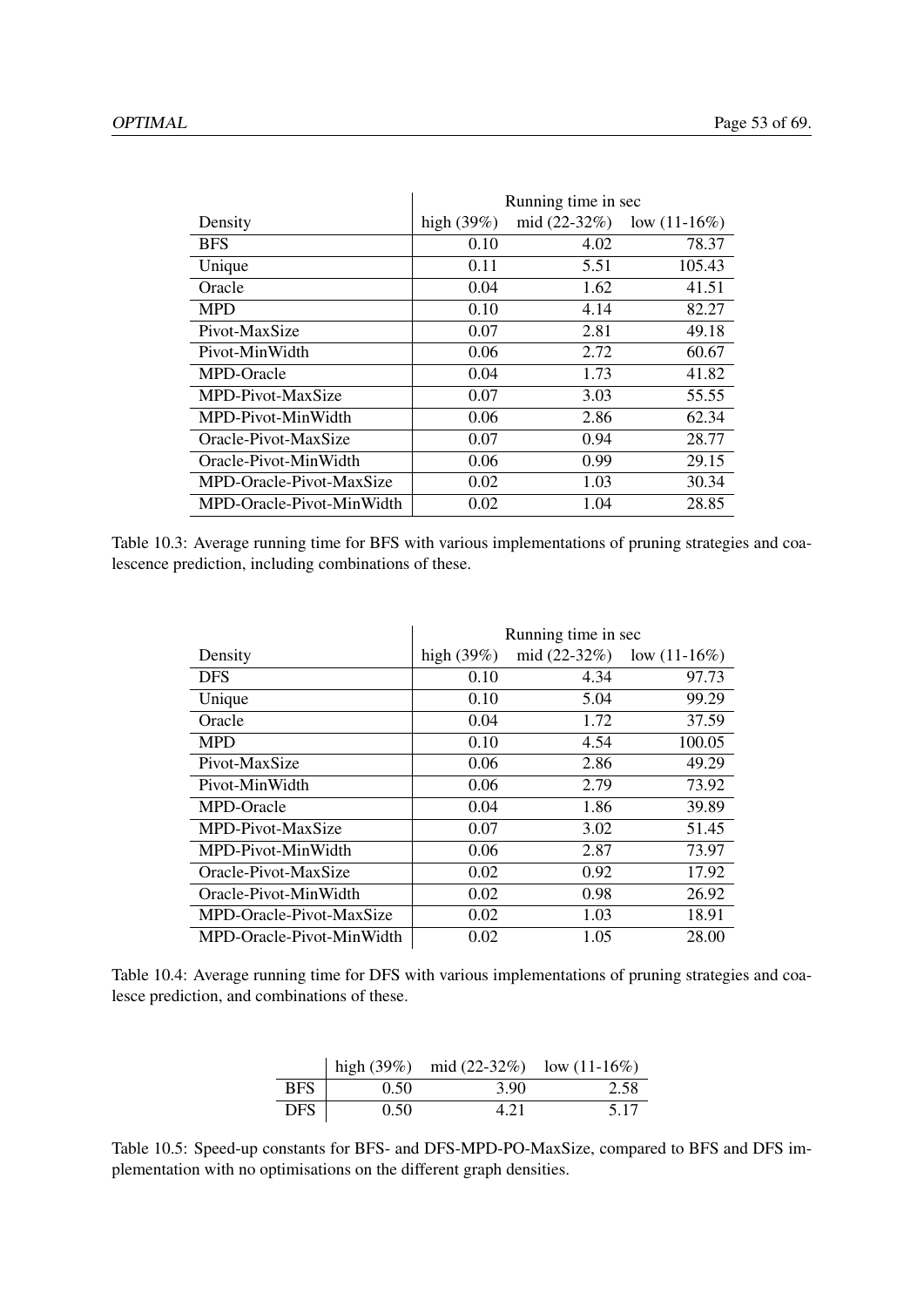

<span id="page-64-0"></span>Figure 10.1: Graphs showing the greedy heuristic algorithms and their tts on graphs with 20 nodes (top) and 30 nodes (bottom), including the optimal solution (bfs/dfs) for comparison.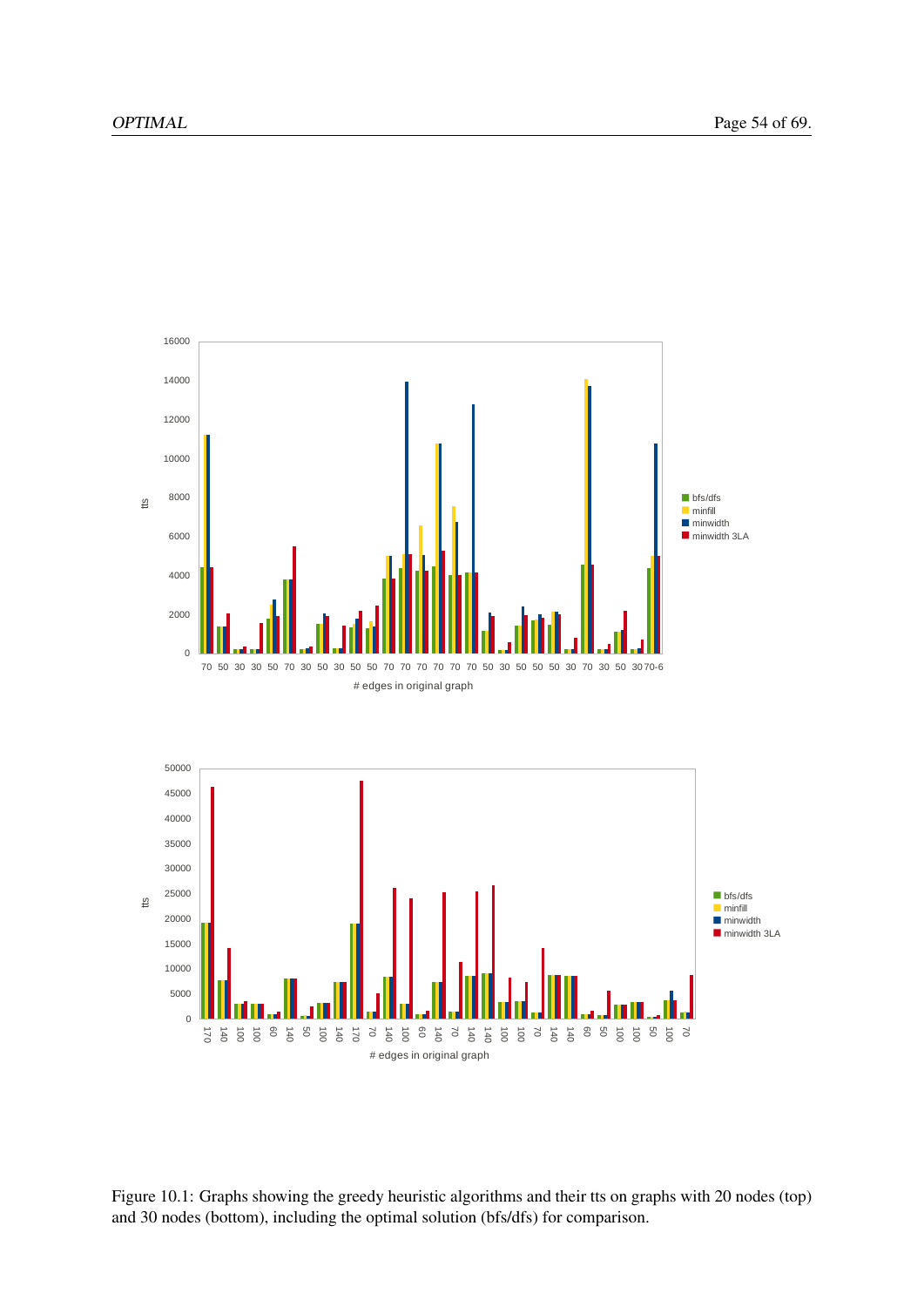## Summary

The minimal methods produce results far from the optimal solution with regard to total table size. They are however, guaranteed to produce a minimal set of fill-ins, and can be used to find the maximal prime decomposition of a graph. In conclusion, minimal methods should not be used for triangulation if total table size should be small.

Greedy heuristics, especially min-fill, are relatively close to getting the optimal results in far less running time. In fact, if one should use a simple triangulation method, min-fill should be considered as the first obvious choice. For this approach to work the triangulation must be allowed to be non-optimal in some of cases, since min-fill can produce non-optimal results on some graphs. A way remedy for this could, of course, be to idenify all the graphs for which min-fill is non-optimal, and triangulate these graph with an optimal search method. This, however, introduces the problem identifying graphs, for which min-fill produces non-optimal results, without first running an optimal method. Look-aheads can in some cases be used to solve the problem of min-fill not being optimal on some graphs.

However, results presented earlier in this chapter, show the tendency that too many look-aheads (perhaps compared to the size of the graph investigated) can lead to worse results than with no lookaheads. So, one should not just choose an arbitrary number of look-aheads, as this can cause further deviation from the optimal table size. Apply too few look-aheads may simply not give any improvements whatsoever. It therefore seems that there is a balance between too few and too many look-aheads. The best number of look-aheads might be effected by the number of nodes, graph density, number of edges, cliques, etc of a given graph. Nevertheless, since min-fill is cheap, one could perhaps run min-fill several times on the same graph with a dynamically adjusted number of look-aheads and then select the best solution out of these.

The optimal methods show improvements in efficiency with each optimization added to the algorithm. The biggest runtime gain appears to be produced with the inclusion of *oracle*. The best speed-up achieved is about five times as fast as the original algorithm. MPD, on the other hand, does not improve in all inclusions, this is because MPD does not provide a speed-up for all graphs, only select few.

In conclusion one would, if possible, always use the method which produces the optimal solution in the shortest amount of time and with the least space requirement. Since we do not have an algorithm which has all benefits and none of the downsides, a trade-off will have to be accepted. For faster methods which allow a varying degree of error compared to the optimal solution in total table size, one should use greedy heuristics; they will on average produce an acceptable result. If however, this trade-off cannot be allowed, one should seek to use optimal solutions with as many pruning and coalescing optimisations aspossible to speed-up the process. Also, some thought should be put into choosing the correct pivot strategy, with respect to the classification of the graphs to be triangulated. A discussion of which strategy to choose was presented earlier in section [6.3.](#page-43-0)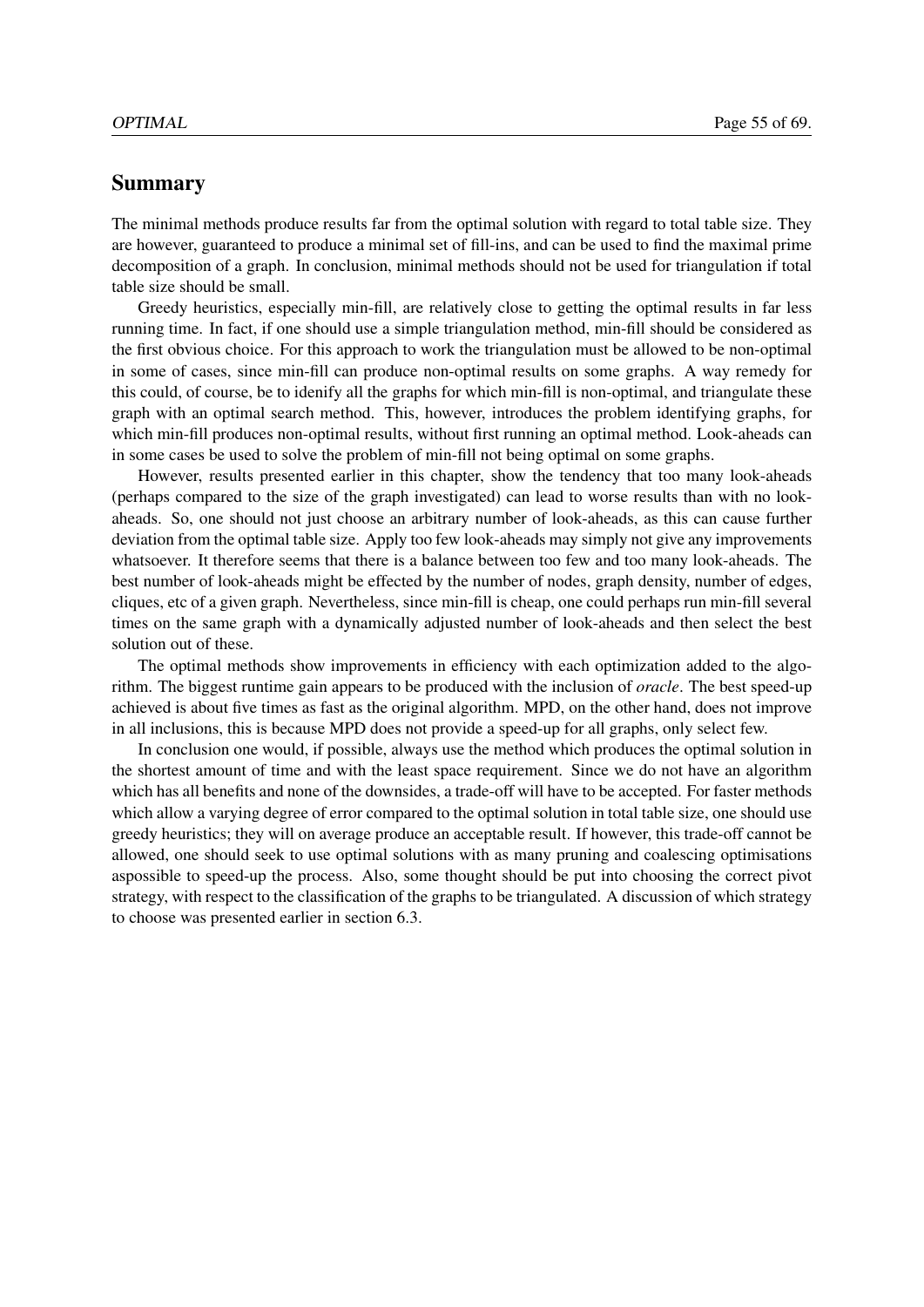# CHAPTER 11

## **Discussion**

In this report we have proposed two new methods to improve the efficiency of optimal/exact search algorithms. First, we have implemented a method which reduces the number of states explored in the search space of elimination orders, namely pivot cliques. Secondly, a technique to predict coalescence of elimination orders can be applied in conjunction with the previously mentioned improvement.

We have also presented, Maximal prime subgraph decomposition (MPD), and showed how it may improve the efficiency of optimal search for the case of sparse graphs, when used in conjunction with the two other methods. Note that using pivot cliques is only possible when decomposition in the graph is not exploited, since the clique separators must be preserved. Still, using pivot cliques enables MPD to have a fall-back strategy when the graph is not decomposable.

One trend that is immediately apparent is how well min-fill in general yields relatively good triangulations, compared to the other heuristic methods we have experimented with. Also, in a large number of graphs, min-fill found optimal solutions. Despite this fact we uncovered quite a few graphs where min-fill did not find optimal triangulations. In general min-fill was worst on graphs of twenty nodes by a deviation from the optimal solution by about 30 percent. Whereas, for all test graphs consisting of thirty nodes min-fill on average only deviated slightly (about 0.5 %) from the optimal solution. Also, min-fill with lookaheads improved the average result for graphs consisting of twenty nodes, which indicates that it may be benefitial to experiment more with min-fill-LA(*k*).

It can be discussed whether the graphs are representative of the types of graphs encountered in a practical real-world setting. Tests have solely been conducted on bipartite graphs, which are generally some of the hardest graphs to triangulate. This difficulty arises from the large number of combinations of fill-ins in sparse graphs [\(Ottosen and Vomlel,](#page-79-1) [2010b\)](#page-79-1). We were able to confirm this observation from the results of our experiments on graphs of varying densities. From the results in chapter [10](#page-61-0) there is a clear tendency that sparse graphs take the longest time to triangulate.

Despite our efforts to find methods for improving the efficiency of BFS and DFS we still encountered sparse test graphs that were intractable, even though the graphs only consisted of forty nodes. Again, we believe the reason for this difficulty is due to the sheer number of possible combinations sparse graphs give rise to, which eventually exhausts all available memory.

In any case the test results do show that it is possible to achieve considerable improvements in efficiency with minor changes to the optimal methods. E.g. the best DFS method exhibited an average speed-up of a factor five for graphs consisting of thirty nodes. This is clearly an improvement over the unmodified version of DFS. More powerful hardware could provide further insight into the speed-up factor for larger inputs.

Regardless of the optimality criterion, be it minimum total table size, minimum treewidth or minimum number of fill-ins, optimal triangulation is still NP-hard. Due to this it is indeed possible that no general algorithm for finding optimal triangulations running in polynomial time exists. However, we have seen that the optimal search methods can exhibit good average case speed for denser graphs.

Among the poorest performing methods for finding triangulations of small table size were surely the minimal methods, MCS-M and LB-Triang. It is clear that minimality of a triangulation does not equate to small table size. These methods can, however, be applied for other tasks. For instance, [Olesen and](#page-79-4) [Madsen](#page-79-4) [\(2002\)](#page-79-4) discusses the usage of these methods for admitting a MPD.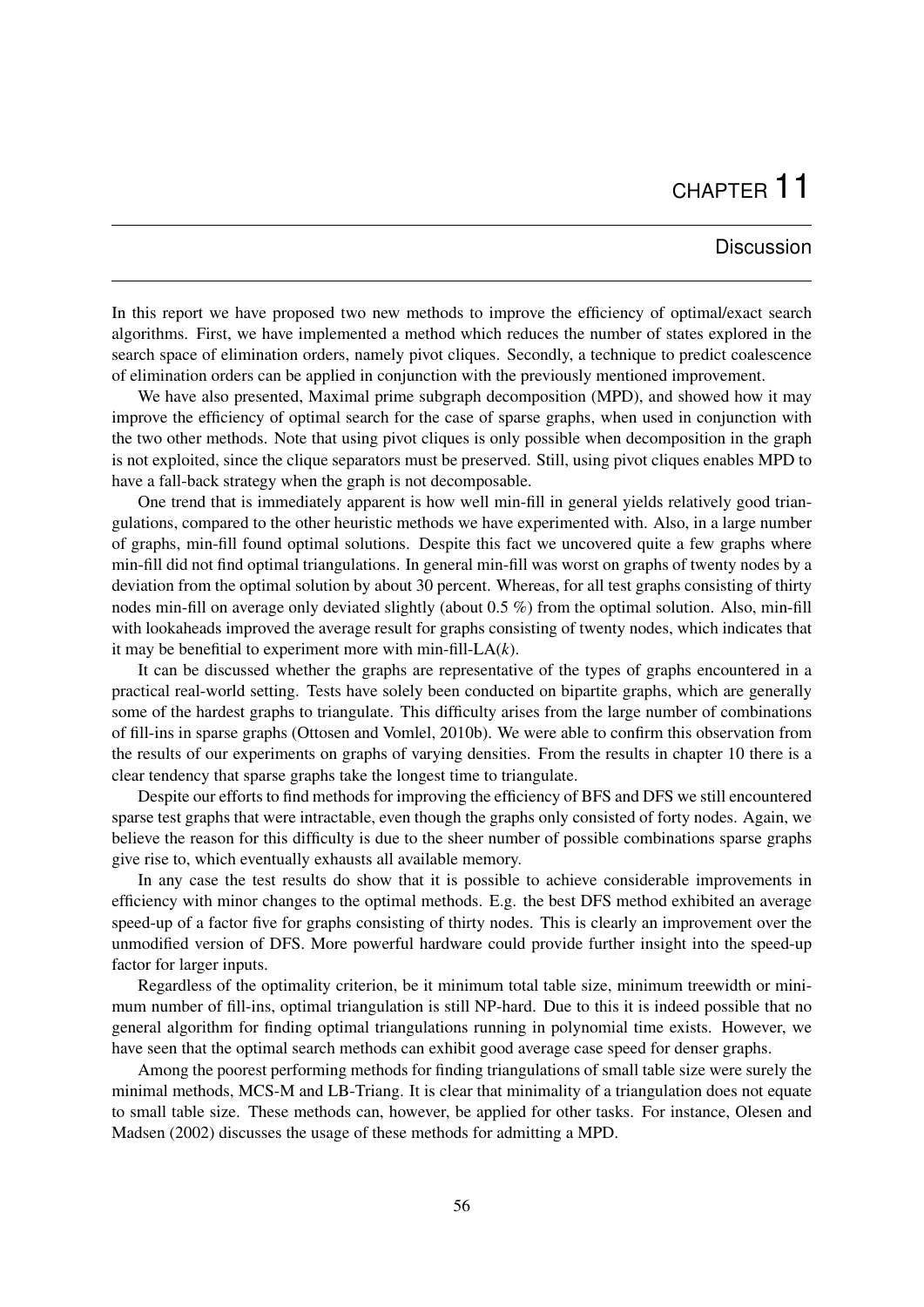# Work on Heuristics for A\*

A few other attempts at improving optimal search have been made. We have been working on a heuristic function we call three-way merge. This function essentially estimates the change in table size when eliminating a node, and this estimate is then used to reorder the priority queue. The change in table size is then associated with the set of nodes that have been eliminated, and stored. And whenever, a new step is generated, we lookup the table size change associated with the largest subset of remaining nodes, not adjacent to the set of eliminated nodes. That is, we merge the table size change of some other step, with the table size of the step just generated, in order to get a lower bound on the final total table size.

We have been working on a complicated data structure for storing and making these kinds of queries. And we have tested different ways in which the table size change from two different steps could be merged. We believe that it is possible to get a lower bound on the final total table size for a partial triangulation, using another partial triangulation of some of the remaining nodes. We did not succeed in exploiting this to provide any significant speedup. And due to a lack of ressources this work was never formalized, though we are fairly confident that it is possible to prove correctness.

# 11.1 Future Work

One possible avenue to pursue could be min-fill-LA(*k*) with dynamic look-aheads, as mentioned during the discussion of our test results. By running several passes of min-fill- $LA(k)$  with increasing lookaheads and finally choosing the best solution, it might be possible to improve the accuracy of this heuristic. This is similar to the idea of re-triangulation discussed in [\(Flores and Gamez,](#page-79-7) [2007\)](#page-79-7), where several different methods may be applied to the same graph, where the best solution among these is used.

Another open question is how to determine how difficult a certain graph is to triangulate. More specifically, whether it is feasible to run a heuristic method on the graph and find a solution of acceptable table size. As mentioned previously, sparse graphs are among the most challenging, so the density could, perhaps, be used, among other properties, as a measure for difficulty. Still, our test data shows that minfill is able to produce optimal results for some sparse graphs. Obviously, one way to know for sure whether min-fill is non-optimal on some graph is to run an exact method on it and compare the results. Yet, as mentioned before, it is not always feasible to search for the optimal solution, even for relatively small graphs.

Our work in chapter [7](#page-46-2) suggests that research into searching in the space of triangulations might be worth while. As the space of all elimination orders is much larger than the space of all triangulations, as there are many elimination orders that yields the same triangulation. Furthermore, it is possible that such a search space could be reduced to the space of minimal triangulations or, perhaps, even smaller. Yet, compared to BFS and DFS presented in [Ottosen and Vomlel](#page-79-1) [\(2010b\)](#page-79-1) and improved here, research in searching the space of all triangulations would likely require a whole new approach.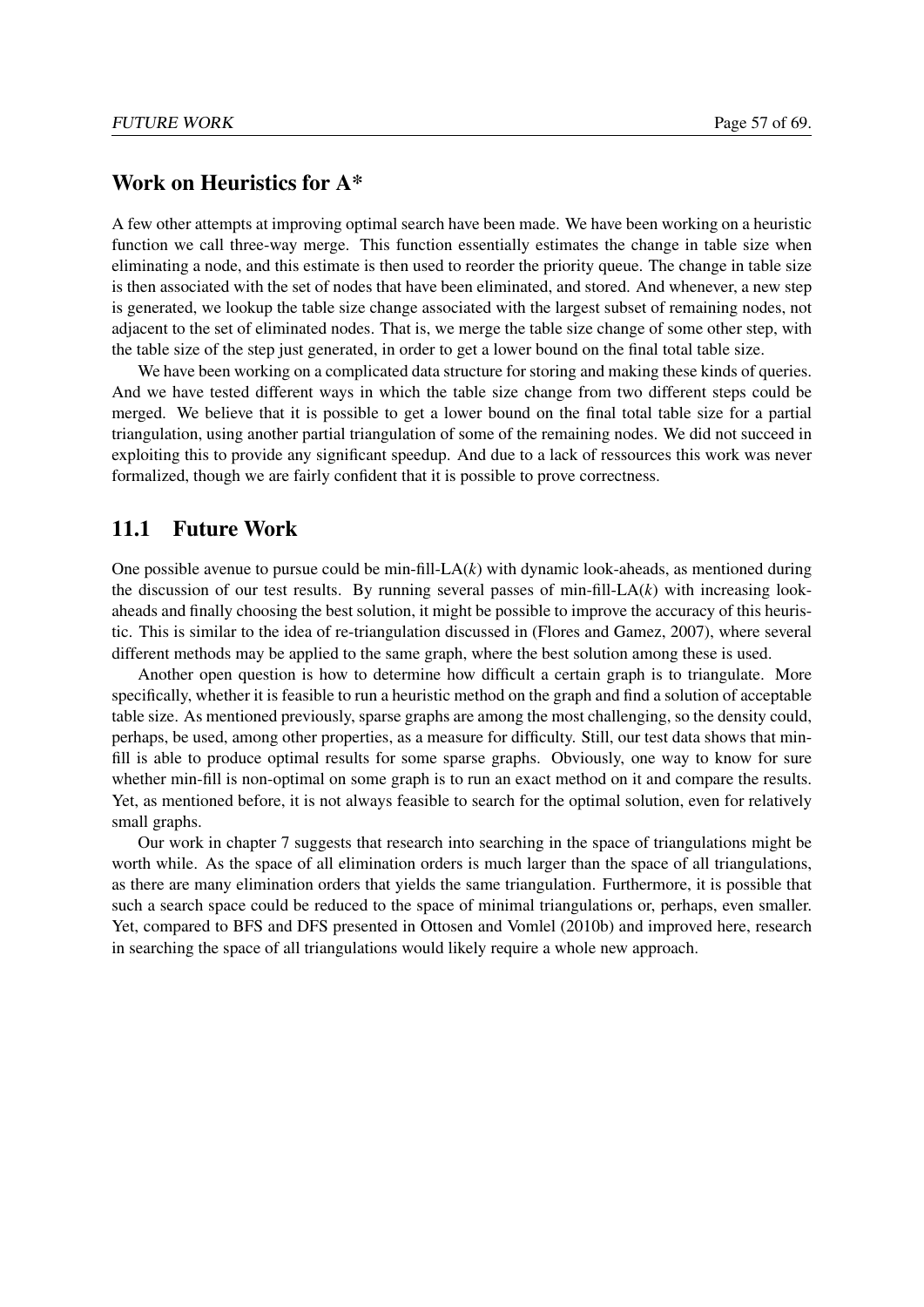# CHAPTER 12

# Conclusion

We have shown that it is possible to improve the efficiency of optimal triangulation methods substantially. This has been achieved by reducing the search space of elimination orders by the means of pivot cliques and in advance pruning of redundant subproblems with coalescence prediction by transposition in partial elimination orders. However, the optimal methods are still, in general, too computationally demanding for use in larger problem sizes. Even in cases where the problem size is very small some sparse graphs remain intractable, where dense graphs can be computed in a matter seconds.

Triangulation with respect to other optimality criteria, namely miniumum treewidth and minimum fill-in, can also benefit from the improvements proposed in this report, since these optimizations exploit general properties of elimination orders and triangulated graphs.

We have compared heuristic methods and deduced that the min-fill heuristic generally gives the best results, which in many cases only slightly deviate from the optimal solution, making min-fill the most reliable greedy heuristic we have experimented with. However, we can conclude that there are also cases where min-fill gives results that are far from optimal. Consequently, the choice of a greedy heuristic over an optimal method can potentially render inference in the triangulated graph intractable.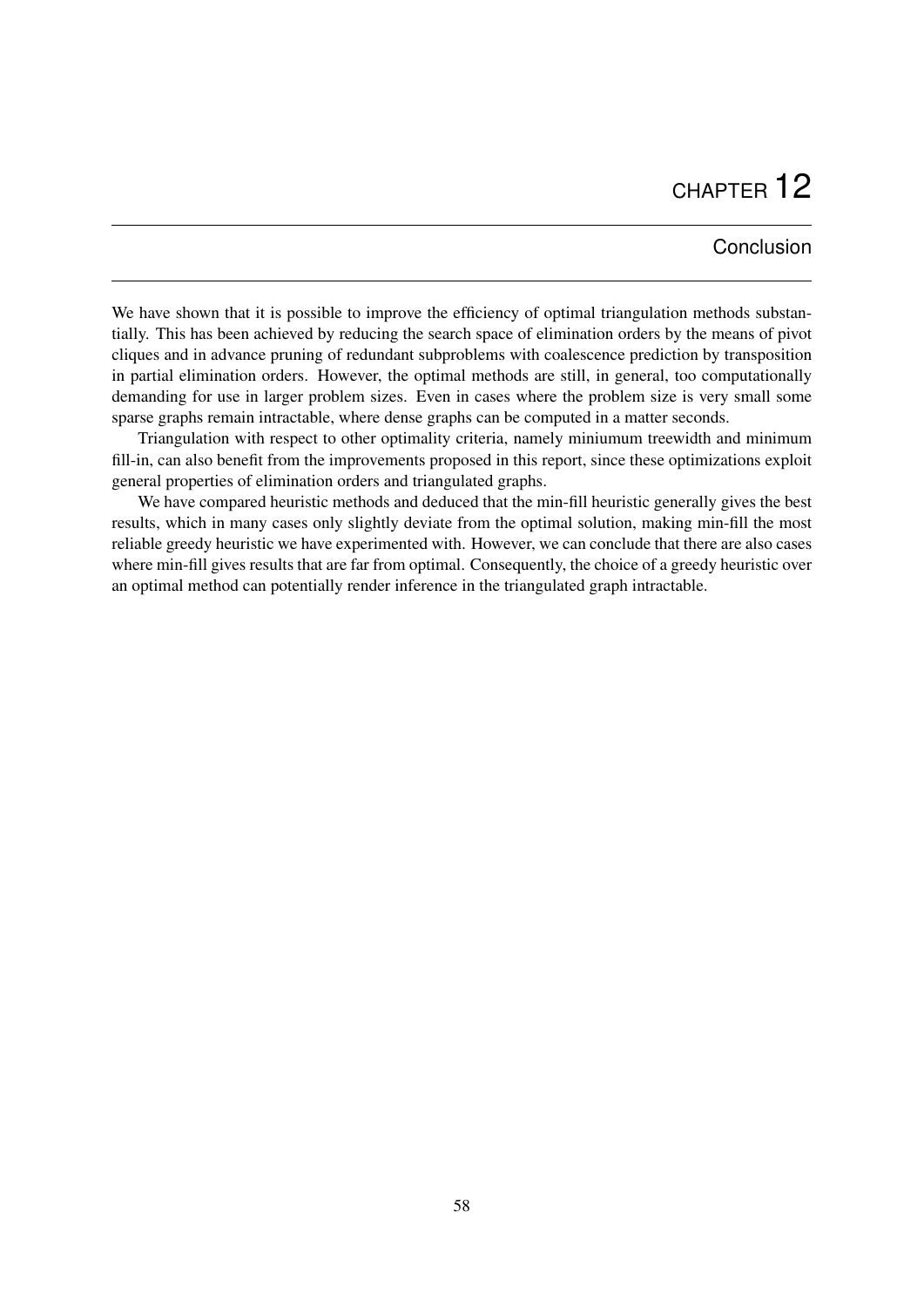# APPENDIX A

# <span id="page-69-0"></span>Best First Search with Decomposition, Coalescence Prediction and Pivot

*The pseudo code for a combination of all the improvements to algorithm [11](#page-37-0) can be found in algorithm [20.](#page-69-1)*

<span id="page-69-1"></span>

|     | Algorithm 20 Best First Search with MPD, Oracle and Pivot |                                                              |
|-----|-----------------------------------------------------------|--------------------------------------------------------------|
|     | 1: function BESTFIRSTSEARCH-MPD-PIVOT-ORACLE(G)           |                                                              |
| 2:  | $s =$ CREATESTEP()                                        |                                                              |
| 3:  | Insert line 3-10 from algorithm 11                        |                                                              |
| 4:  | $s.S =$ DECOMPOSE $(s.G[s.R], s.C, s.R)$                  | $\triangleright$ Attempt initial decomposition               |
| 5:  | $s.X = s.R$                                               | $\triangleright$ Set initial expansion set                   |
| 6:  | ENQUEUE(Q,s)                                              |                                                              |
| 7:  | while $Q \neq \emptyset$ do                               |                                                              |
| 8:  | $n =$ DEQUEUE $(Q)$                                       |                                                              |
| 9:  | Insert line 14-16 from algorithm 11                       |                                                              |
| 10: | $E_x = n.R \setminus n.X$                                 |                                                              |
| 11: | if $n.S = n.R$ then                                       |                                                              |
| 12: | $X = n.X \setminus \text{SELECTPIVOT}(G_n, R_n, C_n)$     | $\triangleright$ Reduce expansion set X with pivot           |
| 13: | else                                                      |                                                              |
| 14: | $X = n.X \cap n.S$                                        | $\triangleright$ Reduce expansion set X with decompostion    |
| 15: | end if                                                    |                                                              |
| 16: | for all $v \in X$ do                                      |                                                              |
| 17: | $E_x = E_x \cup \{v\}$                                    |                                                              |
| 18: | $m =$ CREATESTEP()                                        |                                                              |
| 19: | Insert line 18-32 from algorithm 11                       |                                                              |
| 20: | $m.X = m.R \setminus (E_x \setminus fa(v, m.G[m.R]))$     | $\triangleright$ Reduce expansion set by coalesce prediction |
| 21: | if $n.S \cap m.R = \emptyset$ then                        | $\triangleright$ Find decompositions                         |
| 22: | $m.S =$ DECOMPOSE $(m.G[m.R], m.C, m.R)$                  |                                                              |
| 23: | else                                                      |                                                              |
| 24: | $F = \mathcal{E}(m.G) \setminus \mathcal{E}(n.G)$         | $\triangleright$ The set of fill-ins added.                  |
| 25: | $I = \{v, u \mid \{u, v\} \in F\}$                        | $\triangleright$ The set of nodes with new fill-ins.         |
| 26: | $NC = C \in m.C \mid C \cap I \neq \emptyset$             | $\triangleright$ Find new cliques                            |
| 27: | $m.S =$ DECOMPOSE $(m.G[m.R], NC, n.S \cap m.R)$          |                                                              |
| 28: | end if                                                    |                                                              |
| 29: | ENQUEUE(Q,m)                                              |                                                              |
| 30: | end for                                                   |                                                              |
| 31: | end while                                                 |                                                              |
|     | 32: end function                                          |                                                              |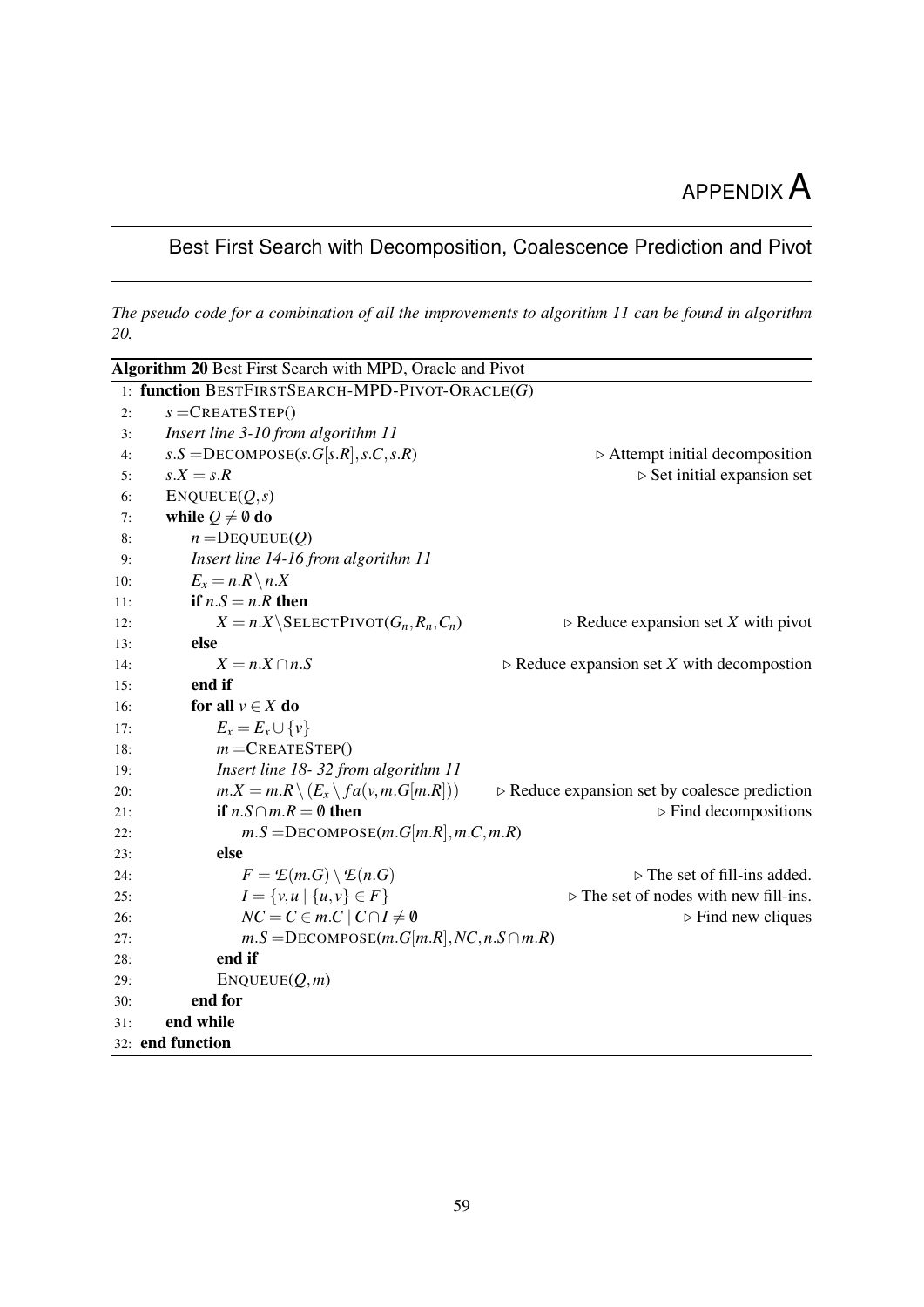# $APPENDIX B$

# Comparison of Pivot Selection Strategies

<span id="page-70-0"></span>

| Running time in sec |      |                      |             |                 |                 |  |
|---------------------|------|----------------------|-------------|-----------------|-----------------|--|
| strategy            | time | Pruned by upperbound | Coalescings | Node expansions | Solutions found |  |
| First               | 0.42 | 8763                 | 4770        | 1270            | 9704            |  |
| MaxFill             | 0.63 | 6637                 | 5438        | 1321            | 9342            |  |
| MinFill             | 0.57 | 9156                 | 4393        | 1259            | 9917            |  |
| MaxSizeMinFill      | 0.51 | 6539                 | 4794        | 1311            | 9847            |  |
| MaxSize             | 0.46 | 6578                 | 5057        | 1314            | 9633            |  |
| Middle              | 0.44 | 7807                 | 5086        | 1313            | 9944            |  |
| MaxSizeMaxWidth     | 0.45 | 6594                 | 5223        | 1321            | 9579            |  |
| Last                | 0.48 | 7715                 | 4616        | 1283            | 10152           |  |
| MaxWidth            | 0.44 | 7638                 | 5245        | 1321            | 9856            |  |
| MinWidthMaxSize     | 0.37 | 7965                 | 4149        | 1189            | 9035            |  |
| MaxSizeMinWidth     | 0.45 | 6563                 | 4938        | 1311            | 9699            |  |
| MinWidth            | 0.38 | 8238                 | 4170        | 1189            | 9290            |  |
| MinFillSingle       | 0.64 | 7715                 | 4616        | 1283            | 10152           |  |
| MaxSizeMaxFill      | 0.49 | 6637                 | 5438        | 1321            | 9342            |  |

Table B.1: Table of averages results of DFS with Pivot strategies on graphs of size 30 with high density and only Pivot

| Running time in sec    |      |                      |             |                 |  |
|------------------------|------|----------------------|-------------|-----------------|--|
| strategy               | time | Pruned by upperbound | Coalescings | Node expansions |  |
| MaxSizeMaxFill         | 0.49 | 2239                 | 19111       | 1331            |  |
| MinFill                | 0.61 | 7770                 | 18211       | 1269            |  |
| First                  | 0.41 | 4822                 | 18526       | 1280            |  |
| ROT <sub>13</sub>      | 0.48 | 4288                 | 19103       | 1323            |  |
| MinWidthMaxSize        | 0.36 | 4178                 | 17132       | 1199            |  |
| MaxFill                | 0.61 | 2239                 | 19111       | 1331            |  |
| <b>MaxSizeMinFill</b>  | 0.51 | 2210                 | 18941       | 1321            |  |
| MaxSizeMinWidth        | 0.48 | 2208                 | 18941       | 1321            |  |
| MinFillSingle          | 0.63 | 5141                 | 18658       | 1291            |  |
| Last                   | 0.48 | 5141                 | 18658       | 1291            |  |
| MinWidth               | 0.4  | 4516                 | 17322       | 1199            |  |
| Middle                 | 0.45 | 4237                 | 19102       | 1323            |  |
| MaxWidth               | 0.45 | 3345                 | 19326       | 1331            |  |
| <b>MaxSizeMaxWidth</b> | 0.47 | 2239                 | 19111       | 1331            |  |
| MaxSize                | 0.45 | 2226                 | 18999       | 1324            |  |

Table B.2: Table of averages results of BFS with Pivot strategies on graphs of size 30 with high density and only Pivot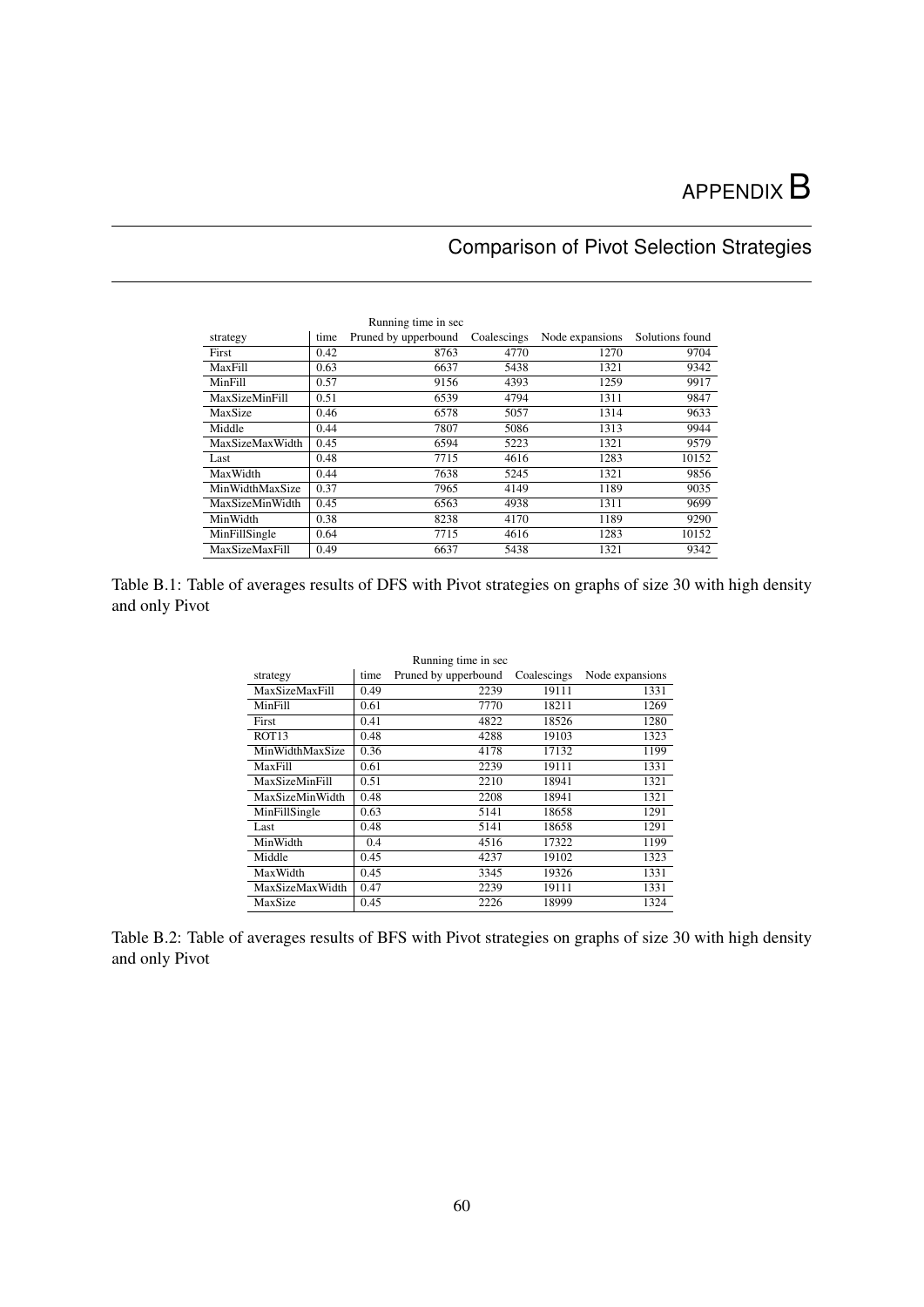|                         |      | Running time in sec  |             |                 |                 |
|-------------------------|------|----------------------|-------------|-----------------|-----------------|
| strategy                | time | Pruned by upperbound | Coalescings | Node expansions | Solutions found |
| MaxWidth                | 0.15 | 3808                 | 1011        | 1321            | 2857            |
| MinFillFamily           | 0.25 | 4889                 | 897         | 1269            | 2411            |
| MaxSizeMinFillFamily    | 0.21 | 4160                 | 1031        | 1317            | 2589            |
| MaxFill                 | 0.3  | 2695                 | 1013        | 1321            | 2471            |
| Last                    | 0.14 | 3263                 | 811         | 1131            | 2319            |
| MinSizeMaxFillFamily    | 0.14 | 2665                 | 1016        | 1321            | 2651            |
| <b>DynamicWidthSize</b> | 0.22 | 3639                 | 1072        | 1314            | 2916            |
| ROT <sub>13</sub>       | 0.13 | 3804                 | 939         | 1281            | 2464            |
| MaxSizeMaxFill          | 0.15 | 2687                 | 1013        | 1321            | 2471            |
| Middle                  | 0.16 | 3731                 | 969         | 1292            | 2605            |
| MaxSize                 | 0.12 | 2720                 | 1052        | 1314            | 2504            |
| MinFill                 | 0.3  | 4412                 | 810         | 1161            | 2217            |
| <b>MaxSizeMinFill</b>   | 0.16 | 2784                 | 871         | 1298            | 2289            |
| MaxSizeMinWidth         | 0.11 | 2769                 | 935         | 1311            | 2368            |
| MinWidthPrime           | 0.15 | 4336                 | 807         | 1125            | 2309            |
| MinWidthMaxSize         | 0.11 | 3610                 | 755         | 1113            | 2098            |
| MaxFillFamily           | 0.22 | 2797                 | 1024        | 1321            | 2569            |
| DynamicWidthSize4       | 0.28 | 2735                 | 1017        | 1314            | 2347            |
| MaxSizeMaxWidth         | 0.12 | 2677                 | 1012        | 1321            | 2471            |
| DynamicWidthSize3       | 0.22 | 2735                 | 1017        | 1314            | 2347            |
| DynamicWidthSize2       | 0.20 | 2735                 | 1017        | 1314            | 2347            |
| First                   | 0.15 | 4794                 | 981         | 1260            | 2541            |
| MinWidth                | 0.12 | 4336                 | 807         | 1125            | 2309            |

Table B.3: Table of averages results of DFS with Pivot strategies and Oracle on graphs of size 30 with low density and with Oracle

| strategy                | time | Running time in sec<br>Pruned by upperbound | Coalescings | Node expansions |
|-------------------------|------|---------------------------------------------|-------------|-----------------|
| MaxSizeMaxFill          | 0.53 | 2239                                        | 23655       | 1331            |
| DynamicWidthSize4       | 0.55 | 2226                                        | 23529       | 1324            |
| MinFill                 | 0.57 | 7770                                        | 22539       | 1269            |
|                         | 0.59 | 7770                                        | 22539       | 1269            |
| MinFillFamily           |      |                                             |             |                 |
| MaxWidth                | 0.46 | 3345                                        | 23655       | 1331            |
| MaxSize                 | 0.43 | 2226                                        | 23529       | 1324            |
| Last                    | 0.48 | 5141                                        | 22935       | 1291            |
| MinFillSingle           | 0.68 | 5141                                        | 22935       | 1291            |
| Middle                  | 0.47 | 4237                                        | 23511       | 1323            |
| MaxSizeMaxWidth         | 0.48 | 2239                                        | 23655       | 1331            |
| First                   | 0.41 | 4822                                        | 22738       | 1280            |
| MinSizeMaxFillFamily    | 0.49 | 2239                                        | 23655       | 1331            |
| <b>MaxSizeMinFill</b>   | 0.5  | 2210                                        | 23475       | 1321            |
| <b>DynamicWidthSize</b> | 0.64 | 7238                                        | 24503       | 1324            |
| MaxFillFamily           | 0.64 | 2239                                        | 23655       | 1331            |
| MaxFill                 | 0.64 | 2239                                        | 23655       | 1331            |
| DynamicWidthSize2       | 0.58 | 2226                                        | 23529       | 1324            |
| MaxSizeMinWidth         | 0.45 | 2208                                        | 23475       | 1321            |
| MaxSizeMinFillFamily    | 0.56 | 8657                                        | 24986       | 1331            |
| MinWidthPrime           | 0.41 | 4516                                        | 21279       | 1199            |
| ROT <sub>13</sub>       | 0.46 | 4288                                        | 23511       | 1323            |
| MinWidth                | 0.36 | 4516                                        | 21279       | 1199            |
| DynamicWidthSize3       | 0.58 | 2226                                        | 23529       | 1324            |

Running time in sec

Table B.4: Table of averages results of BFS with Pivot strategies and Oracle on graphs of size 30 with high density and with Oracle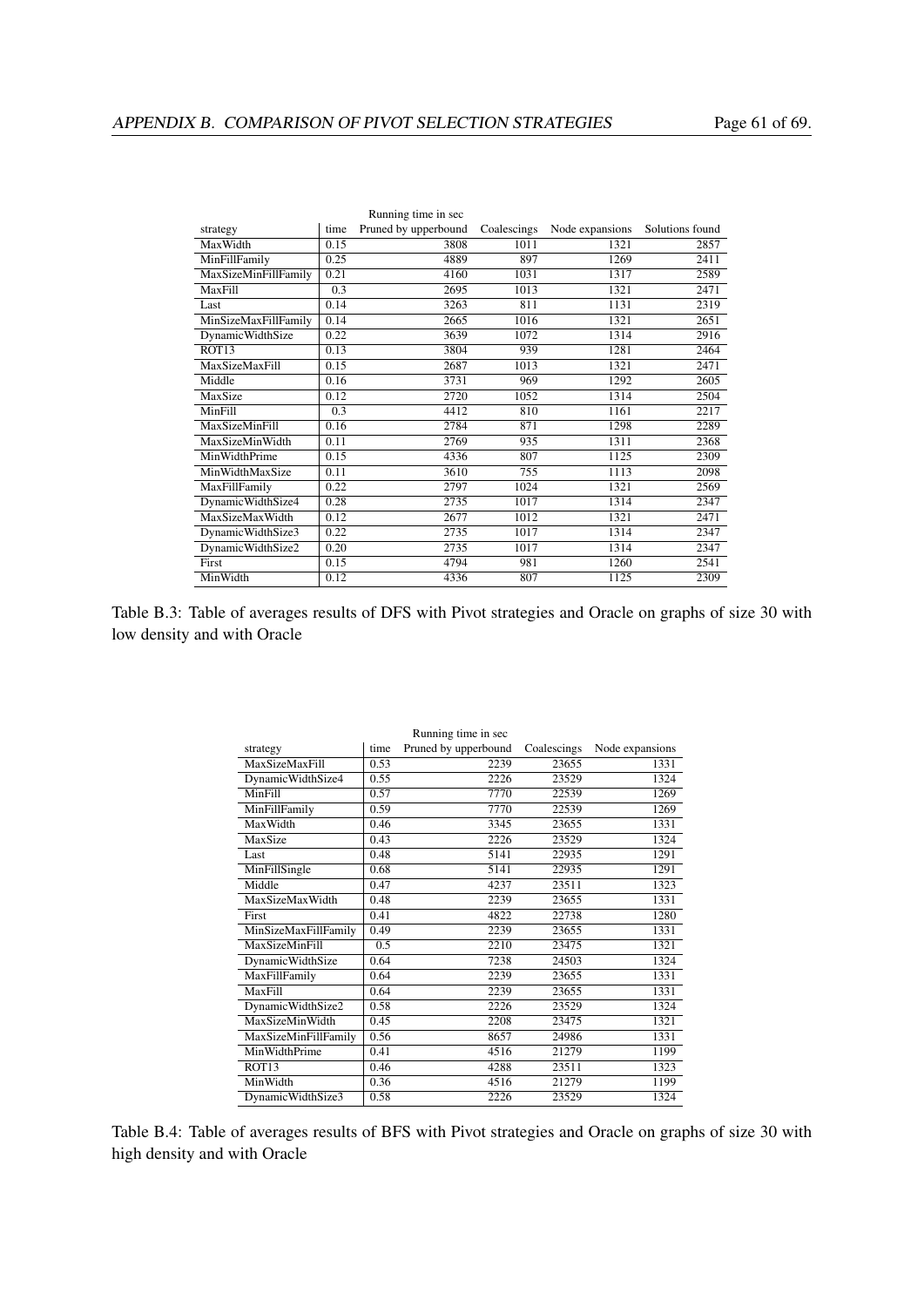|                       |        | Running time in sec  |             |                 |                 |
|-----------------------|--------|----------------------|-------------|-----------------|-----------------|
| strategy              | time   | Pruned by upperbound | Coalescings | Node expansions | Solutions found |
| First                 | 94.57  | 2957248              | 2813448     | 338399          | 68831           |
| MaxFill               | 101.97 | 1888455              | 3140642     | 350469          | 66397           |
| <b>MinFill</b>        | 92.94  | 2398420              | 2288882     | 267629          | 71632           |
| <b>MaxSizeMinFill</b> | 80.95  | 1683323              | 2835783     | 325154          | 64178           |
| MaxSize               | 77.91  | 1693957              | 2943829     | 333001          | 66835           |
| Middle                | 93.27  | 2613762              | 3069941     | 357595          | 68616           |
| MaxSizeMaxWidth       | 79.21  | 1747602              | 2980308     | 339450          | 66647           |
| MinWidthMaxSize       | 75.93  | 2279821              | 2233112     | 262416          | 67935           |
| MaxSizeMinWidth       | 77.18  | 1666085              | 2905895     | 328277          | 67063           |
| MinWidth              | 76.34  | 2298139              | 2236562     | 262222          | 69329           |
| MinFillSingle         | 110.76 | 2601253              | 3029122     | 348499          | 69228           |
| <b>MaxSizeMaxFill</b> | 84.2   | 1696910              | 3040431     | 338929          | 66239           |
| MaxWidth              | 93.54  | 2481254              | 3089313     | 358543          | 68992           |
| Last                  | 92.4   | 2601253              | 3029122     | 348499          | 69228           |

Table B.5: Table of averages results of DFS with Pivot strategies on graphs of size 30 with low density and only Pivot

|                       |        | Running time in sec  |             |                 |
|-----------------------|--------|----------------------|-------------|-----------------|
| strategy              | time   | Pruned by upperbound | Coalescings | Node expansions |
| ROT <sub>13</sub>     | 88.72  | 2450327              | 3050831     | 323020          |
| MinWidthMaxSize       | 73.94  | 2328952              | 2341986     | 248767          |
| MaxFill               | 95.89  | 1527726              | 3152026     | 319786          |
| <b>MaxSizeMinFill</b> | 80.24  | 1533012              | 2953280     | 313484          |
| MaxSizeMinWidth       | 76.51  | 1483241              | 3021471     | 314999          |
| MinFillSingle         | 102.69 | 2254358              | 3023492     | 314973          |
| Last                  | 85.65  | 2254358              | 3023492     | 314973          |
| MinWidth              | 74.29  | 2368462              | 2347384     | 248752          |
| MaxWidth              | 86.27  | 2161485              | 3077945     | 322404          |
| MaxSizeMaxWidth       | 76.84  | 1496465              | 3050171     | 318068          |
| MaxSize               | 76.06  | 1480475              | 3040127     | 316074          |
| Middle                | 87.52  | 2373255              | 3049457     | 322990          |

Table B.6: Table of averages results of the BFS with Pivot strategies on graphs of size 30 with middle density and only Pivot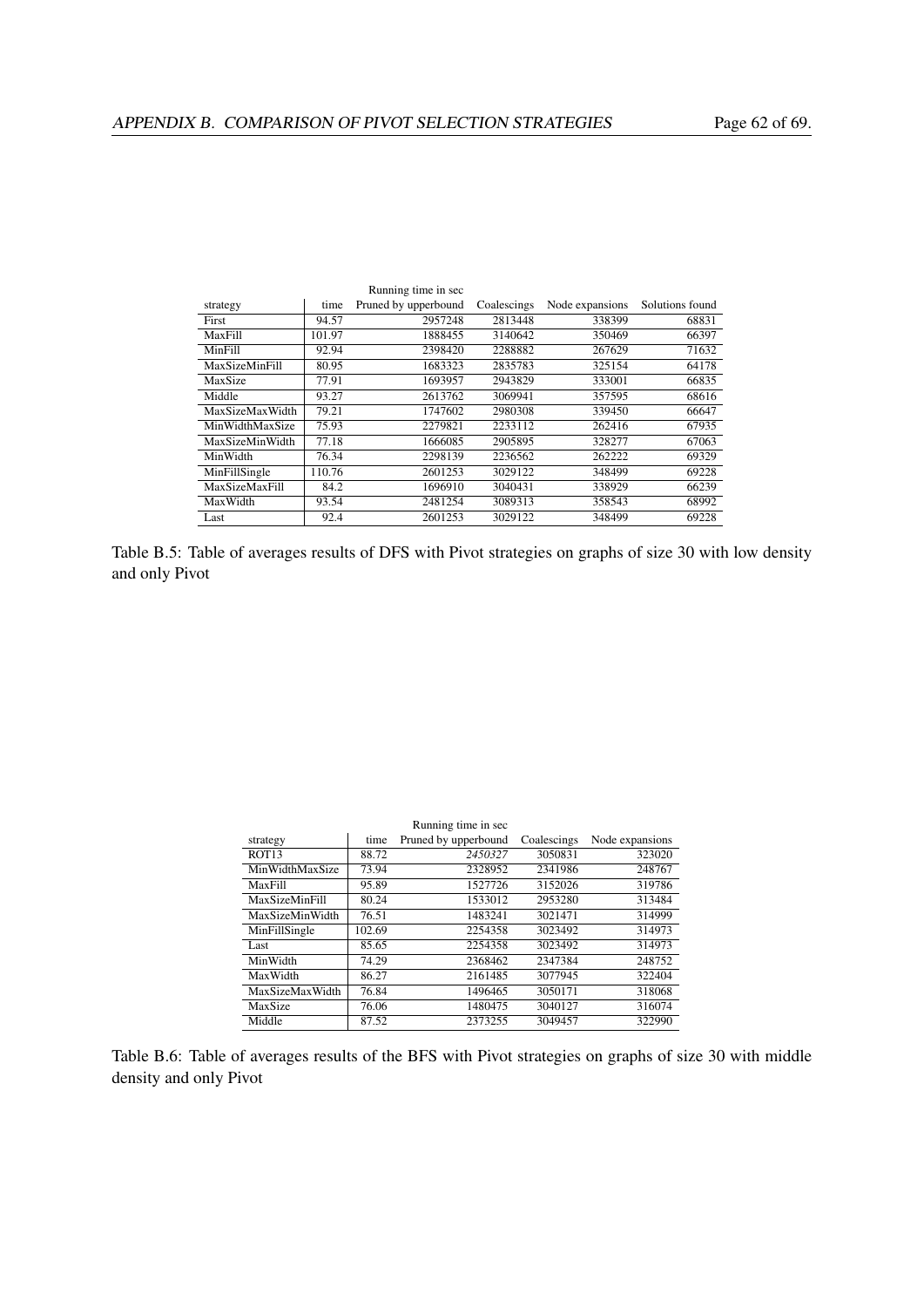|                         |       | Running time in sec  |             |                 |                 |
|-------------------------|-------|----------------------|-------------|-----------------|-----------------|
| strategy                | time  | Pruned by upperbound | Coalescings | Node expansions | Solutions found |
| MinFillFamily           | 43.47 | 1535826              | 298641      | 291536          | 14804           |
| MaxSizeMinFillFamily    | 32.54 | 1415472              | 293823      | 295697          | 13844           |
| MaxFill                 | 43.84 | 958145               | 369953      | 349221          | 13732           |
| Last                    | 28.97 | 1230196              | 319646      | 311527          | 13802           |
| MinSizeMaxFillFamily    | 27.26 | 927099               | 344429      | 335213          | 13863           |
| <b>DynamicWidthSize</b> | 36.42 | 928696               | 334500      | 328066          | 15839           |
| ROT <sub>13</sub>       | 34.77 | 1498604              | 354793      | 344650          | 14913           |
| <b>MaxSizeMaxFill</b>   | 28.76 | 889857               | 349552      | 335253          | 13901           |
| Middle                  | 33.97 | 1445284              | 367713      | 348704          | 15452           |
| MaxSize                 | 25.19 | 937181               | 342310      | 331212          | 14549           |
| MinFill                 | 37.79 | 1155463              | 233561      | 221309          | 13192           |
| <b>MaxSizeMinFill</b>   | 28.06 | 916003               | 301391      | 312296          | 11399           |
| MaxSizeMinWidth         | 24.25 | 898586               | 323622      | 321431          | 13748           |
| MinWidthPrime           | 26.9  | 1150589              | 235413      | 222949          | 13814           |
| MinWidthMaxSize         | 25.04 | 1075895              | 225830      | 212019          | 12858           |
| MaxFillFamily           | 38.71 | 1006362              | 356547      | 347995          | 14138           |
| DynamicWidthSize4       | 35.49 | 906967               | 332874      | 328054          | 13920           |
| <b>MaxSizeMaxWidth</b>  | 25.0  | 916717               | 338395      | 331770          | 14407           |
| DynamicWidthSize3       | 35.43 | 906967               | 332874      | 328054          | 13920           |
| DynamicWidthSize2       | 35.44 | 907662               | 332919      | 328117          | 14048           |
| First                   | 35.04 | 1563824              | 329001      | 305828          | 15182           |
| MinWidth                | 26.85 | 1150273              | 235411      | 222913          | 13814           |
| MaxWidth                | 36.48 | 1471726              | 385134      | 354372          | 16339           |

Table B.7: Table of averages results of DFS with Pivot strategies and Oracle on graphs of size 30 with low density and with Oracle

| strategy              | time   | Running time in sec<br>Pruned by upperbound | Coalescings | Node expansions |
|-----------------------|--------|---------------------------------------------|-------------|-----------------|
| MaxSizeMaxFill        | 82.17  | 1434788                                     | 5258381     | 316261          |
| DynamicWidthSize4     | 89.04  | 1474217                                     | 5167256     | 313583          |
| MinFill               | 92.16  | 2528025                                     | 4264121     | 256110          |
| MinFillFamily         | 92.33  | 2528025                                     | 4264121     | 256110          |
| MaxWidth              | 88.09  | 2161500                                     | 5369108     | 322408          |
| MaxSize               | 77.89  | 1480491                                     | 5251751     | 316078          |
| Last                  | 87.57  | 2254371                                     | 5303421     | 314976          |
| MinFillSingle         | 104.59 | 2254371                                     | 5303421     | 314976          |
| Middle                | 89.64  | 2373273                                     | 5357469     | 322994          |
| MaxSizeMaxWidth       | 78.89  | 1474858                                     | 5213151     | 315982          |
| First                 | 90.85  | 2849198                                     | 5061711     | 307197          |
| MinSizeMaxFillFamily  | 81.43  | 1465140                                     | 5320756     | 317668          |
| <b>MaxSizeMinFill</b> | 82.15  | 1498407                                     | 5097970     | 311281          |
| DynamicWidthSize      | 83.08  | 1548101                                     | 5159230     | 313611          |
| MaxFillFamily         | 97.68  | 1527741                                     | 5414066     | 319790          |
| MaxFill               | 97.58  | 1527741                                     | 5414066     | 319790          |
| DynamicWidthSize2     | 83.97  | 1477153                                     | 5167840     | 313644          |
| MaxSizeMinWidth       | 78.14  | 1475912                                     | 5139159     | 312261          |
| MaxSizeMinFillFamily  | 85.25  | 2701557                                     | 4676234     | 292346          |
| MinWidthPrime         | 75.42  | 2369538                                     | 4157237     | 248803          |
| ROT <sub>13</sub>     | 90.61  | 2450344                                     | 5373440     | 323024          |
| MinWidth              | 75.56  | 2368470                                     | 4156983     | 248754          |
| DynamicWidthSize3     | 84.14  | 1474217                                     | 5167256     | 313583          |

Running time in sec

Table B.8: Table of averages results of BFS with Pivot strategies and Oracle on graphs of size 30 with middle density and with Oracle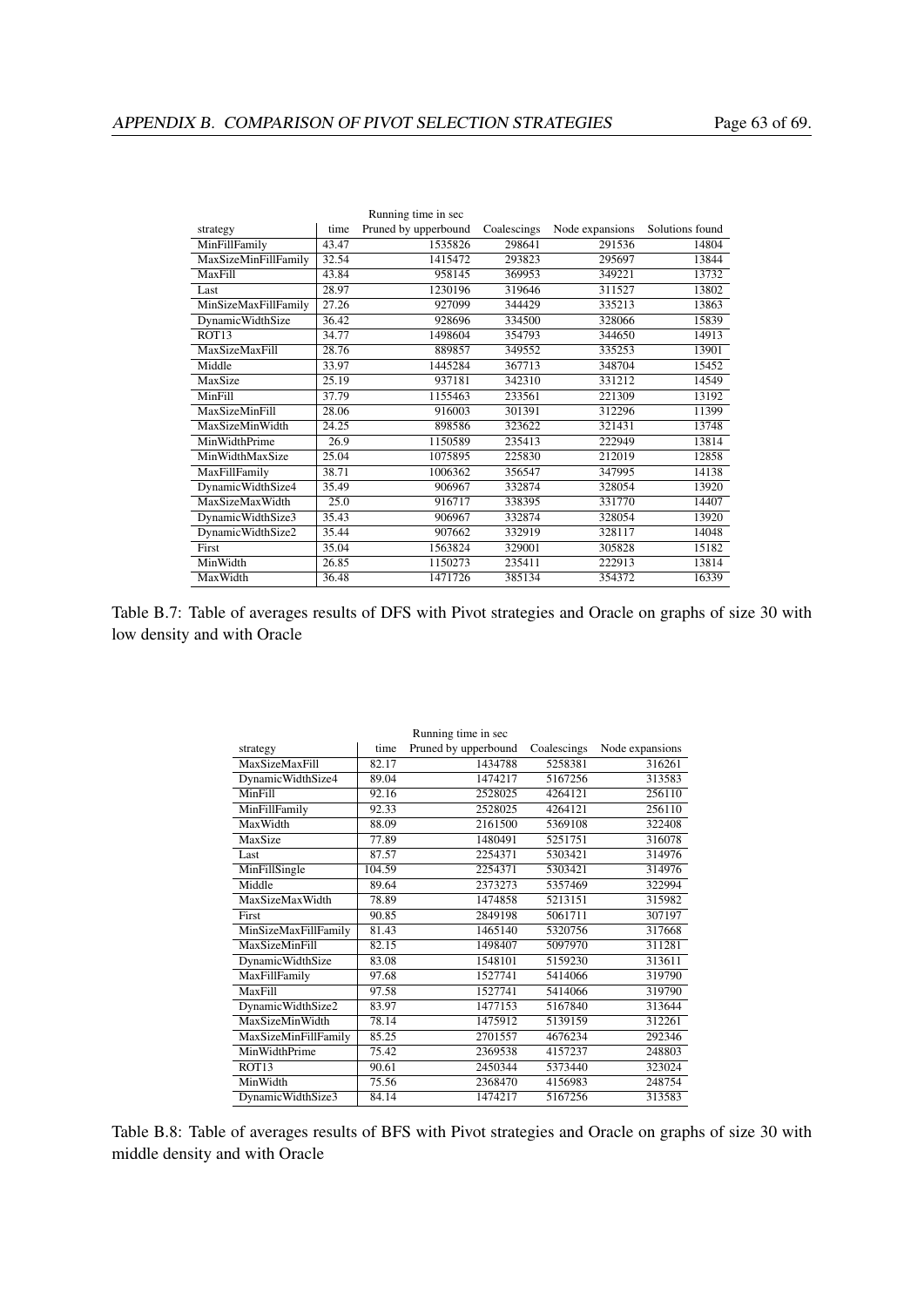|                       |         | Running time in sec  |             |                 |                 |
|-----------------------|---------|----------------------|-------------|-----------------|-----------------|
| strategy              | time    | Pruned by upperbound | Coalescings | Node expansions | Solutions found |
| First                 | 5317.96 | 71585305             | 52048917    | 8443839         | 3535            |
| MaxFill               | 1026.09 | 38719360             | 58919426    | 9013814         | 1177            |
| MinFill               | 1311.46 | 74381155             | 55039812    | 8401765         | 2607            |
| <b>MaxSizeMinFill</b> | 768.4   | 34178861             | 46055260    | 7747145         | 1061            |
| MaxSize               | 743.38  | 34468282             | 48784492    | 7998432         | 1119            |
| Middle                | 1180.78 | 66873153             | 64913829    | 10143968        | 2672            |
| MaxSizeMaxWidth       | 781.7   | 35200519             | 51577953    | 8332463         | 1140            |
| MinWidthMaxSize       | 1107.4  | 68944771             | 50852162    | 7841613         | 2358            |
| MaxSizeMinWidth       | 736.8   | 34349340             | 47164548    | 7870728         | 1140            |
| MinWidth              | 1132.76 | 70577778             | 52828735    | 8132579         | 2669            |
| MinFillSingle         | 1336.0  | 66378895             | 63147347    | 9850241         | 2691            |
| MaxSizeMaxFill        | 821.25  | 34532424             | 52025785    | 8286244         | 1153            |
| MaxWidth              | 5041.87 | 50459925             | 61864165    | 9664030         | 2939            |
| Last                  | 1165.78 | 66381948             | 63148537    | 9850385         | 2693            |

Table B.9: Table of averages results of DFS with Pivot strategies on graphs of size 30 with low density and only Pivot

|                       |         | Running time in sec  |             |                 |
|-----------------------|---------|----------------------|-------------|-----------------|
| strategy              | time    | Pruned by upperbound | Coalescings | Node expansions |
| MaxFill               | 861.44  | 17949422             | 33506690    | 4481155         |
| <b>MaxSizeMinFill</b> | 785.95  | 18769934             | 29705853    | 4381607         |
| MaxSizeMinWidth       | 779.95  | 18636014             | 30235576    | 4421025         |
| MinFillSingle         | 1102.75 | 31019423             | 34883926    | 4762073         |
| <b>MaxSizeMaxFill</b> | 776.05  | 17405192             | 31444146    | 4403790         |
| <b>MinFill</b>        | 995.24  | 35983582             | 29727960    | 4034372         |
| First                 | 898.75  | 35849080             | 28874633    | 4181233         |
| ROT <sub>13</sub>     | 1091.42 | 36767835             | 34301991    | 4821484         |
| Last                  | 4939.43 | 31019688             | 34884237    | 4762074         |
| MinWidth              | 881.27  | 34762218             | 28888966    | 3959451         |
| MaxWidth              | 913.04  | 23170166             | 34060084    | 4657757         |
| MaxSizeMaxWidth       | 4767.58 | 17807001             | 31213382    | 4423257         |
| MaxSize               | 743.72  | 18277437             | 30678698    | 4415874         |
| Middle                | 5020.19 | 31364159             | 34913545    | 4824088         |

Table B.10: Table of averages results of BFS with Pivot strategies on graphs of size 30 with low density and only Pivot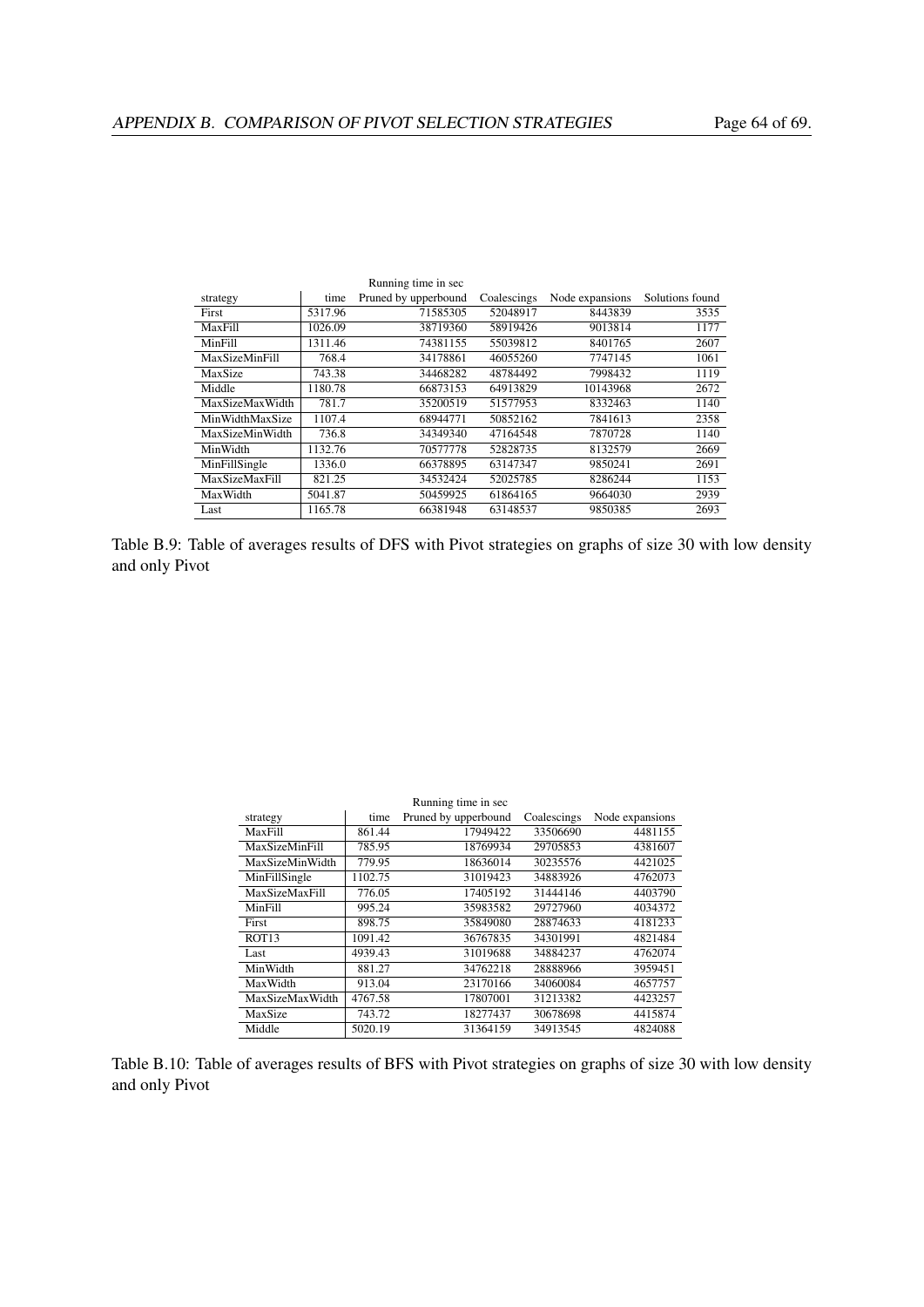|                         |         | Running time in sec  |             |                 |                 |
|-------------------------|---------|----------------------|-------------|-----------------|-----------------|
| strategy                | time    | Pruned by upperbound | Coalescings | Node expansions | Solutions found |
| MaxWidth                | 394.52  | 24709305             | 8074570     | 9129468         | 1796            |
| MinFillFamily           | 8924.39 | 38520926             | 9289215     | 9457339         | 1762            |
| MaxSizeMinFillFamily    | 4678.44 | 30407646             | 7224730     | 7755949         | 1697            |
| MaxFill                 | 443.66  | 16726826             | 7555264     | 8747818         | 274             |
| Last                    | 398.78  | 28009470             | 7571393     | 8519474         | 1122            |
| MinSizeMaxFillFamily    | 296.74  | 16366255             | 6432613     | 8112495         | 282             |
| <b>DynamicWidthSize</b> | 272.4   | 15644756             | 5948497     | 7608502         | 264             |
| ROT <sub>13</sub>       | 494.37  | 35786528             | 8658140     | 9160352         | 1517            |
| <b>MaxSizeMaxFill</b>   | 312.75  | 15641255             | 6529133     | 8046354         | 257             |
| Middle                  | 448.07  | 31300573             | 8694720     | 9522782         | 1436            |
| MaxSize                 | 272.48  | 16465445             | 6202197     | 7821182         | 298             |
| MinFill                 | 561.83  | 32250205             | 7252935     | 7863668         | 1270            |
| <b>MaxSizeMinFill</b>   | 299.5   | 15957379             | 5636776     | 7456938         | 264             |
| MaxSizeMinWidth         | 265.96  | 15889689             | 5800496     | 7538846         | 274             |
| MinWidthPrime           | 438.34  | 31831357             | 7318109     | 7787925         | 1328            |
| MinWidthMaxSize         | 397.92  | 28750556             | 6443310     | 6899062         | 1033            |
| MaxFillFamily           | 4690.84 | 19522223             | 7357486     | 8768935         | 912             |
| DynamicWidthSize4       | 273.11  | 15644756             | 5948497     | 7608502         | 283             |
| MaxSizeMaxWidth         | 272.51  | 15866785             | 6293000     | 7963155         | 307             |
| DynamicWidthSize3       | 274.06  | 15646979             | 5948631     | 7608732         | 690             |
| DynamicWidthSize2       | 307.61  | 18397678             | 6258390     | 7718068         | 1847            |
| First                   | 403.47  | 29963338             | 6794708     | 7398879         | 1643            |
| MinWidth                | 410.65  | 29614279             | 6810762     | 7198398         | 1209            |

Table B.11: Table of averages results of DFS with Pivot strategies and Oracle on graphs of size 30 with low density and with Oracle

| strategy                | time    | rummig ume in see<br>Pruned by upperbound | Coalescings | Node expansions |
|-------------------------|---------|-------------------------------------------|-------------|-----------------|
| MaxSizeMaxFill          | 797.48  | 17598069                                  | 77035091    | 4317980         |
| DynamicWidthSize4       | 789.75  | 18401762                                  | 76958686    | 4352422         |
| MinFill                 | 1061.42 | 35983598                                  | 72120689    | 4034392         |
| MinFillFamily           | 1063.41 | 35983598                                  | 72120689    | 4034392         |
| MaxWidth                | 957.23  | 23170174                                  | 86441546    | 4657779         |
| MaxSize                 | 794.24  | 18277455                                  | 78814503    | 4415896         |
| Last                    | 4959.54 | 31019703                                  | 89911013    | 4762096         |
| MinFillSingle           | 1161.49 | 31019703                                  | 89911013    | 4762096         |
| Middle                  | 9164.69 | 31364177                                  | 89107466    | 4824110         |
| MaxSizeMaxWidth         | 780.65  | 17916215                                  | 76991759    | 4330038         |
| <b>First</b>            | 943.0   | 35849098                                  | 76006461    | 4181255         |
| MinSizeMaxFillFamily    | 821.12  | 17762273                                  | 80597637    | 4448849         |
| <b>MaxSizeMinFill</b>   | 801.37  | 18708215                                  | 75350459    | 4293245         |
| <b>DynamicWidthSize</b> | 4950.06 | 18401749                                  | 76958654    | 4352422         |
| MaxFillFamily           | 937.3   | 17949430                                  | 83716559    | 4481177         |
| MaxFill                 | 933.66  | 17949430                                  | 83716559    | 4481177         |
| DynamicWidthSize2       | 810.48  | 19942127                                  | 77351564    | 4384465         |
| MaxSizeMinWidth         | 784.5   | 18628869                                  | 76102389    | 4324477         |
| MaxSizeMinFillFamily    | 888.96  | 34284858                                  | 70497662    | 3976047         |
| MinWidthPrime           | 999.23  | 36735835                                  | 74517939    | 4147813         |
| ROT <sub>13</sub>       | 1131.1  | 36767852                                  | 88789196    | 4821506         |
| MinWidth                | 916.45  | 34762234                                  | 71517770    | 3959470         |
| DynamicWidthSize3       | 790.0   | 18405468                                  | 76960783    | 4352524         |

Running time in sec

Table B.12: Table of averages results of BFS with Pivot strategies and Oracle on graphs of size 30 with low density and with Oracle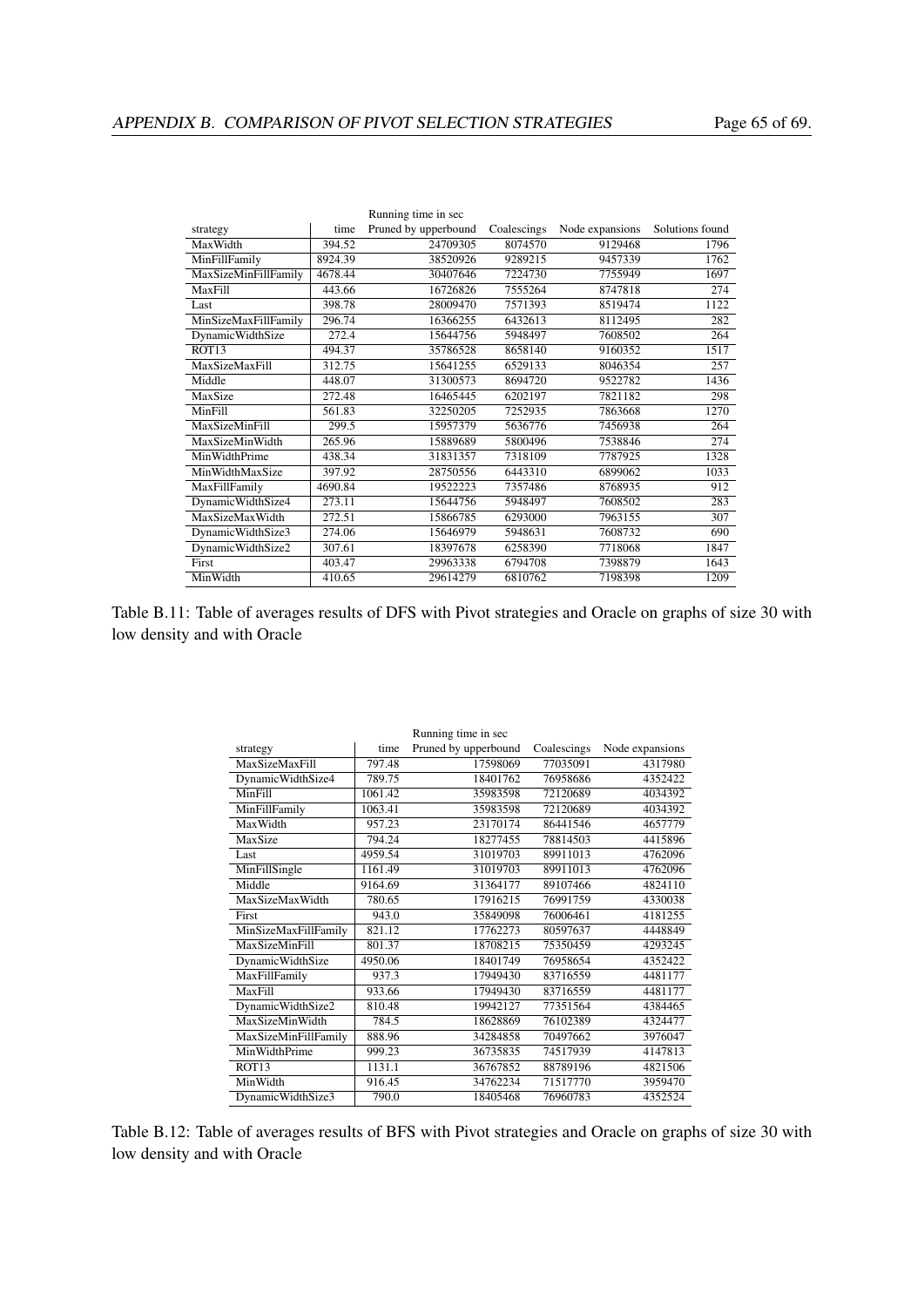| Running time in sec     |                    |
|-------------------------|--------------------|
| strategy                | time               |
| MaxSize                 | $\overline{27.12}$ |
| MinFill                 | 26.80              |
| MinFillSingle           | 39.25              |
| <b>MaxSizeMaxFill</b>   | 28.77              |
| <b>MaxSizeMinFill</b>   | 28.94              |
| MaxSizeMinWidth         | 27.02              |
| MaxSizeMaxWidth         | 27.07              |
| MaxFill                 | 41.62              |
| MaxWidth                | 27.47              |
| MinWidth                | 11.26              |
| MinWidthPrime           | 11.25              |
| MinWidthMaxSize         | 7.09               |
| Last                    | 26.20              |
| First                   | 9.95               |
| Middle                  | 27.25              |
| <b>DynamicWidthSize</b> | 30.20              |
| DynamicWidthSize2       | $\overline{27.11}$ |
| DynamicWidthSize3       | 27.12              |
| DynamicWidthSize4       | $\overline{27.13}$ |
| MaxFillFamily           | 35.11              |
| MinFillFamily           | 20.93              |
| MinSizeMaxFillFamily    | 27.88              |
| MaxSizeMinFillFamily    | 23.321             |
| ROT <sub>13</sub>       | 27.437             |

Table B.13: Table of averages results of BFS with Pivot strategies and Oracle on graphs of size 60 with high density and with Oracle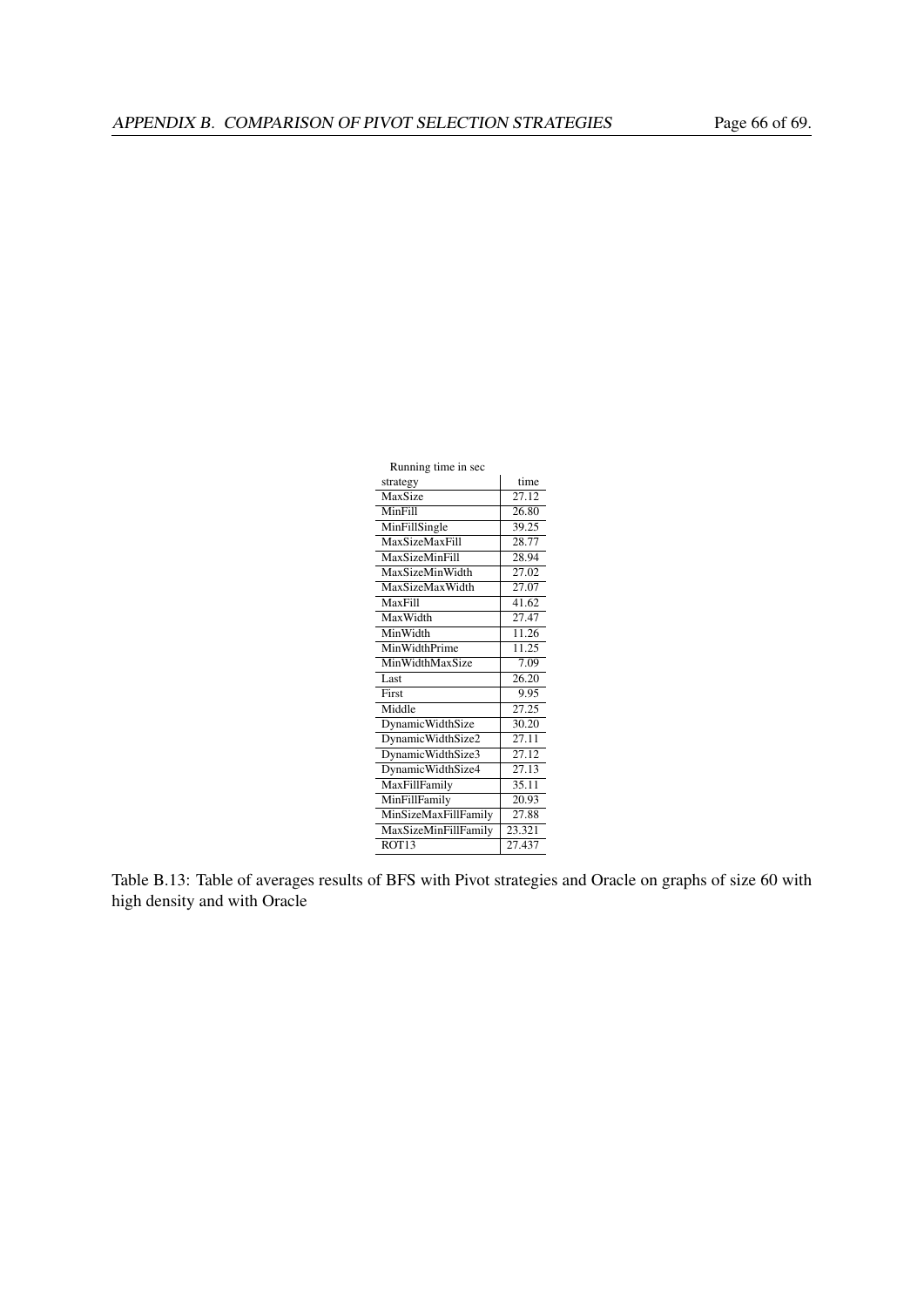## Implementation

This appendix covers the implementation of the algorithms described in previous chapters.

# C.1 Overview

All programming has been done in C++. To obtain maximal efficiency C++ templates are used to parameterize the input graphs and various methods with a compile-time defined static size. This size is set to the number of nodes in the input graph.

The program itself is a simple command-line based application, which outputs results to the terminal.

#### Graph Representation

Graphs are represented by an adjacency  $n \times n$  matrix, where *n* is the number of nodes in the graph. For example the complete graph  $G = (\{a,b,c\}, \{ab,ac,bc\})$  shown in figure [C.1](#page-77-0) has the form in equation [C.1.](#page-77-1)



Figure C.1: The graph *G*

<span id="page-77-0"></span>
$$
\left(\begin{array}{ccc} 0 & 1 & 1 \\ 1 & 0 & 1 \\ 1 & 1 & 0 \end{array}\right) (C.1)
$$

<span id="page-77-1"></span>Since the graph is undirected the matrix is symmetrical across the diagonal, so if  $\forall (i, j) : (i, j) = (j, i)$ does not hold for all pairs, the graph is not consistent. The diagonal contains zeros, since we do not allow cycles in a graph.

With this representation it is easy to compute the neighbors of a given node. E.g. The first row in the matrix corresponds to the neighbor-set of node *a*, which is  $nb(a) = [0 \ 1 \ 1] = \{b, c\}$ , since the last two indices correspond to nodes *b* and *c*, respectively.

The storage requirements for this representation are low, since the matrix is represented by an array of *n* bitsets (or rather, bitfields), which each contain *n* bits.

Moreover, it is easy to perform many set and graph-related operations on this data structure efficiently, since it is merely a low-level abstraction of bits.

### Encapsulation of Triangulation Methods

In order to have the ability to plug-in an unrestricted number of algorithm implementations into the program an abstract base class named TriangulationStrategy is introduced. Every implementation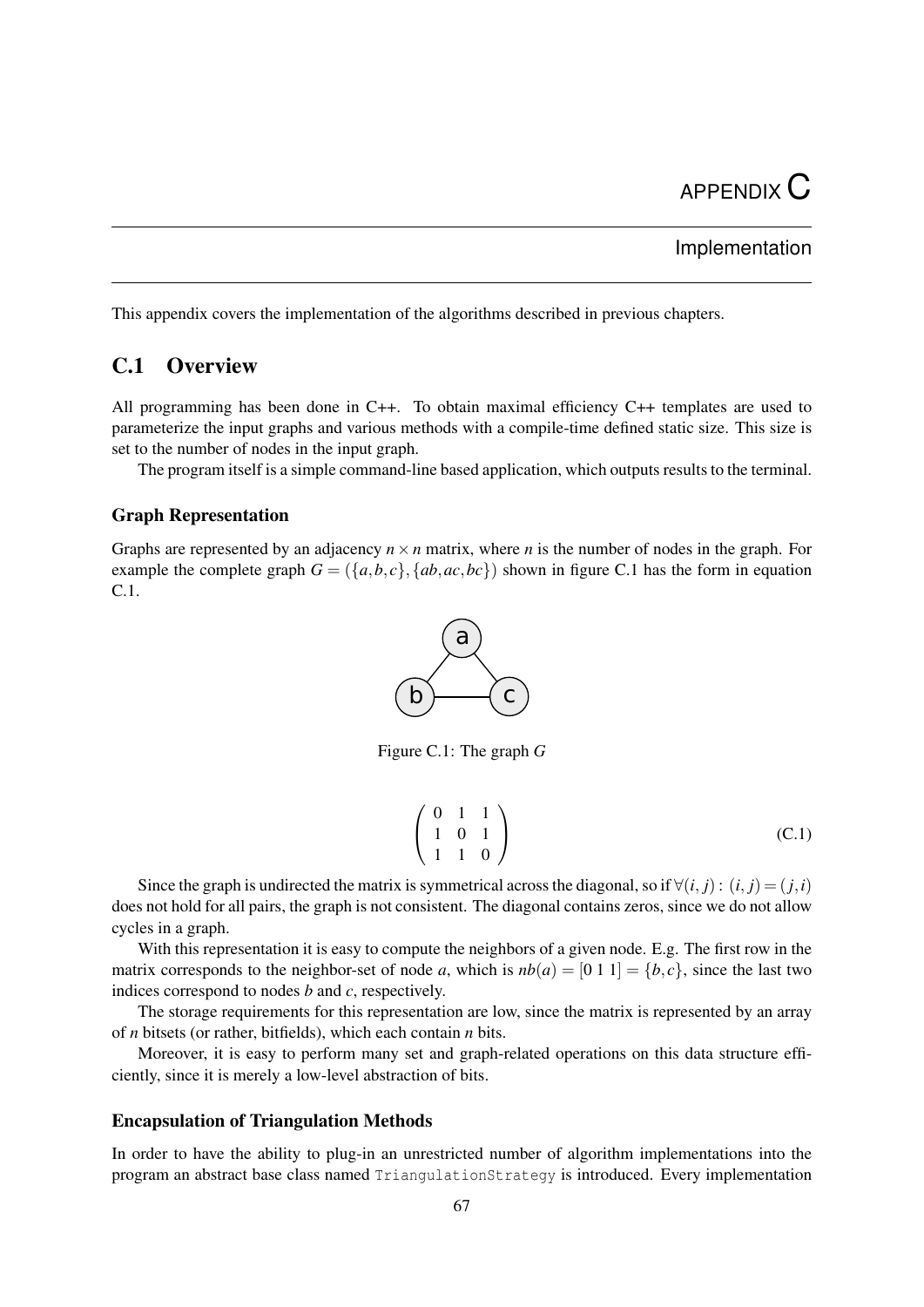inherits from this class and overloads the virtual method run(), which invokes the concrete algorithm and returns the output graph.

In addition, the base class contains methods for counting statistics and reporting running progress.

#### Representing Subgraphs and Eliminated Nodes

Remaining nodes in a graph are represented by a bitfield, which contains nodes [0−*n*] in the same order as the graph. Initially this bitfield contains only 1s, which essentially means that no nodes have been eliminated yet. Every time a node is eliminated from the graph, the bit position corresponding to the node is set to 0. E.g. the bitfield [1 1 0] indicates that node *c* has been eliminated from the graph shown in figure [C.1.](#page-77-0)

Subgraphs are easy to represent using this approach. Often the subgraph induced from eliminating a given node is needed. For instance, when the number of fill-ins or maximal cliques must be computed with respect to a set of already eliminated nodes. So, eliminated nodes are omitted by applying the bitfield of remaining nodes as an AND-mask on the neighbor-set of a node.

E.g. Let  $G_e = [1 \ 1 \ 0]$  be the bitfield where node *c* is eliminated and  $nb(a) = [0 \ 1 \ 1]$  is the neighbor-set of *a* from earlier, then the operation  $G_e \wedge nb(a) = [0 1 0]$  yields the non-eliminated neighbors of node *a*, namely  ${b}$ .